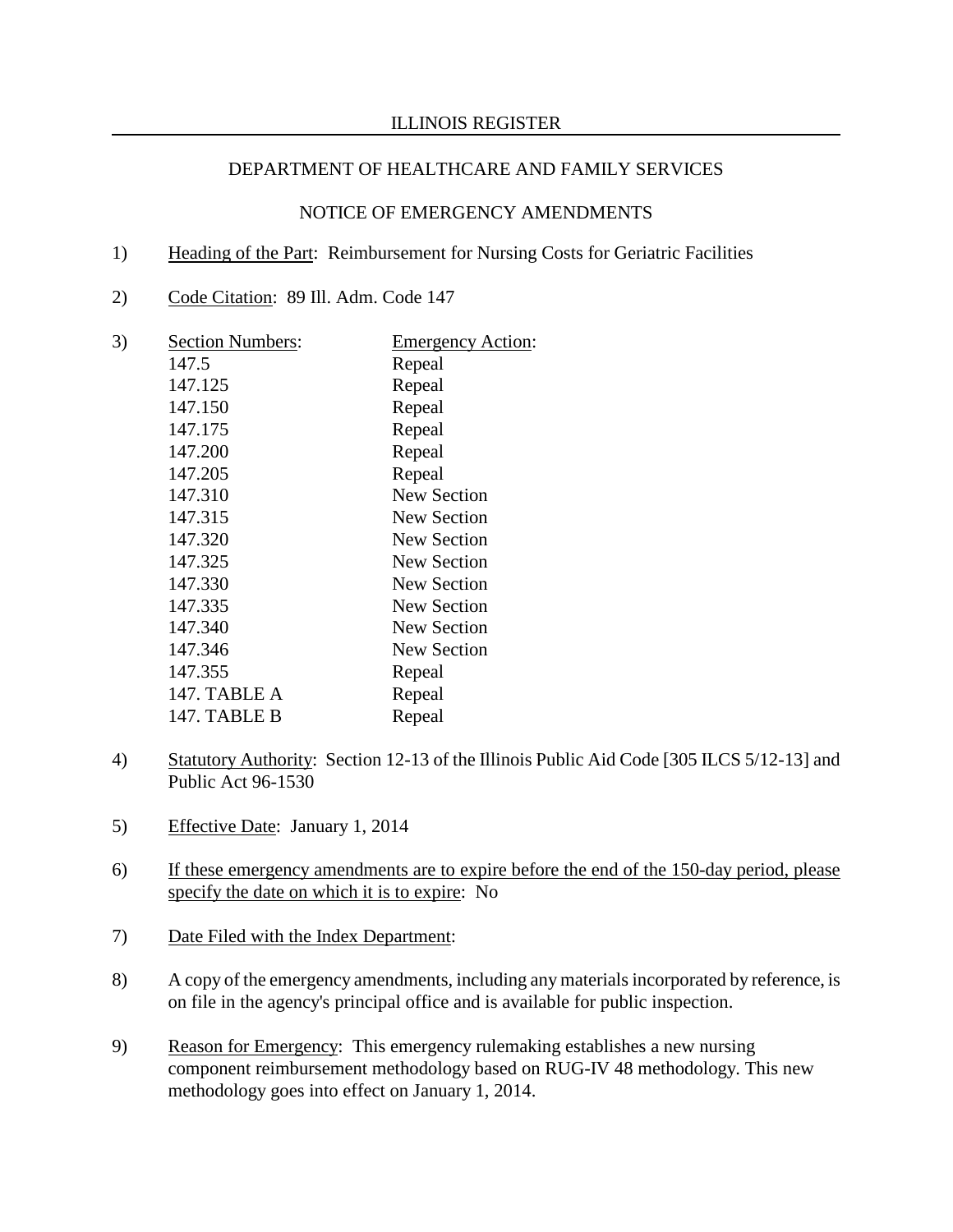### NOTICE OF EMERGENCY AMENDMENTS

- 10) Complete Description of the Subjects and Issues Involved: The emergency amendments are necessary for compliance with Public Act 96-1530 that requires the Department to implement, effective July 1, 2012, an evidence-based payment methodology for the reimbursement of nursing facility services. Additionally, the methodology must take into consideration the needs of individual residents, as assessed and reported by the most current version of the nursing facility Resident Assessment Instrument, adopted and in use by the federal government. Reimbursement for nursing component shall be calculated using Resource Utilization Groups (RUGs).
- 11) Are there any other rulemakings pending on this Part? No
- 12) Statement of Statewide Policy Objectives: These emergency amendments neither create nor expand any State mandate affecting units of local government.
- 13) Information and questions regarding this amendment shall be directed to:

Jeanette Badrov General Counsel Illinois Department of Healthcare and Family Services 201 South Grand Avenue E., 3rd Floor Springfield IL 62763-0002

217/782-1233

[HFS.Rules@illinois.gov](mailto:HFS.Rules@illinois.gov)

The full text of the Emergency Amendments begins on the next page: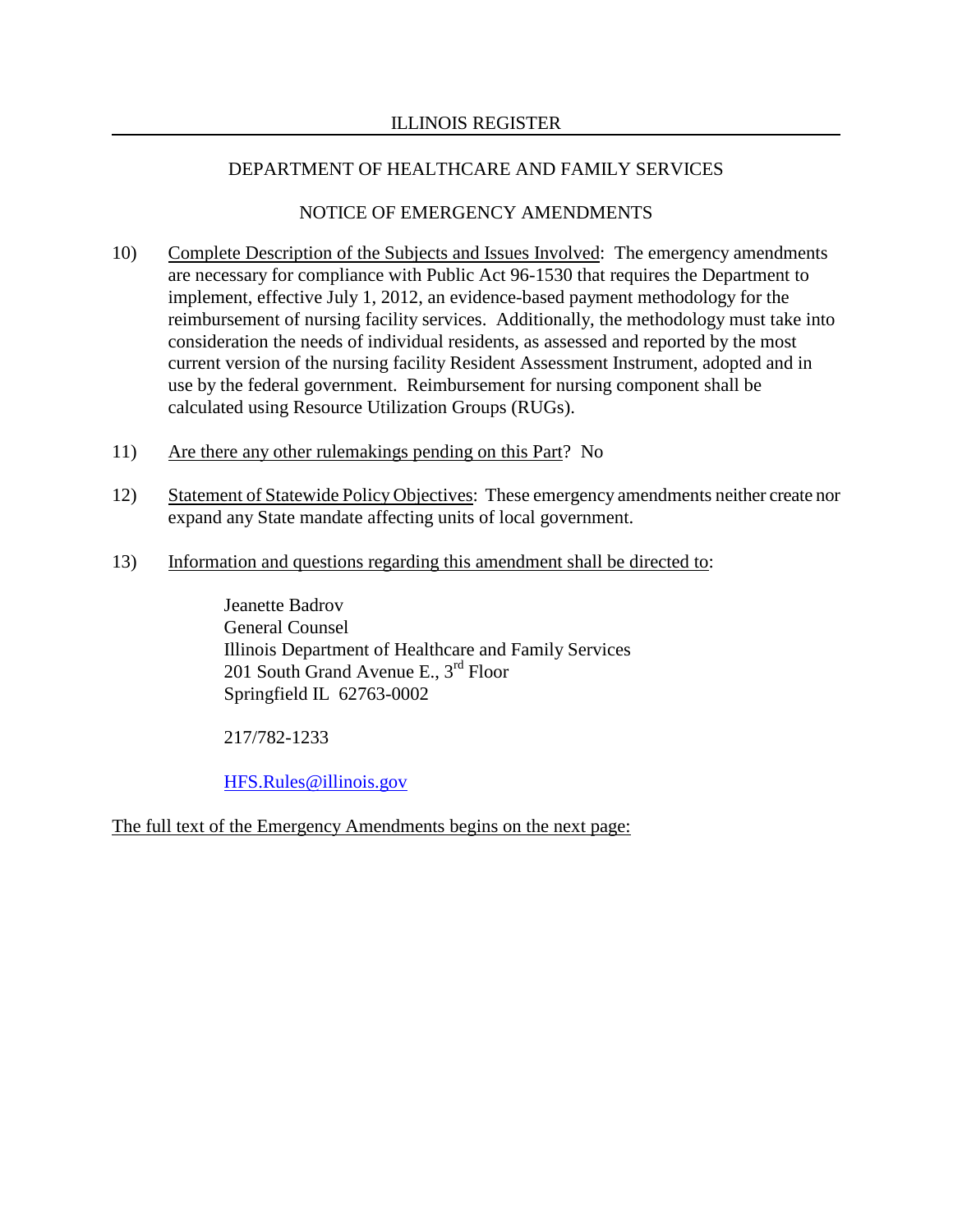### NOTICE OF EMERGENCY AMENDMENTS

### TITLE 89: SOCIAL SERVICES CHAPTER I: DEPARTMENT OF HEALTHCARE AND FAMILY SERVICES SUBCHAPTER d: MEDICAL PROGRAMS

### PART 147

### REIMBURSEMENT FOR NURSING COSTS FOR GERIATRIC FACILITIES

### Section

| 147.5            | Minimum Data Set-Mental Health (MDS-MH) Based Reimbursement System<br>(Repealed)    |  |
|------------------|-------------------------------------------------------------------------------------|--|
| <b>EMERGENCY</b> |                                                                                     |  |
| 147.15           | Comprehensive Resident Assessment (Repealed)                                        |  |
| 147.25           | Functional Needs and Restorative Care (Repealed)                                    |  |
| 147.50           | Service Needs (Repealed)                                                            |  |
| 147.75           | Definitions (Repealed)                                                              |  |
| 147.100          | Reconsiderations (Repealed)                                                         |  |
| 147.105          | <b>Midnight Census Report</b>                                                       |  |
| 147.125          | Nursing Facility Resident Assessment Instrument (Repealed)                          |  |
| <b>EMERGENCY</b> |                                                                                     |  |
| 147.150          | Minimum Data Set (MDS) Based Reimbursement System (Repealed)                        |  |
| <b>EMERGENCY</b> |                                                                                     |  |
| 147.175          | Minimum Data Set (MDS) Integrity (Repealed)                                         |  |
| <b>EMERGENCY</b> |                                                                                     |  |
| 147.200          | Minimum Data Set (MDS) On-Site Review Documentation (Repealed)                      |  |
| <b>EMERGENCY</b> |                                                                                     |  |
| 147.205          | Reimbursement for Ventilator Dependent Residents (Repealed)                         |  |
| <b>EMERGENCY</b> |                                                                                     |  |
| 147.250          | Costs Associated with the Omnibus Budget Reconciliation Act of 1987 (P.L. 100-      |  |
|                  | 203) (Repealed)                                                                     |  |
| 147.300          | Payment to Nursing Facilities Serving Persons with Mental Illness                   |  |
| 147.301          | <b>Sanctions for Noncompliance</b>                                                  |  |
| 147.305          | Psychiatric Rehabilitation Service Requirements for Individuals With Mental         |  |
|                  | Illness in Residential Facilities (Repealed)                                        |  |
| 147.310          | Implementation of a Case Mix System Inspection of Care (IOC) Review Criteria        |  |
|                  | for the Evaluation of Psychiatric Rehabilitation Services in Residential Facilities |  |
|                  | for Individuals with Mental Illness (Repealed)                                      |  |
| <b>EMERGENCY</b> |                                                                                     |  |
| 147.315          | <b>Facility Resident Assessment Instrument Comprehensive Functional Assessments</b> |  |

and Reassessments (Repealed)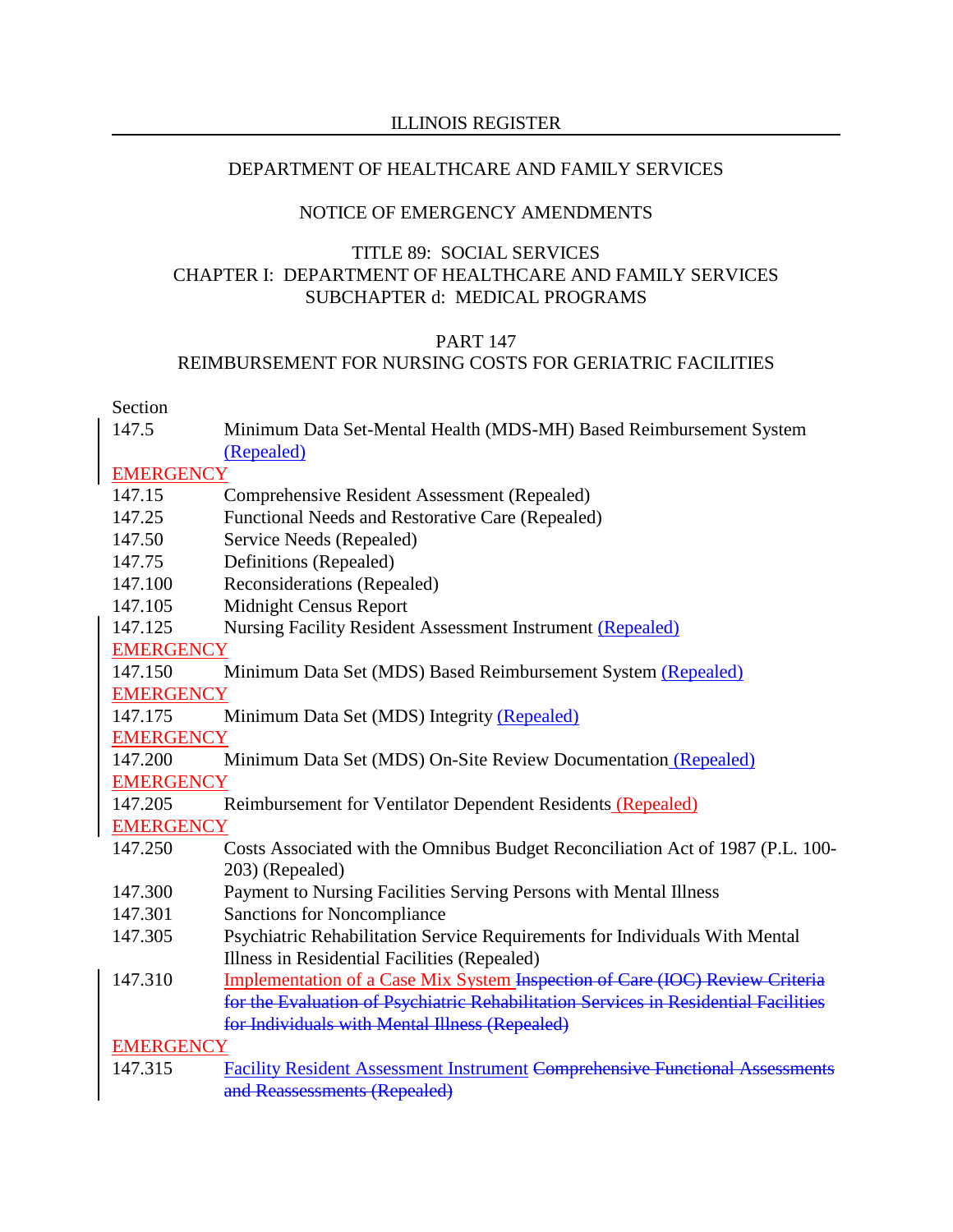# NOTICE OF EMERGENCY AMENDMENTS

| <b>EMERGENCY</b> |                                                                                 |  |
|------------------|---------------------------------------------------------------------------------|--|
| 147.320          | Definitions Interdisciplinary Team (IDT) (Repealed)                             |  |
| <b>EMERGENCY</b> |                                                                                 |  |
| 147.325          | <b>Resident Reimbursement Classifications and Requirements Comprehensive</b>    |  |
|                  | Program Plan (CPP) (Repealed)                                                   |  |
| <b>EMERGENCY</b> |                                                                                 |  |
| 147.330          | Resource Utilization Groups (RUGs) Case Mix Requirements Specialized Care       |  |
|                  | Administration of Psychopharmacologic Drugs (Repealed)                          |  |
| <b>EMERGENCY</b> |                                                                                 |  |
| 147.335          | <b>Enhanced Care Rates Specialized Care - Behavioral Emergencies (Repealed)</b> |  |
| <b>EMERGENCY</b> |                                                                                 |  |
| 147.340          | Minimum Date Set On-Site Reviews Discharge Planning (Repealed)                  |  |
| <b>EMERGENCY</b> |                                                                                 |  |
| 147.345          | Reimbursement for Program Costs in Nursing Facilities Providing Psychiatric     |  |
|                  | Rehabilitation Services for Individuals with Mental Illness (Repealed)          |  |
| 147.346          | <b>Appeals of Nursing Rate Determination</b>                                    |  |
| <b>EMERGENCY</b> |                                                                                 |  |
| 147.350          | Reimbursement for Additional Program Costs Associated with Providing            |  |
|                  | Specialized Services for Individuals with Developmental Disabilities in Nursing |  |
|                  | Facilities                                                                      |  |
| 147.355          | Reimbursement for Residents with Exceptional Needs (Repealed)                   |  |
| <b>EMERGENCY</b> |                                                                                 |  |
|                  |                                                                                 |  |
| 147.TABLE A      | Staff Time (in Minutes) and Allocation by Need Level (Repealed)                 |  |
| <b>EMERGENCY</b> |                                                                                 |  |
| 147.TABLE B      | MDS-MH Staff Time (in Minutes and Allocation by Need Level)                     |  |
|                  | (Repealed)                                                                      |  |
| <b>EMERGENCY</b> |                                                                                 |  |
| 147.TABLE C      | Comprehensive Resident Assessment (Repealed)                                    |  |
| 147.TABLE D      | Functional Needs and Restorative Care (Repealed)                                |  |
| 147.TABLE E      | Service (Repealed)                                                              |  |
| 147.TABLE F      | Social Services (Repealed)                                                      |  |
| 147.TABLE G      | Therapy Services (Repealed)                                                     |  |
| 147.TABLE H      | Determinations (Repealed)                                                       |  |
| 147.TABLE I      | Activities (Repealed)                                                           |  |
| 147.TABLE J      | Signatures (Repealed)                                                           |  |
| 147.TABLE K      | <b>Rehabilitation Services (Repealed)</b>                                       |  |
| 147.TABLE L      | Personal Information (Repealed)                                                 |  |

AUTHORITY: Implementing and authorized by Articles III, IV, V, VI and Section 12-13 of the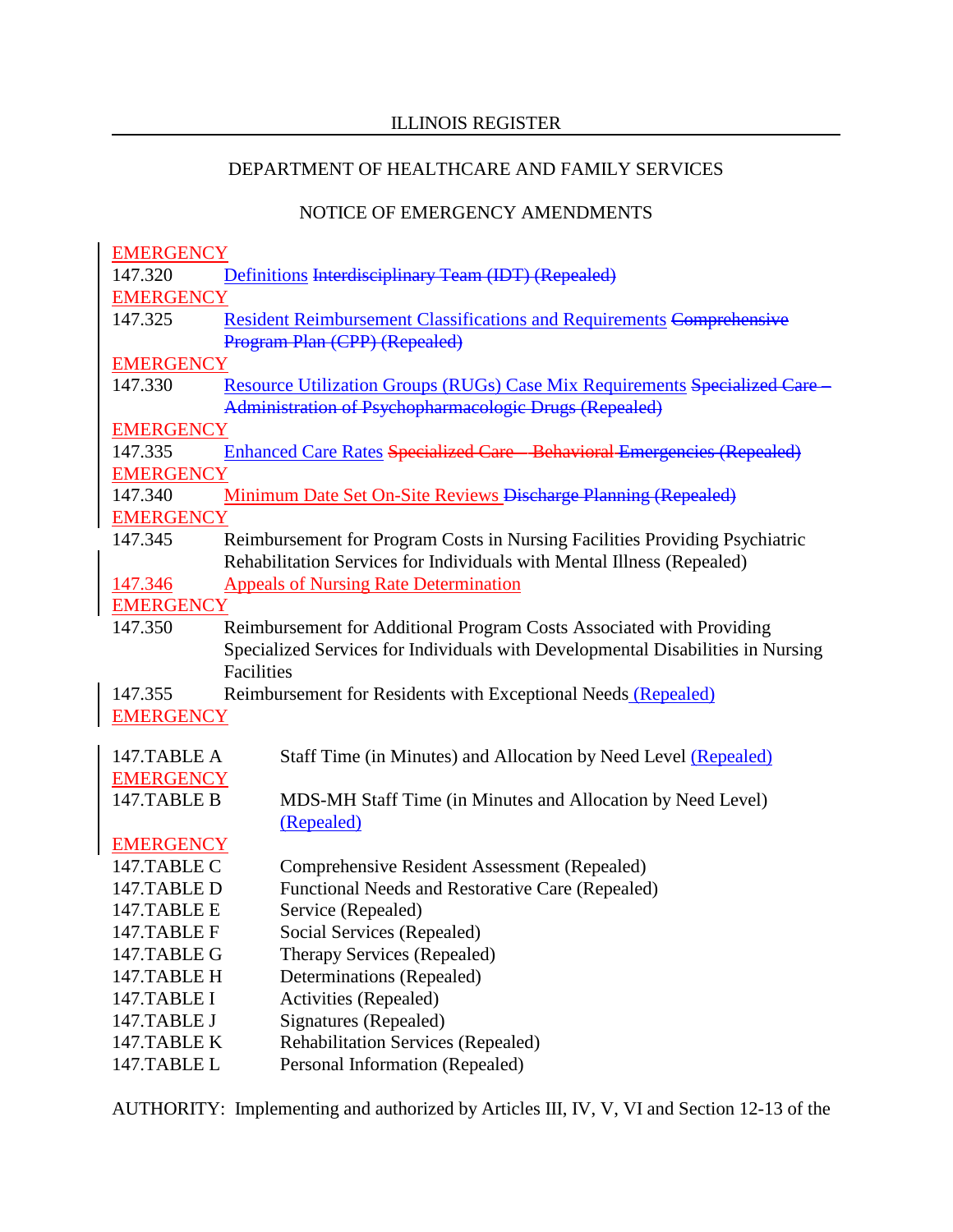#### NOTICE OF EMERGENCY AMENDMENTS

Illinois Public Aid Code [305 ILCS 5/Arts. III, IV, V, VI and 12-13]. SOURCE: Recodified from 89 Ill. Adm. Code 140.900 thru 140.912 and 140.Table H and 140.Table I at 12 Ill. Reg. 6956; amended at 13 Ill. Reg. 559, effective January 1, 1989; amended at 13 Ill. Reg. 7043, effective April 24, 1989; emergency amendment at 13 Ill. Reg. 10999, effective July 1, 1989, for a maximum of 150 days; emergency expired November 28, 1989; amended at 13 Ill. Reg. 16796, effective October 13, 1989; amended at 14 Ill. Reg. 210, effective December 21, 1989; emergency amendment at 14 Ill. Reg. 6915, effective April 19, 1990, for a maximum of 150 days; emergency amendment at 14 Ill. Reg. 9523, effective June 4, 1990, for a maximum of 150 days; emergency expired November 1, 1990; emergency amendment at 14 Ill. Reg. 14203, effective August 16, 1990, for a maximum of 150 days; emergency expired January 13, 1991; emergency amendment at 14 Ill. Reg. 15578, effective September 11, 1990, for a maximum of 150 days; emergency expired February 8, 1991; amended at 14 Ill. Reg. 16669, effective September 27, 1990; amended at 15 Ill. Reg. 2715, effective January 30, 1991; amended at 15 Ill. Reg. 3058, effective February 5, 1991; amended at 15 Ill. Reg. 6238, effective April 18, 1991; amended at 15 Ill. Reg. 7162, effective April 30, 1991; amended at 15 Ill. Reg. 9001, effective June 17, 1991; amended at 15 Ill. Reg. 13390, effective August 28, 1991; emergency amendment at 15 Ill. Reg. 16435, effective October 22, 1991, for a maximum of 150 days; amended at 16 Ill. Reg. 4035, effective March 4, 1992; amended at 16 Ill. Reg. 6479, effective March 20, 1992; emergency amendment at 16 Ill. Reg. 13361, effective August 14, 1992, for a maximum of 150 days; amended at 16 Ill. Reg. 14233, effective August 31, 1992; amended at 16 Ill. Reg. 17332, effective November 6, 1992; amended at 17 Ill. Reg. 1128, effective January 12, 1993; amended at 17 Ill. Reg. 8486, effective June 1, 1993; amended at 17 Ill. Reg. 13498, effective August 6, 1993; emergency amendment at 17 Ill. Reg. 15189, effective September 2, 1993, for a maximum of 150 days; amended at 18 Ill. Reg. 2405, effective January 25, 1994; amended at 18 Ill. Reg. 4271, effective March 4, 1994; amended at 19 Ill. Reg. 7944, effective June 5, 1995; amended at 20 Ill. Reg. 6953, effective May 6, 1996; amended at 21 Ill. Reg. 12203, effective August 22, 1997; amended at 26 Ill. Reg. 3093, effective February 15, 2002; emergency amendment at 27 Ill. Reg. 10863, effective July 1, 2003, for a maximum of 150 days; amended at 27 Ill. Reg. 18680, effective November 26, 2003; expedited correction at 28 Ill. Reg. 4992, effective November 26, 2003; emergency amendment at 29 Ill. Reg. 10266, effective July 1, 2005, for a maximum of 150 days; amended at 29 Ill. Reg. 18913, effective November 4, 2005; amended at 30 Ill. Reg. 15141, effective September 11, 2006; expedited correction at 31 Ill. Reg. 7409, effective September 11, 2006; amended at 31 Ill. Reg. 8654, effective June 11, 2007; emergency amendment at 32 Ill. Reg. 415, effective January 1, 2008, for a maximum of 150 days; emergency amendment suspended at 32 Ill. Reg. 3114, effective February 13, 2008; emergency suspension withdrawn in part at 32 Ill. Reg. 4399, effective February 26, 2008 and 32 Ill. Reg. 4402, effective March 11, 2008 and 32 Ill. Reg. 9765, effective June 17, 2008; amended at 32 Ill. Reg. 8614, effective May 29, 2008; amended at 33 Ill. Reg. 9337, effective July 1, 2009; emergency amendment at 33 Ill. Reg. 14350, effective October 1, 2009, for a maximum of 150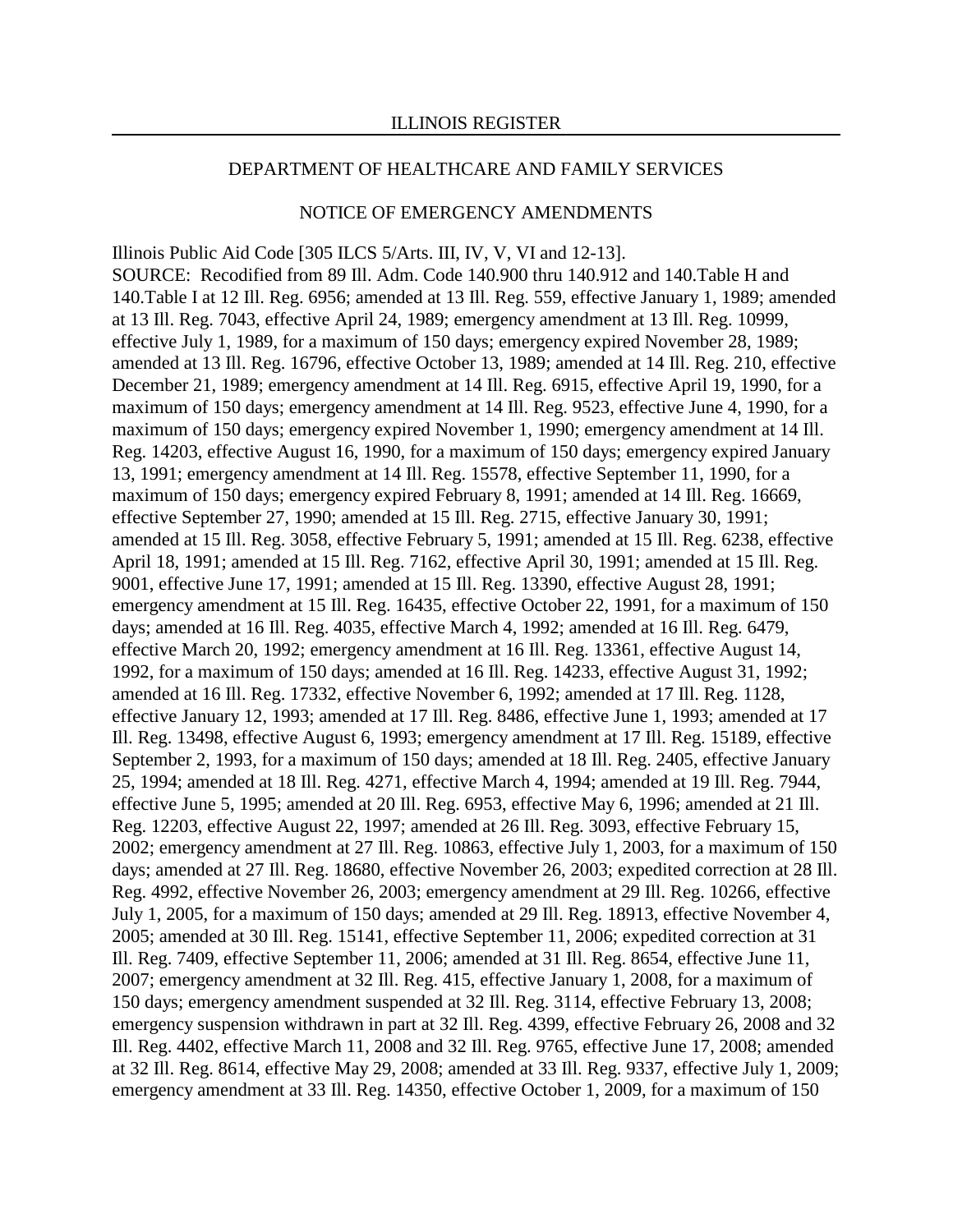### NOTICE OF EMERGENCY AMENDMENTS

days; emergency amendment modified in response to the objection of the Joint Committee on Administrative Rules at 34 Ill. Reg. 1421, effective January 5, 2010, for the remainder of the 150 days; emergency expired February 27, 2010; amended at 34 Ill. Reg. 3786, effective March 14, 2010; amended at 36 Ill. Reg. \_\_\_\_\_, effective April 27, 2012; emergency amended at 38 Ill. Reg. \_\_\_\_, effective\_\_\_\_\_\_\_\_\_\_\_\_\_\_\_\_\_\_\_\_\_\_\_, for a maximum of 150 days.

# **Section 147.5 Minimum Data Set-Mental Health (MDS-MH) Based Reimbursement System (Repealed)**

# **EMERGENCY**

- a) For Class I Institution for Mental Diseases (IMDs), until data can be collected and the payment methodology implemented using the Illinois Minimum Data Set-Mental Health (IL MDS-MH), appropriate for the care needs of the IMD resident population, as described in Table B of this Part, the nursing component shall be the rate in effect on July 1, 2006. The payment methodology using the IL MDS-MH shall be implemented on July 1, 2010.
- b) To receive payment based on Table B, Class I IMDs shall obtain software that produces the Mental Health Assessment Protocols, outcome measures, and quality indicators, which are part of the MDS-MH system, and train staff to utilize this clinical information in resident treatment and care planning.
- c) The nursing component of the rate shall be calculated annually and may be adjusted semi-annually. The determination of rates shall be based upon a composite of MDS-MH data collected from each eligible resident in accordance with Table B for those eligible residents who are recorded in the Department's Medicaid Management Information System as of 30 days prior to the rate period as present in the facility on the last day of the six-month period preceding the rate period. Residents for whom MDS-MH resident identification information is missing or inaccurate, or for whom there is no current MDS-MH record for that period, shall be placed in the lowest MDS-MH acuity level for calculation purposes for that rate period. The nursing component of the rate may be adjusted on a semi-annual basis if any of the following conditions are met:
	- 1) Total variable nursing time for a rate period as calculated in subsection (d)(1) of this Section exceeds total variable nursing time calculated for the previous rate period by more than five percent.
	- 2) Total variable nursing time for a rate period as calculated in subsection (d)(1) of this Section exceeds: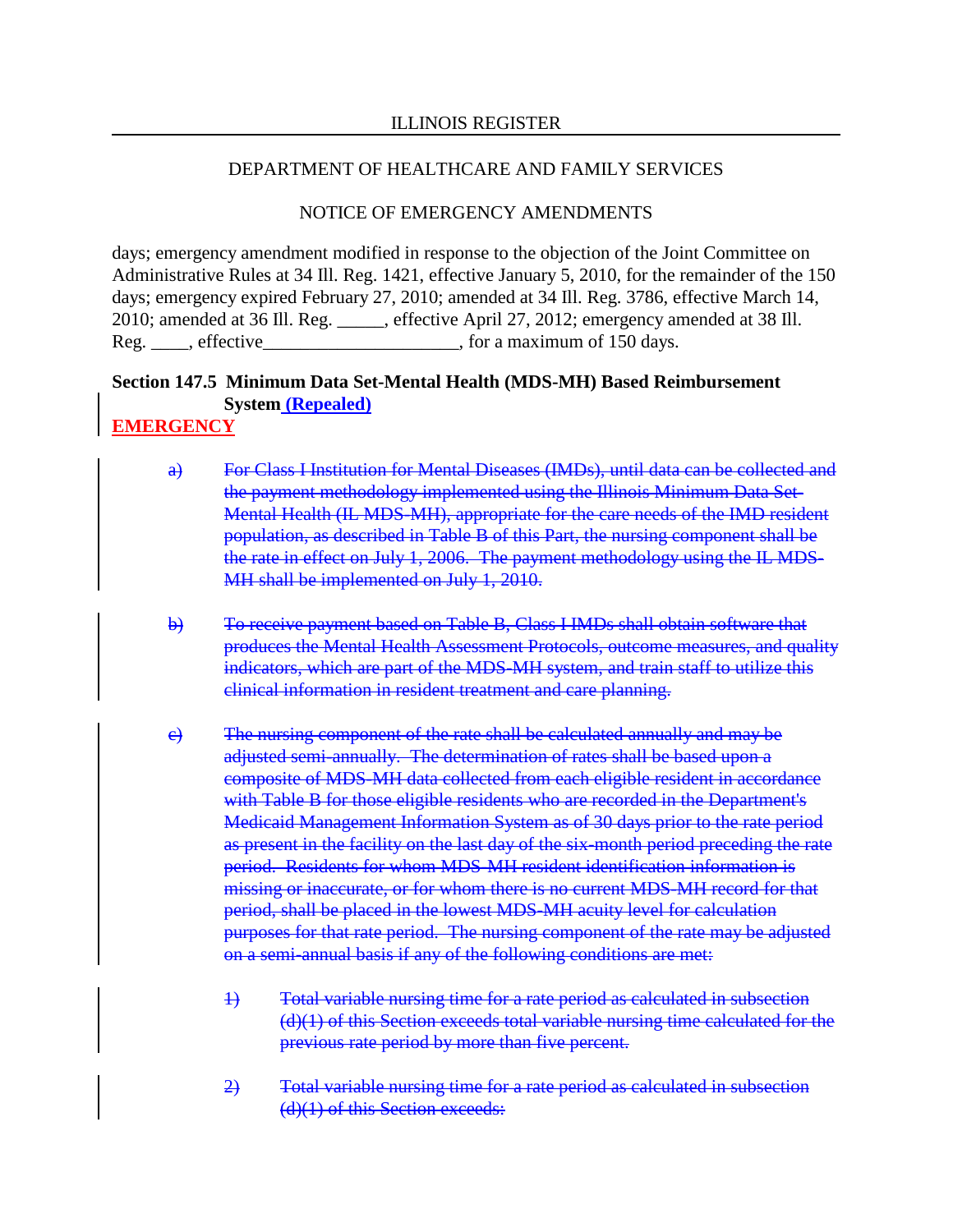- A) total variable nursing time as calculated for the annual rate period by more than 10 percent;
- B) total variable nursing time as recalculated and adjusted for the annual period by more than five percent.
- 3) Total variable nursing time for a rate period as calculated in subsection  $(d)(1)$  of this Section declines from the total variable nursing time as calculated for the annual period by more than five percent. No semiannual nursing component rate reduction shall exceed five percent from the annual rate determination.
- d) Per diem reimbursement rates for nursing care in nursing facilities consist of three elements: variable time reimbursement; fringe benefit reimbursement; and reimbursement for supplies, consultants, medical directors and nursing directors.
	- 1) Variable Time Reimbursement. Variable nursing time is that time necessary to meet the major service needs of residents that vary due to their physical or mental conditions. Each need level or specific nursing service measured by the MDS-MH is associated with an amount of time and staff level (Table B). Reimbursement is developed by multiplying the time for each service by the wages of the type of staff performing the service, except for occupational therapy, physical therapy and speech therapy. If more than one level of staff are involved in delivering a service, reimbursement for that service will be weighted by the wage and number of minutes allocated to each staff type. In calculating a facility's rate, the figures used by the Department for wages will be determined in the following manner:
		- A) The mean wages for the applicable staff levels (licensed staff, RNs, LPNs, certified nursing assistants (CNAs), social workers), as reported on the cost reports and determined by regional rate area, will be the mean wages.
		- B) Fringe benefits shall be calculated in accordance with Section  $147.150(e)(1)(B)$ .
		- C) The base wage shall be calculated in accordance with Section  $147.150(e)(1)(C)$ .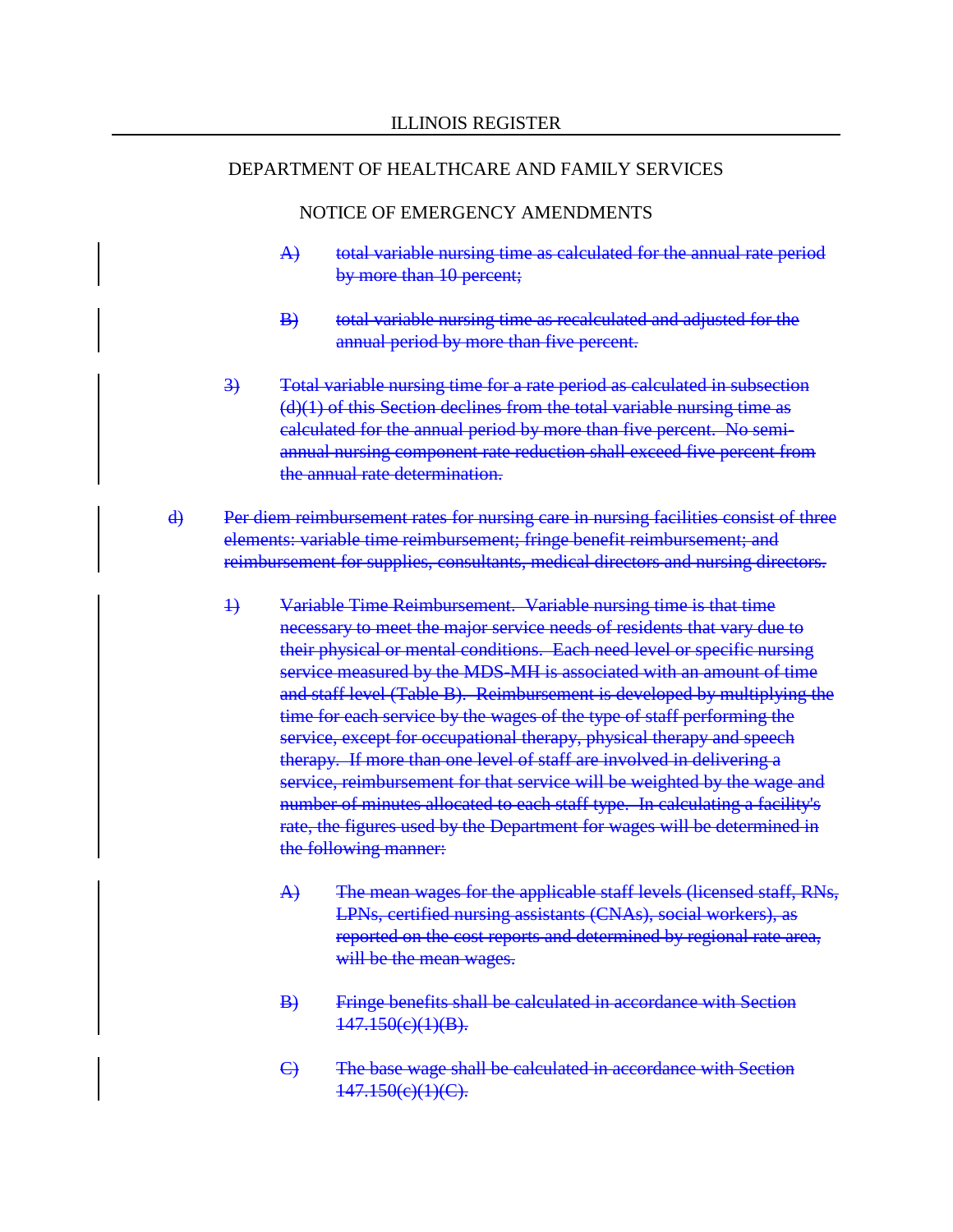#### NOTICE OF EMERGENCY AMENDMENTS

- D) Special minimum wage factor shall be calculated in accordance with Section 147.150(e)(1)(D).
- E) Beginning July 1, 2010, Class I IMDs shall be paid a rate based upon the sum of the following:
	- i) The facility MDS-MH system based rate multiplied by a ratio the numerator of which is the quotient obtained by dividing the funds appropriated specifically to pay for rates based upon the MDS-MH methodology by the total number of Medicaid patient days utilized by facilities covered by the MDS-MH based system and the denominator of which is the difference between the weighted mean rate obtained by the MDS-MH methodology and the weighted mean rate direct care rate for IMDs in effect on July 1, 2006.
	- ii) The facility rate in effect on July 1, 2006, multiplied by one minus the ratio computed in subsection  $(d)(1)(E)(i)$ .
- 2) Vacation, sick leave and holiday time shall be calculated in accordance with Section 147.150(c)(2).
- 3) Special supplies, consultants and the Director of Nursing shall be calculated in accordance with Section 147.150(c)(3).

#### e) Determination of Facility Rates

An amount for each resident will be calculated by multiplying the number of minutes from the assessment by the appropriate wages for each assessment item (see subsection(d)(1) of this Section), adding the amounts for vacation, sick and holiday time (see Section 147.150(c)(2)), and supplies, consultants, and the Director of Nursing (see Section 147.150(c)(3)). The average of the rates for eligible residents assessed will become the facility's per diem reimbursement rate for each eligible resident in the facility.

f) In order to code any item on the MDS-MH and receive subsequent reimbursement according to Table B, Class I IMDs shall follow all criteria and specific guidelines in the IL MDS-MH manual (Hirdes et al., RAI-MH Training Manual and Resource Guide 2.0, Toronto, Ontario Joint Policy and Planning Committee, 2003).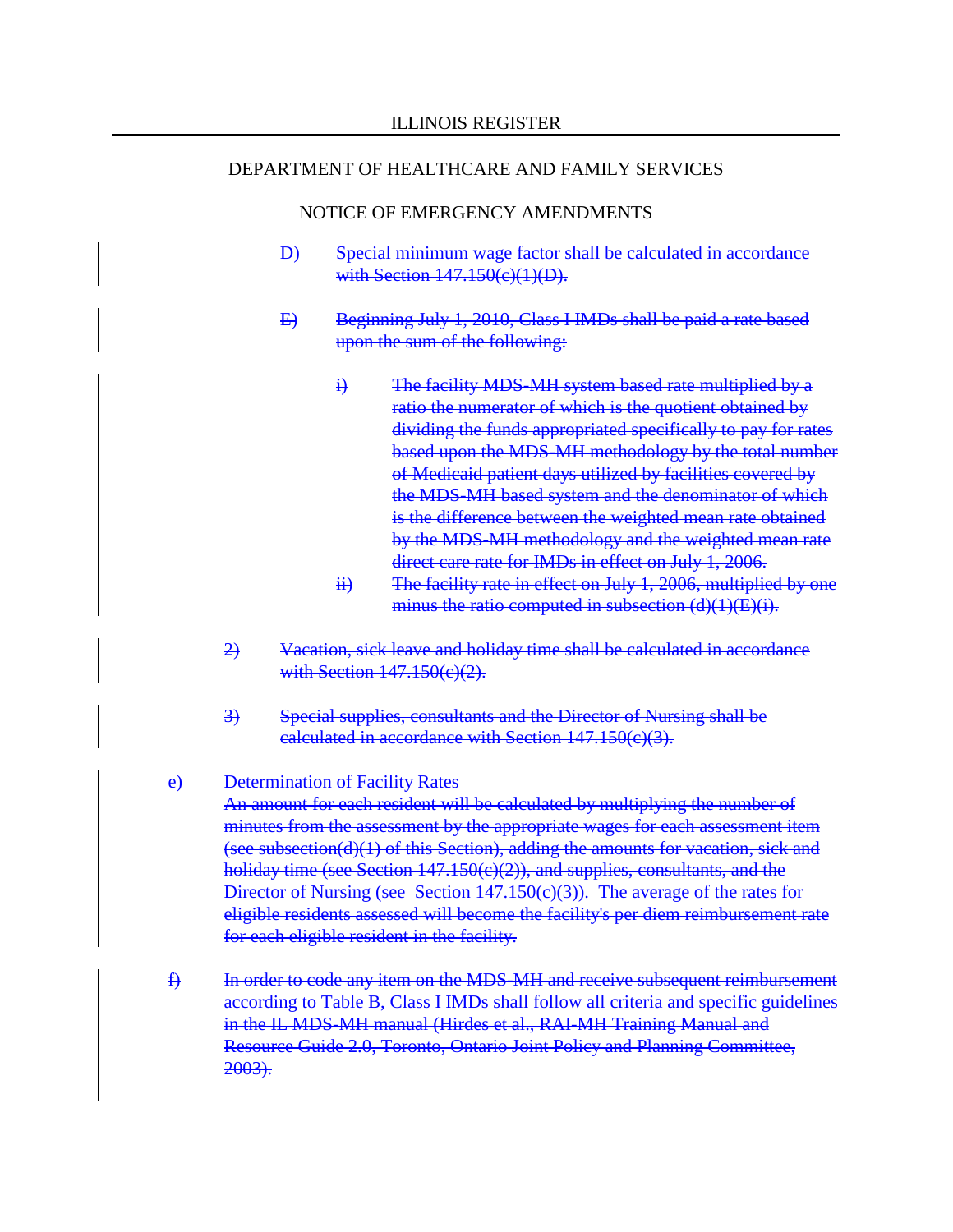### NOTICE OF EMERGENCY AMENDMENTS

- g) In order for services to qualify for reimbursement according to Table B, Class I IMDs shall maintain a minimum ratio for Psychiatric Rehabilitation Services Coordinator staff of one for every 20 residents.
- h) The Department shall not pay for any new admissions to the Class I IMDs who are age 60 years or older or do not have a severe mental illness as determined by the State's mental health pre-admission screening program.
- i) Service providers under Section L, Service Utilization/Treatments, of the MDS-MH shall be coded in column A when services are delivered by staff employed by the facility. Column B shall be coded for services delivered by outside individuals not employed by the facility. The Medicaid rate shall reflect only those services delivered by staff that is employed by the facility.
- j) The Medicaid rate determined by Table B for Class I IMDs shall be the combination of a nursing component and socio-development component.
- k) The Department of Healthcare and Family Services and the Department of Human Services-Division of Mental Health shall have the right of entry and inspection to all Class I IMD facilities in order to assess resident mix, monitor data quality, develop service quality indicators, and conduct studies, such as staff time samples, in order to test and refine the payment method.

(Source: Emergency repealed at 38 Ill. Reg. \_\_\_\_\_, effective\_\_\_\_\_\_\_\_\_\_\_\_\_\_\_\_, for a maximum of 150 days)

### **Section 147.125 Nursing Facility Resident Assessment Instrument (Repealed) EMERGENCY**

- a) Except as specified in subsection (b) of this Section, all Medicaid certified nursing facilities shall comply with the provisions of the current federal Long Term Care Resident Assessment Instrument User's Manual, version 2. (Centers for Medicare and Medicaid Services, 7500 Security Boulevard, Baltimore, Maryland 21244 (December 2005), and the Resident Assessment Instrument-Mental Health Illinois version 2 (July 2003), adopted from Minimum Data Set-Mental Health version 2. This incorporation by reference includes no later amendments or editions.)
- b) Nursing facilities shall, in addition, comply with the following requirements: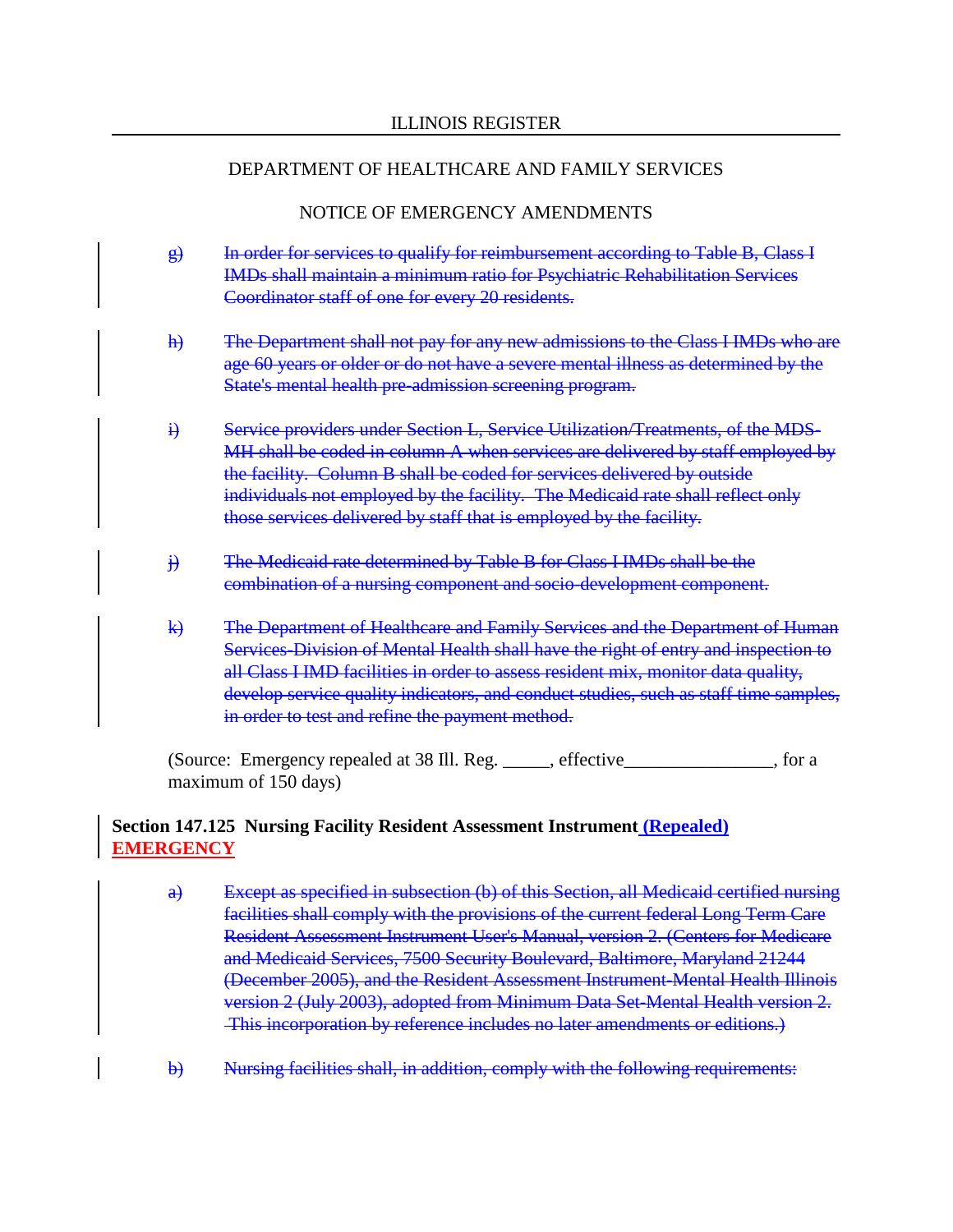- 1) Complete a full Minimum Data Set (MDS) assessment, which includes required items A through R, in addition to any State required items, for each resident quarterly, regardless of the resident's payment source. Facilities are not required to complete and submit the MDS Quarterly Assessment Form. When completing the full MDS assessment for quarterly submittal to the Department, it is not necessary to also complete the Resident Assessment Protocols (RAPs) or Section T. RAPs and Section T are only required with the comprehensive assessment described in the current federal Long Term Care Resident Assessment Instrument User's Manual, which includes assessments completed at admission, annually, for a significant change or for a significant correction of a prior MDS.
- 2) Transmit electronically to the State MDS database the MDS for all assessments within 31 days after the completion date of the assessment. Except for nursing facilities that are defined as Class I Institutions for Mental Diseases (IMDs) pursuant to 89 Ill. Adm. Code 145.30, the rate set will be based on the MDS received two quarters prior to the rate effective date and MDS not received within 31 days will be given a default rate.
- c) While a new rate system referenced in Section 147.150 is under development, Medicaid-certified Class I IMDs shall electronically submit both the MDS pursuant to subsections (a) and (b) of this Section and the Illinois Minimum Data Set-Mental Health (IL MDS-MH) as specified by the Department at the following frequencies:
	- 1) Complete a full IL MDS-MH within 14 days after admission for each resident, regardless of the resident's payment source.
	- 2) Complete a full IL MDS-MH at 90 days after admission for each resident, regardless of the resident's payment source.
	- 3) Complete a full IL MDS-MH at six months after admission for each resident, regardless of the resident's payment source, and every six months thereafter.
	- 4) Transmit electronically to the Department's IL MDS-MH database, the IL MDS-MH for all required assessments within 31 days after the completion date of the assessment.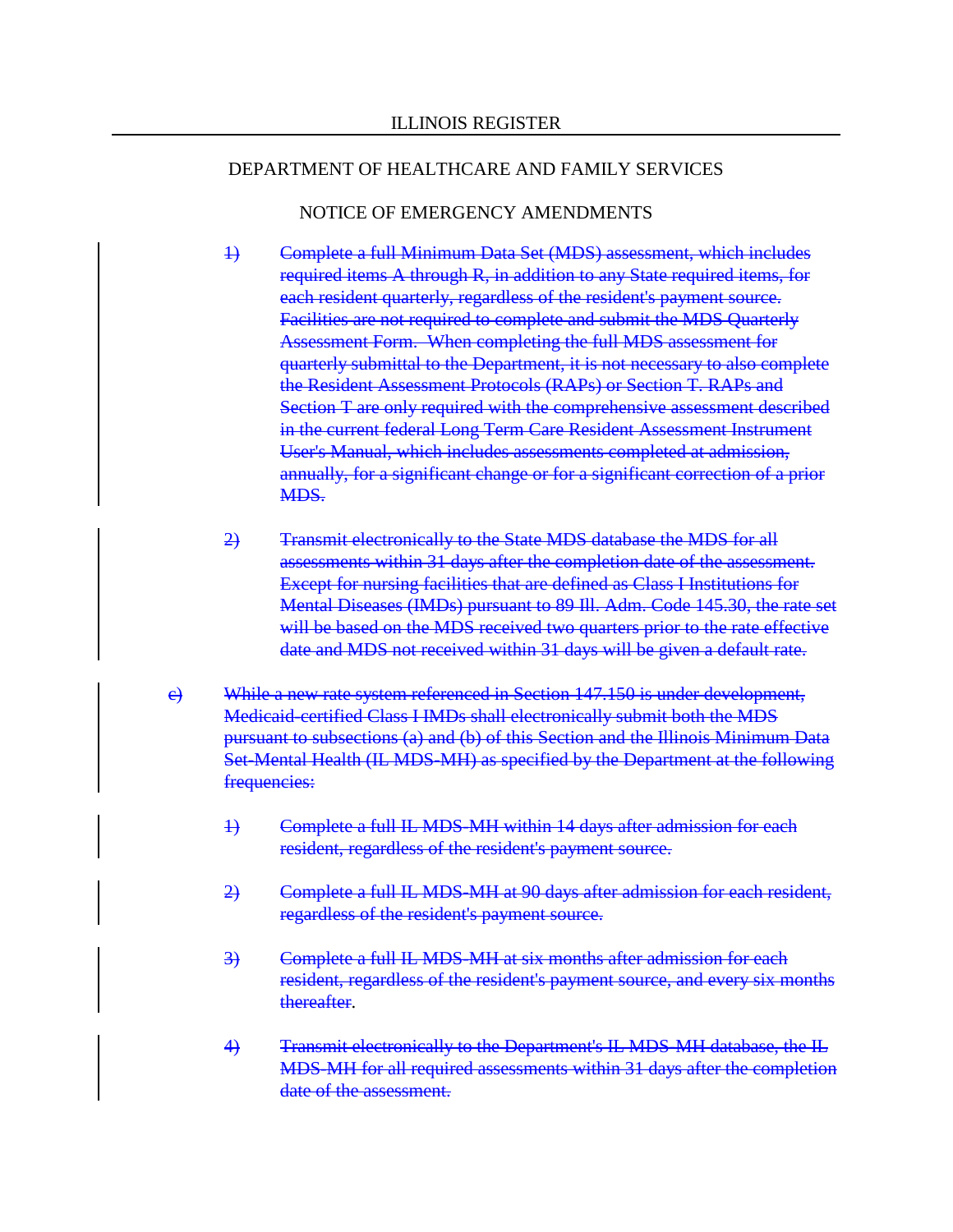#### NOTICE OF EMERGENCY AMENDMENTS

(Source: Emergency repealed at 38 Ill. Reg. \_\_\_\_\_, effective\_\_\_\_\_\_\_\_\_\_\_\_\_\_\_\_, for a maximum of 150 days)

### **Section 147.150 Minimum Data Set (MDS) Based Reimbursement System (Repealed) EMERGENCY**

- a) Public Act 94-0964 requires the Department to implement, effective January 1, 2007, a payment methodology for the nursing component of the rate paid to nursing facilities. Except for nursing facilities that are defined as Class I Institutions for Mental Diseases (IMDs) pursuant to 89 Ill. Adm. Code 145.30, reimbursement for the nursing component shall be calculated using the Minimum Data Set (MDS). Increased reimbursement under this payment methodology shall be paid only if specific appropriation for this purpose is enacted by the General Assembly.
- b) Except as referenced in subsection  $(c)(1)(E)(iv)$  of this Section, the nursing component of the rate shall be calculated and adjusted quarterly. The determination of rates shall be based upon a composite of MDS data collected from each eligible resident in accordance with Section 147.Table A for those eligible residents who are recorded in the Department's Medicaid Management Information System as of 30 days prior to the rate period as present in the facility on the last day of the second quarter preceding the rate period. Residents for whom MDS resident identification information is missing or inaccurate, or for whom there is no current MDS record for that quarter, shall be placed in the lowest MDS acuity level for calculation purposes for that quarter.
- c) Per diem reimbursement rates for nursing care in nursing facilities consist of three elements: variable time reimbursement; fringe benefit reimbursement; and reimbursement for supplies, consultants, medical directors and nursing directors.
	- 1) Variable Time Reimbursement.

Variable nursing time is that time necessary to meet the major service needs of residents that vary due to their physical or mental conditions. Each need level or specific nursing service measured by the Resident Assessment Instrument is associated with an amount of time and staff level (Section 147.Table A). Reimbursement is developed by multiplying the time for each service by the wages of the type of staff performing the service except for occupational therapy, physical therapy and speech therapy. If more than one level of staff are involved in delivering a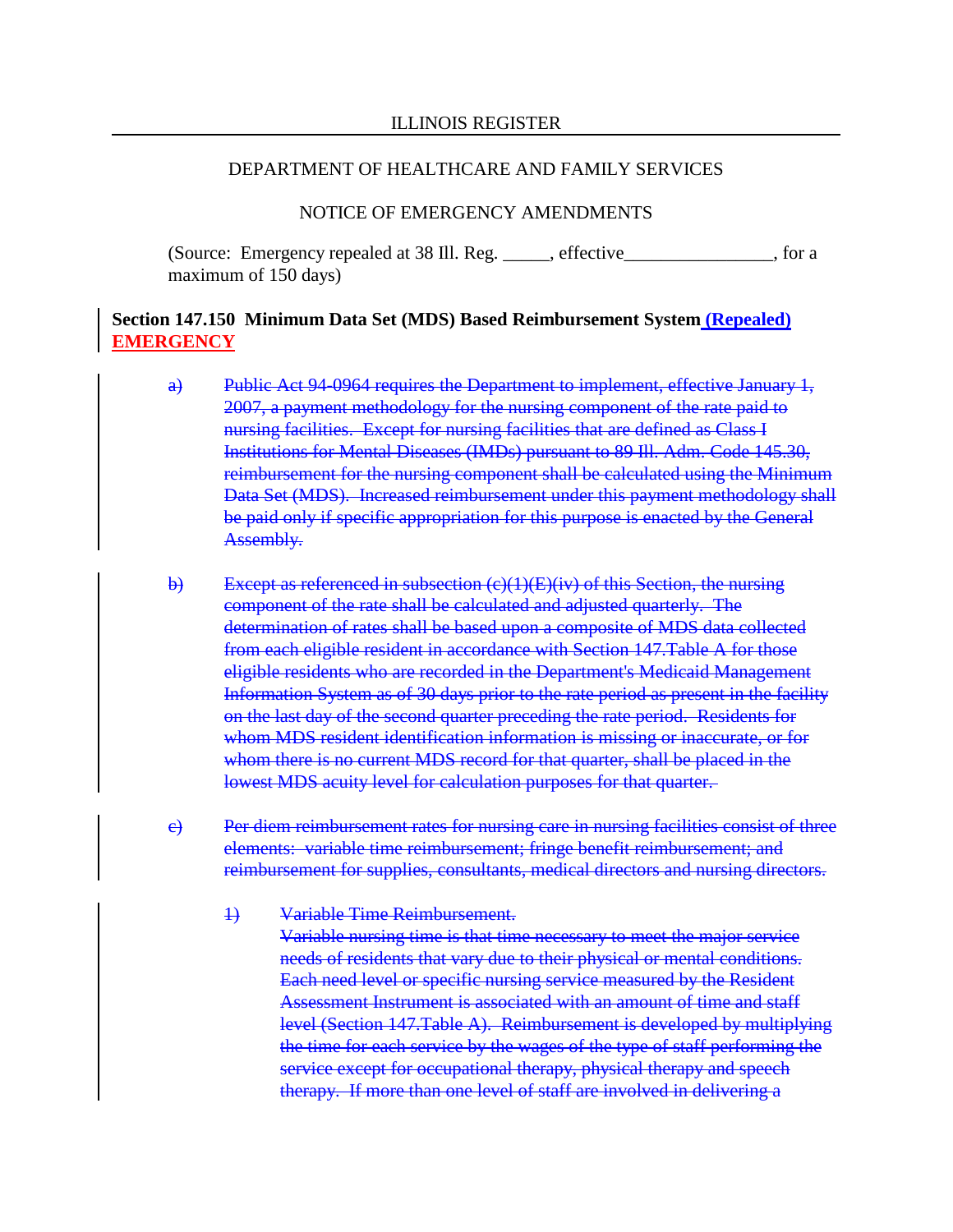#### NOTICE OF EMERGENCY AMENDMENTS

service, reimbursement for that service will be weighted by the wage and number of minutes allocated to each staff type. In calculating a facility's rate, the figures used by the Department for wages will be determined in the following manner:

- A) The mean wages for the applicable staff levels (RNs, LPNs, certified nursing assistants (CNAs), activity staff, social workers), as reported on the cost reports and determined by regional rate area, will be the mean wages.
- B) Fringe benefits will be the average percentage of benefits to actual salaries of all nursing facilities based upon cost reports filed pursuant to 89 Ill. Adm. Code 140.543. Fringe benefits will be added to the mean wage.
- C) The base wage, including fringe benefits, will then be updated for inflation from the time period for which the wage data are available to the midpoint of the rate year to recognize projected base wage changes.
- D) Special minimum wage factor. The process used in subsection  $(c)(1)(A)$  of this Section to determine regional mean wages for RNs, LPNs and CNAs will include a minimum wage factor. For those facilities below 90% of the Statewide average, the wage is replaced by 90% of the Statewide average.
- E) Beginning January 1, 2007, facilities shall be paid a rate based upon the sum of the following:
	- i) the facility MDS-based rate multiplied by the ratio the numerator of which is the quotient obtained by dividing the additional funds appropriated specifically to pay for rates based upon the MDS nursing component methodology above the December 31, 2006 funding by the total number of Medicaid patient days utilized by facilities covered by the MDS-based system and the denominator of which is the difference between the weighted mean rate obtained by the MDS-based methodology and the weighted mean rate in effect on December 31, 2006.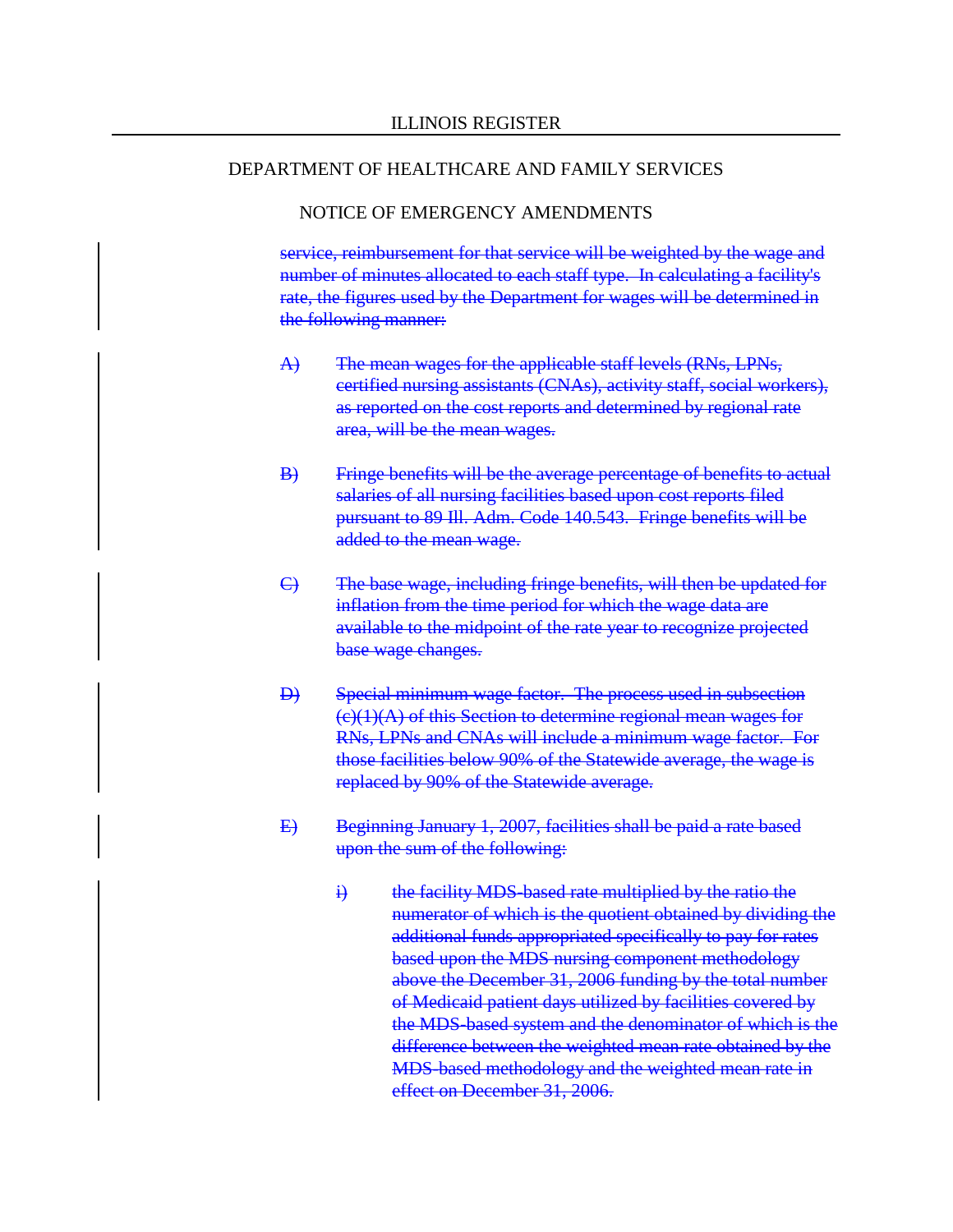- ii) the facility rate in effect on December 31, 2006, which is defined as the facility rate in effect on December 31, 2006 plus the exceptional care reimbursement per diem computed in 89 Ill. Adm. Code 140.569(a)(1), multiplied by one minus the ratio computed in Section 147.150(c)(1)(E)(i). The exceptional care reimbursement per diem effective January 1, 2007 computed in 89 Ill. Adm. Code 140.569 shall be included in the nursing component of the June 30, 2006 rate unless the total variable nursing time for a rate quarter as calculated in subsection (c)(1) of this Section is more than a five percent drop from the total variable nursing time calculated for the June 30, 2006 rate quarter. Then the facility will receive for the rate period zero percent of the exceptional care reimbursement per diem computed in 89 Ill. Adm. Code 140.569.
- iii) Until October 1, 2009, for facilities in which the number of ventilator care residents in any quarter has increased over the number used to compute the exceptional care per diem as specified in 89 Ill. Adm. Code 140.569(a)(1), the rate computed in subsections  $(c)(1)(E)(i)$  and  $(c)(1)(E)(ii)$  shall add the sum of total variable time reimbursement for the ventilator care add-on, vacation time, the average facility special patient need factors, and supply, consultant, and Director of Nursing factors for each resident receiving ventilator care in excess of the number used to compute the exceptional care per diem as specified in 89 Ill. Adm. Code 140.569(a)(1) divided by the total number of residents used to compute the MDS portion of the paid rate for that quarter. The resulting ventilator add-on shall be multiplied by one minus the ratio computed in Section 147.150(c)(1)(E)(i). This addition to the rate shall apply for each quarter regardless of the facility's eligibility for use of that quarter's MDS rate for computation of the paid facility rate as defined in subsection (b) of this Section.
- $iv)$  The calculations referenced in subsections  $(c)(1)(E)(i)$  and (ii) of this Section shall only change annually.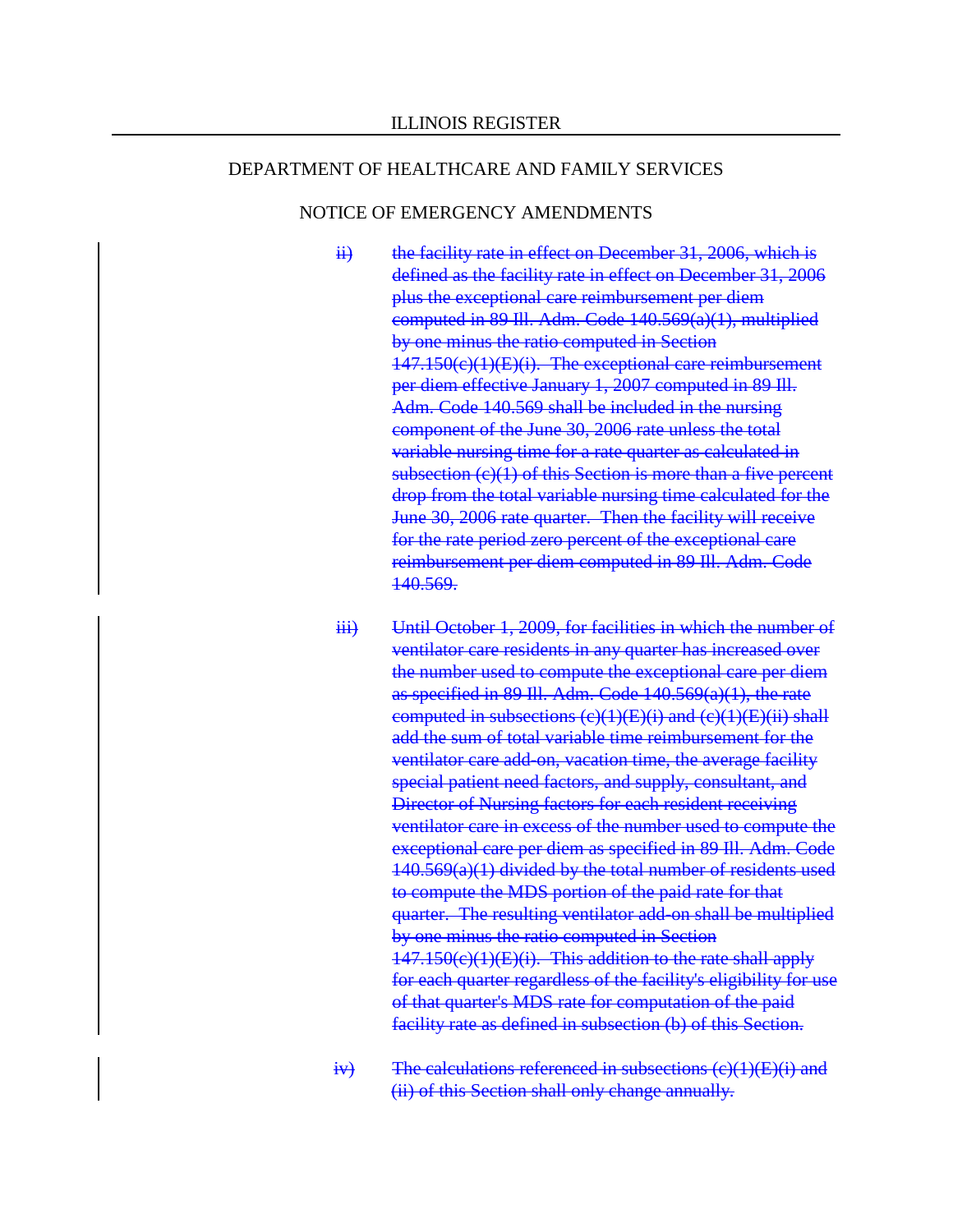- F) The annual amount of new funds allocated for MDS reimbursement methodology beginning January 1, 2007 is \$60 million. The annual amount of new funds allocated for MDS reimbursement methodology beginning January 1, 2008 is \$50 million. The annual amount of new funds for MDS reimbursement methodology beginning January 1, 2009 is \$84 million.
- 2) Vacation, Sick Leave and Holiday Time. The time to be added for vacation, sick leave, and holidays will be determined by multiplying the total of variable time by 5%.
- 3) Special Supplies, Consultants and the Director of Nursing. Reimbursement will be made for health care and program supplies, consultants required by the Department of Public Health (including the Medical Director), and the Director of Nursing by applying a factor to variable time and vacation, sick leave and holiday time. (A list of consultants required by the Department of Public Health can be found in 77 Ill. Adm. Code 300.830.)
	- A) Supplies will be updated for inflation using the General Services Inflator (see 89 Ill. Adm. Code 140.551). Health care and program salaries shall be updated for inflation using the Nursing and Program Inflator (see 89 Ill. Adm. Code 140.552). A factor for supplies will be the Statewide mean of the ratio of total facility health care and programs supply costs to total facility health care and programs salaries.
	- B) The Director of Nursing and the consultants will be updated for inflation using the Nursing and Program Inflator (see 89 Ill. Adm. Code 140.552). A factor for the Director of Nursing and consultant costs shall be the Statewide mean of the ratio of all facilities' Director of Nursing and consultant costs to total facility health care and programs salaries.
	- C) These costs shall be updated pursuant to cost reports as referenced in 89 Ill. Adm. Code 153.125(f).
- d) Determination of Facility Rates. An amount for each resident will be calculated by multiplying the number of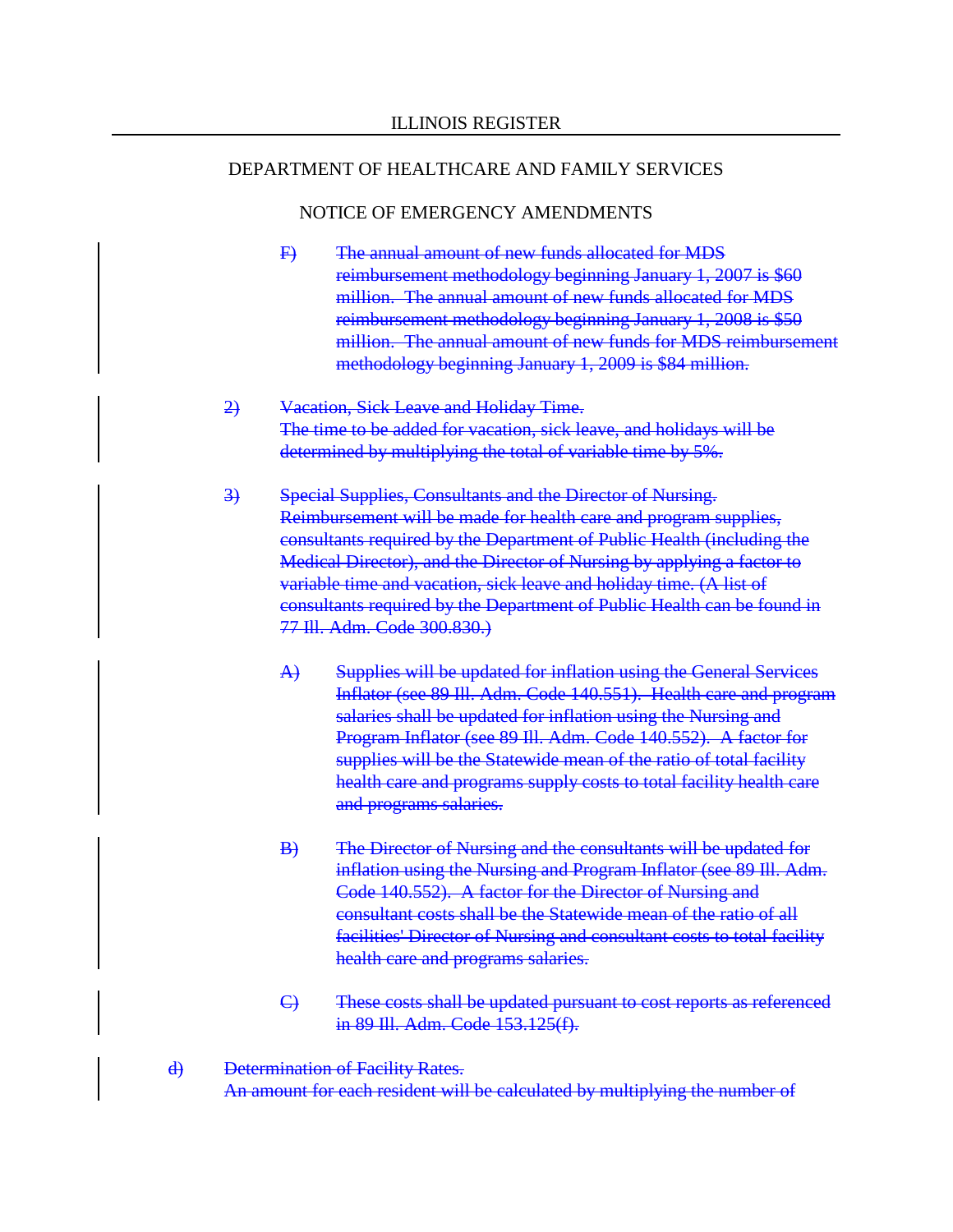### NOTICE OF EMERGENCY AMENDMENTS

minutes from the assessment by the appropriate wages for each assessment item (see subsection (c)(1) of this Section), adding the amounts for vacation, sick and holiday time (see subsection (c)(2) of this Section), and supplies, consultants, and the Director of Nursing (see subsection (c)(3) of this Section). The average of the rates for eligible residents assessed will become the facility's per diem reimbursement rate for each eligible resident in the facility.

- e) A transition period from the payment methodology in effect on June 30, 2003 to the payment methodology in effect July 1, 2003 shall be provided for a period not exceeding December 31, 2006, as follows:
	- 1) MDS-based rate adjustments under this Section shall not be effective until the attainment of a threshold. The threshold shall be attained at the earlier of either:
		- A) when all nursing facilities have established a rate (sum of all components) which is no less than the rate effective June 30, 2002,  $\theta$ <sup>r</sup>
		- B) January 1, 2007.
	- 2) For a facility that would receive a lower nursing component rate per resident day under the payment methodology effective July 1, 2003 than the facility received June 30, 2003, the nursing component rate per resident day for the facility shall be held at the level in effect on June 30, 2003 until a higher nursing component rate of reimbursement is achieved by that facility.
	- 3) For a facility that would receive a higher nursing component rate per resident day under the payment methodology in effect on July 1, 2003 than the facility received June 30, 2003, the nursing component rate per resident day for the facility shall be adjusted based on the payment methodology in effect July 1, 2003.
	- 4) Notwithstanding subsections (e)(2) and (3) of this Section, the nursing component rate per resident day for the facility shall be adjusted in accordance with subsection (c)(1)(E) of this Section.

(Source: Emergency repealed at 38 Ill. Reg. \_\_\_\_\_, effective\_\_\_\_\_\_\_\_\_\_\_\_\_\_\_\_, for a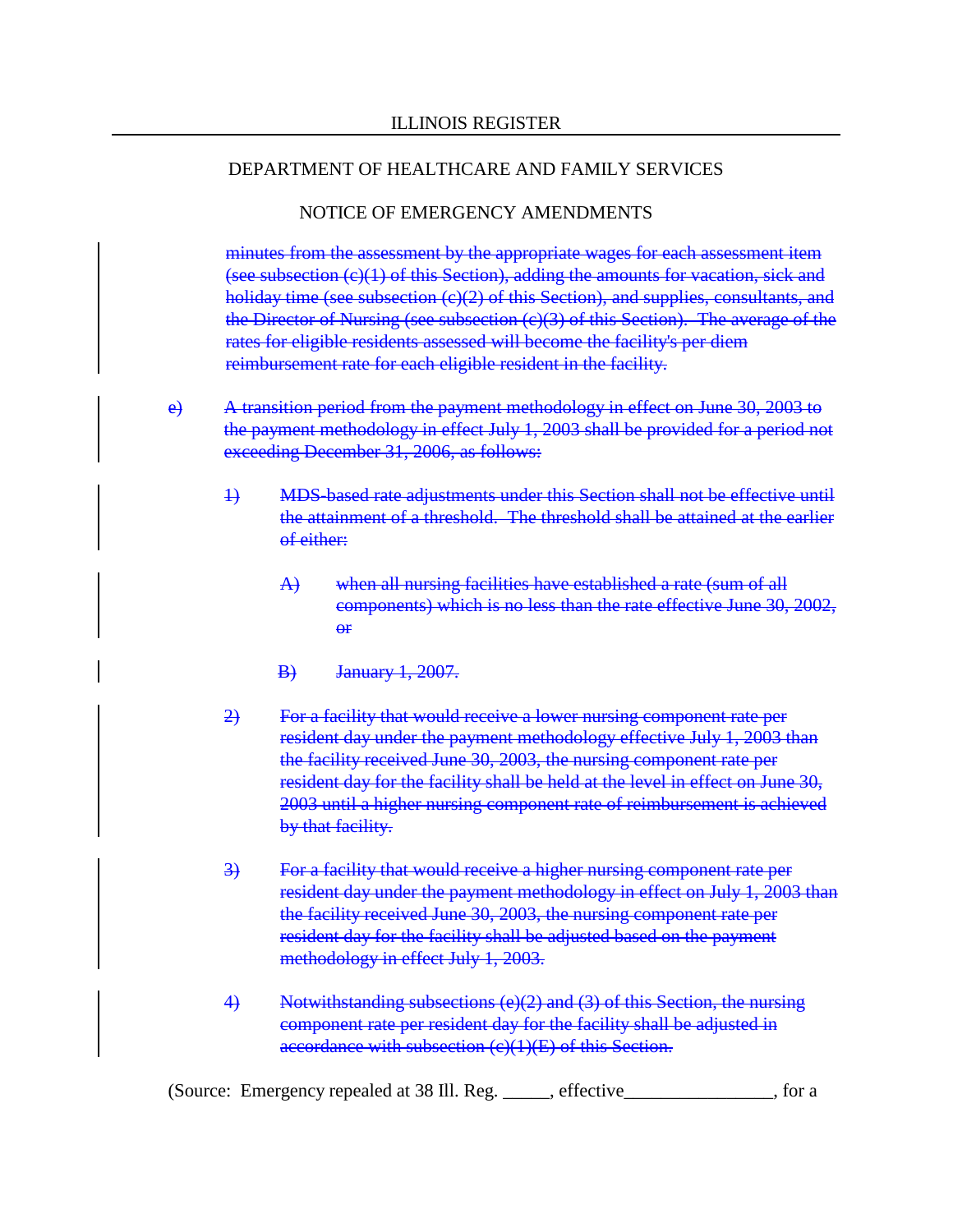### NOTICE OF EMERGENCY AMENDMENTS

maximum of 150 days)

### **Section 147.175 Minimum Data Set (MDS) Integrity (Repealed) EMERGENCY**

- a) The Department shall conduct reviews to determine the accuracy of resident assessment information transmitted in the Minimum Data Set (MDS) that are relevant to the determination of reimbursement rates. Such reviews may, at the discretion of the Department, be conducted electronically or in the facility.
- b) The Department shall quarterly select, at random, a number of facilities in which to conduct on-site reviews. The Department may select facilities for on-site review based upon facility characteristics, past performance, or the Department's experience. This may include, but is not limited to, analysis of case mix profile of nursing facilities in regard to frequency in distribution of the residents in identified reimbursement categories. In addition, the Department may use findings of the licensing and certification survey conducted by IDPH indicating the facility is not accurately assessing residents. It may also include resident assessments submitted by the provider that do not meet submission deadlines, facilities with a high percentage of corrections and facilities with high submission error rates.
- c) Electronic review. The Department shall conduct quarterly an electronic review of MDS data for eligible individuals to identify facilities for on-site review.
- d) On-site review. The Department shall conduct an on-site review of MDS data for eligible individuals.
	- 1) On-site reviews may be conducted with respect to residents or facilities that are identified pursuant to subsection (b) or (c) of this Section. Such review may include, but shall not be limited to, the following:
		- A) Review of resident records and supporting documentation, as identified in Section 147.200, observation and interview, to determine the accuracy of data relevant to the determination of reimbursement rates.
		- B) Review and collection of information necessary to assess the need for a specific service or care area.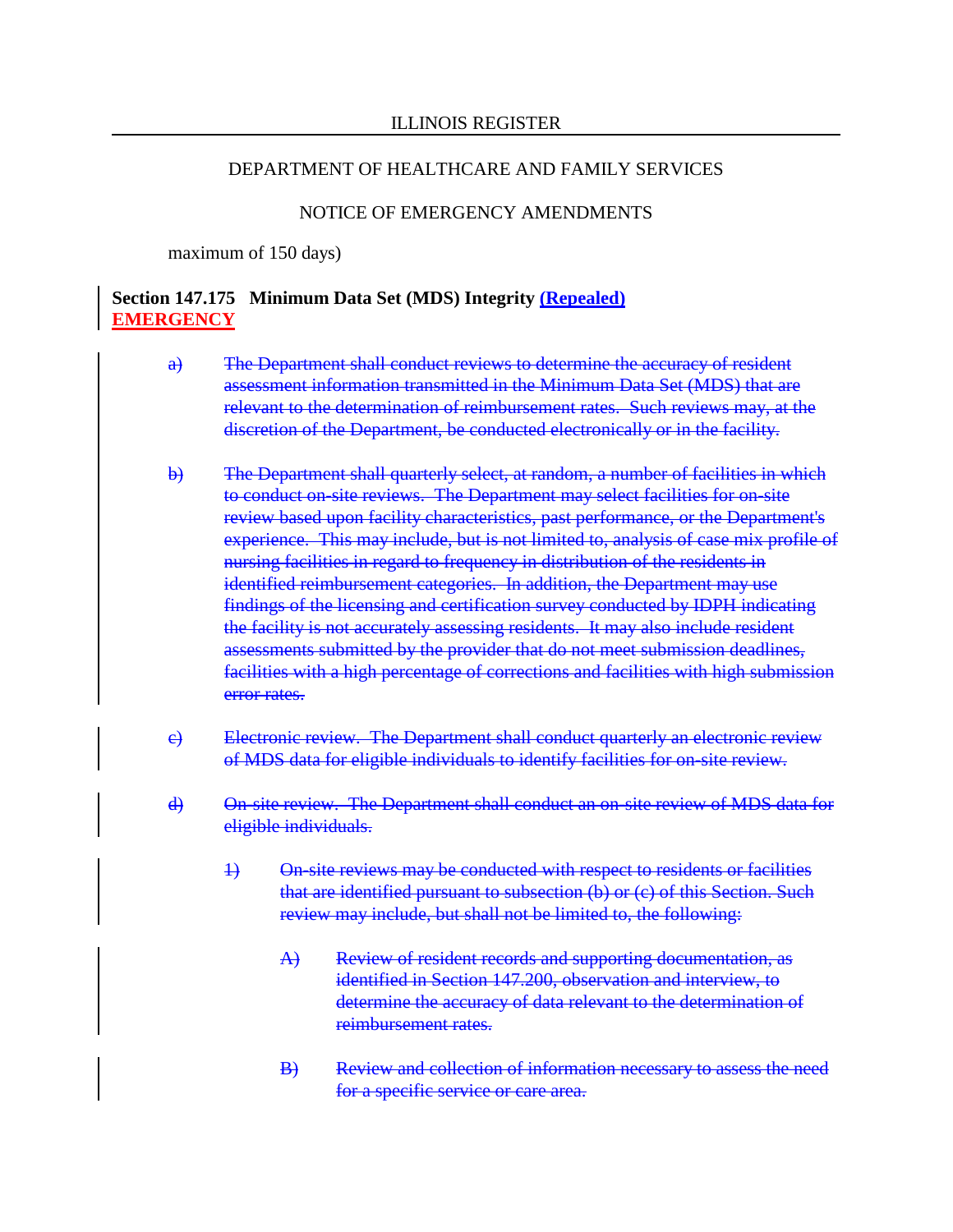- C) Review and collection of information from the facility that will establish the direct care staffing level. The amount of staff available in the facility shall be sufficient to carry out the number and frequency of restorative programs identified for reimbursement.
- 2) The number of residents in any selected facility for whom information is reviewed may, at the sole discretion of the Department, be limited or expanded**.**
- 3) Upon the conclusion of any review, the Department shall conduct a meeting with facility management to discuss preliminary conclusions of the review. If facility management disagrees with those preliminary conclusions, facility management may, at that time, provide additional documentation to support their position.
- e) Corrective action. Upon the conclusion of the review and the consideration of any subsequent supporting documentation provided by the facility, the Department shall notify the facility of its final conclusions, both with respect to accuracy of data and recalculation of the facility's reimbursement rate.
	- 1) Data Accuracy
		- A) Final conclusions with respect to inaccurate data shall be referred to the Department of Public Health.
		- B) The Department, in collaboration with the Department of Public Health, shall make available additional training in the completion of resident assessments and the coding and transmission of MDS records.
	- 2) Recalculation of Reimbursement Rate. The Department shall determine if reported MDS data or facility staffing data that were subsequently determined to be unverifiable would cause the direct care component of the facility's rate to be calculated differently when using the accurate data. No change in reimbursement required as a result of a review shall take effect before July 1, 2004. Prior to the record review of residents receiving skills training, the following components of this Part will be reviewed to ensure compliance: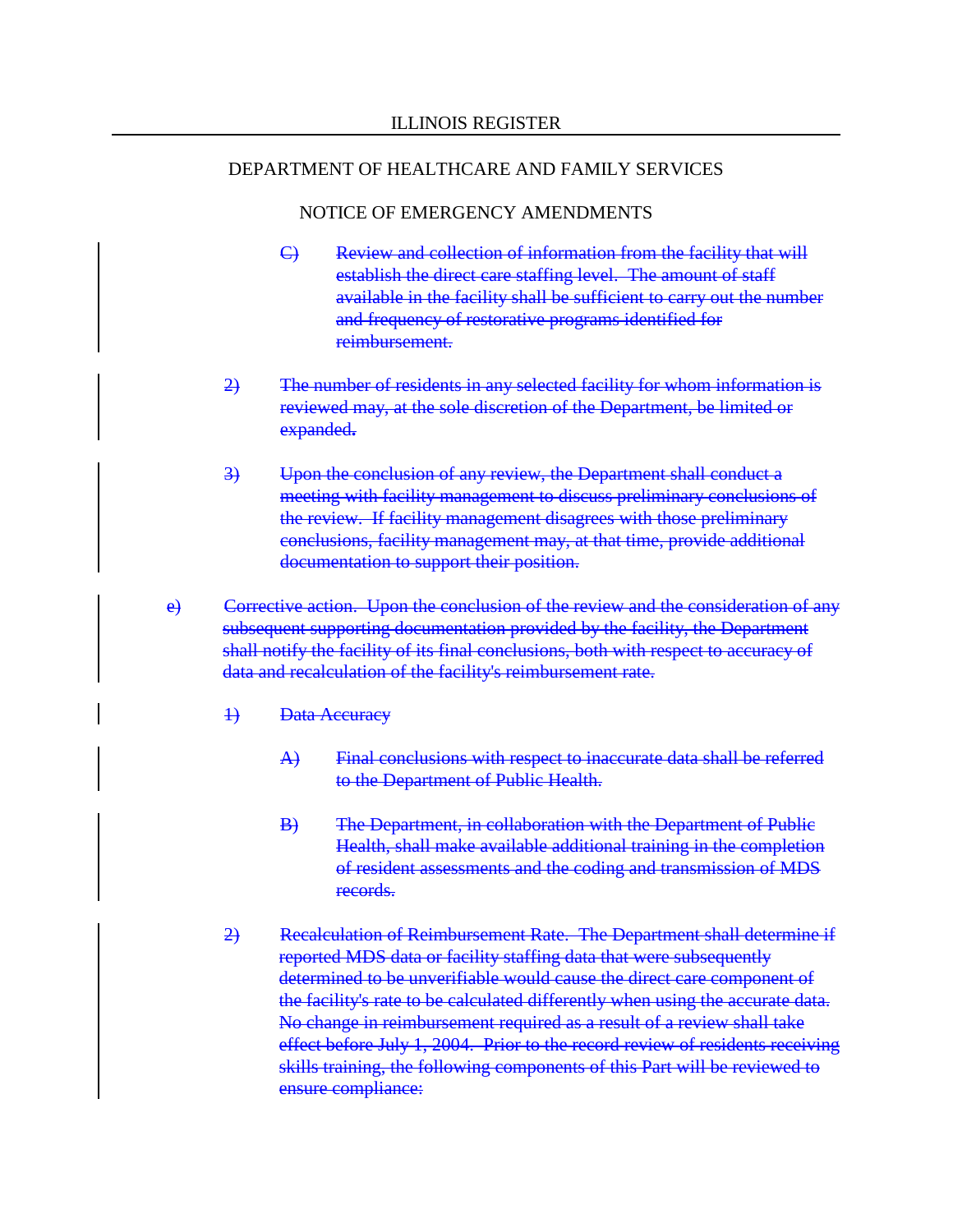- A) Skills training shall be provided by staff that are paid by the facility and have been trained in leading skills groups by a Department approved trainer.
- B) A private room shall be available with no other programs or activities going on at the same time. The environment shall be conducive to learning in terms of comfort, noise, and other distractions.
- C) Schedules shall be presented that identify residents and reflect the facility's ability to provide the sessions in increments of a minimum of 30 minutes for each skills training (not including time to assemble and settle). The sessions shall be scheduled at least three times per week.
- D) Training shall utilize a well-developed, structured curriculum and specific written content developed in advance to guide each of the sessions.
- 3) In the event one or more of these components are not in place, the recalculated rate may be extrapolated to the entire population receiving this service.
- 4) When problems are noted in 30 percent of the population of residents receiving skills training during the record review, the recalculated rate may be extrapolated to the entire population receiving this service. When the recalculated rate has been extrapolated to the entire population, the facility shall obtain prior approval from the Department before future reimbursement for skills training is allowable. The Department shall have up to 90 days to determine this approval.
- 5) When problems are noted in 30 percent of coded responses to the sample population for other services areas, the review may be expanded to up to 100 percent for those service areas. The original sample population is defined as 20%, or no less than 10, of the eligible residents pursuant to Section 147.150(b).
- 6) In addition, the facilities with widespread problems in restorative and psychosocial adaptation may be subject to follow up reviews to ensure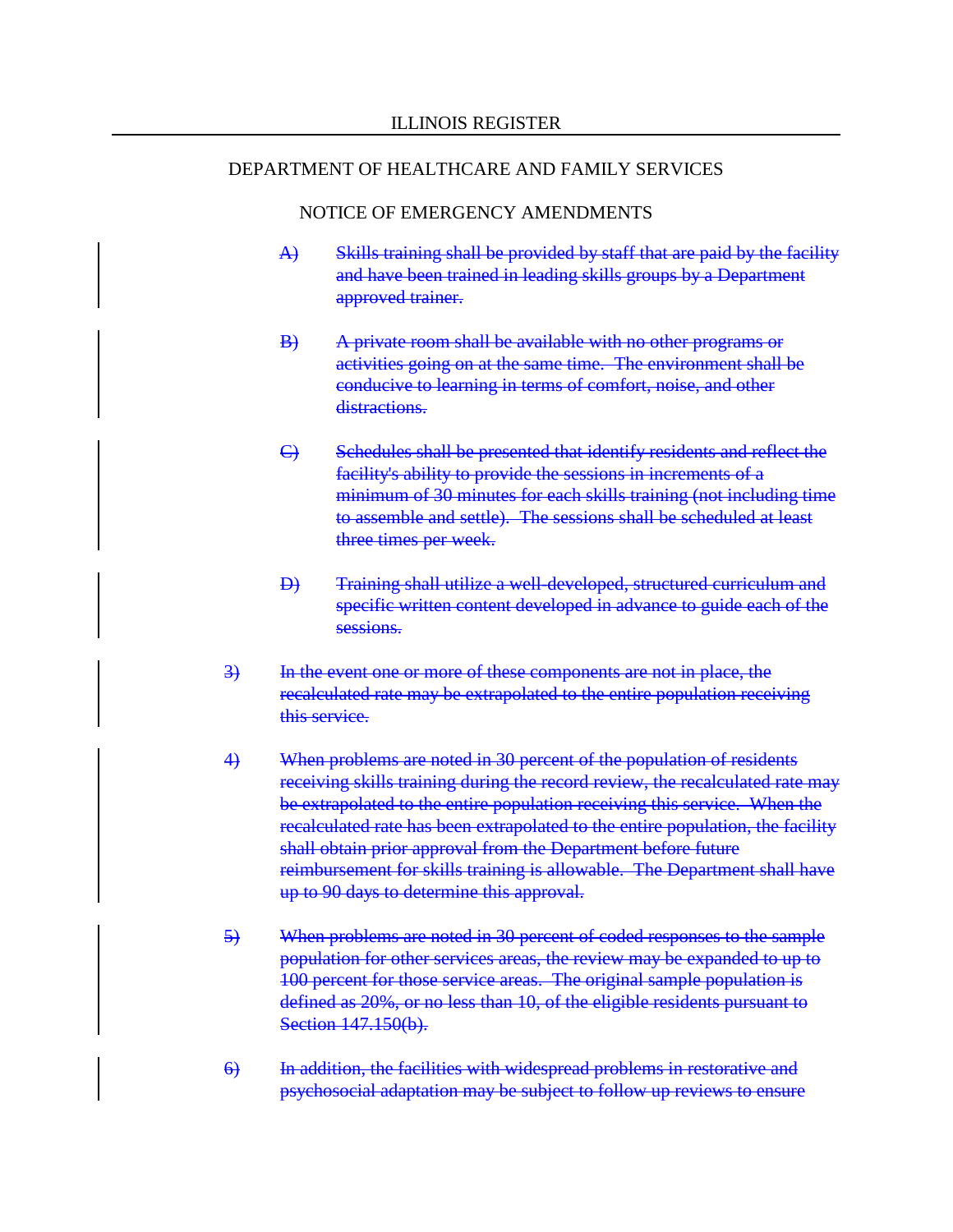### NOTICE OF EMERGENCY AMENDMENTS

problems are corrected.

- 7) A facility's rate will be subject to change if the recalculation of the direct care component rate, as a result of using MDS data that are verifiable:
	- A) Increases the rate by more than one percent. The rate is to be changed, retroactive to the beginning of the rate period, to the recalculated rate.
	- B) Decreases the rate by more than one percent. The rate is to be changed, retroactive to the beginning of the rate period, to the recalculated rate.
	- C) Decreases the rate by more than ten percent in addition to the rate change specified in this subsection (e)(7). The direct care component of the rate shall be reduced, retroactive to the beginning of the rate period, by \$1 for each whole percentage decrease in excess of two percent.
- 8) Any evidence or suspicion of deliberate falsification or misrepresentation of MDS data shall be referred to the Department's Inspector General and the Department of Public Health.
- f) Appeals. Facilities disputing any rate change may submit an appeal request pursuant to 89 Ill. Adm. Code 140.830.

(Source: Emergency repealed at 38 Ill. Reg. \_\_\_\_\_, effective\_\_\_\_\_\_\_\_\_\_\_\_\_\_\_\_, for a maximum of 150 days)

### **Section 147.200 Minimum Data Set (MDS) On-Site Review Documentation (Repealed) EMERGENCY**

- a) Pursuant to Section 147.175, Department staff shall conduct on-site reviews of Minimum Data Set (MDS) data to determine the accuracy of resident information that is relevant to the determination of reimbursement rates.
	- 1) Department staff shall request in writing the current charts of individual residents needed to begin the review process. Current charts and completed MDSs for the previous 15 months shall be provided to the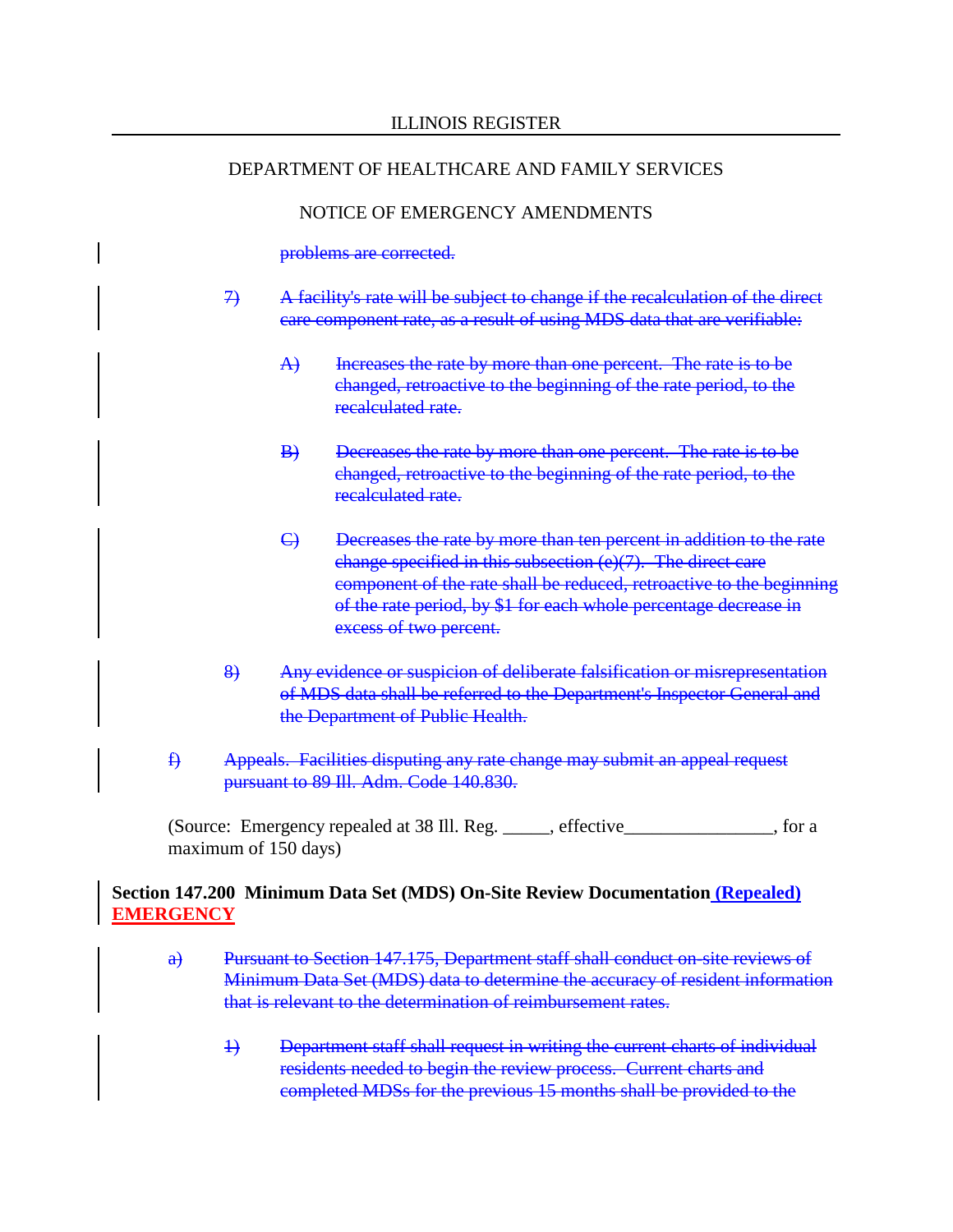### NOTICE OF EMERGENCY AMENDMENTS

review team within an hour after this request. Additional documentation regarding reimbursement areas for the identified Assessment Reference Date (ARD) timeframe shall be provided to the review team within four hours after the initial request.

- 2) When further documentation is needed by the review team to validate an area, the team will identify the area of reimbursement requiring additional documentation and provide the facility with the opportunity to produce that information. The facility shall provide the team with the additional documentation within 24 hours after the initial request. All documentation that is to be considered for validation must be provided to the team prior to exit.
- 3) Pursuant to 89 Ill. Adm. Code 140.12(f), the facility shall provide Department staff with access to residents, professional and non-licensed direct care staff, facility assessors, clinical records and completed resident assessment instruments, as well as other documentation regarding residents' care needs and treatments.
- 4) Failure to provide timely access to records may result in suspension or termination of a facility's provider agreement in accordance with 89 Ill. Adm. Code 140.16(a)(4).
- 5) Some states may have regulations that require supportive documentation elsewhere in the record to substantiate the resident's status on particular MDS items used to calculate payment under the State's Medicaid system (RAI Manual, page 1-24). These additional documentation requirements shall be met for reimbursement.
- 6) The Department shall provide for a program of delegated utilization review and quality assurance. The Department may contract with medical peer review organizations to provide utilization review and quality assurance.
- b) There shall be documentation in the resident's record to support an MDS coded response indicating that the condition or activity was present or occurred during the observation or look back period. Directions provided by the RAI User's Manual (as described in Section 147.125) are the basis for all coding of the MDS. Section S is reserved for additional State-defined items. All documentation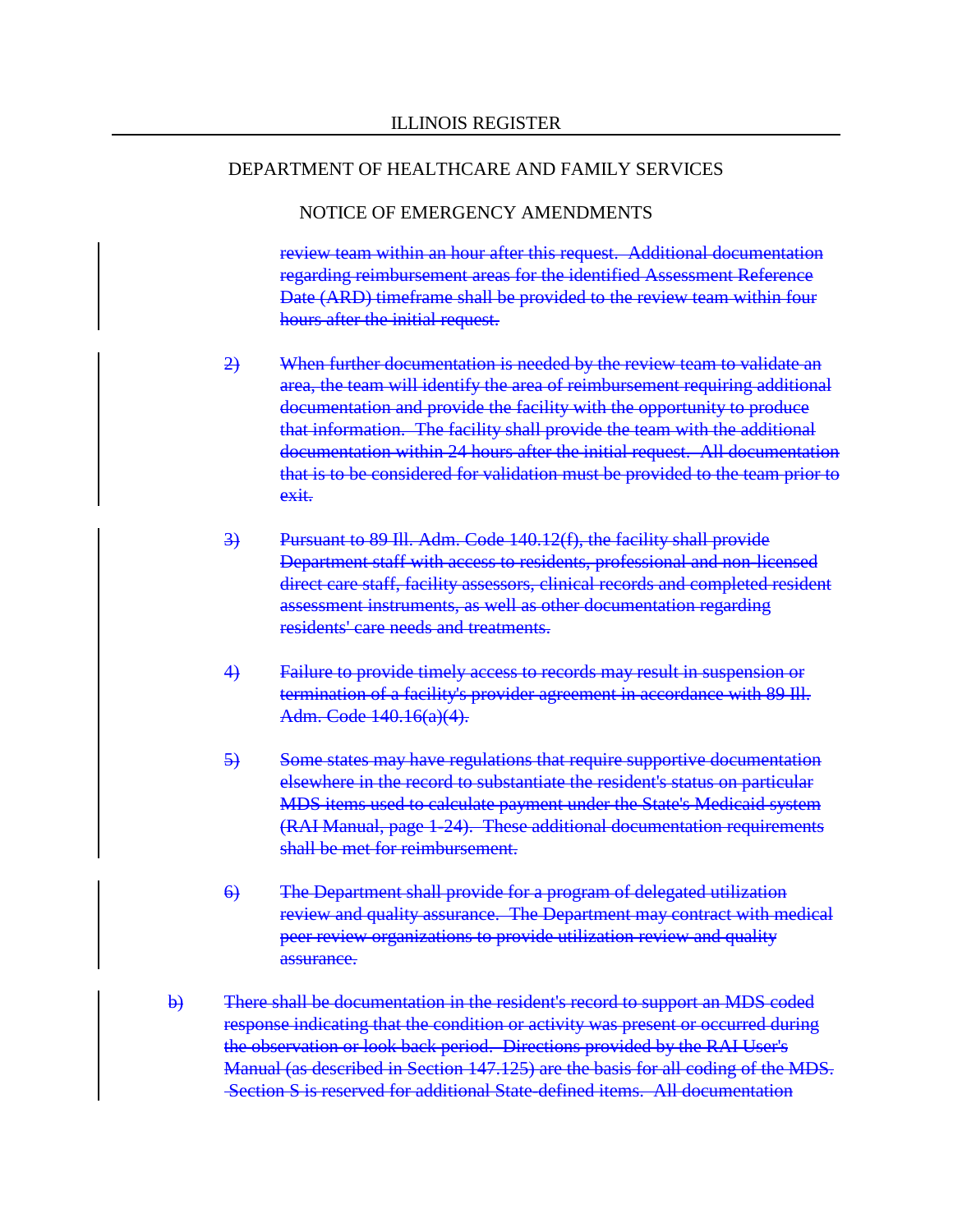#### NOTICE OF EMERGENCY AMENDMENTS

requirements pertain to the MDS 2.0 and Section S items.

- c) Each nursing facility shall ensure that MDS data for each resident accurately and completely describes the resident's condition, as documented in the resident's clinical records, maintained by the nursing facility, and the clinical records shall be current, accurate and in sufficient detail to support the reported resident data.
- d) Documentation guidance has been compiled from the RAI Manual, instructions that are present on the MDS 2.0 form itself, RAI-MH, and Illinois additional documentation requirements. If later guidance is released by CMS that contradicts or augments guidance provided in this Section, the more current information from CMS becomes the acceptable standard. If additional ICD-9 codes are published, they will be reviewed for appropriateness.
- e) Documentation from all disciplines and all portions of the resident's clinical record may be used to verify an MDS item response. All supporting documentation shall be found in the facility during an on-site visit.
- f) All conditions or treatments shall have been present or occurred within the designated observation period. Documentation in the clinical record shall consistently support the item response and reflect care related to the symptom/problem. Documentation shall apply to the appropriate observation period and reflect the resident's status on all shifts. In addition, the problems that are identified by the MDS item responses that affect the resident's status shall be addressed on the care plan. Insufficient or inaccurate documentation may result in a determination that the MDS item response submitted could not be validated.
- g) Disease Diagnoses. Throughout Table A, when a diagnosis is required, the following must be met:
	- 1) Code only those diseases or infections that have a relationship to the resident's current ADL (Activities of Daily Living) status, cognitive status, mood or behavior status, medical treatments, nursing monitoring or risk of death as directed in the RAI Manual.
	- 2) The disease conditions require a physician-documented diagnosis in the clinical record. It is good clinical practice to have the resident's physician provide supporting documentation for any diagnosis.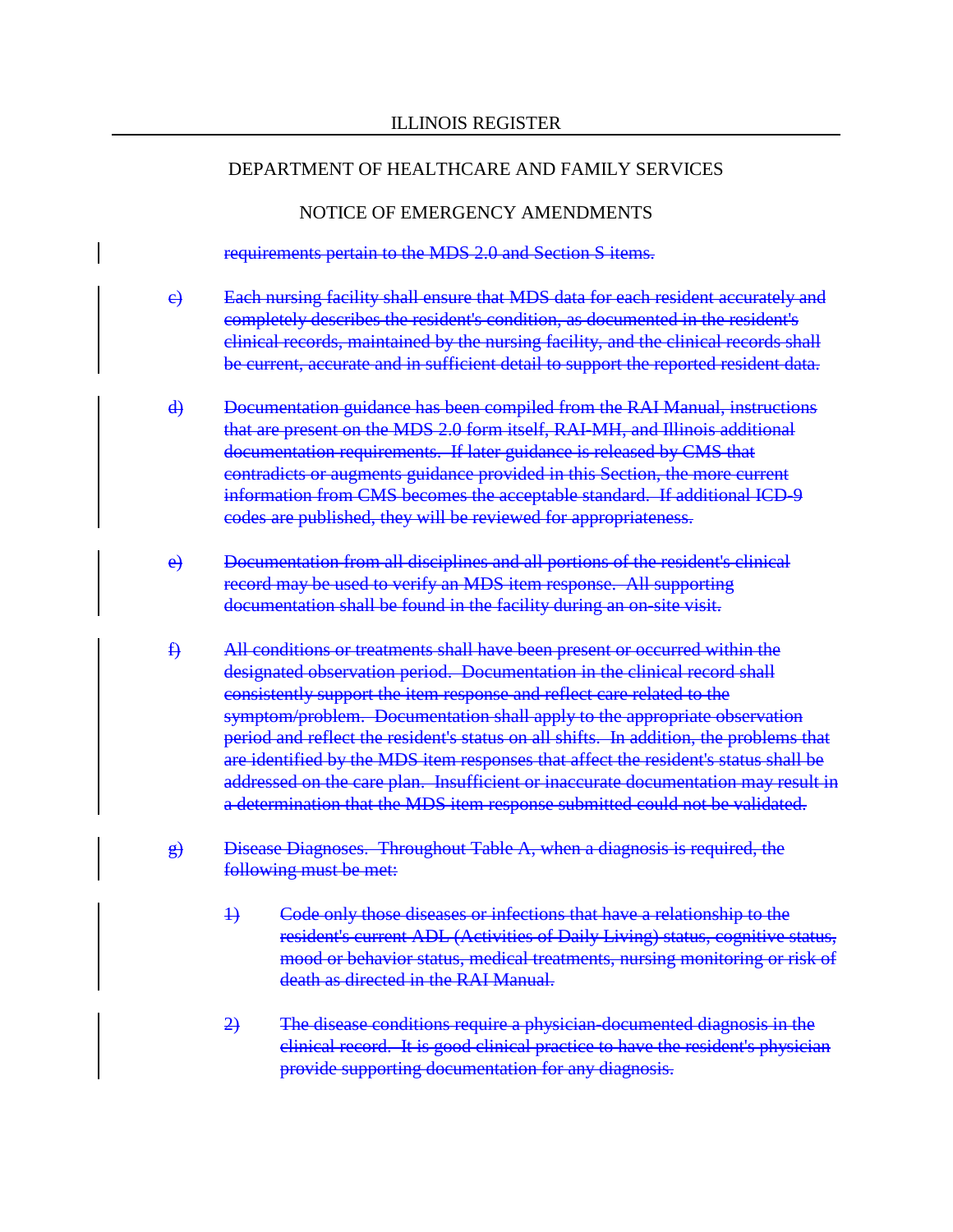- 3) Do not include conditions that have been resolved or no longer affect the resident's functioning or care plan. One of the important functions of the MDS assessment is to generate an updated, accurate picture of the resident's health status.
- h) Activities of Daily Living (ADL).
	- 1) Facilities shall maintain documentation that supports the coding of Section G, Physical Functioning, and Structural Problems on the MDS during the look-back period. The documentation shall show the MDS coded level of resident self-performance and support has been met.
	- 2) Documentation shall be dated within the look-back period and must contain information from all three shifts that clearly supports the level of self-performance and support needed.
	- 3) When there is a widespread lack of supporting documentation as described in subsections (h)(1) and (2), the ADL scores for the residents lacking documentation will be reset to zero.
	- 4) When there is an occasional absence of documentation for residents in the sample, ADL scores will be based on the observation and/or interview of the resident and facility staff at the time of the review. If the resident has been discharged and there is no documentation to support the ADL coding, ADL scores will be reset to one.
- i) Restorative services are programs under the direction and supervision of a licensed nurse and are provided by nursing staff. The programs are designed to promote the resident's ability to adapt and adjust to living as independently and safely as possible. The focus is on achieving and/or maintaining optimal physical, mental, and psychosocial functioning. A program is defined as a specific approach that is organized, planned, documented, monitored, and evaluated. Although therapists may participate in designing the initial program, members of nursing staff are still responsible for the overall coordination and supervision of restorative nursing programs. Staff completing the programs shall be communicating progress, maintenance, regression and other issues/concerns to the licensed nurse overseeing the programs. To qualify for reimbursement, the provision of restorative programs shall meet the following criteria for each program identified for reimbursement: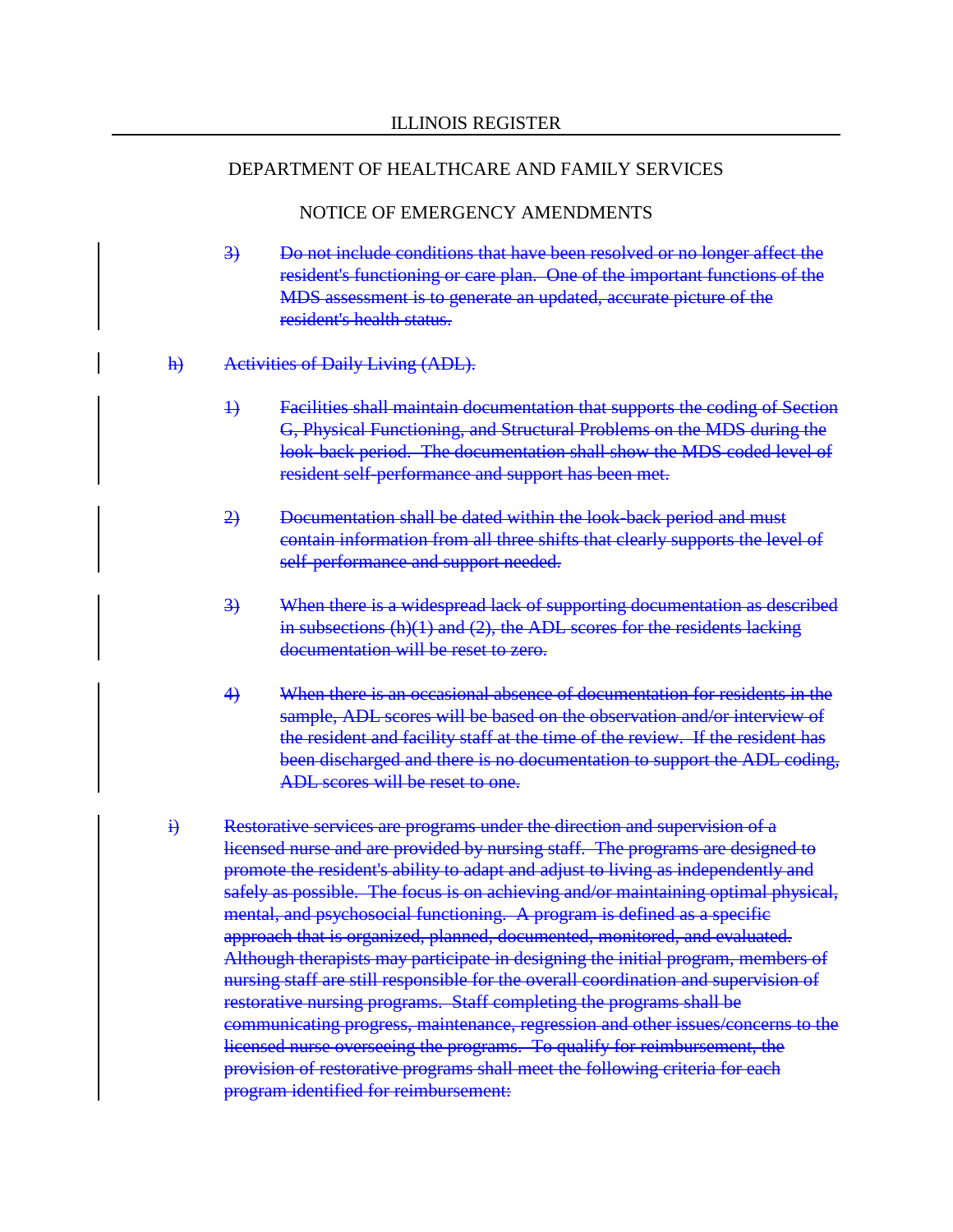- 1) When programs are designed using verbal cueing as the only intervention, documentation and/or observation must support the following:
	- A) Without such cueing the resident would be unable to complete the required ADL task.
	- B) The verbal interventions are aimed at providing the resident with instructions for completing the task in such a way that promotes the resident's safety and awareness.
	- C) Verbal interventions that are simply reminders to complete the task may not be the sole content of the program.
- 2) Documentation shall clearly define the resident's need for the program and the defined program shall correspond to the identified need of the resident. Observation and/or interview shall also support the need for the program.
- 3) The clinical record shall identify a restorative nursing plan of care to assist the resident in reaching and/or maintaining his or her highest level of functioning. Staff completing the programs shall be aware of the program and the resident's need for the program.
- 4) Documentation must support that the program was reevaluated and goals and interventions were revised as necessary to assist the resident in reaching and/or maintaining his or her highest level of functioning.
- 5) Documentation shall contain objective and measurable information so that progress, maintenance or regression can be recognized from one report to the next.
- 6) Goals shall be resident specific, realistic, and measurable. Goals shall be revised as necessary. Revisions shall be made based on the resident's response to the program.
- 7) The resident's ability to participate in the program shall be addressed.
- 8) Written evidence of measurable objectives and interventions shall be in the restorative plan of care and be individualized to the resident's problems and needs. There shall be evidence the objectives and interventions were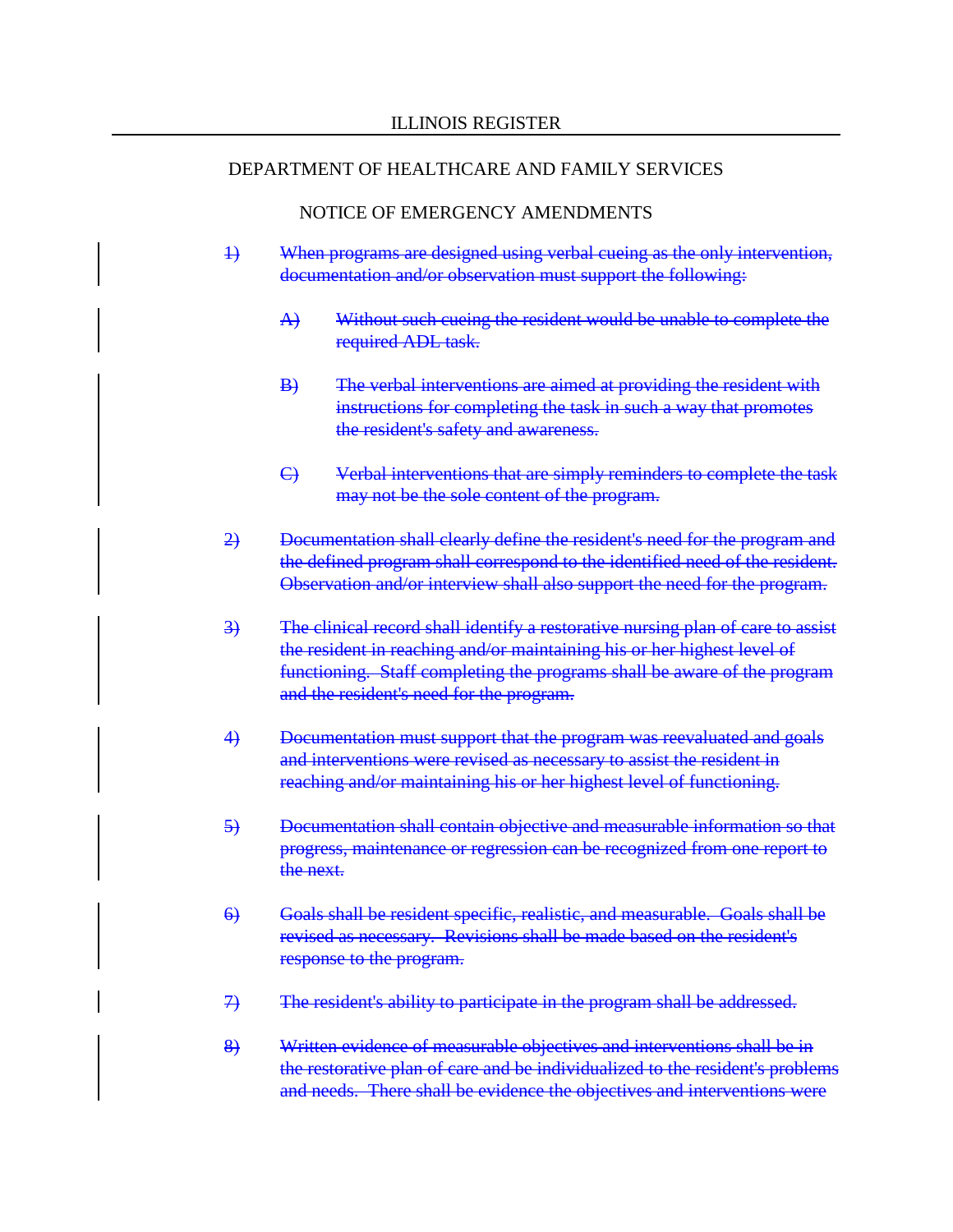#### NOTICE OF EMERGENCY AMENDMENTS

reviewed quarterly and revised as necessary.

- 9) There shall be evidence of quarterly evaluation written by a licensed nurse in the clinical record. The evaluation must assess the resident's progress and participation in the program since the last evaluation. It shall contain specific information that includes the resident's response to the program (i.e., amount of assistance required, devices used, the distance, the progress made, how well the resident tolerated the program). An evaluation shall be documented on each restorative program the resident is receiving.
- 10) There shall be written evidence that staff carrying out the programs have been trained in techniques that promote resident involvement in the activity.
- 11) If volunteers or other staff were assigned to work with specific residents, there shall be written evidence of specific training in restorative techniques that promote the resident's involvement in the restorative program.
- 12) There shall be documentation to support that the programs are ongoing and administered as planned outside the look-back period, unless there is written justification in the clinical record that supports the need to discontinue the program. Observation and/or interviews must also support that the programs are ongoing and administered as planned.
- 13) If a restorative program is in place when a care plan is being revised, it is appropriate to reassess progress, goals, duration and frequency as part of the care planning process. The results of this reassessment shall be documented in the record.
- 14) The actual number of minutes per day spent in a restorative program shall be documented for each resident and for each restorative program during the look-back period.
- 15) The Department designated endurance assessment must be completed quarterly on each resident receiving two or more restorative programs. A licensed nurse must complete this assessment.
- 16) A resident coded as totally dependent in an ADL function will only be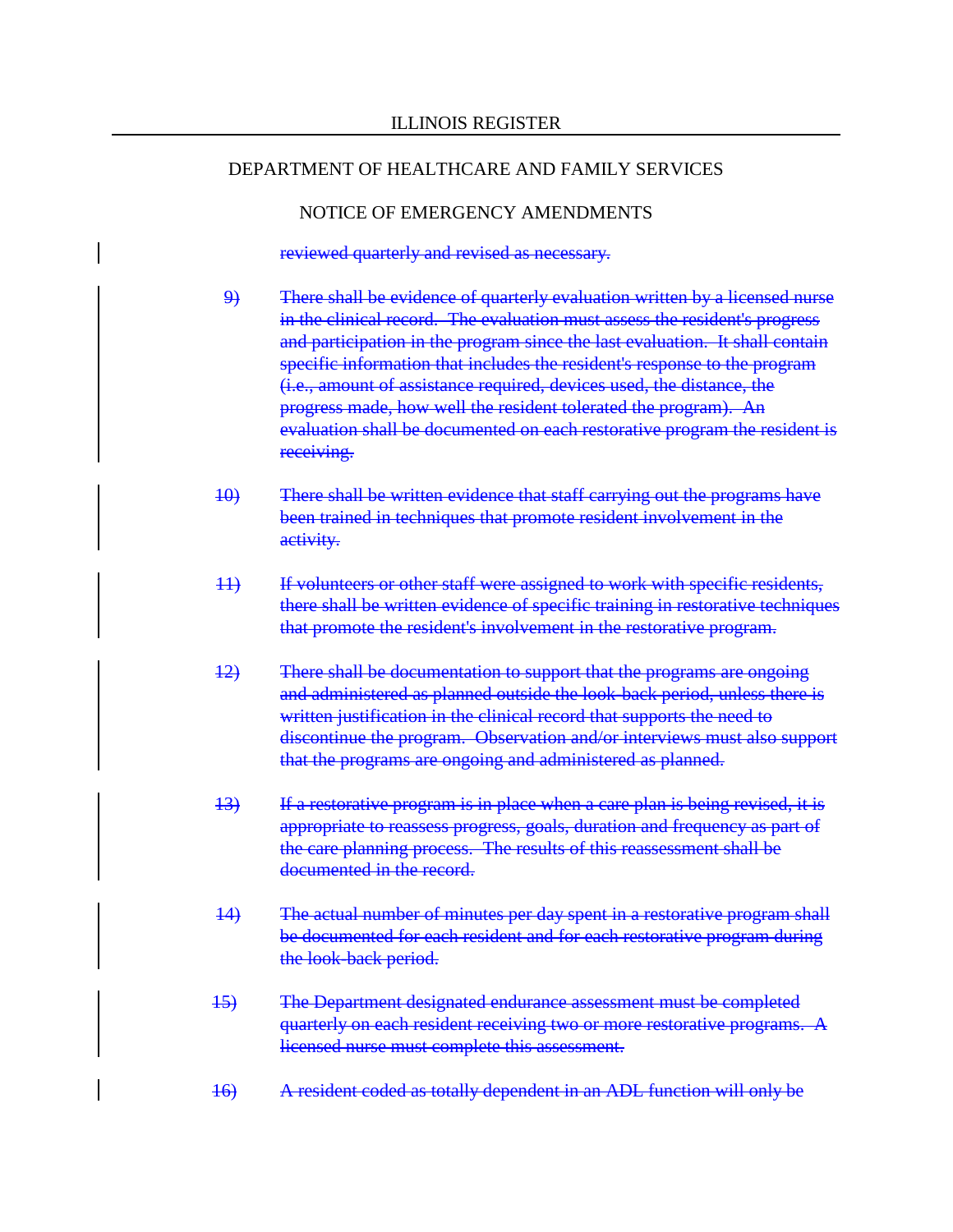### NOTICE OF EMERGENCY AMENDMENTS

reimbursed for one quarter for the following corresponding restorative programs: bed mobility, transfer, walking, dressing/grooming, and/or eating/swallowing.

- 17) A resident scoring and/or receiving hospice services shall not be eligible for the following restorative programs: bed mobility, transfer, walking, dressing/grooming, eating and/or other restoratives.
- 18) When multiple restoratives are coded in a facility, the staff levels must support the ability to deliver these programs based on the number and frequency of programs coded.
- 19) All restorative programs shall meet the specifications of the RAI Manual for the individual restoratives.
- j) Passive Range of Motion (PROM).
	- 1) The restorative program shall meet the definition of PROM as identified in the RAI Manual.
	- 2) The PROM program shall address the functional limitations identified in section G4 of the MDS.
	- 3) There shall be evidence that the program is planned and scheduled. PROM that is incidental to dressing, bathing, etc., does not count as part of a formal restorative program.
- k) Active Range of Motion (AROM).
	- 1) The restorative program meets the definition of AROM as identified in the RAI Manual.
	- 2) The AROM programs shall address the functional limitations identified in section G4 of the MDS.
	- 3) There shall be evidence that the program is planned and scheduled. AROM that is incidental to dressing, bathing, etc., does not count as part of a formal restorative program.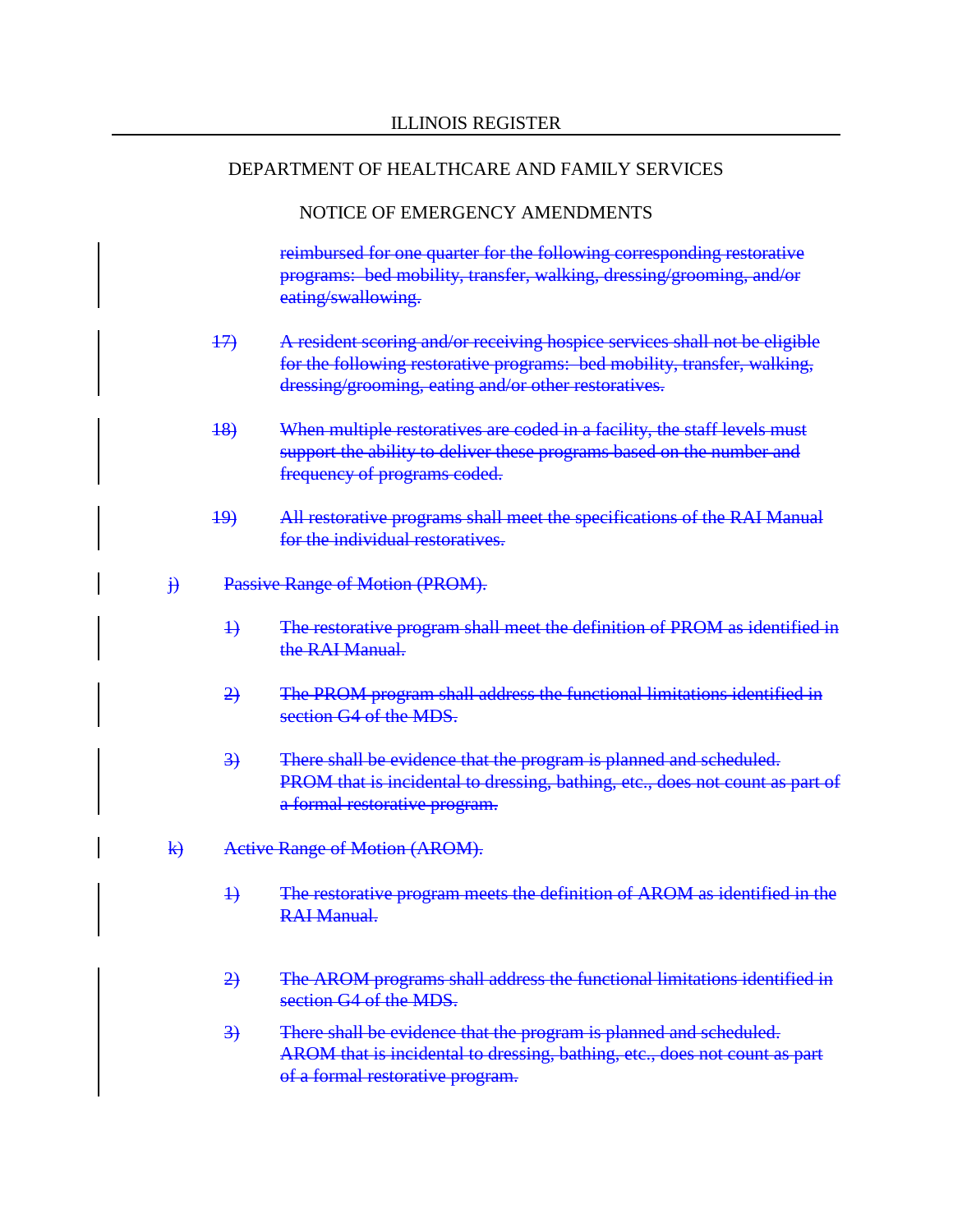- 4) AROM does not include exercise groups with more than four residents assigned per supervising helper or caregiver.
- l) Splint/Brace Assistance. A splint or brace is defined as an appliance for the fixation, union, or protection of an injured part of the body.
- m) Dressing or Grooming Restorative. Grooming programs, including programs to help the resident learn to apply make-up, may be considered restorative nursing programs when conducted by a member of the activity staff. These programs shall have goals, objectives, and documentation of progress and be related to the identified deficit.
- n) Scheduled Toileting.
	- 1) The program shall have documentation to support that all the requirements identified in the RAI Manual are met.
	- 2) The description of the plan shall be documented, including: frequency, reason, and response to the program.
	- 3) The plan shall be periodically evaluated and revised, as necessary, including documentation of the resident's response to the plan.
	- 4) This does not include a "check and change" program or routine changing of the resident's incontinent briefs, pads or linens when wet, when there is no participation in the plan by the resident.
	- 5) There shall be documentation to support the deficit in toileting and/or the episodes of incontinence.
	- 6) A resident scoring  $S1 = 1$  (meets Subpart S criteria) shall have a corresponding diagnosis of cerebral vascular accident (CVA) or multiple sclerosis to qualify for reimbursement in scheduled toileting.
- o) Continence Care.
	- 1) Documentation shall support that catheter care was administered during the look-back period.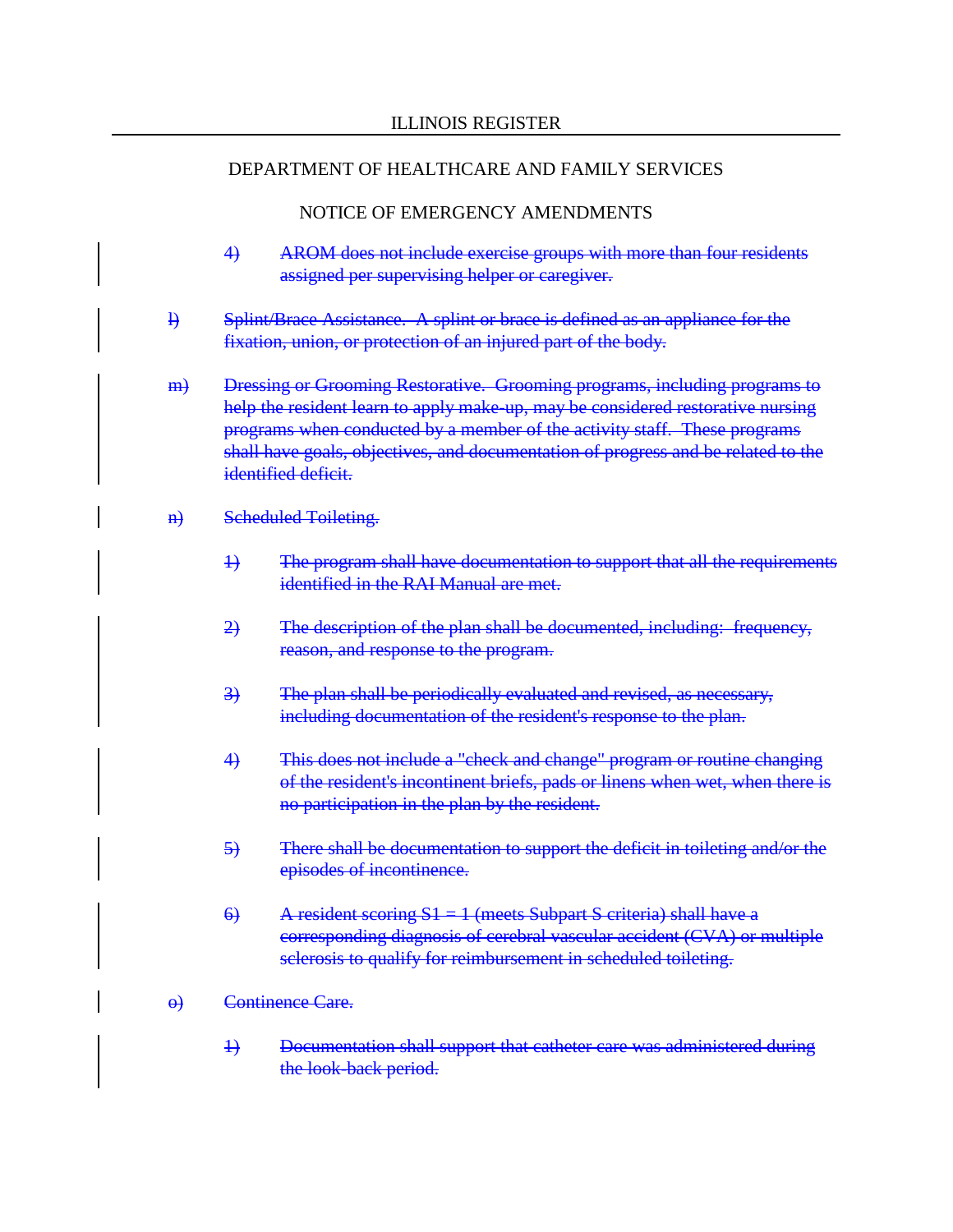- 2) The type and frequency of the care shall be documented.
- 3) Documentation shall support that the RAI requirements for a bladder retraining program were administered during the look-back period.
- 4) The resident's level of incontinence shall be documented during the lookback period to support the bladder retraining program.
- 5) Bladder scanners cannot be the sole content of the bladder retraining program.
- p) Pressure Ulcer Prevention.
	- 1) Documentation shall support the history of resolved ulcer in the identified timeframe and/or the use of the coded interventions during the identified timeframe.
	- 2) Interventions and treatments shall meet the RAI definitions for coding.
	- 3) Documentation shall support a specific approach that is organized, planned, monitored and evaluated for coding a turning and positioning program.
	- 4) There shall be documentation that the resident was assessed related to his or her risk for developing ulcers. A resident assessed to be at high risk shall have interventions identified in the plan of care.
- q) Moderate Skin Care/Intensive Skin Care.
	- 1) Interventions and treatments shall meet the RAI definitions for coding.
	- 2) Documentation of ulcers shall include staging as the ulcers appear during the look-back period.
	- 3) Documentation of ulcers shall include a detailed description that includes, but is not limited to, the stage of the ulcer, the size, the location, any interventions and treatments used during the look-back period.
	- 4) Documentation of burns shall include, but is not limited to, the location, degree, extent, interventions and treatments during the look-back period.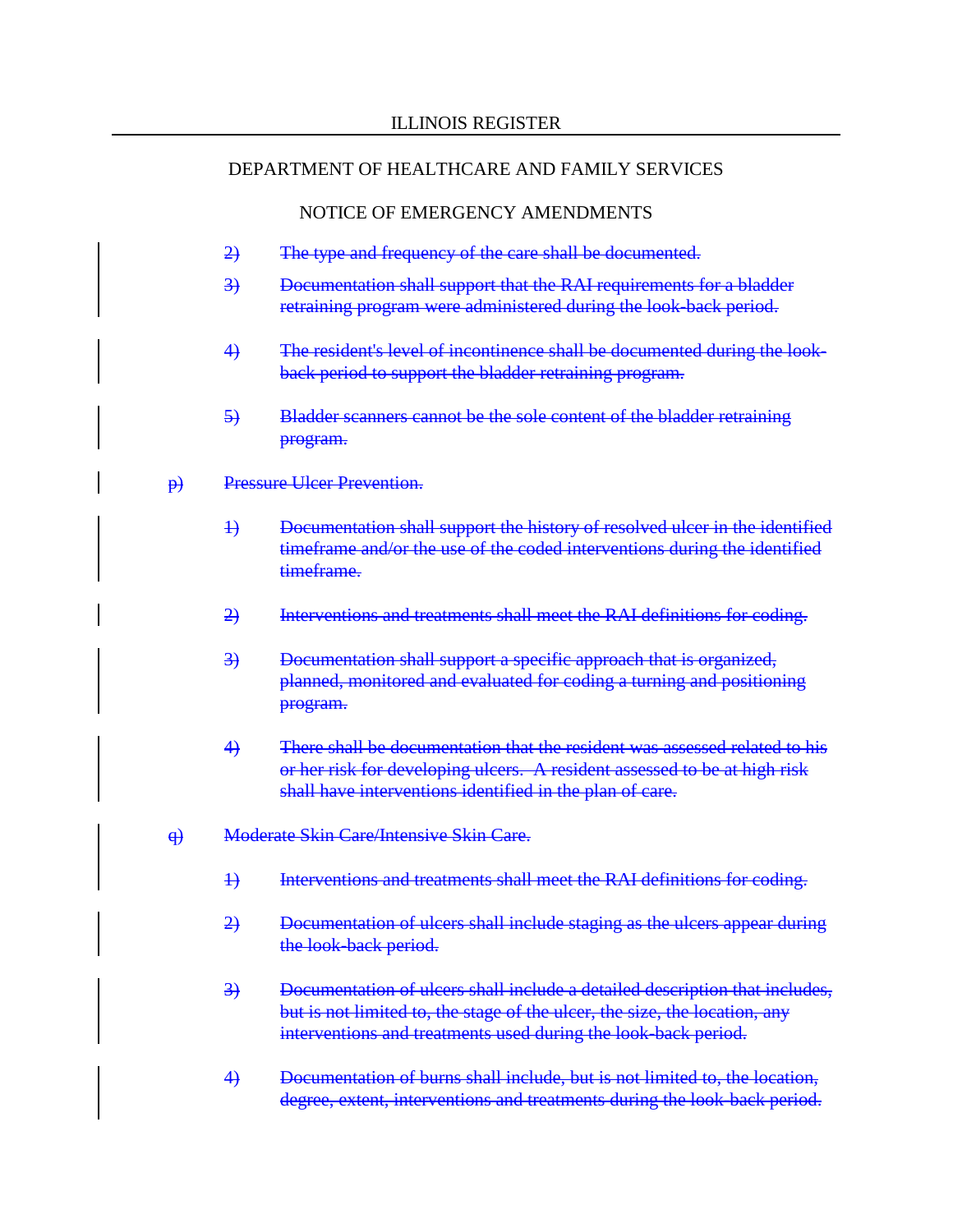- 5) Documentation of open lesions shall include, but is not limited to, location, size, depth, any drainage, interventions and treatments during the look-back period.
- 6) Documentation of surgical wounds shall include, but is not limited to, type, location, size, depth, interventions and treatment during the lookback period.
- 7) All treatments involving M5e, M5f, M5g, and M5h shall have a physician's order with the intervention and frequency.
- 8) Documentation to support that the intervention was delivered during the look-back period shall be included.
- 9) Documentation of infection of the foot shall contain a description of the area and the location.
- 10) Documentation shall support a specific approach that is organized, planned, monitored and evaluated for coding a turning and positioning program.
- 11) Documentation for items coded in M4 shall include documentation of an intervention, treatment, and/or monitoring of the problem or condition identified.
- r) IV Therapy.
	- 1) Documentation shall include the date delivered, type of medication and method of administration.
	- 2) Documentation shall support monitoring of an acute medical condition (physical or psychiatric illness) by a licensed nurse as required in subsection (y) of this Section.
- s) Injections. Documentation shall include the drug, route given and dates given.
- t) Oxygen Therapy. Documentation shall include a physician's order and the method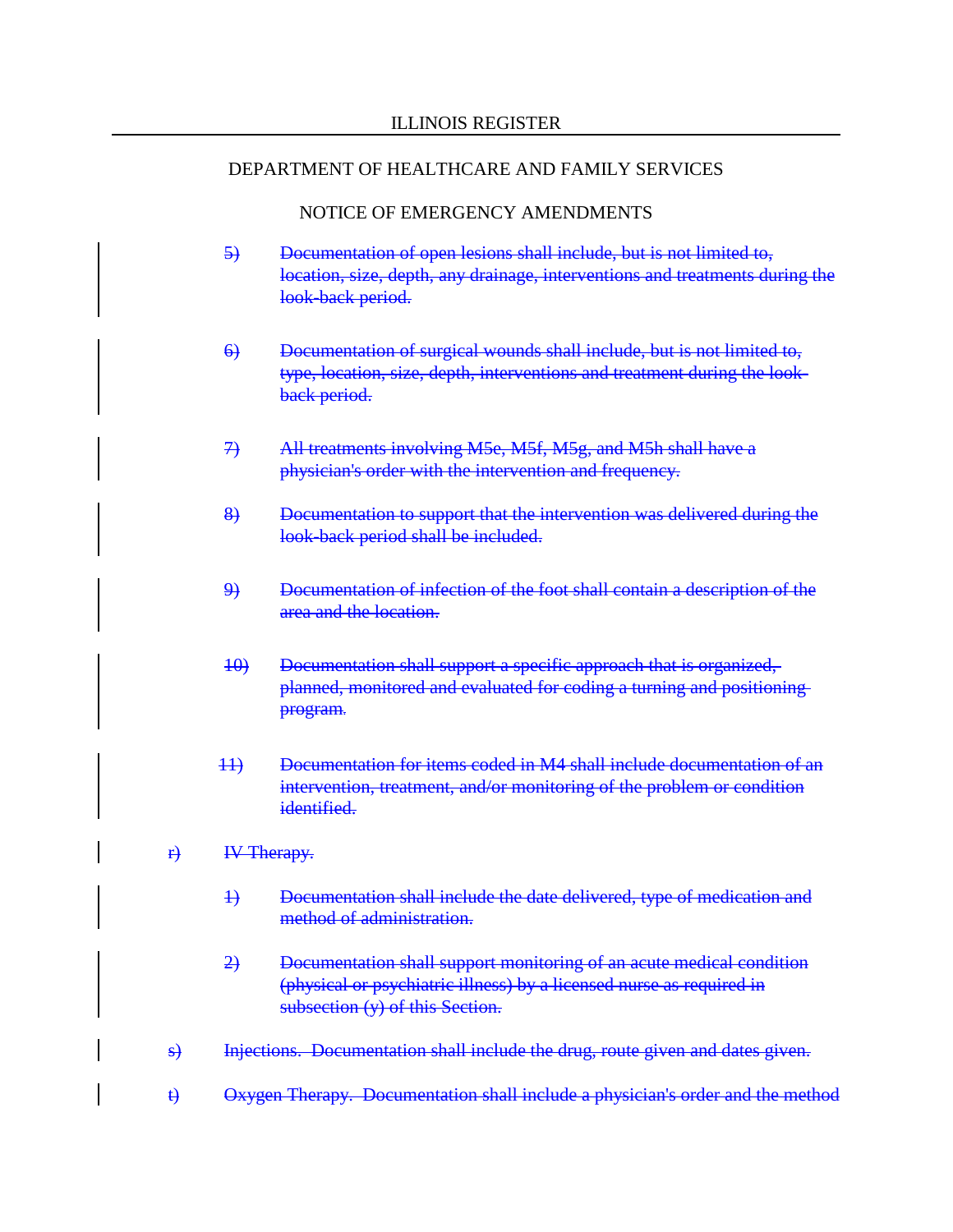### NOTICE OF EMERGENCY AMENDMENTS

### of administration and date given.

- u) Chemotherapy. Documentation shall support the resident was monitored for response to the chemotherapy.
- v) Dialysis. Documentation shall support the resident was monitored for response to the dialysis.
- w) Blood Glucose Monitoring.
	- 1) Documentation shall support that RAI criteria for coding a diagnosis was met, including a physician documented diagnosis.
	- 2) Documentation shall support coding of a therapeutic diet being ordered and given to the resident.
	- 3) Documentation shall support coding of a dietary supplement being ordered and given to the resident during the look-back period. There shall be evidence to support it was not part of a unit's daily routine for all residents.
	- 4) Documentation shall support the coding that injections were given the entire seven days of the look-back period.

### x) Infectious Disease.

- 1) Documentation shall support that the criteria defined in the RAI Manual for coding this subsection were met.
- 2) Documentation shall support the active diagnosis by the physician and shall include signs and symptoms of the illness.
- 3) Interventions and treatments shall be documented.
- 4) Documentation shall support that all RAI requirements for coding a Urinary Tract Infection (UTI) are met.
- 5) Administration of maintenance medication to prevent further acute episodes of UTI is not sufficient to code I2j.
- y) Acute Medical Conditions.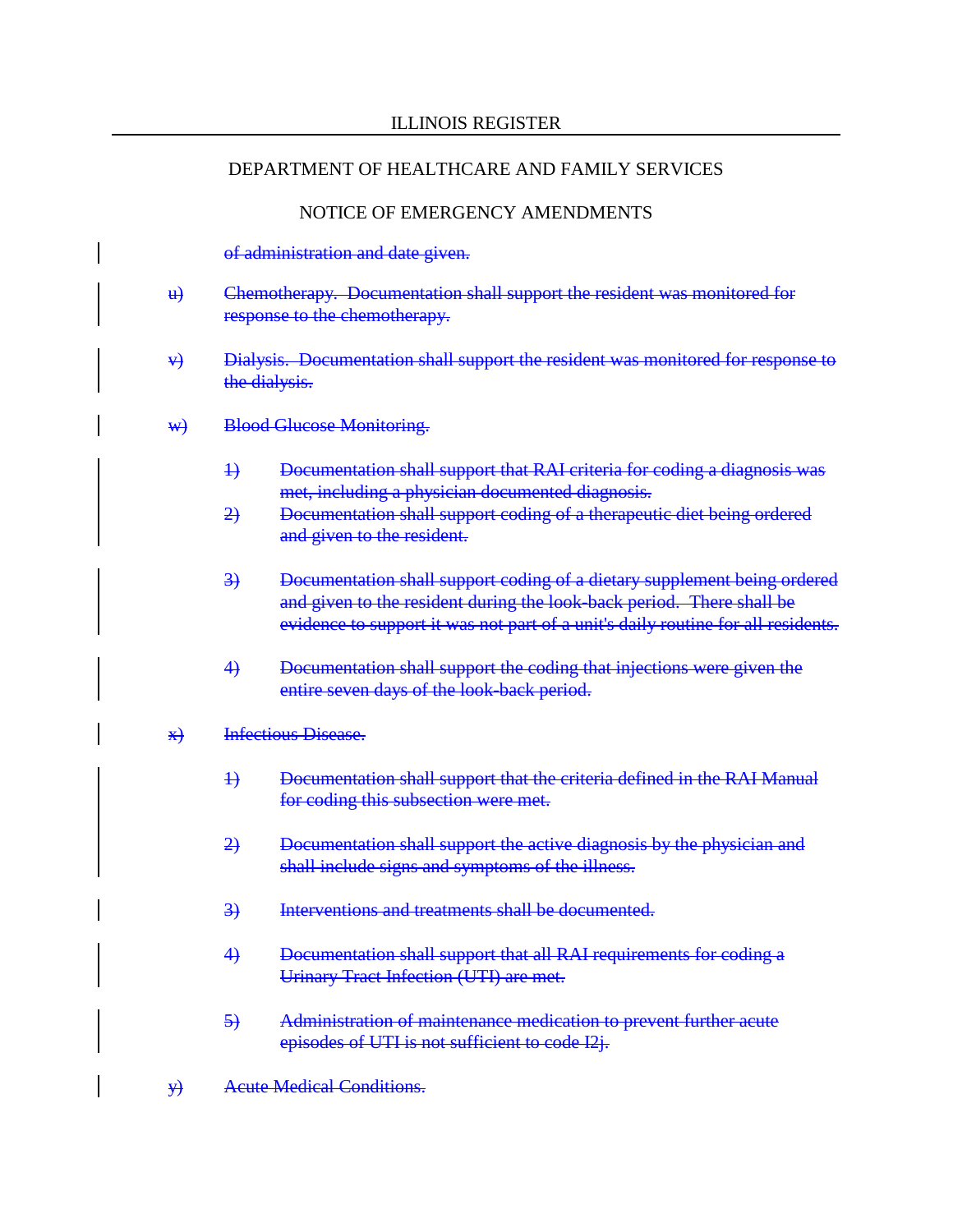- 1) Documentation shall support that the RAI requirements for coding these areas are met.
- 2) Documentation shall support monitoring of an acute medical condition (physical or psychiatric illness) by a licensed nurse.
- 3) There shall be evidence that the physician has evaluated and identified the medically unstable or acute condition for which clinical monitoring is needed.
- 4) There shall be evidence of significant increase in licensed nursing monitoring.
- 5) There shall be evidence that the episode meets the definition of acute, which is usually of sudden onset and time-limited course.
- z) Pain Management.
	- 1) There shall be documentation to support the resident's pain experience during the look-back period and that interventions for pain were offered and/or given.
	- 2) Residents shall be assessed in a consistent, uniform and standardized process to measure and assess pain.
- aa) Discharge Planning.
	- 1) Social services shall document monthly the resident's potential for discharge, specific steps being taken toward discharge, and the progress being made.
	- 2) Social service documentation shall demonstrate realistic evaluation, planning, and follow-through.
	- 3) Discharge plans shall address the current functional status of the resident, medical nursing needs, and the availability of family and/or community resources to meet the needs of the resident.
- bb) Nutrition.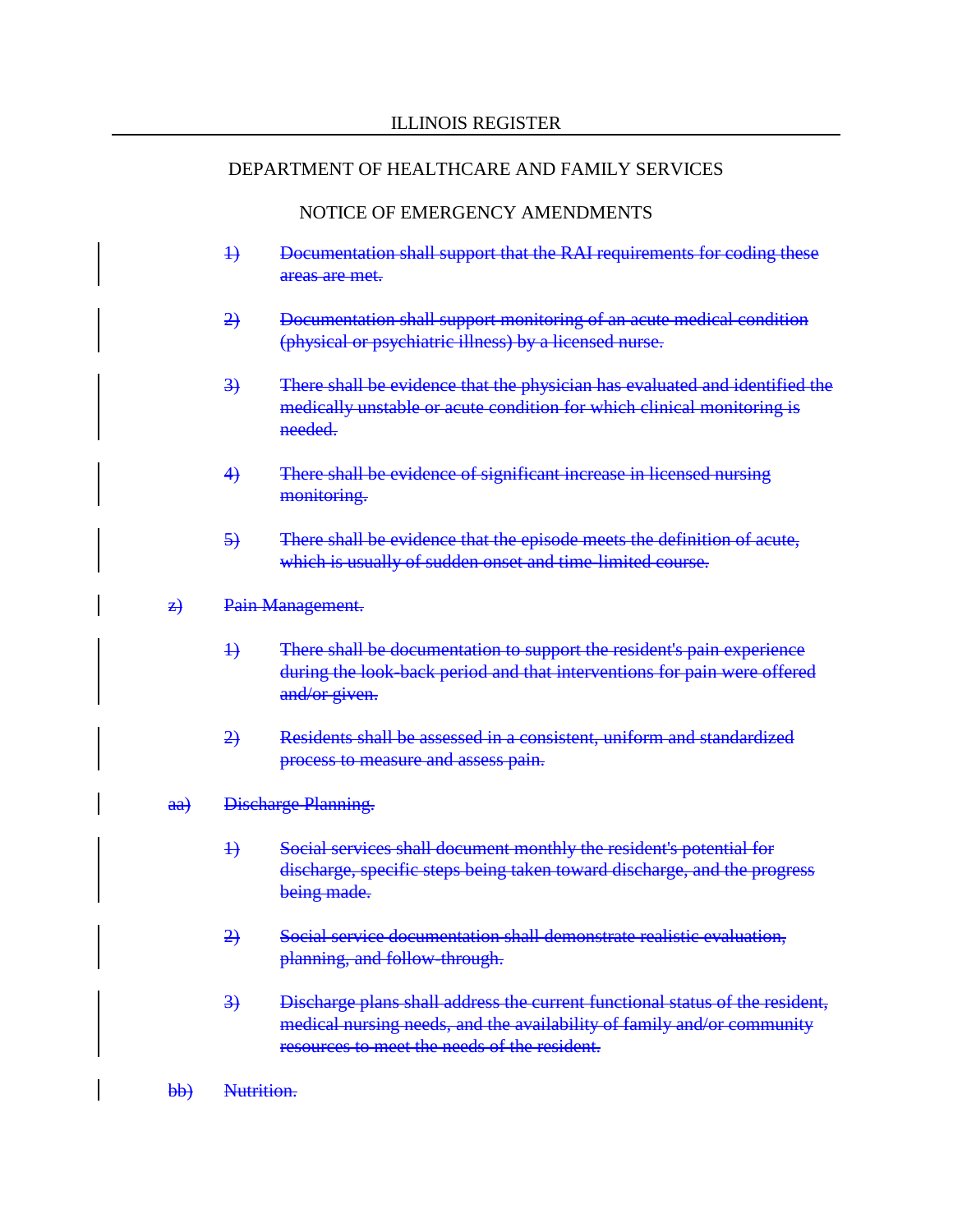- 1) Documentation shall support coding of tube feeding during the look-back period.
- 2) Intake and output records and caloric count shall be documented to support the coding of K6.
- 3) Documentation of a planned weight change shall include a diet order and a documented purpose or goal that is to facilitate weight gain or loss.
- 4) Documentation of a dietary supplement shall include evidence that resident received the supplement and that it was ordered and given between meals.
- ee) Hydration.
	- 1) Documentation shall support that the resident passes two or fewer bowel movements per week, or strains more than one of four times when having a bowel movement during the look-back period to support the coding of H2b.
	- 2) Documentation shall support that the resident received a diuretic medication during the look-back period to support the coding of O4e.
	- 3) Documentation shall include frequency of episodes and accompanying symptoms to support the coding of vomiting.
	- 4) Documentation shall include signs and symptoms, interventions and treatments used to support the coding of volume depletion, dehydration or hypovolemia.
	- 5) There shall be documentation of temperature to support the coding of fever.
	- 6) There shall be documentation to support the coding of internal bleeding that shall include the source, characteristics and description of the bleeding.
	- 7) There shall be documentation that interventions were implemented related to the problem identified.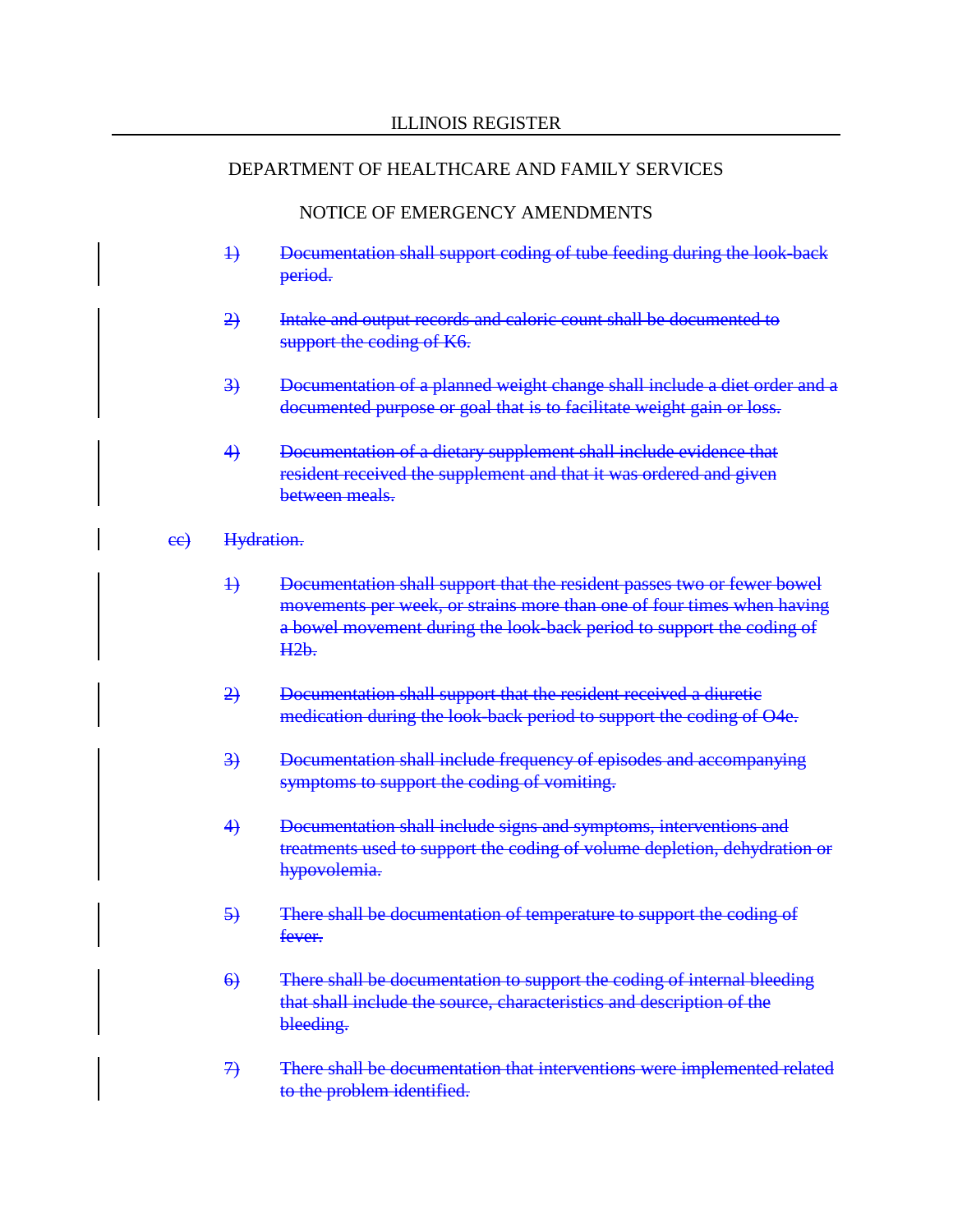- dd) Psychosocial Adaptation. Psychosocial adaptation is intended for residents who require a behavior symptom evaluation program or group therapy to assist them in dealing with a variety of mood or behavioral issues. The criteria for reimbursement in this area requires both an intervention program and the identification of mood or behavioral issues. Residents shall be assessed for mood and behavioral issues and interventions shall be implemented to assist the resident in dealing with the identified issues. To qualify for reimbursement in this area, the facility must meet the following criteria:
	- 1) Criteria for a special behavior symptom evaluation program.
		- A) There must be documentation to support that the program is an ongoing and comprehensive evaluation of behavior symptoms.
		- B) Documentation must support the resident's need for the program.
		- C) The documentation must show that the purpose of the program is to attempt to understand the "meaning" behind the resident's identified mood or behavioral issues.
		- D) Interventions related to the identified issues must be documented in the care plan.
		- E) The care plan shall have interventions aimed at reducing the distressing symptoms.
	- 2) Criteria for group therapy.
		- A) There is documentation the resident regularly attends sessions at least weekly.
		- B) Documentation supports that the therapy is aimed at helping reduce loneliness, isolation, and the sense that one's problems are unique and difficult to solve.
		- C) This area does not include group recreational or leisure activities.
		- D) The therapy and interventions are addressed in the care plan.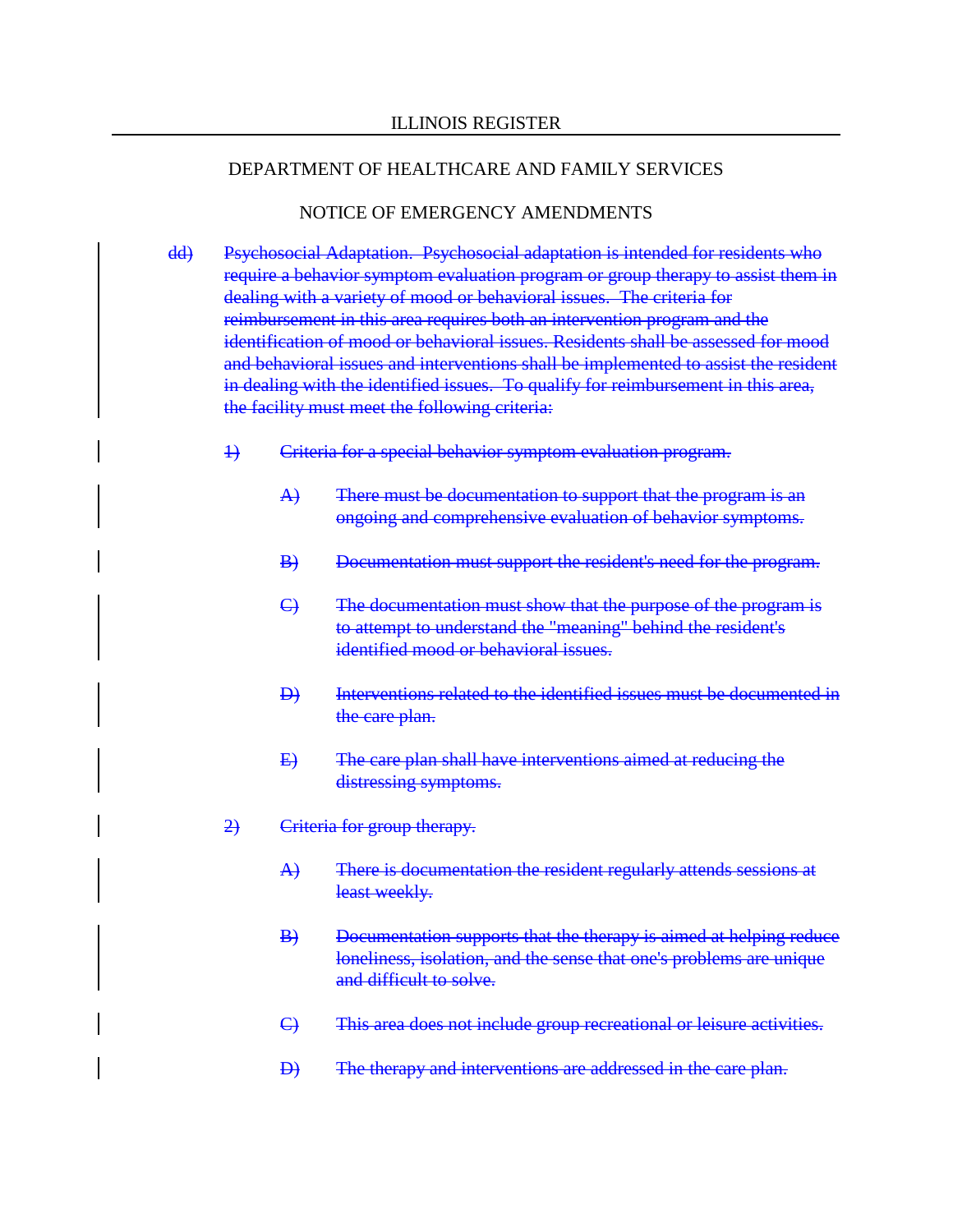- E) This must be a separate session and cannot be conducted as part of skills training.
- 3) Criteria for indicators of depression.
	- A) There must be documentation to support that identified indicators occurred during the look-back period.
	- B) The documentation shall support the frequency of the indicators as coded during the look-back period.
	- C) There shall be documentation to support that interventions were implemented to assist the resident in dealing with these issues.
- 4) Criteria for sense of initiative/involvement.
	- A) There is documentation to support the resident was not involved or did not appear at ease with others or activities during the look-back period.
	- B) There shall be evidence that interventions were implemented to assist the resident in dealing with these issues.
- 5) Criteria for unsettled relationships/past roles.
	- A) There is documentation to support the issues coded in this area during the look-back period.
	- B) There shall be evidence that interventions were implemented to assist the resident in dealing with the issues identified.
- 6) Criteria for behavioral symptoms.
	- A) There is documentation to support that the behaviors occurred during the look-back period and the interventions used.
	- B) Documentation should reflect the resident's status and response to interventions.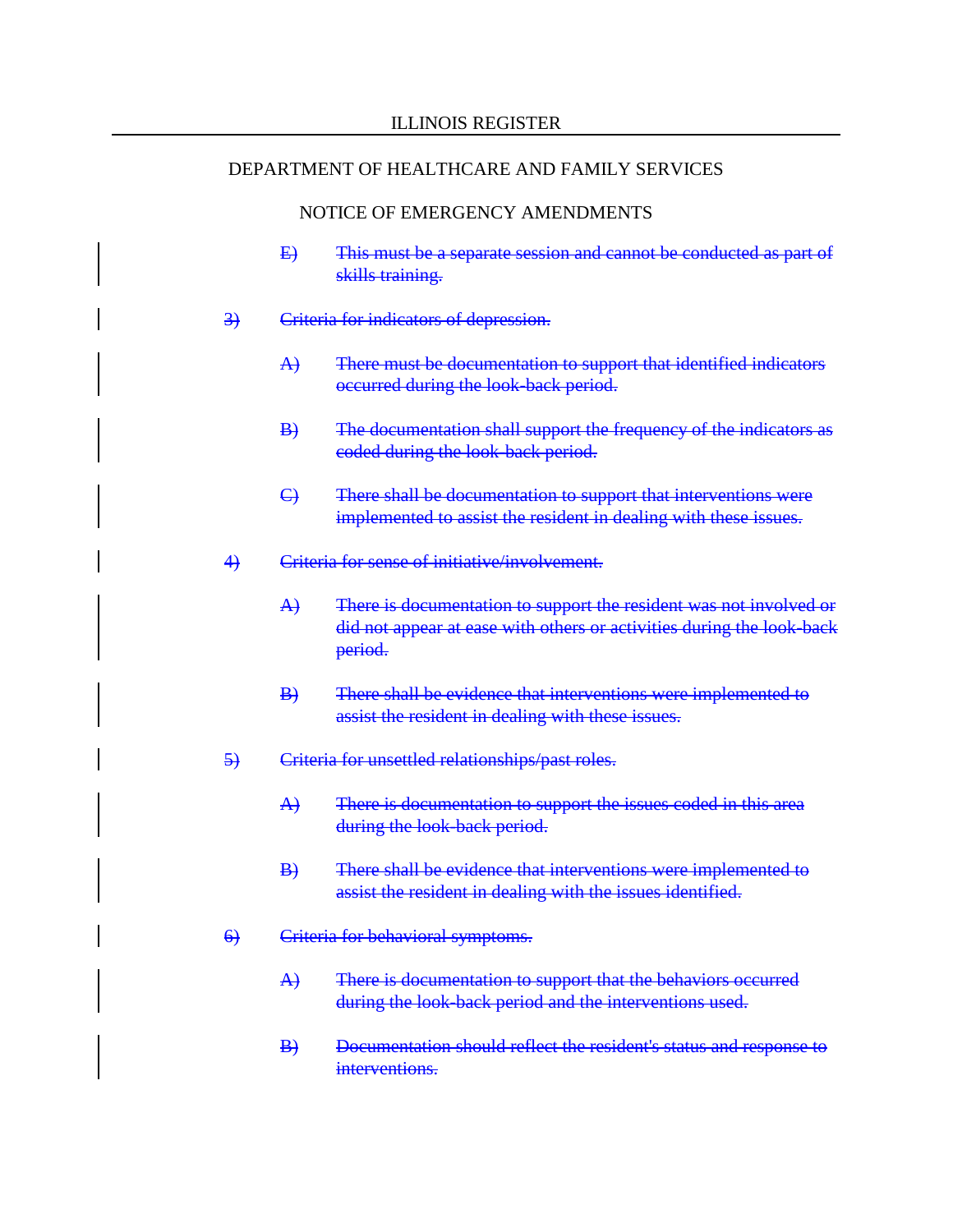- C) Documentation should include a description of the behavior exhibited and the dates it occurred, as well as staff response to the behaviors.
- D) Documentation supporting that the behaviors coded meet the RAI definitions for the identified behavior.
- E) The care plan identifies the behaviors and the interventions to the behaviors.
- 7) Criteria for delusions/hallucinations.
	- A) There is documentation to support that the delusions or hallucinations occurred during the look-back period.
	- B) Documentation contains a description of the delusion or hallucinations the resident was experiencing.
	- C) There is documentation to support the interventions used.
- ee) Psychotropic Medication Monitoring. Documentation shall support the facility followed the documentation guidelines as directed by 42 CFR 483.25(l), Unnecessary drugs (State Operations Manual F-tag F329).
- ff) Psychiatric Services (Section S).
	- 1) There shall be evidence the resident met IDPH Subpart S criteria during the look-back period.
	- 2) There shall be evidence a pre-admission screening completed by a Department of Human Services-Division of Mental Health screening entity was completed on the resident that identifies the resident as having a serious mental illness (SMI).
	- 3) Ancillary provider services are services that are provided by direct nonfacility psychiatric service providers in order to meet 77 Ill. Adm. Code 300, Subpart S requirements.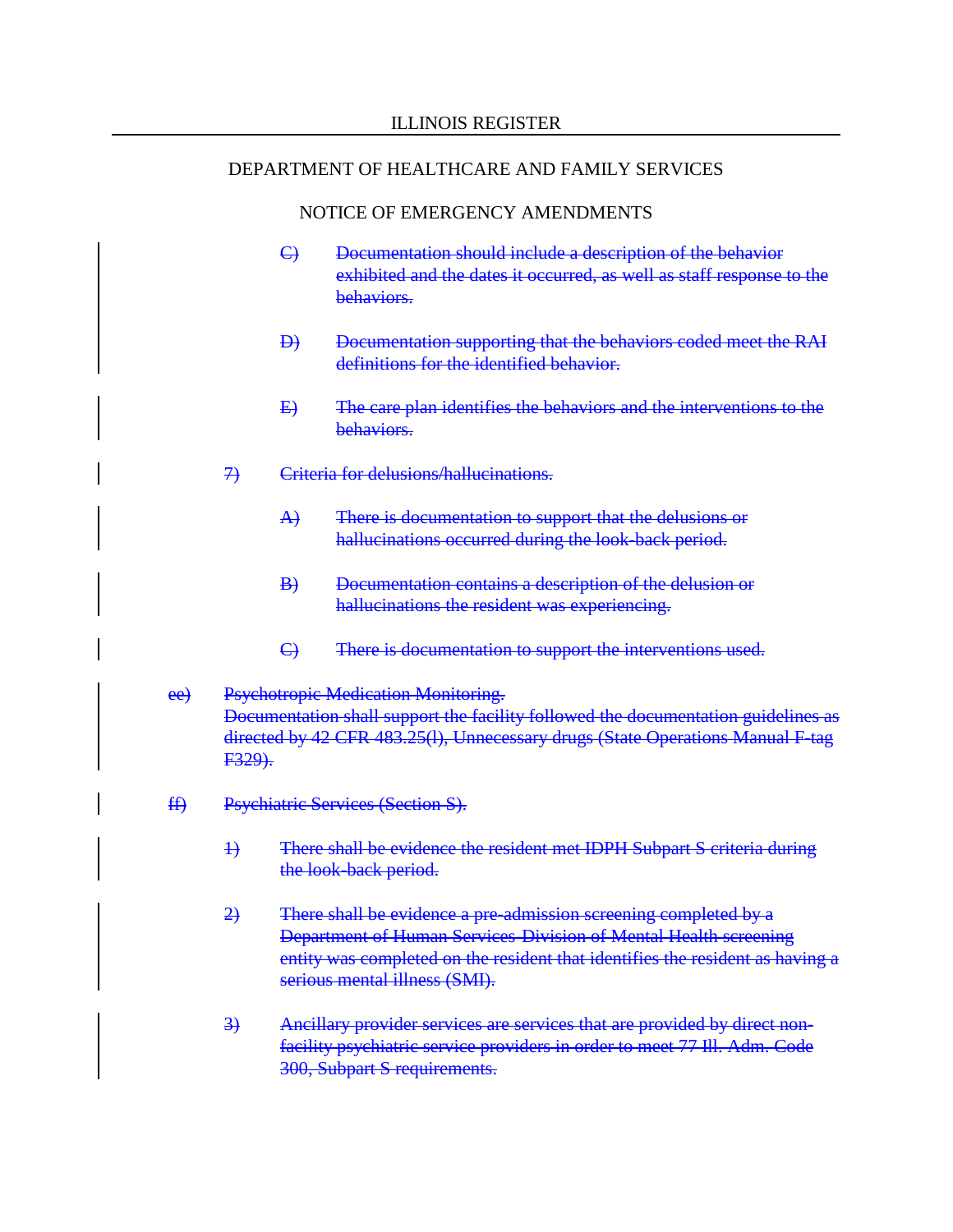- 4) Psychiatric rehabilitation services that are provided by non-facility providers or an outside entity shall meet the needs of the SMI resident as determined by the resident's individual treatment plan (ITP).
- 5) Facilities must ensure compliance with 77 Ill. Adm. Code 300.4050 when utilizing non-facility or outside ancillary providers.
- 6) Adjustments in the rate for utilization of ancillary providers shall be calculated based upon Department claims data for ancillary provider billing.
- gg) Skills Training. Skills training is specific methods for assisting residents who need and can benefit from this training to address identified deficits and reach personal and clinical goals. To qualify for reimbursement, the provision of skills training shall meet all of the following criteria:
	- 1) Skills and capabilities shall be assessed with the use of a standardized skills assessment, a cognitive assessment and an assessment of motivational potential. The assessment of motivational potential will assist in determining the type and size of the group in which a resident is capable of learning.
	- 2) Addresses identified skill deficits related to goals noted in the treatment plan.
	- 3) Skills training shall be provided by staff that are paid by the facility and have been trained in leading skills groups by a Department approved trainer.
	- 4) Training shall be provided in a private room with no other programs or activities going on at the same time. The environment shall be conducive to learning in terms of comfort, noise, and other distractions.
	- 5) Training shall be provided in groups no larger than ten, with reduced group size for residents requiring special attention due to cognitive, motivational or clinical issues, as determined by the skills assessment, cognition and motivational potential. Individual sessions can be provided as appropriate and shall be identified in the care plan.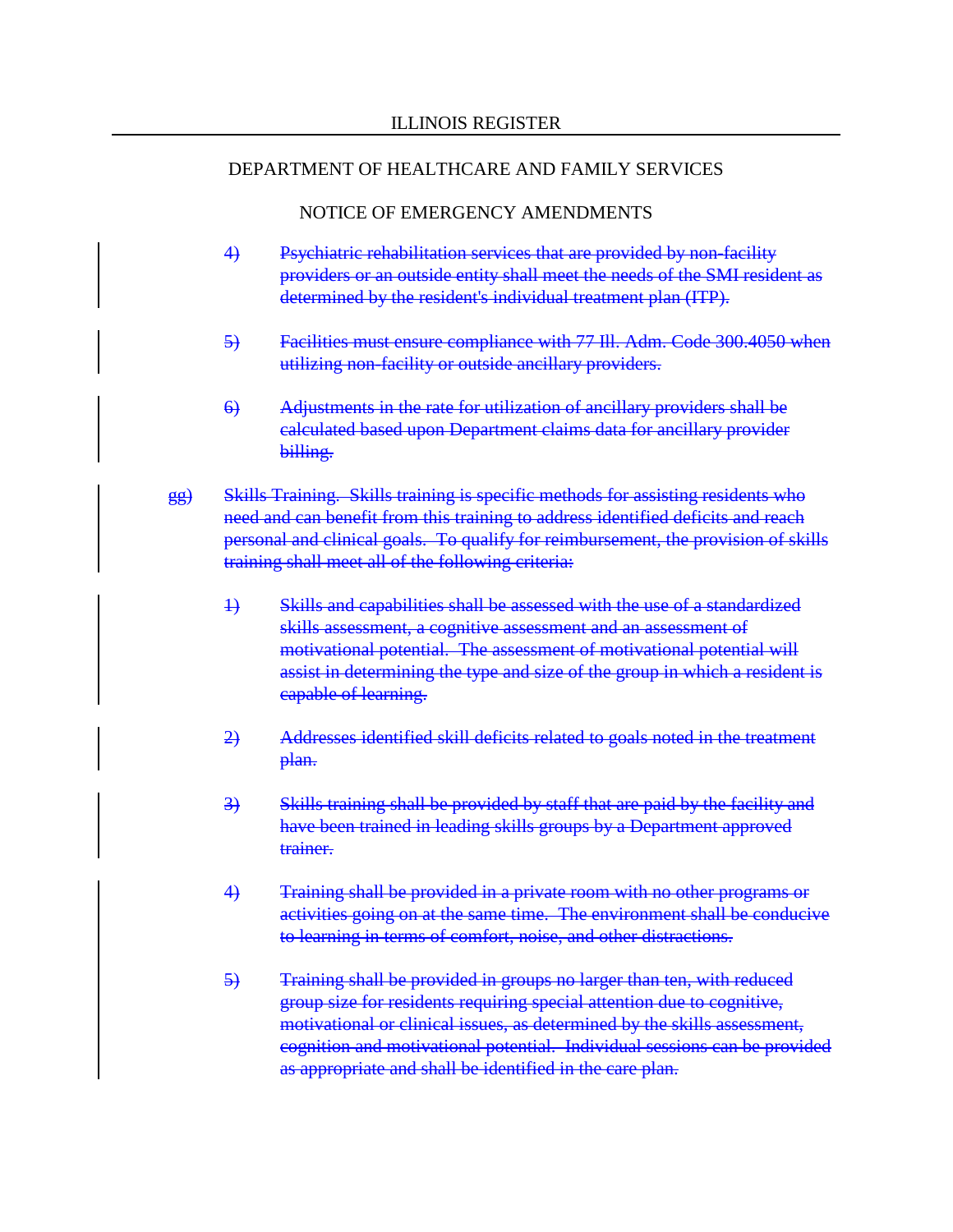- 6) Training shall utilize a well-developed, structured curriculum and specific written content developed in advance to guide each of the sessions. (Published skills modules developed for the severe mentally ill (SMI) and Mental Illness/Substance Abuse (MISA) populations are available for use and as models.)
- 7) The curriculum shall address discrete sets of skill competencies, breaking skills down into smaller components or steps in relation to residents' learning needs.
- 8) The specific written content shall provide the rationale for learning, connecting skill acquisition to resident goals.
- 9) Training shall employ skill demonstration/modeling, auditory and visual presentation methods, role-playing and skill practice, immediate positive and corrective feedback, frequent repetition of new material, practice assignments between training sessions (homework), and brief review of material from each previous session.
- 10) There shall be opportunities for cued skill practice and generalization outside session as identified in the care plan and at least weekly documentation relative to skill acquisition.
- 11) Each training session shall be provided and attended in increments of a minimum of 30 minutes each (not counting time to assemble and settle) at least three times per week. Occasional absences are allowable, with individual coverage of missed material as necessary. However, on-going 1:1 training shall not qualify under this area.
- hh) Close or Constant Observations.
	- 1) Coding of this item is intended only for interventions applied in response to the specific current significant need of an individual resident. This item shall not be coded for observation conducted as standard facility policy for all residents, such as for all new admissions, or as part of routine facility procedures, such as for all returns from hospital, or as a part of periodic resident headcounts.
	- 2) There shall be documentation for the reason for use, confirmation that the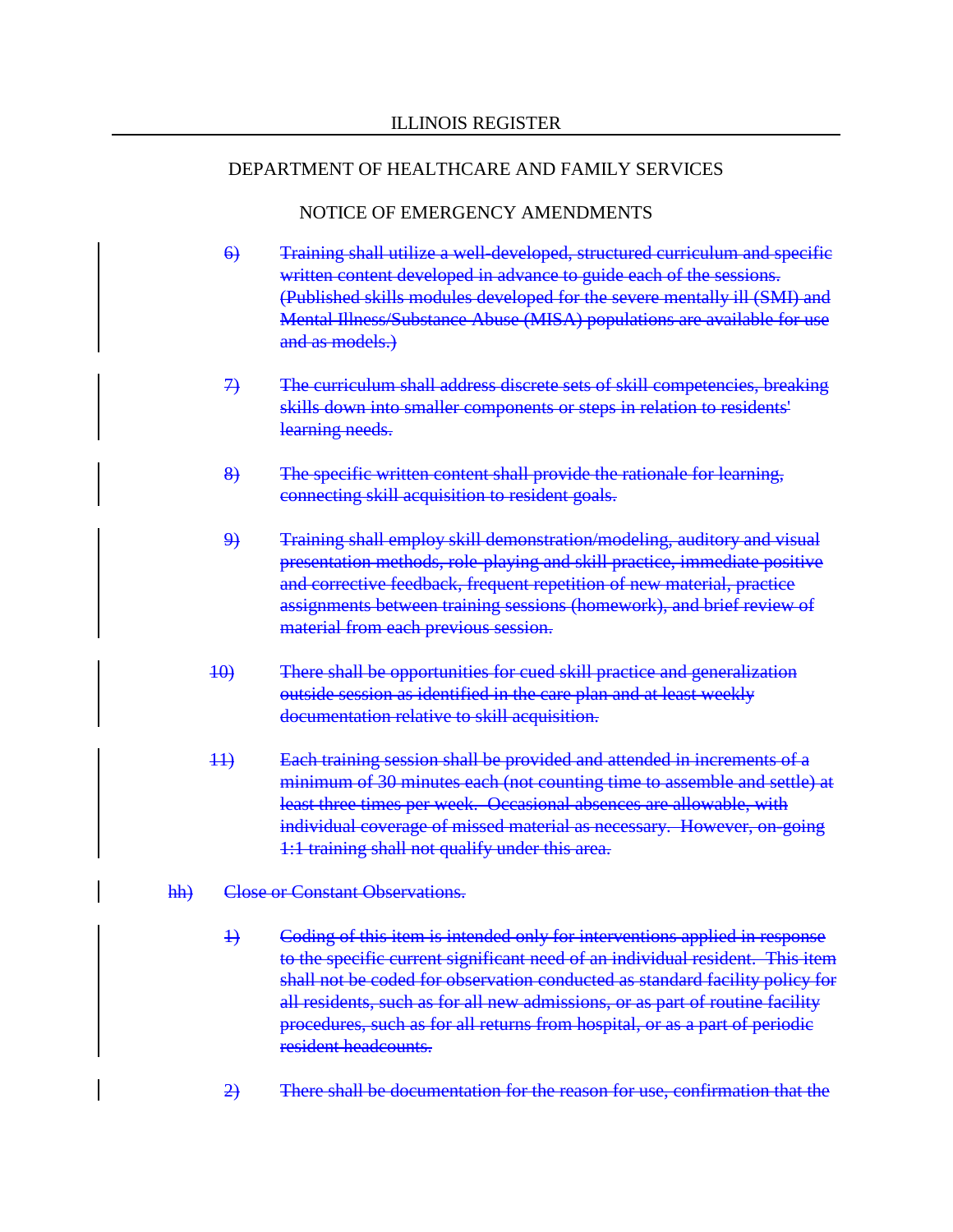#### NOTICE OF EMERGENCY AMENDMENTS

procedure was performed as coded with staff initials at appropriate intervals, brief explanation of the resident's condition and reason for terminating the observation.

- ii) Cognitive Impairment/Memory Assistance Services.
	- 1) Documentation shall include a description of the resident's short-term memory problems.
	- 2) A method of assessing and determining the short-term memory problem shall be documented.
	- 3) Documentation shall include a description of the resident's ability to make everyday decisions about tasks or activities of daily living.
	- 4) Documentation shall include a description of the resident's ability to make himself or herself understood.
- jj) Dementia Care Unit.
	- 1) Unit was Illinois Department of Public Health certified during look-back period.
	- 2) Resident resided in the unit during the look-back period.
	- 3) Activity programming is planned and provided seven days a week for an average of eight hours per day.
	- 4) Required assessments were completed on the resident.
	- 5) If the resident has a Cognitive Performance Scale (CPS) score of five, care planning shall address the resident's participation in the unit's activities.
	- 6) If a particular resident does not participate in at least an average of four activities per day over a one-week period, the unit director shall evaluate the resident's participation and have the available activities modified and/or consult with the interdisciplinary team.
	- 7) Documentation shall support staff's efforts to involve the resident.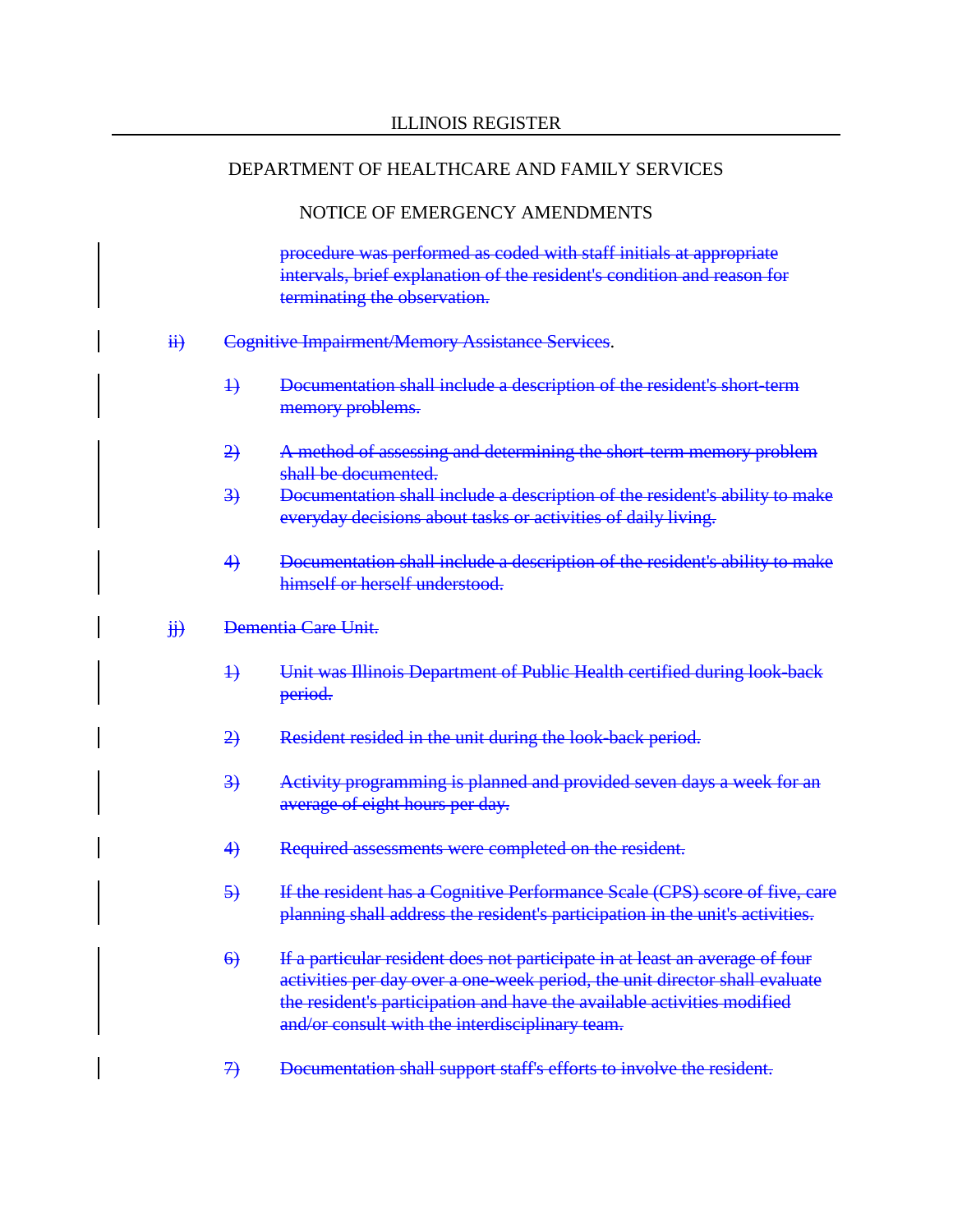#### NOTICE OF EMERGENCY AMENDMENTS

#### kk) Exceptional Care Services.

- 1) Respiratory Services.
	- A) A respiratory therapist shall evaluate the status of the resident at least monthly if the resident has a tracheostomy.
	- B) Documentation of respiratory therapy being provided 15 minutes a day shall be present in the clinical record for the look-back period.
	- C) Documentation of a physician's orders for the treatments.
	- D) Respiratory therapy requires documentation in the record of the treatment and the times given by a qualified professional (respiratory therapist or trained nurse) as defined in the RAI Manual.
	- E) Documentation of suctioning includes type, frequency and results of suctioning.
	- F) Documentation of trach care includes type, frequency and description of the care provided.
- 2) Weaning From Ventilator. Documentation shall be in place to support weaning from the ventilator.
- 3) Morbid Obesity.
	- A) A dietician's evaluation shall be completed with evidence of ongoing consultation.
	- B) On-going monitoring of weight shall be evident.
	- C) The psychosocial needs related to weight issues shall be identified and addressed.
- 4) Complex Wounds. Facilities are to follow documentation guidelines as directed by 42 CFR 483.25(c) (State Operations Manual F-tag F314). All documentation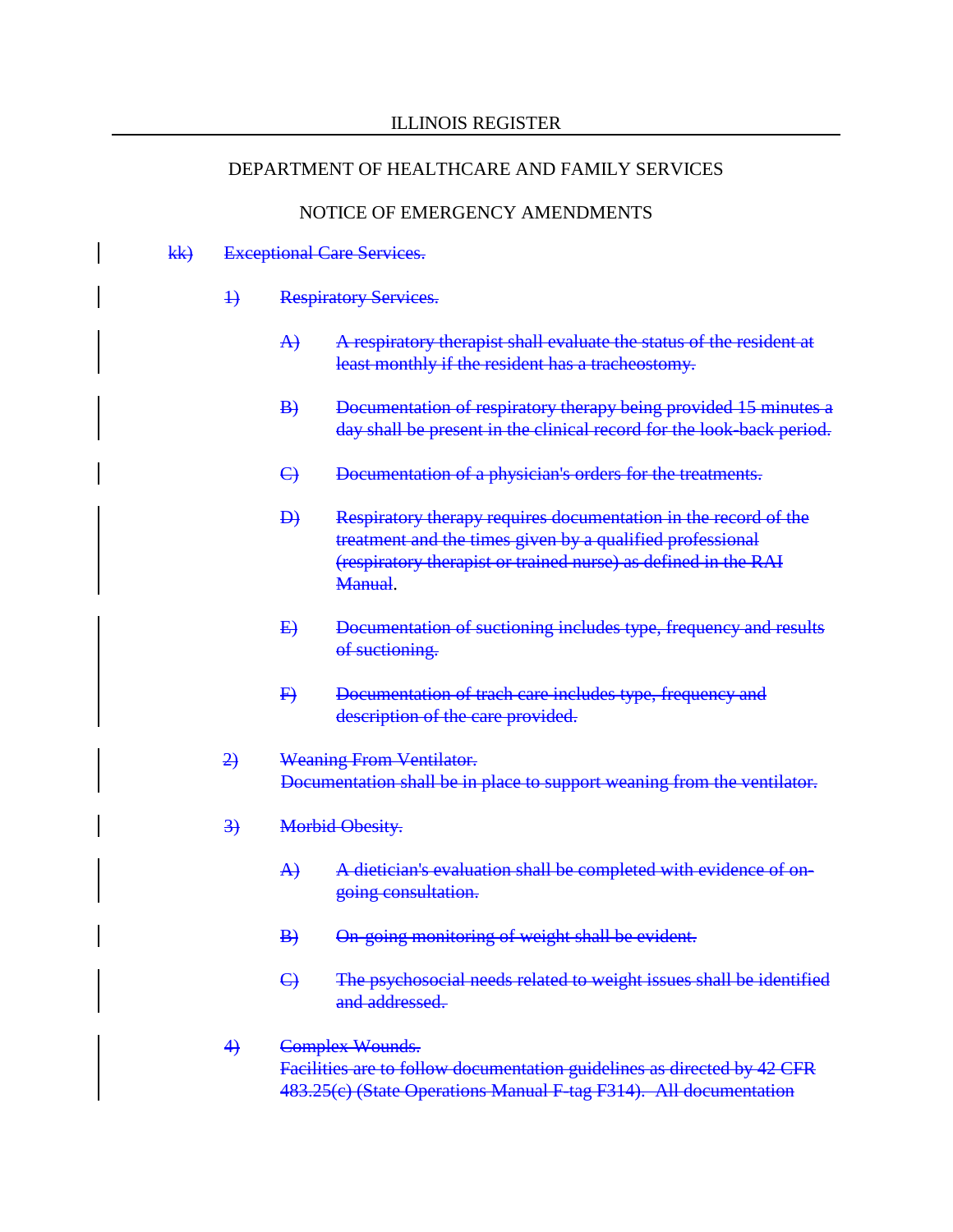#### NOTICE OF EMERGENCY AMENDMENTS

requirements listed in F314 shall be met.

#### 5) Traumatic Brain Injury (TBI).

- A) Documentation shall support that psychological therapy is being delivered by licensed mental health professionals, as described in the RAI Manual.
- B) Documentation shall support a special symptom evaluation program as an ongoing, comprehensive, interdisciplinary evaluation of behavioral symptoms as described in the RAI Manual.
- C) Documentation shall support evaluation by a licensed mental health specialist in the last 90 days. This shall include an assessment of a mood, behavioral disorder, or other mental health problems by a qualified clinical professional as described in the RAI Manual.
- D) The care plan shall address the behaviors of the resident and the interventions used.
- ll) Accident/Fall Prevention.
	- 1) Documentation shall support that the resident has the risk factor identified on the MDS.
	- 2) Documentation shall support that the resident has been assessed for fall risks.
	- 3) If the resident is identified as high risk for falls, documentation shall support that interventions have been identified and implemented.

#### mm) Restraint Free.

- 1) There shall be documentation to support the previous use of a restraint and the resident response to the restraint.
- 2) There shall be evidence that the restraint was discontinued.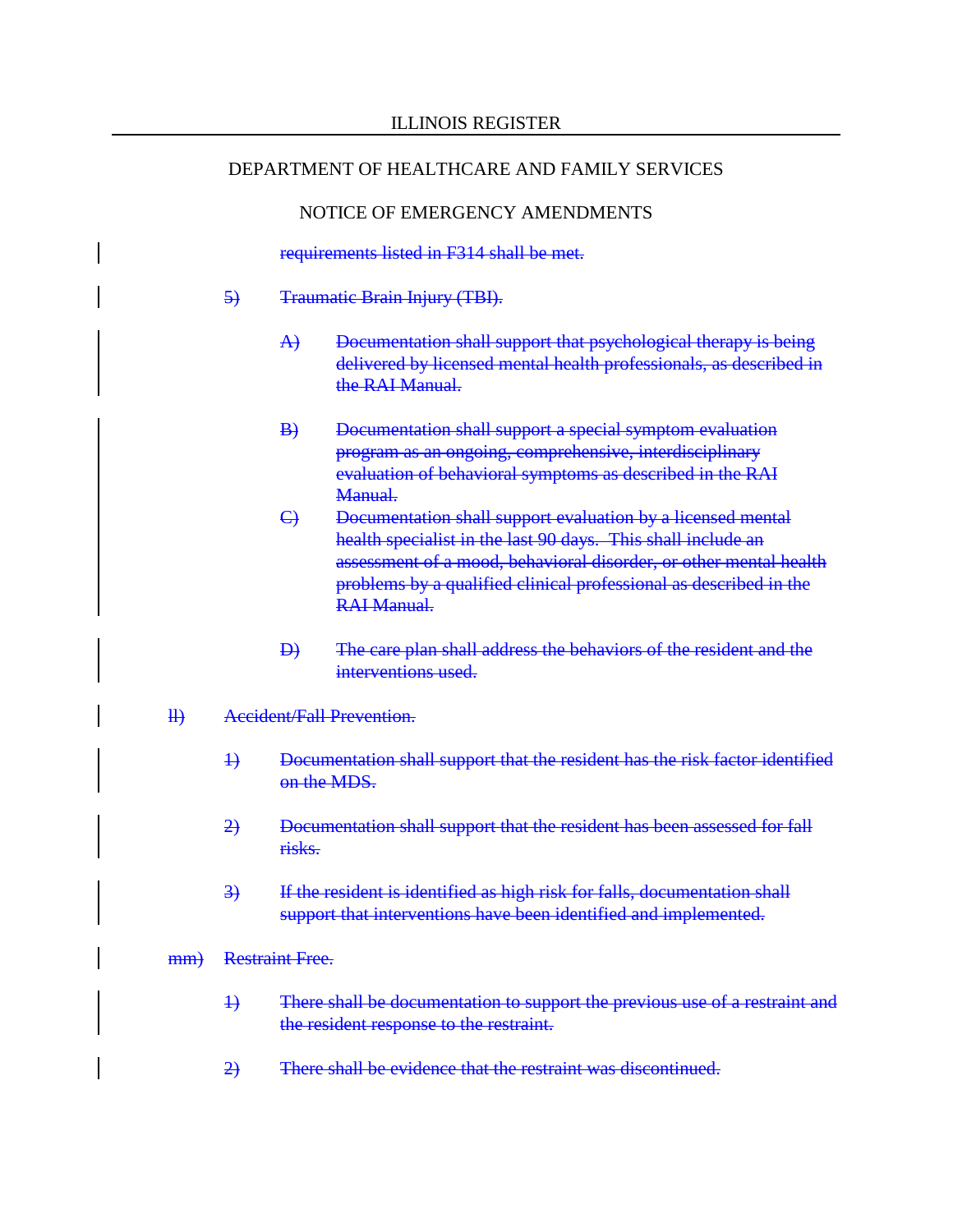#### NOTICE OF EMERGENCY AMENDMENTS

#### nn) Clarification and additional documentation requirements are as follows:

- 1) Defined actions such as further assessment or documentation, described in the RAI Manual as "good clinical practice", are required by the Department as supporting documentation. Clinical documentation that contributes to identification and communication of a resident's problems, needs and strengths, that monitors his or her condition on an on-going basis, and that records treatments and response to treatment is a matter of good clinical practice and is an expectation of trained and licensed health care professionals (RAI page 1−23).
- 2) The facility shall have in place policies and procedures to address specific care needs of the residents, written evidence of ongoing in-services for staff related to residents' specific care needs and all necessary durable medical equipment to sustain life and carry out the plan of care as designed by the physician. In the absence of these items, a referral will be made to the Illinois Department of Public Health.
- 3) No specific types of documentation or specific forms are mandated, but documentation shall be sufficient to support the codes recorded on the MDS. Treatments and services ordered and coded shall be documented as delivered in the clinical record.
- 4) When completing a significant change assessment, the guidelines provided in the RAI Manual shall be followed. This includes documenting "the initial identification of a significant change in terms of the resident's clinical status in the progress notes" as described in RAI page 2−7.
- 5) Documentation used to support coding must be signed or initialed and dated. Changes to documentation shall be done in accordance with professional standards of practice, which includes lining through the error, initialing and dating the changes made.

(Source: Emergency repealed at 38 Ill. Reg. \_\_\_\_\_, effective \_\_\_\_\_\_\_\_\_, for a maximum of 150 days)

## **Section 147.205 Reimbursement for Ventilator Dependent Residents (Repealed) EMERGENCY**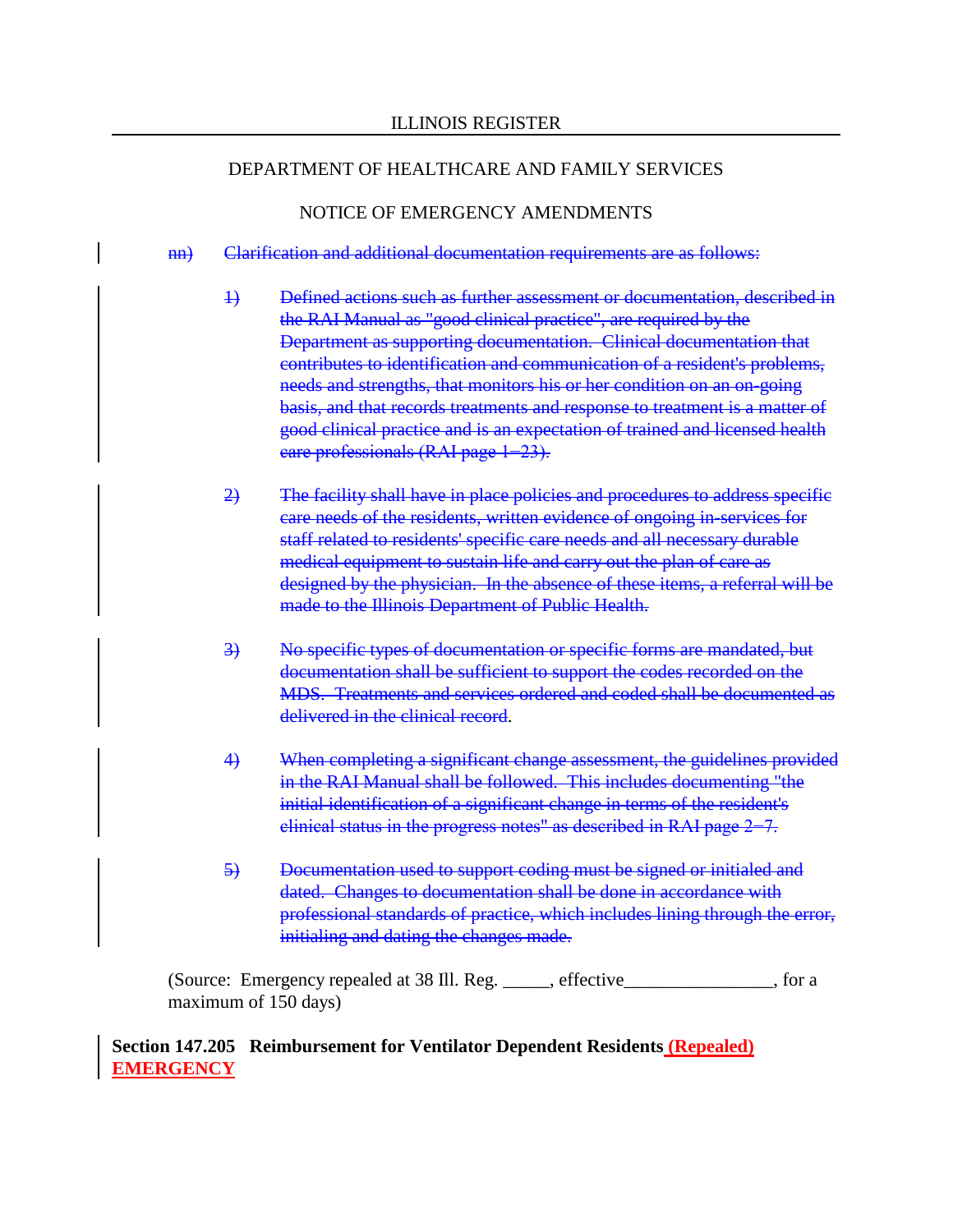- a) Pursuant to Public Act 96-473, effective October 1, 2009, Department of Healthcare and Family Services (HFS) shall begin paying nursing facilities for ventilator dependent residents through a system separate from the Minimum Data Set (MDS) based reimbursement methodology. For purposes of this Section, ventilators are defined as any type of electrical or pneumatically powered closed mechanical system for residents who are, or who may become, unable to support their own respiration. It does not include Continuous Positive Airway Pressure (CPAP) or Bi-level Positive Airway Pressure (BIPAP) devices.
- b) Payment shall be made for each individual resident receiving ventilator services through the Medicaid Management Information System (MMIS). The rate shall include the facility specific support, capital and nursing components plus the geographic area average ventilator minutes from the MDS and \$150 supply cost.
- c) Other services coded by a facility on the MDS for a ventilator dependent resident shall continue to be applied toward the nursing component of the nursing facility rate.
- d) Staffing
	- 1) A minimum of one RN on duty on the day shift, seven days per week (as required by the Department of Public Health (DPH) in 77 Ill. Adm. Code 300.1240 or 250.910(e) and 250.910(f)(1), as appropriate). Additional RN staff may be determined necessary by HFS, based on HFS' review of the ventilator services.
	- 2) A minimum of the required number of LPN staff (as required by DPH in 77 Ill. Adm. Code 300.1230, 300.1240 or 250.910(e) and 250.910(f)(1), as appropriate), on duty, with an RN on call, if not on duty on the evening and night shifts, seven days per week.
	- 3) A certified respiratory therapy technician or registered respiratory therapist shall be available at the facility or on call 24 hours a day.
	- 4) A certified respiratory therapist shall evaluate and document the respiratory status of the ventilator resident on a weekly basis.
	- 5) At least one of the full-time licensed nursing staff members must have successfully completed a course in the care of ventilator dependent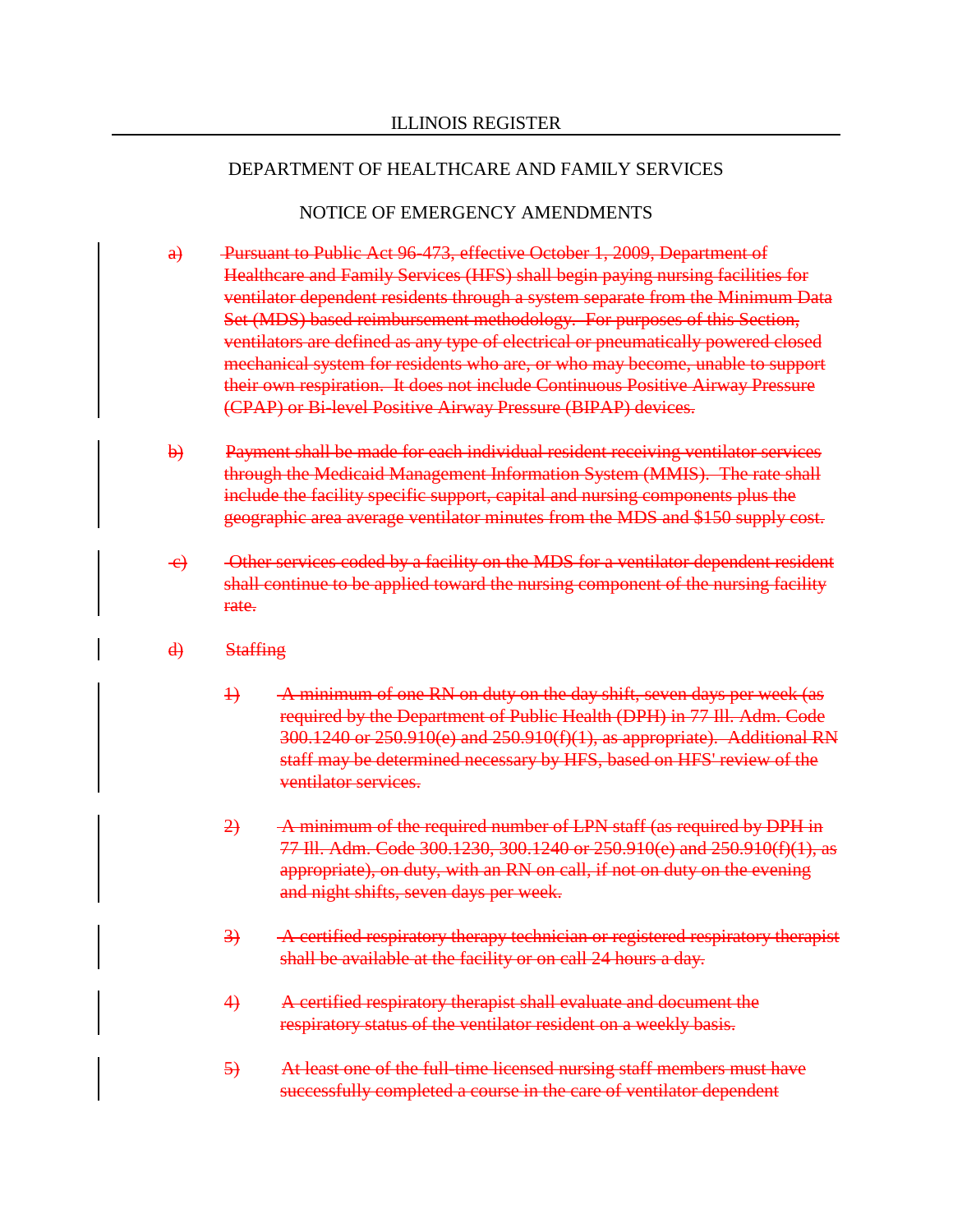#### NOTICE OF EMERGENCY AMENDMENTS

individuals and the use of ventilators, conducted and documented by a certified respiratory therapy technician or registered respiratory therapist or a qualified registered nurse who has at least one year experience in the care of ventilator dependent persons.

6) All staff caring for ventilator dependent residents must have documented in-service training in ventilator care prior to providing that care. In-service training must be conducted at least annually by a certified respiratory therapy technician or registered respiratory therapist or a qualified registered nurse who has at least one-year experience in the care of ventilator dependent persons. In-service training documentation shall include name and qualification of the in-service director, duration of presentation, content of presentation and signature and position description of all participants.

#### e) Physical Plant

The Provider shall have and maintain physical plant adaptations to accommodate the necessary equipment, such as, an emergency electrical backup system.

#### f) Notification to HFS

A provider shall notify HFS, in writing, when a ventilator dependent resident is admitted and discharged from the facility. Notification in either instance shall occur within five days after the admission or discharge. Discharge is defined as the resident leaving the facility with no intention of returning. It does not mean an admission to a hospital.

#### g) Accessibility

The provider must make accessible to HFS and/or DPH all provider, resident and other records necessary to determine that the needs of the resident are being met and to determine the appropriateness of ventilator services.

h) Pursuant to Section 5-5.4(4) of the Public Aid Code, payment for ventilator services has been incorporated into Section 147.355 that covers payment for exceptional need categories, including ventilator care, identified in that Section.

(Source: Emergency repealed at 38 Ill. Reg. \_\_\_\_\_, effective\_\_\_\_\_\_\_\_\_\_\_\_\_\_\_\_, for a maximum of 150 days)

#### **Section 147.310 Implementation of a Case Mix System**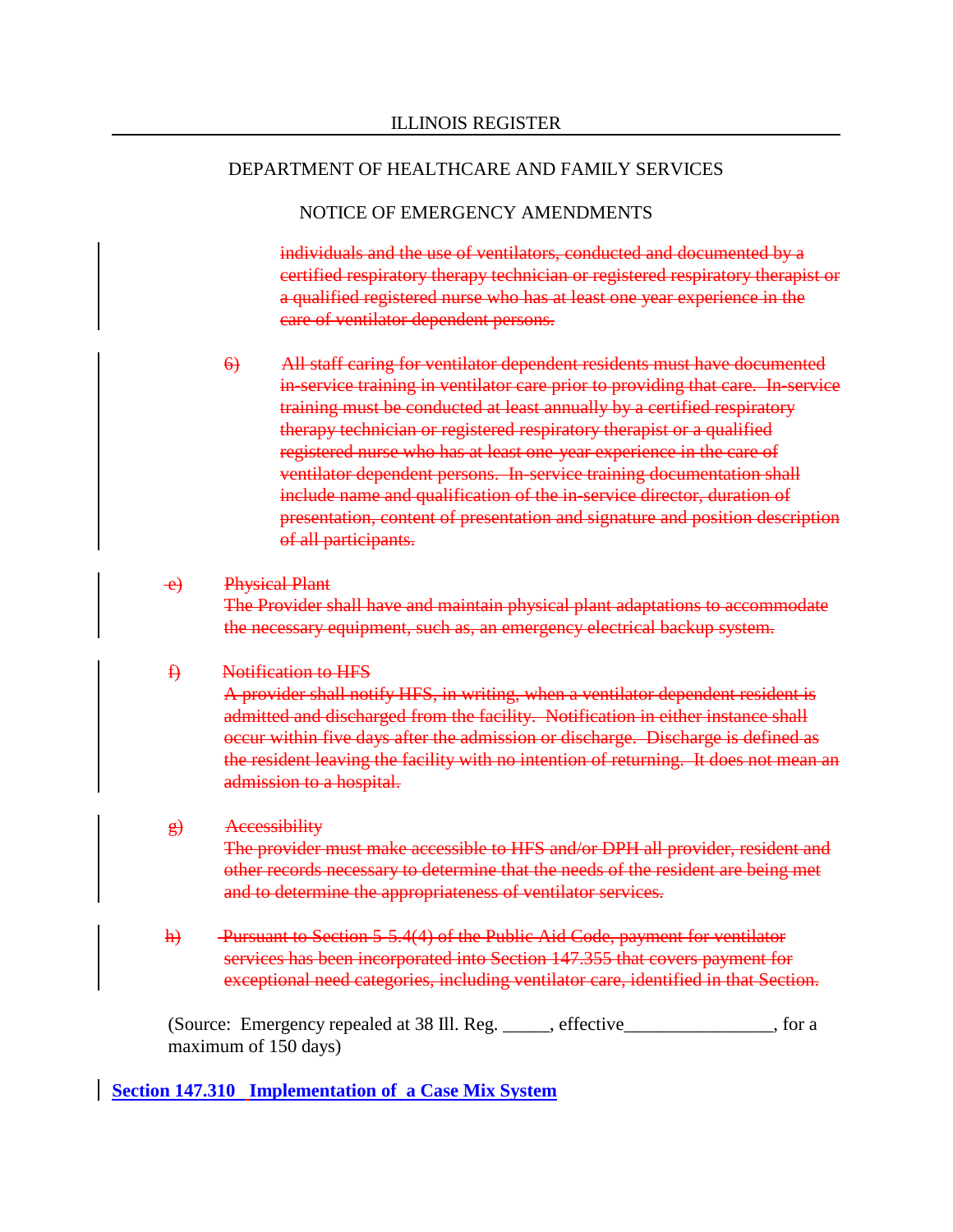# NOTICE OF EMERGENCY AMENDMENTS

# **EMERGENCY**

- a) P.A. 98-104 requires the Department to implement, effective January 1, 2014, an evidence-based payment methodology for the reimbursement of nursing services. The methodology shall take into consideration the needs of individual residents, as assessed and reported by the most current version of the nursing facility Minimum Data Set (MDS), adopted and in use by the federal government. This methodology shall not apply to Institution for Mental Disease (IMDs) or facilities that are licensed under the Specialized Mental Health Rehabilitation Act of 2013.
- b) This Section establishes the method and criteria used to determine the resident reimbursement classification based upon the assessments of residents in nursing facilities. Resident reimbursement classification shall be established utilizing the 48-group, Resource Utilization Groups IV (RUG-IV) classification scheme and weights as published by the United States Department of Health and Human Services, Centers for Medicare and Medicaid Services (CMS). An Illinois specific default group is established in subsection (f)(3) of this Section and identified as AA1 with an assigned weight equal to the weight assigned to group PA1.
- c) The pool of funds available for distribution by case mix shall be determined using the formula contained below. Base rate spending pool shall be:
	- 1) The base year resident days which are calculated by multiplying the number of Medicaid residents in each nursing facility based on MDS comprehensive assessments for Medicaid residents on the last day of the quarter used to establish the base rate times 365 days.
	- 2) Each facility's nursing component per diem in effect on July 1, 2012 shall be multiplied by the number determined in subsection  $(c)(1)$  of this Section.
	- 3) Thirteen million is added to the result of subsection (c)(2) of this Section, to adjust for the exclusion of nursing facilities defined as Class I IMDs.
- d) For each nursing facility with Medicaid residents as indicated by the MDS data defined in subsection  $(c)(1)$  of this Section, weighted days adjusted for case mix and regional wage adjustment shall be calculated. For each nursing facility this calculation is the product of: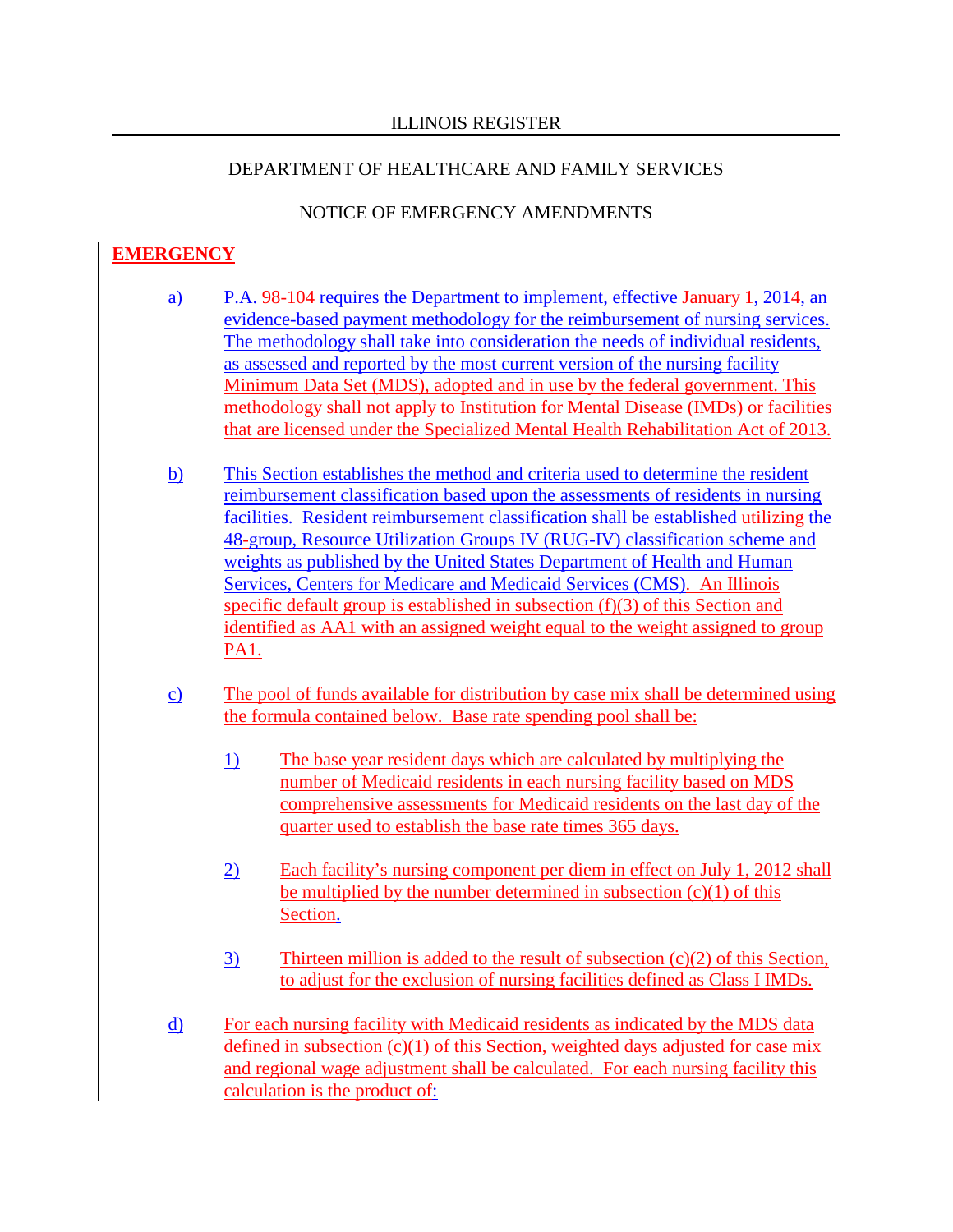- 1) Base year resident days as calculated in subsection (c)(1) of this Section.
- 2) The nursing facility's regional wage adjustor based on the Health Service Areas (HSA) groupings and adjustors in effect on April 30, 2012.
- 3) Facility weighted case mix which is the number of Medicaid residents as indicated by the MDS data defined in subsection (c)(1) of this Section multiplied by the associated case weight for the RUG-IV 48-group model using standard RUG-IV procedures for index maximization, except for residents scoring in RUG groups PA1, PA2, BA1, and BA2. The case mix index for these four groups will be calculated as indicated in the chart below.

| <b>RUGs IV</b>  | <b>January 1, 2014</b>   |
|-----------------|--------------------------|
|                 | <b>CMS</b> published CMI |
| PA1             | 0.45                     |
| 'A′             | י בש                     |
| BA <sub>1</sub> | $0.5 -$                  |
|                 |                          |

- 4) The sum of the products calculated for each nursing facility in subsections  $(d)(1)$  through  $(d)(3)$  of this Section shall be the base year case mix, rate adjusted weighted days.
- e) The statewide RUG-IV nursing base per diem rate effective on January 1, 2014, shall be the quotient of subsection (c) of this Section divided by the sum calculated under subsection (d)(4) of this Section and is \$83.49.
- f) For services provider on or after:
	- 1) January 1, 2014, the Department shall compute and pay a facility-specific nursing component of the per diem rate as the arithmetic mean of the resident-specific nursing components, as determined in subsection (d) of this Section, assigned to Medicaid-enrolled resident on record, as of 30 days prior to the beginning of the rate period, in the Department's Medicaid Management Information System (MMIS), or any successor system, as present in the facility on the last day of the second quarter preceding the rate period. The RUG-IV nursing component per diem for a nursing facility shall be the product of the statewide RUG-IV nursing base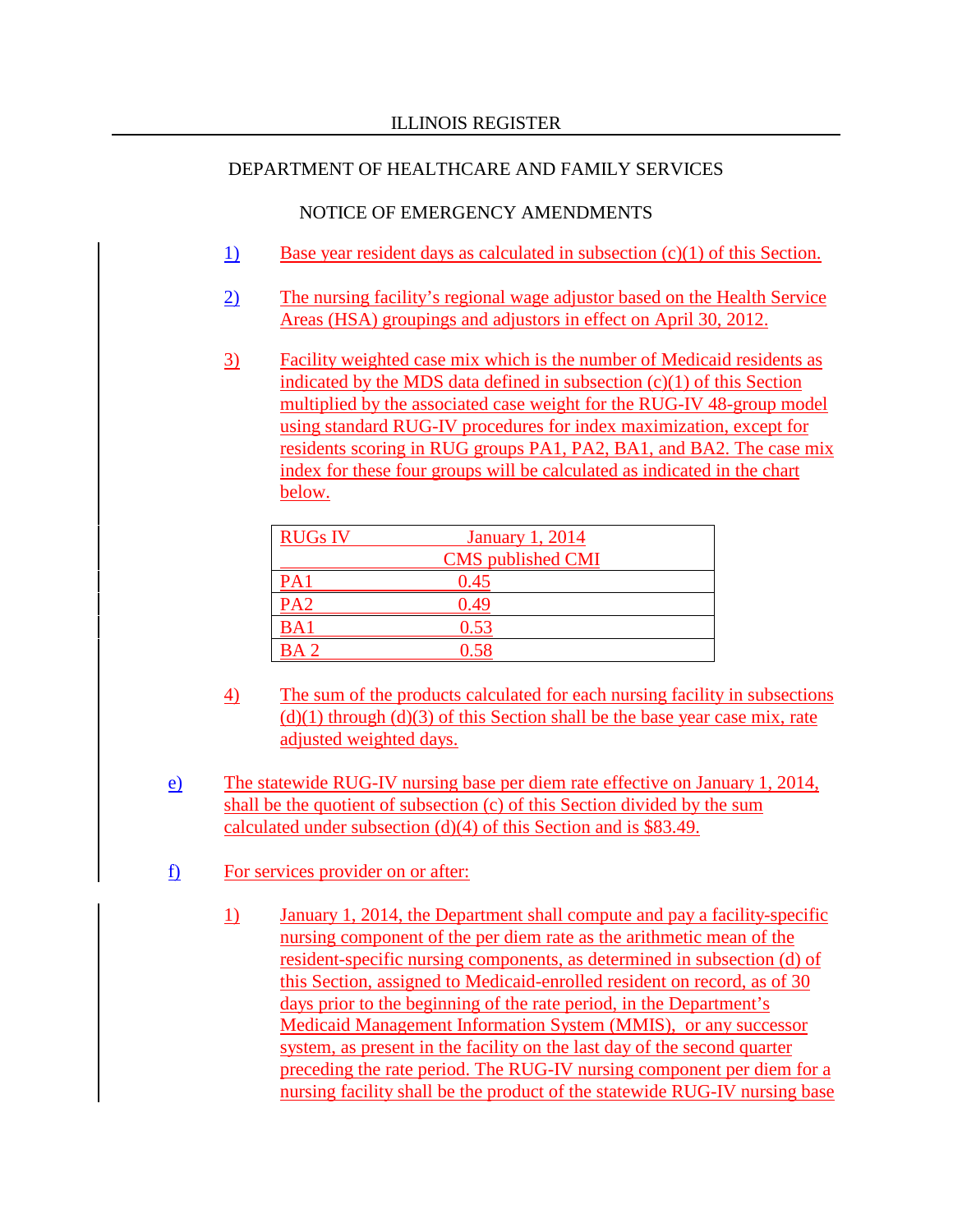#### NOTICE OF EMERGENCY AMENDMENTS

per diem rate, the facility average case mix index to be calculated quarterly, and the regional wage adjustor. Transition rates for services provided between January 1, 2014 and December 31, 2014, shall be as follows:

- A) The transition RUG-IV per diem nursing rate for nursing facilities whose rate calculated in this subsection is greater than the nursing component rate in effect July 1, 2012, shall be paid the sum of:
	- i) The nursing component rate in effect July 1, 2012; plus
	- ii) The difference of the RUG-IV nursing component per diem calculated for the current quarter minus the nursing component rate in effect July 1, 2012, multiplied by 0.88.
- B) The transition RUG-IV per diem nursing rate for nursing facilities whose rate calculated in this subsection is less than the nursing component rate in effect July 1, 2012, shall be paid the sum of:
	- i) The nursing component rate in effect July 1, 2012; plus
	- ii) The difference of the RUG-IV nursing component per diem calculated for the current quarter minus the nursing component rate in effect July 1, 2012, multiplied by 0.13.
- 2) The Department shall determine the group to which resident is assigned using the 48-group RUG-IV classification scheme with an index maximization approach. A resident for whom RUGs resident identification information is missing or inaccurate, or for whom there is no current MDS record for that quarter, shall be assigned to default group AA1. A resident for whom a MDS assessment does not meet the CMS edit requirements as described in the Long Term Care Resident Assessment Instrument (RAI) Manual or for whom an MDS assessment has not been submitted within 14 calendar day of the time requirements in Section 147.315 shall be assigned to default group AA1.
- 3) The assessment used for the purpose of rate calculation shall be identified as an Omnibus Budget Reconciliation Act (OBRA) assessment on the MDS following the guidance in the RAI manual.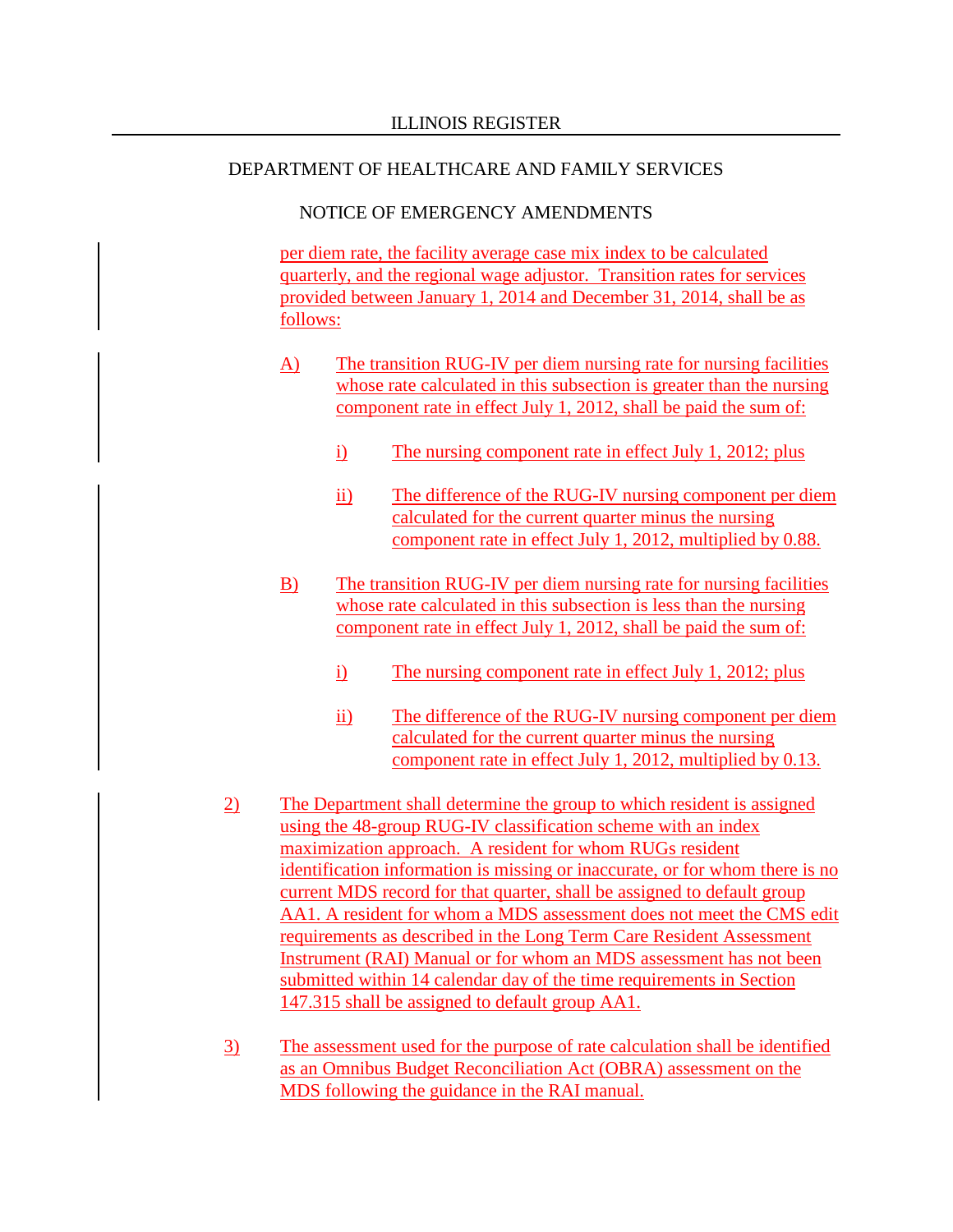# NOTICE OF EMERGENCY AMENDMENTS

- 4) The MDS used for the purpose of rate calculation shall be determined by the Assessment Reference Date (ARD) identified on the MDS assessment.
- g) The Department shall provide each nursing facility with information that identifies the group to which each resident has been assigned.

(Source: Repealed at 26 Ill. Reg. 3093, effective February 15, 2002; Emergency Added at 38 Ill. Reg. \_\_\_\_\_\_, effective \_\_\_\_\_\_\_\_\_\_\_\_\_\_\_\_\_\_\_\_\_\_\_, for a maximum of 150 days)

# **Section 147.315 Nursing Facility Resident Assessment Instrument EMERGENCY**

- a) A facility shall conduct and electronically submit a Minimum Data Set (MDS) assessment that conforms with the assessment schedule and guidance defined by Code of Federal Regulations, Title 42, section 483.20, and in the RAI Manual, published by the United States Department of Health and Human Services, Centers for Medicare and Medicaid Services (CMS), and subsequent updates when issued by CMS.
- b) A facility shall complete the MDS Comprehensive Item Set form that includes all items Section A-Z, for each resident quarterly, regardless of the resident's payment source. The Comprehensive Item Set refers to the MDS items that are active on a particular assessment type or tracking form. While a Comprehensive Item Set is required for all assessments including quarterlies, a comprehensive assessment is not required on a quarterly basis. A comprehensive assessment is defined as both the completion of a Comprehensive Item Set as well as completion of the Care Area Assessment (CAA) process and care planning. When completing the Comprehensive Item Set for the quarterly MDS, the CAA process is not required. The federal regulatory requirements at 42 CFR 483.20(d) requires nursing facilities to maintain all resident assessments completed within the previous 15 months in the resident's active clinical record.
- c) A facility shall electronically transmit to the CMS database the following MDS assessments in the timeframes identified.
	- 1) The Omnibus Budget Reconciliation Act (OBRA) regulations require nursing facilities that are Medicare or Medicaid certified to conduct initial and periodic assessments for all their residents. The MDS 3.0 is part of that assessment process and is required by CMS. The assessment that will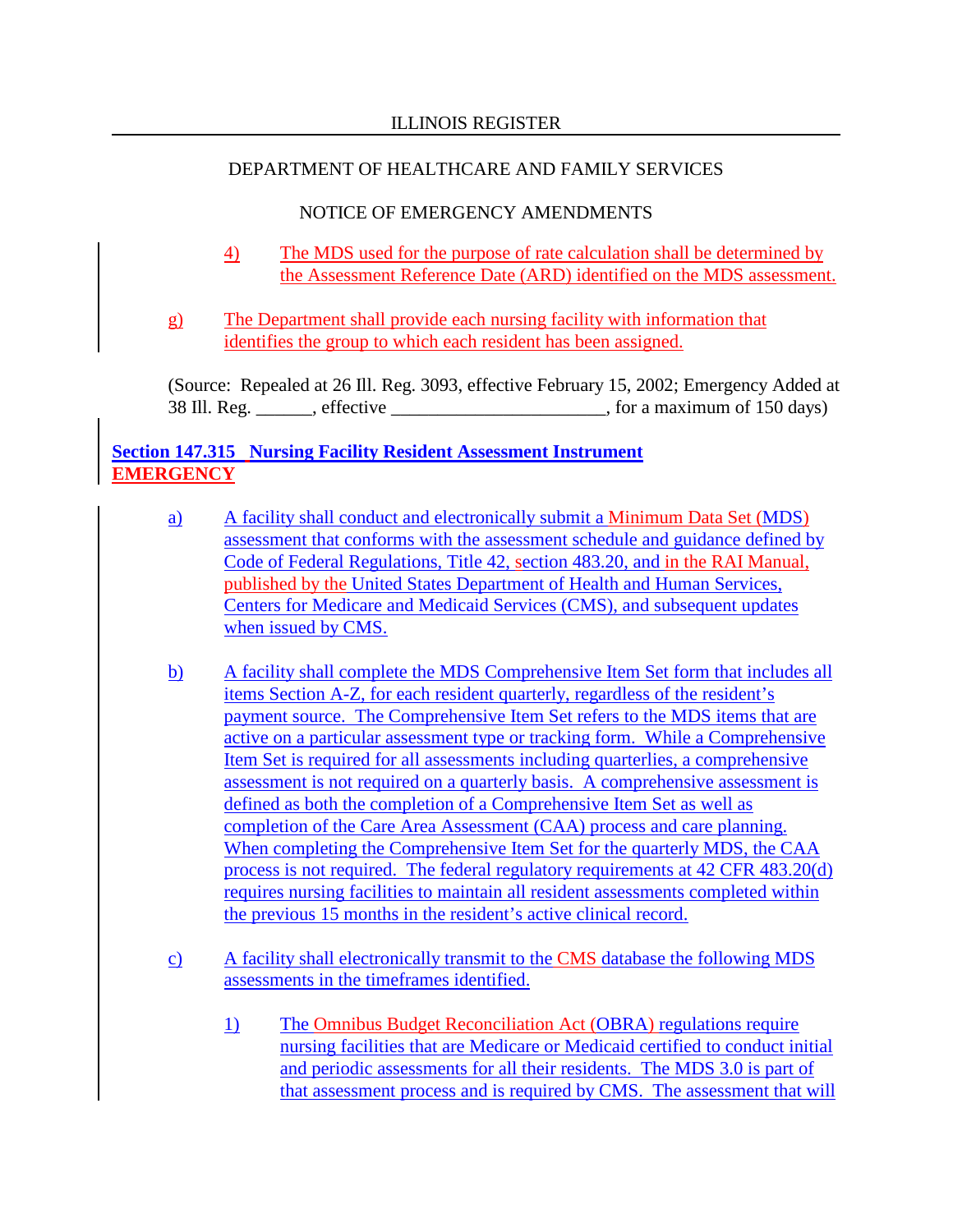#### NOTICE OF EMERGENCY AMENDMENTS

be used for the purpose of rate calculations shall be identified as an OBRA assessment on the MDS following the guidance in the RAI manual.

- 2) Admission, Annual, Significant Change in Status, and Significant Correction to Prior Comprehensive Assessments shall be completed and transmitted to CMS database no later than 14 calendar days after the care plan completion date. The quarterly assessment shall be identify the MDS was transmitted to the CMS database no later than 14 calendar days after the MDS completion date.
- $\frac{3}{2}$  An MDS admission assessment and CAAs shall be completed by the 14<sup>th</sup> calendar day from the resident's admission date. This assessment shall include completion of the MDS Comprehensive Item Set as well as completion of the CAA process and care planning. Care plan completion date is 7 calendar days after the MDS/CAA completion date. Transmission date is within 14 calendar days after the care plan completion date.
- 4) An annual assessment shall have an assessment reference date (ARD) within 366 calendar days of the ARD identified on the last comprehensive assessment. This assessment shall include completion of the MDS Comprehensive Item Set as well as completion of the CAA process and care planning. The MDS/CAA completion date is the ARD plus 14 calendar days. The care plan completion date is MDS/CAA completion date plus 7 calendar days. Transmission date is care plan date plus 14 calendar days.
- 5) A significant change assessment shall be completed within 14 calendar days after the identification of a significant change. This assessment shall include completion of the MDS Comprehensive Item Set as well as completion of the CAA process and care planning. The MDS/CAA completion date is 14 calendar days after the determination date plus 7 calendar days. Transmission date is care plan date plus 14 calendar days.
- 6) All quarterly assessments shall have an ARD within 92 calendar days of the previous ARD assessment. This assessment includes the completion of the MDS Comprehensive Item Set, but does not include the completion of the CAA process and care planning. MDS completion date is ARD plus 14 calendar days. Transmission date is completion date plus 14 calendar days.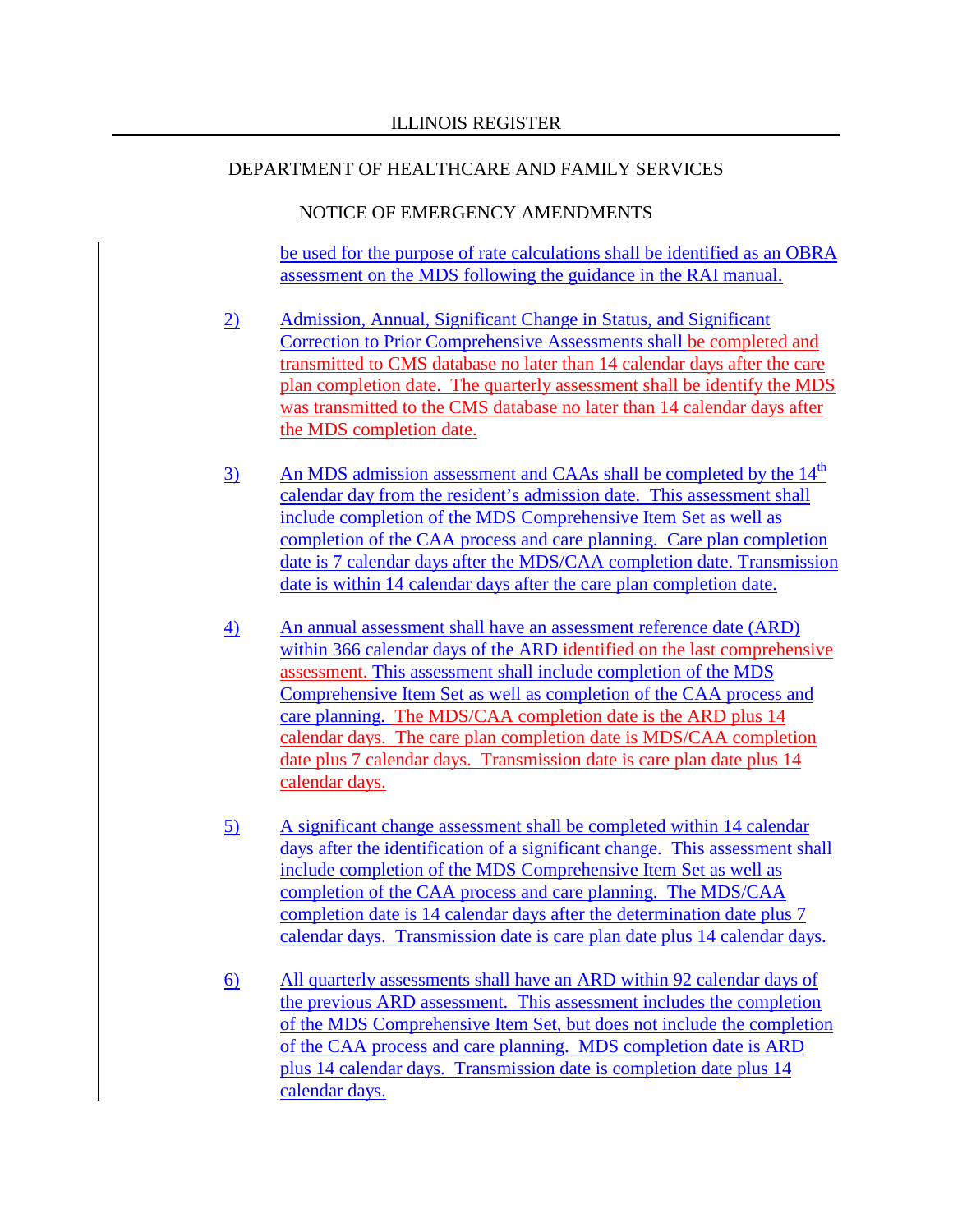## NOTICE OF EMERGENCY AMENDMENTS

- 7) The significant correction to a prior comprehensive assessment or significant correction to a prior quarterly assessment shall be completed when the interdisciplinary team determines that a resident's prior assessment contains a significant error that has not been corrected by more recent assessments as required by the RAI Manual. Nursing facilities document the initial identification of a significant error in a prior assessment in the progress notes.
- d) A facility shall comply with the following:
	- 1) All staff completing any part of the MDS shall enter their signatures, titles, section or portion(s) of section(s) they completed and the date completed.
	- 2) The signature attests that the information entered by them, to the best of their knowledge, most accurately reflects the resident's status during the timeframes identified.
	- 3) Federal regulations require the RN assessment coordinator to sign and thereby certify that the assessment is completed.
	- 4) When the electronic MDS record submitted to the state from the CMS database does not match the facility's copy of the MDS, the items on the MDS submitted will be used for purposes of validation.
	- 5) It is the facility's responsibility to create an electronic transmission file that meets the requirements detailed in the current MDS Data Specification Manual. The facility shall submit MDS assessments under the appropriate authority and timely as defined in the RAI Manual. In addition, the facility is responsible to access the CMS database to receive and review validation reports. Records that are rejected or contain errors must be dealt with 30 days prior to the rate period and appropriately to avoid default rate.

(Source: Repealed at 26 Ill. Reg. 3093, effective February 15, 2002; Emergency added at 38 Ill. Reg. effective example a set of the set of the set of the set of the set of the set of the set of the set of the set of the set of the set of the set of the set of the set of the set of the set of the set of the se

**Section 147.320 Definitions EMERGENCY**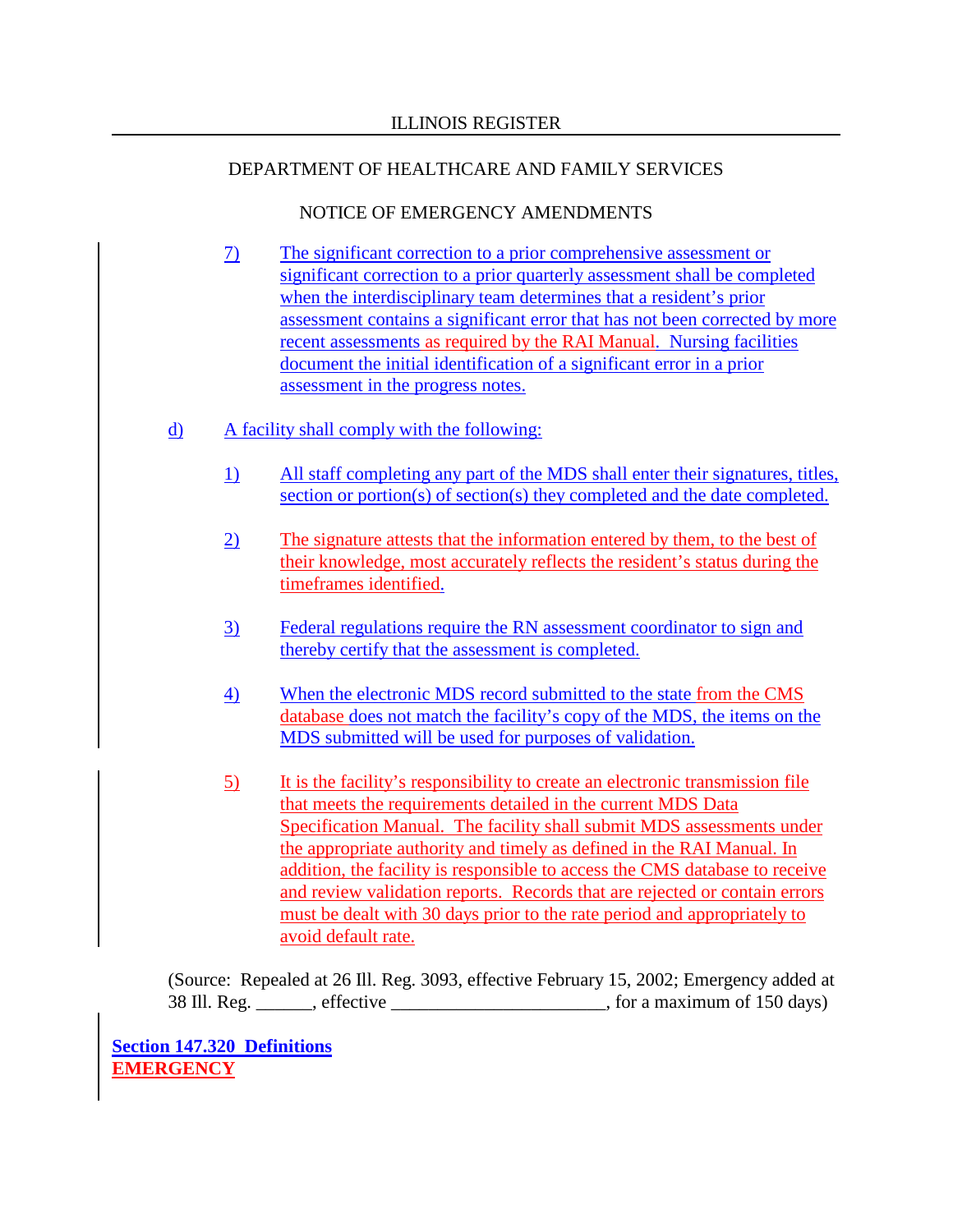#### NOTICE OF EMERGENCY AMENDMENTS

For purposes of this Part, the following terms shall be defined as follows:

"Active Disease Diagnosis" means a physician documented diagnosis (or by a nurse practitioner, physician assistance, or clinical nurse specialist if allowable under State licensure laws) that have a direct relationship to the resident's current functional status, cognitive status, mood or behavior, medical treatments, nursing monitoring or risk of death.

"Assessment Reference Date" means the last day of the Minimum Data Set (MDS) lookback period. The date sets the designated endpoint of the look-back period in the MDS process, and all MDS items refer back in time from that point. This period of time is also called the observation or assessment period.

"Case Mix" means a method of classifying care that is based on the intensity of care and services provided to the resident.

"Case Mix Index" means the weighting factors assigned to each RUG-IV classifications. Case Mix Reimbursement System" means a payment system that measures the intensity of care and services required for each resident, and translates these measures into the amount of reimbursement given to the facility for care of a resident.

"Continuous Positive Airway Pressure (CPAP)" means a respiratory support device that prevents the airways from closing by delivering slightly pressurized air through a mask continually or via electronic cycling throughout the breathing cycle. The mask enables the individual to support his or her own respirations by providing enough pressure when the individual inhales to keep his or her airway open.

"Department" means the Illinois Department of Healthcare and Family Services (HFS).

"Fraud" means an intentional deception or misrepresentation made by a person with the knowledge that the deception could result in some unauthorized benefit to him or herself or some other person. It includes any act that constitutes fraud under applicable federal or state law.

"Index Maximization" means a method to classify a resident who could be assigned to more than one category, to the category with the highest case mix index.

"Minimum Data Set (MDS)" means the assessment instrument specified by the Centers for Medicare and Medicaid Services (CMS) and designated by the "Department". A core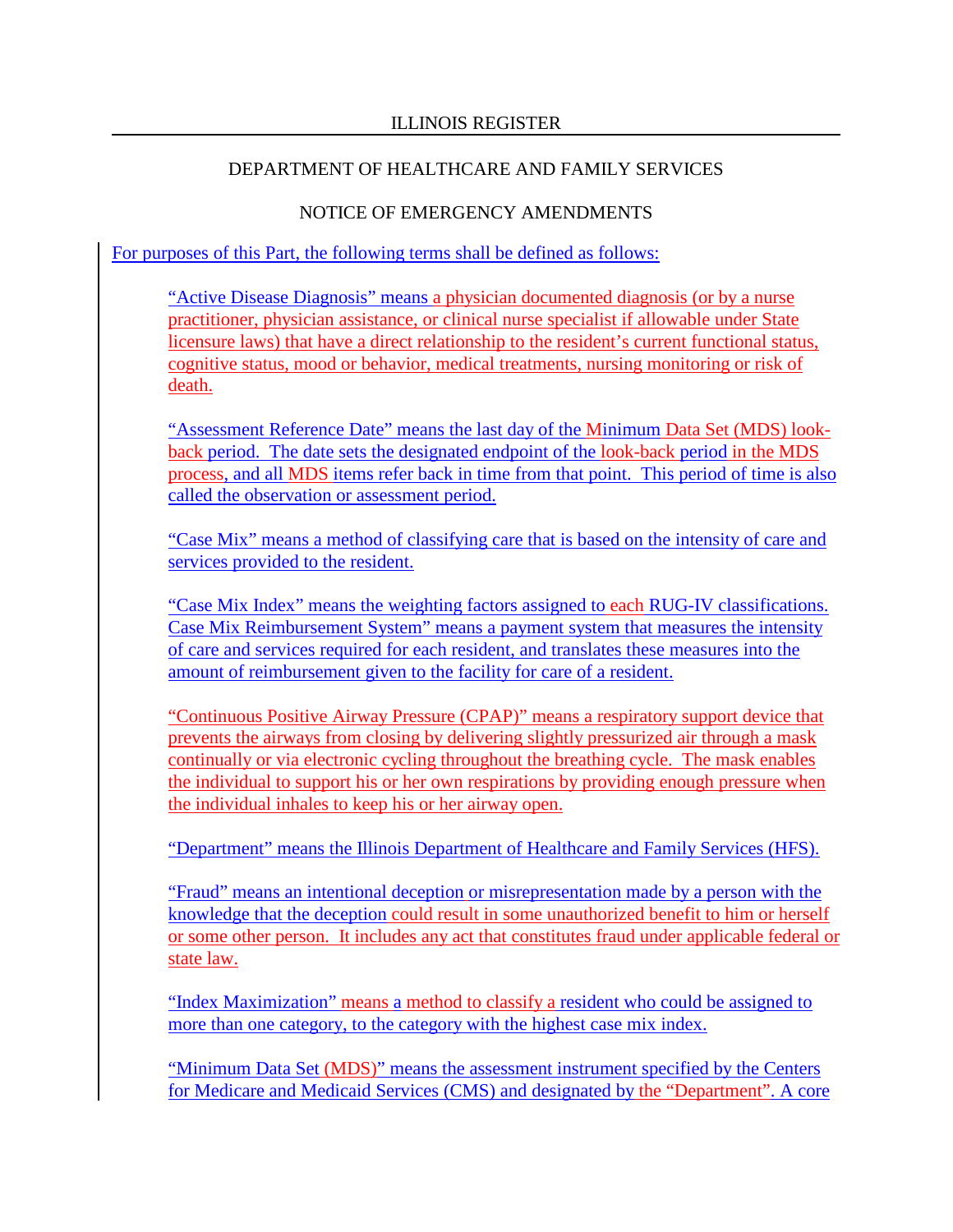# NOTICE OF EMERGENCY AMENDMENTS

set of screening, clinical, and functional status elements, including common definitions and coding categories, forms the foundation of a comprehensive assessment.

"Monitoring" means the ongoing collection and analysis of information (such as observations and diagnostic test results) and comparison to baseline and current data in order to ascertain the individual's response to treatment and care, including progress or lack of progress towards a goal. Monitoring can detect any improvements, complications or adverse consequences of the condition or of the treatments, and support decisions about adding, modifying, continuing or discontinuing any interventions.

"Nursing Monitoring" means clinical monitoring (e.g. serial blood pressure evaluations, medication management, etc.) by a licensed nurse.

"Resource Utilization Group" or "RUG" means the system for grouping a nursing facility's residents according to their clinical and functional status identified in MDS data supplied by a facility.

"Significant Error" means an error in an assessment where a resident's overall clinical status in not accurately represented and the error has not been corrected via submission of a more recent assessment.

"Ventilator or Respirator" means a type of electronically or pneumatically powered closed system mechanical ventilator support devices that ensures adequate ventilation in the resident who is, or who may become, unable to support his or her respirations.

(Source: Repealed at 26 Ill. Reg. 3093, effective February 15, 2002; Emergency added at 38 Ill. Reg. \_\_\_\_\_\_, effective \_\_\_\_\_\_\_\_\_\_\_\_\_\_\_\_\_\_\_\_\_\_\_, for a maximum of 150 days)

## **Section 147.325 Resident Reimbursement Classifications and Requirements**

a) Resident reimbursement classification shall be based on the Minimum Data Set (MDS), Version 3.0 assessment instrument mandated by the United States Department of Health and Human Services, Centers for Medicare and Medicaid Services (CMS) that nursing facilities are required to complete for all residents. When later guidance or clarifications are released by CMS that contradicts or augments guidance provided in this Section, the more current information becomes the accepted standard and shall become effective as of the date required by CMS. The Department shall establish resident classification according to the 48-group, Version IV or RUG-IV model. Resident classification shall be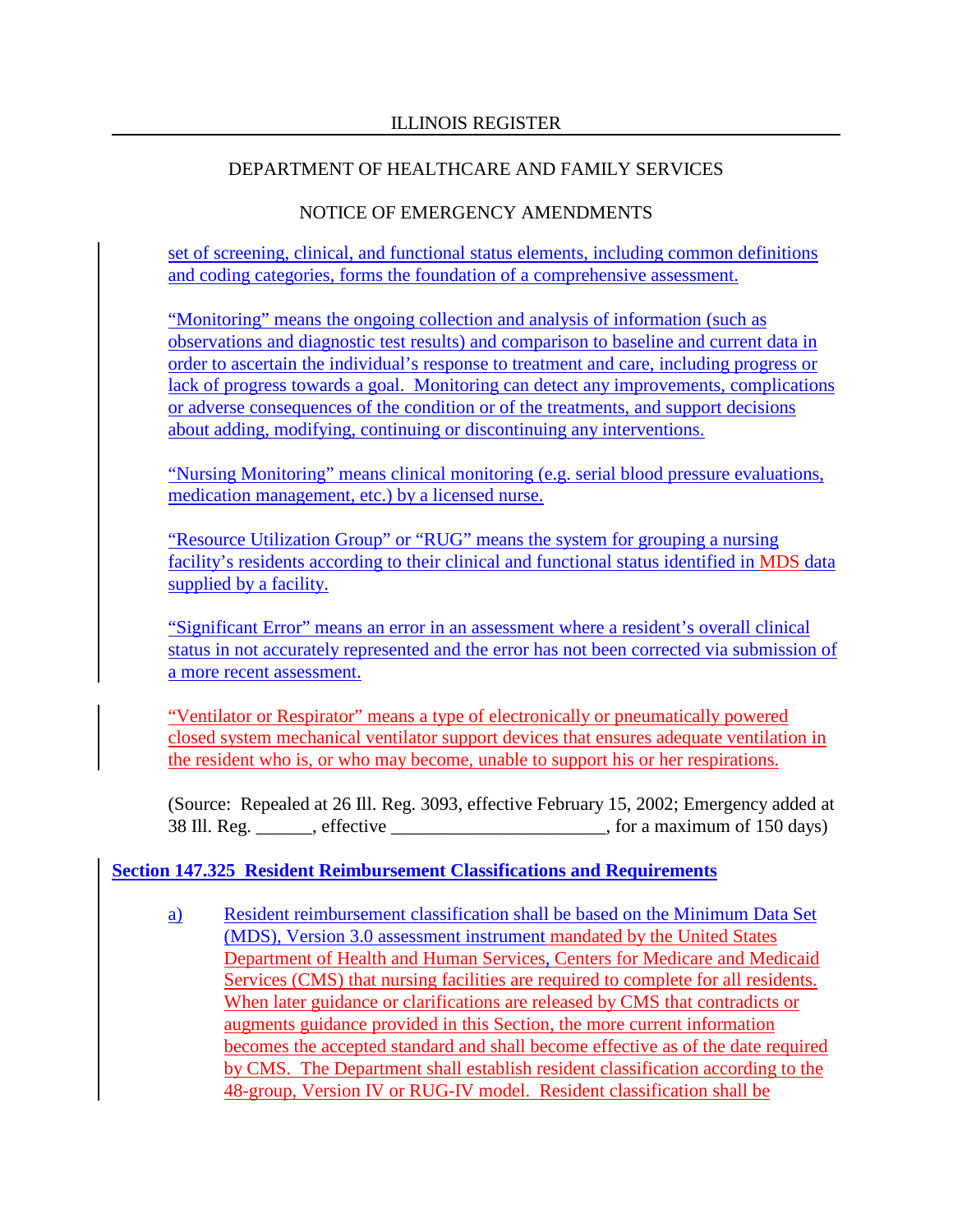#### NOTICE OF EMERGENCY AMENDMENTS

established based on the individual items identified on the MDS and shall be completed according to the RAI Manual.

- b) Each resident shall be classified based on the information from the MDS submitted according to the categories as identified in Section 147.330 and as defined in the RAI Manual.
- c) General Documentation Requirements
	- 1) A facility shall maintain resident records on each resident in accordance with acceptable professional standards and practices.
	- 2) Supportive documentation in the clinical record used to validate the MDS item response(s) shall be dated during the specified look-back period or other timeframe as identified in the RAI manual. Records shall be retained for at least three years from the date of discharge.
	- 3) Supportive documentation entries shall be dated and their authors identified by signature or initials. Signatures are required to authenticate all documentation utilized to support MDS item response(s). At a minimum, the signature shall include the first initial, last name, and title/credentials. Any time a facility chooses to use initials in any part of the record for authentication of an entry, there shall also be corresponding full identification of the initials on the same form or on a signature legend. Initials may never be used where a signature is required by law (i.e. on the MDS). When electronic signatures are used, the facility shall have policies in place to identify those who are authorized to sign electronically and have safeguards in place to prevent unauthorized use of electronic signatures.
	- 4) Each page or individual document in the clinical record shall contain the resident's identification information.
	- 5) A multi-page supportive documentation form completed by one staff member may be signed and dated at the end of the form, provided that each page is identified with the resident's identification information and the date(s) are clearly indentified on the form.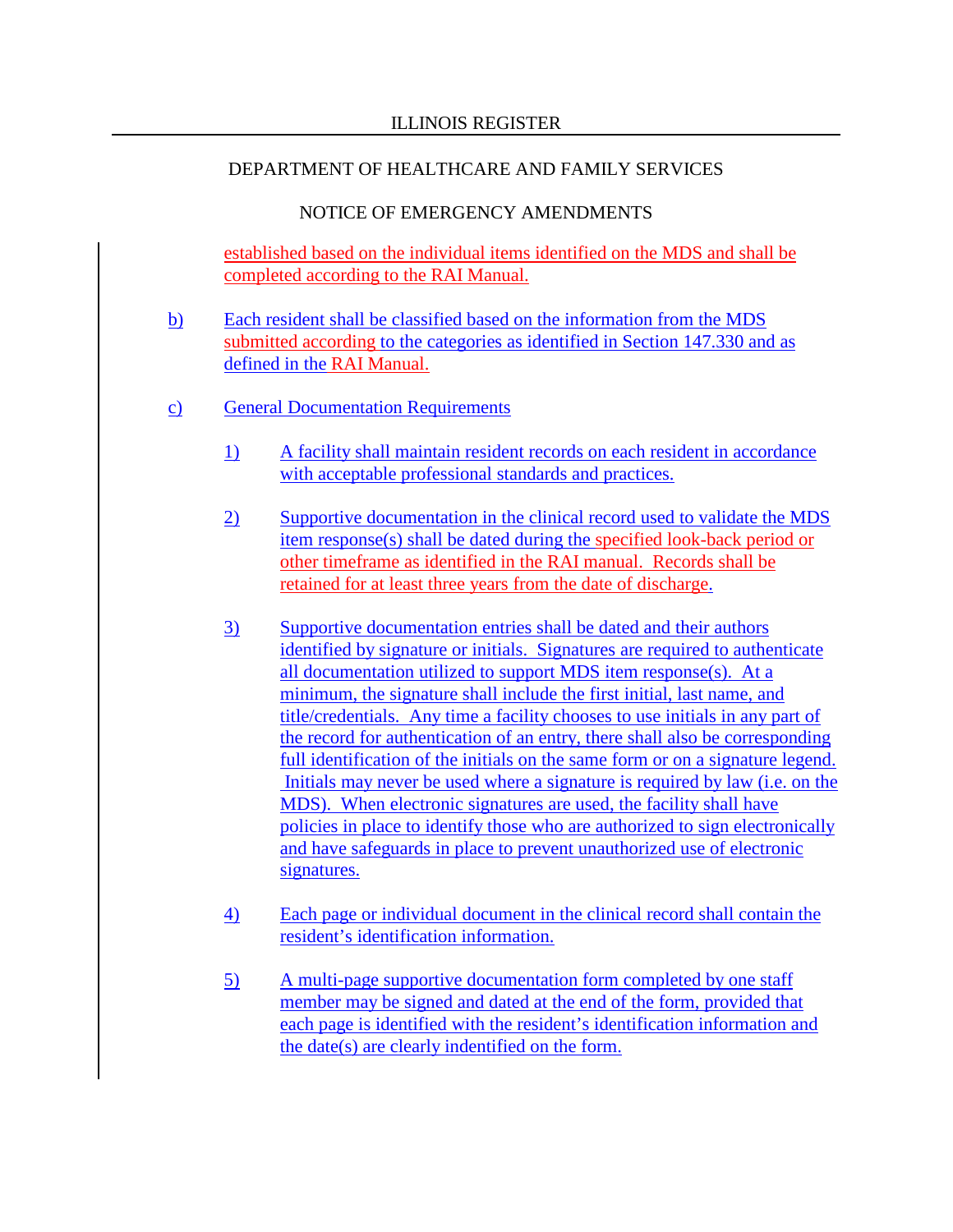- 6) Corrections/Obliterations/Errors/Mistaken entries. At a minimum, there shall be one line through the incorrect information, the staff's initial, the date of correction was made, and the corrected information. Information that is deemed illegible by Department reviews will not be considered for validation purposes.
- 7) An error correction in the electronic record applies the same principles as for the paper clinical record. Some indication that a previous version of the entry exists shall be evident to the caregiver or other person viewing the entry.
- 8) Late entries shall be clearly labeled as a late entry and contain the current date, time and authorized signature. Amendments are a form of late entry. Amendments shall be clearly labeled as an addendum or amendment and include the current date, time and authorized signature.
- 9) Facilities shall have a written policy and procedures that states who is authorized to make amendments, late entries, and correct errors in the electronic health records (EHRs) and clearly dictate how these changes to the EHR are made.
- 10) Resident records shall be complete, accurately documented, readily accessible to Department staff, and systematically organized. At a minimum, the record shall contain sufficient information to identify the resident, a record of the resident's assessments, care plan, record of services provided, and progress notes.
- 11) Documentation from all disciplines and all portions of the resident's clinical record may be used to validate an MDS item response. All supporting documentation shall be produced by a facility during an onsite visit.
- 12) Documentation shall support all conditions or treatments were present or occurred within the look-back period ending on, and including the ARD period. The look-back period shall include observations and events through the end of the day (midnight) of the ARD. Documentation shall apply to the appropriate look-back period and reflect the resident's status on all shifts.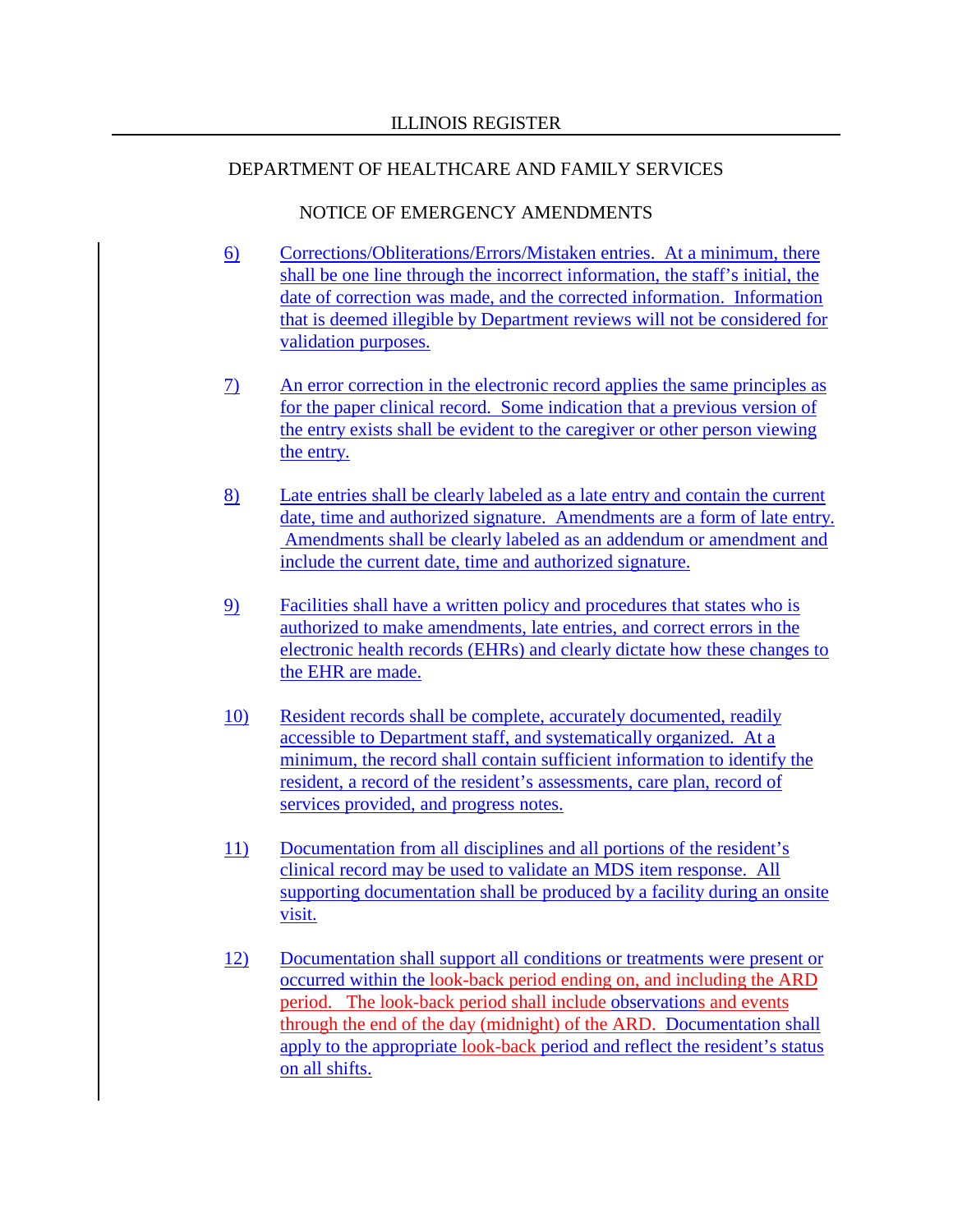#### NOTICE OF EMERGENCY AMENDMENTS

- 13) Documentation in the clinical record shall consistently support the item response and reflect care related to the symptom or problem. Documentation shall reflect the resident's status on all shifts.
- 14) Problems that are identified by the MDS item responses that affect the resident's status shall be addressed on the care plan when deemed appropriate by the interdisciplinary team (IDT) as identified in the RAI Manual.
- 15) Insufficient or inaccurate documentation may result in a determination that the MDS item submitted was not validated.
- 16) Documentation shall support that the services delivered were medically necessary.
- 17) Documentation shall support an individualized care plan was developed based on the MDS and other assessments and addressed the resident's strengths and needs. In addition, documentation, observation and/or interview shall support services were delivered as identified by the care plan.
- 18) Clinical documentation that contributes to identification and communication of a resident's problems, needs and strengths that monitors his or her condition on an ongoing basis and that records treatments and response to treatment is a matter of clinical practice and is an expectation of trained and licensed health care professional.
- 19) When there is a significant change in status assessment done, documentation shall include the identification of the significant change in status in the clinical record.

## d) Disease Diagnosis Requirements

- 1) The disease condition shall require a physician-documented diagnosis in the clinical record during the 60 days prior to and including the ARD.
- 2) The diagnosis shall be determined to be active as defined in the RAI Manual during the 7-day look-back period. Conditions that have been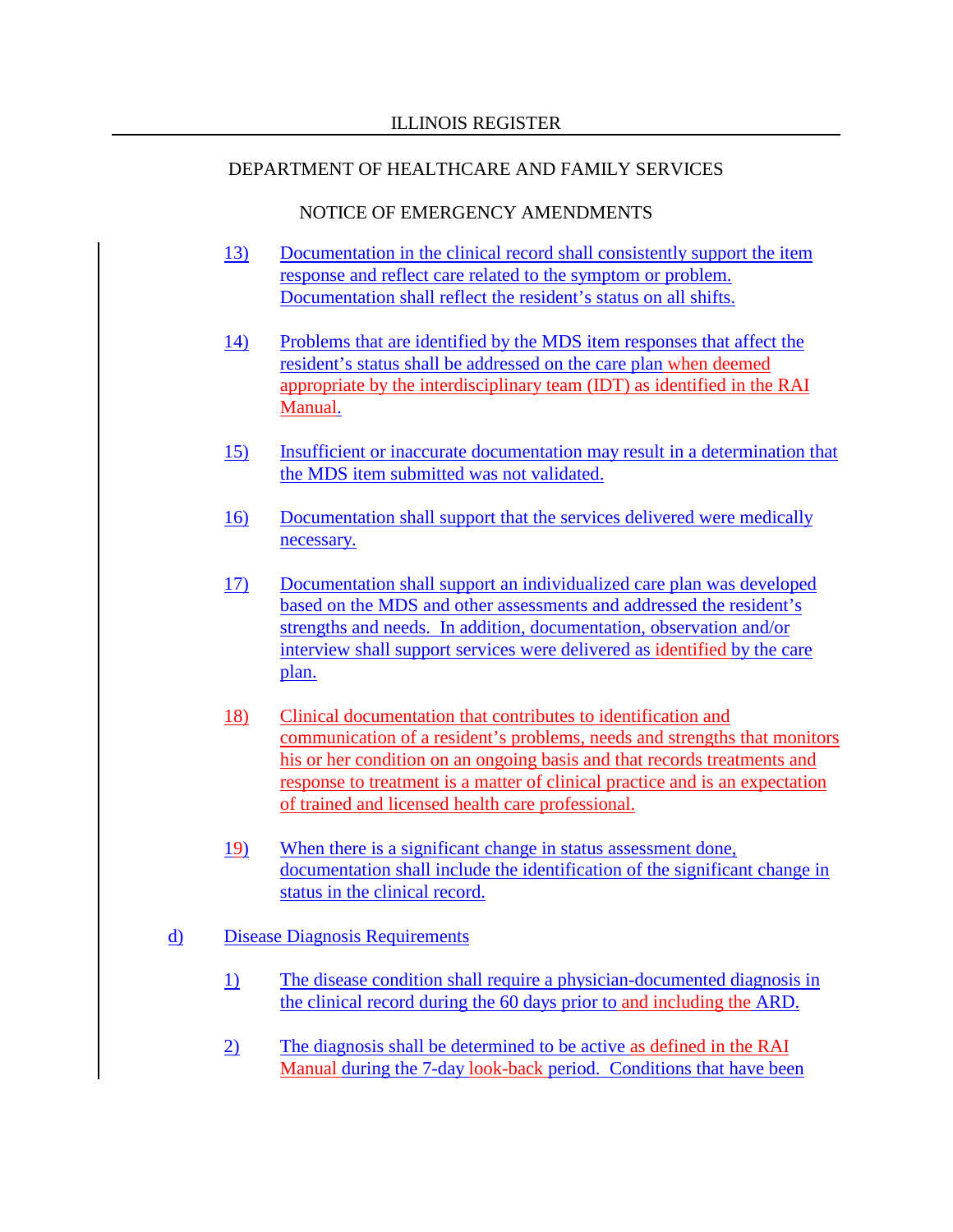## NOTICE OF EMERGENCY AMENDMENTS

resolved or no longer affect the resident's current functioning or care plan during the 7-day look-back period shall not be included.

- 3) Documentation shall support that the active diagnoses have a direct relationship to the resident's current functional status, cognitive status, mood or behavior, medical treatments, nursing monitoring, or risk of death during the look-back period.
- 4) There shall be specific documentation in the record by a physician stating the disease is active. Including a disease/diagnosis on the resident's clinical record problem list is not sufficient for determining active or inactive status. In the absence of specific documentation that a disease is active, the following indicators may be used to confirm active disease.
	- A) Recent onset or acute exacerbation of the disease or condition indicated by a positive study, test or procedure, hospitalization for acute symptoms and/or recent change in therapy during the 7-day look-back period.
	- B) Symptoms and abnormal signs indicating ongoing or decompensating disease in the last 7-day look-back period.
	- C) Ongoing therapy with medication or other interventions to mange a condition that requires monitoring for therapeutic efficacy or to monitor potentially severe side effects in the 7-day look-back period. A medication indicates active disease if that medication is prescribed to mange an ongoing condition that requires monitoring or is prescribed to decrease active symptoms associated with a condition.
	- D) When documentation of conditions that are generally short term in nature (i.e., fever, Septicemia, pneumonia, etc.) are noted over a long period of time by the facility staff, the physician may be interviewed to determine accuracy of the diagnosis. In addition, when questions regarding the validity of the diagnosis are found during review of the documentation the physician may be interviewed.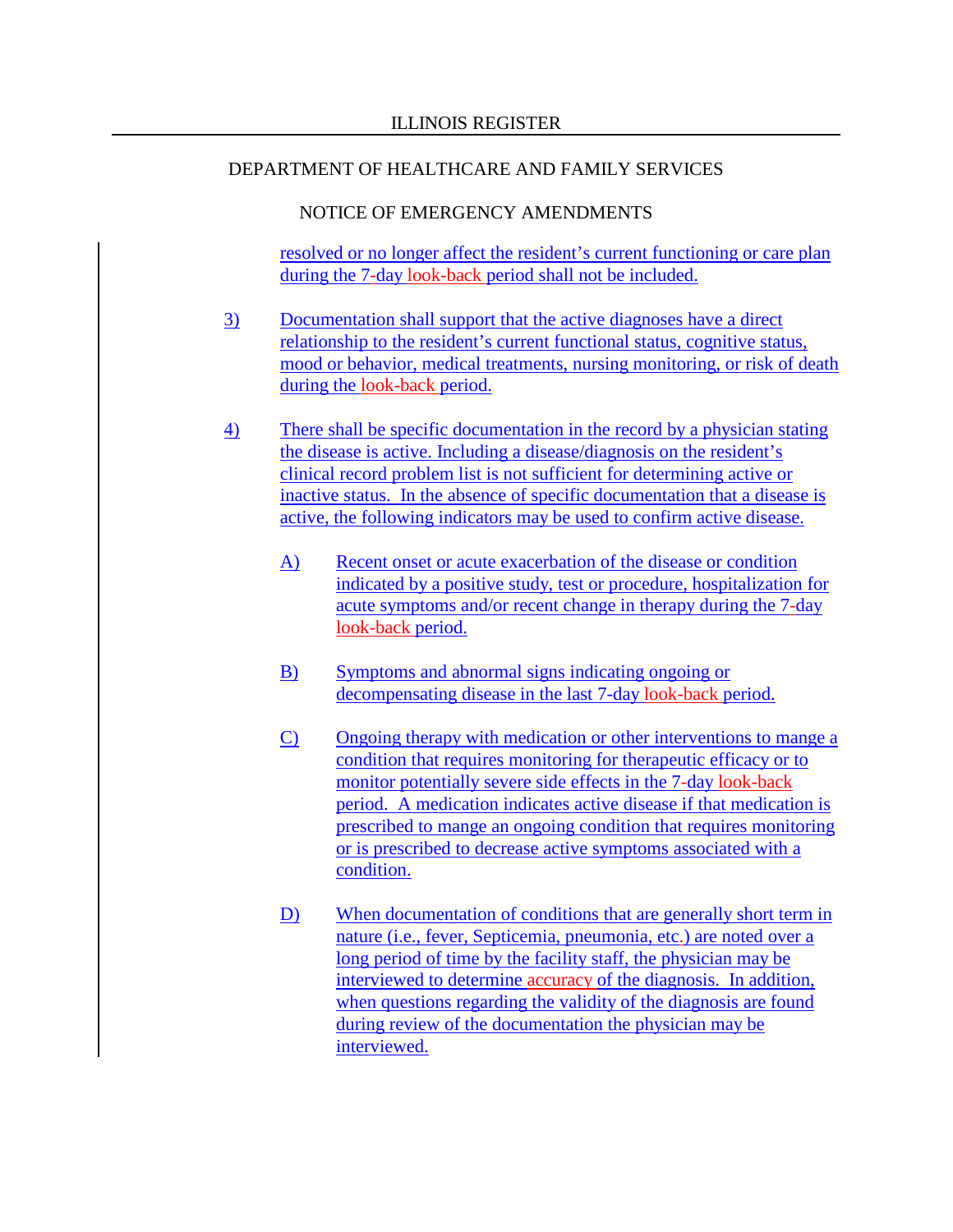#### ILLINOIS REGISTER

#### DEPARTMENT OF HEALTHCARE AND FAMILY SERVICES

#### NOTICE OF EMERGENCY AMENDMENTS

(Source: Repealed at 26 Ill. Reg. 3093, effective February 15, 2002; Emergency added at 38 Ill. Reg. effective example a set of the set of the set of the set of the set of the set of the set of the set of the set of the set of the set of the set of the set of the set of the set of the set of the set of the se

**Section 147.330 Resource Utilization Groups (RUGs) Case Mix Requirements EMERGENCY**

- a) Activities of Daily Living (ADL)
	- 1) Documentation shall support the ADL coded level as defined in the Resident Assessment Instrument (RAI) Manual.
	- 2) Documentation of ADLs' shall support the RAI requirement was met for coding Self Performance and Support during the look-back period. It is the responsibility of the person completing the assessment to consider all episodes of the activity that occurred over a 24-hour period during each day of the 7-day look-back period. There shall be signatures/initials of staff providing the ADL assistance and dates to authenticate the services were provided as coded during the look-back period. If using an ADL grid for supporting documentation, the key for self-performance and support provided shall be equivalent to definitions to the MDS key.
	- 3) The ADL scores for residents lacking documentation shall be reset to zero.
- b) Extensive Services. Documentation shall support that the following requirements were met during the look-back period based on the MDS items identified.
	- 1) Documentation shall support tracheostomy care was completed during the look-back period while a resident in the facility.
	- 2) Documentation shall support the use of a ventilator or respirator during the look-back period while a resident in the facility. Documentation shall support the device was an electrically or pneumatically powered closedsystem mechanical ventilator support device that ensures adequate ventilation in the resident who is, or who may become, unable to support his or her own respiration. This does not include BiPAP or CPAP devices or a ventilator or respirator that is used only as a substitute for BiPAP or CPAP.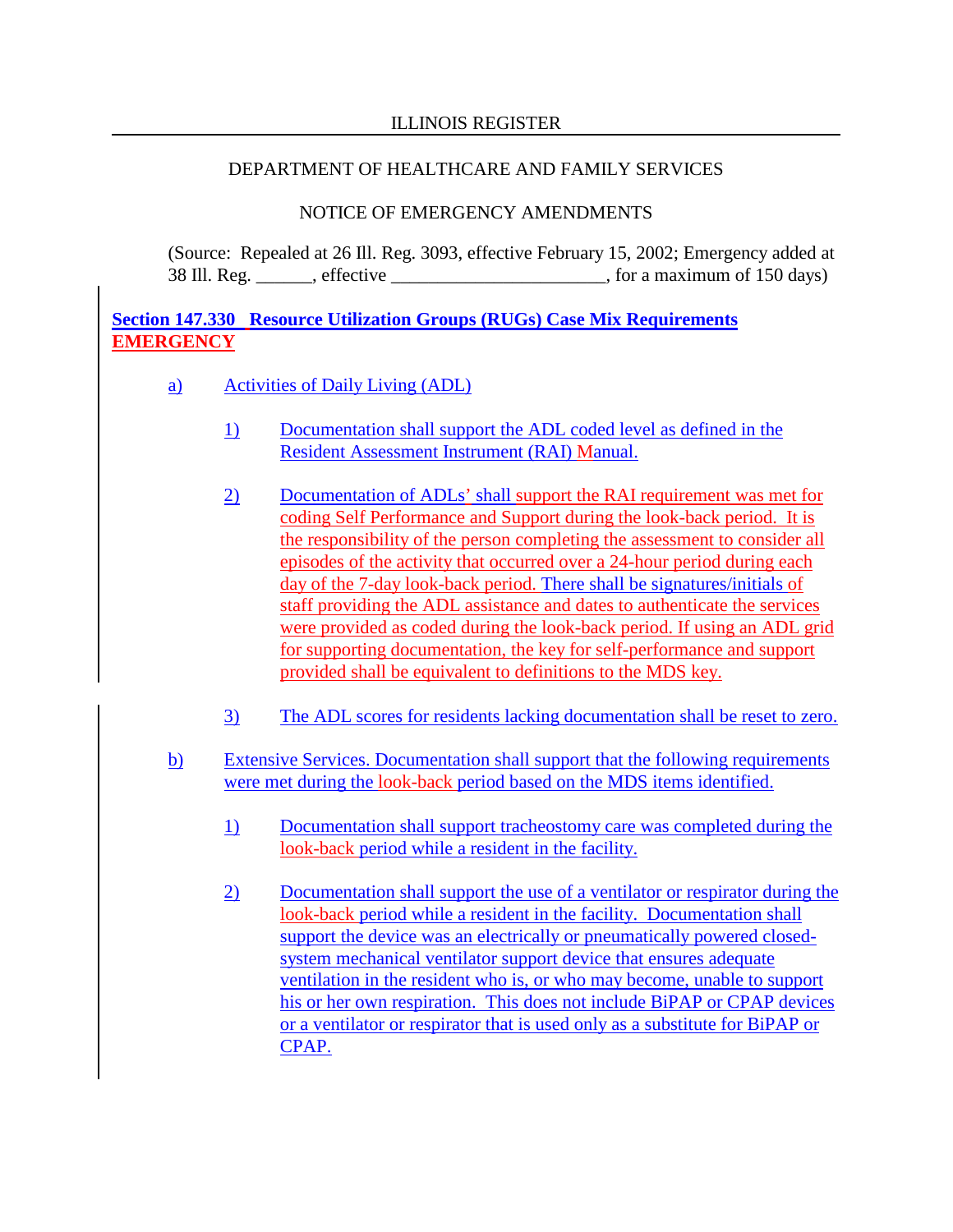- 3) Documentation supports the need for and use of isolation during the lookback period while a resident is in the facility.
- 4) Documentation shall support the following conditions for "strict isolation" was met during the look-back period:
	- A) The resident has active infection with highly transmissible or epidemiologically significant pathogens that have been acquired by physical contact or airborne or droplet transmission;
	- B) Precautions are over and above standard precautions. That is, transmission-based precautions (Contact, droplet, and/or airborne) must be in effect; and
	- C) The resident is in a room alone because of active infection and cannot have a roommate even if the roommate has a similar active infection that requires isolation. The resident must remain in his/her room. This requires that all services be brought to the resident (e.g., rehabilitation, activities, dining etc).
- 5) Treatment and/or procedures the resident received shall be care planned and reevaluated to ensure continued appropriateness.
- 6) Extensive Services are defined as indicated in the chart below.

| Category (Description)             | ADL   | <b>End Splits or Special</b>           | IL RUG-         |
|------------------------------------|-------|----------------------------------------|-----------------|
|                                    | Score | Requirements                           | IV              |
|                                    |       |                                        | GROUP           |
| <b>Extensive Services-At least</b> |       |                                        |                 |
| one of the following:              |       |                                        |                 |
| Tracheostomy Care while a          | $>=2$ | Tracheostomy care and                  | ES <sub>3</sub> |
| resident                           |       | Ventilator/Respirator                  |                 |
| (O0100E2)                          | $>=2$ | Tracheostomy care OR                   | ES <sub>2</sub> |
| Ventilator or Respirator           |       | Ventilator/Respirator                  |                 |
| while a resident                   |       |                                        |                 |
| (O0100F2)                          | $>=2$ | Infection Isolation:                   | ES1             |
| Infection Isolation while a        |       | Without trach                          |                 |
| resident                           |       | <b>Without Ventilator</b><br>$\bullet$ |                 |
| O0100M2)                           |       | /Respirator                            |                 |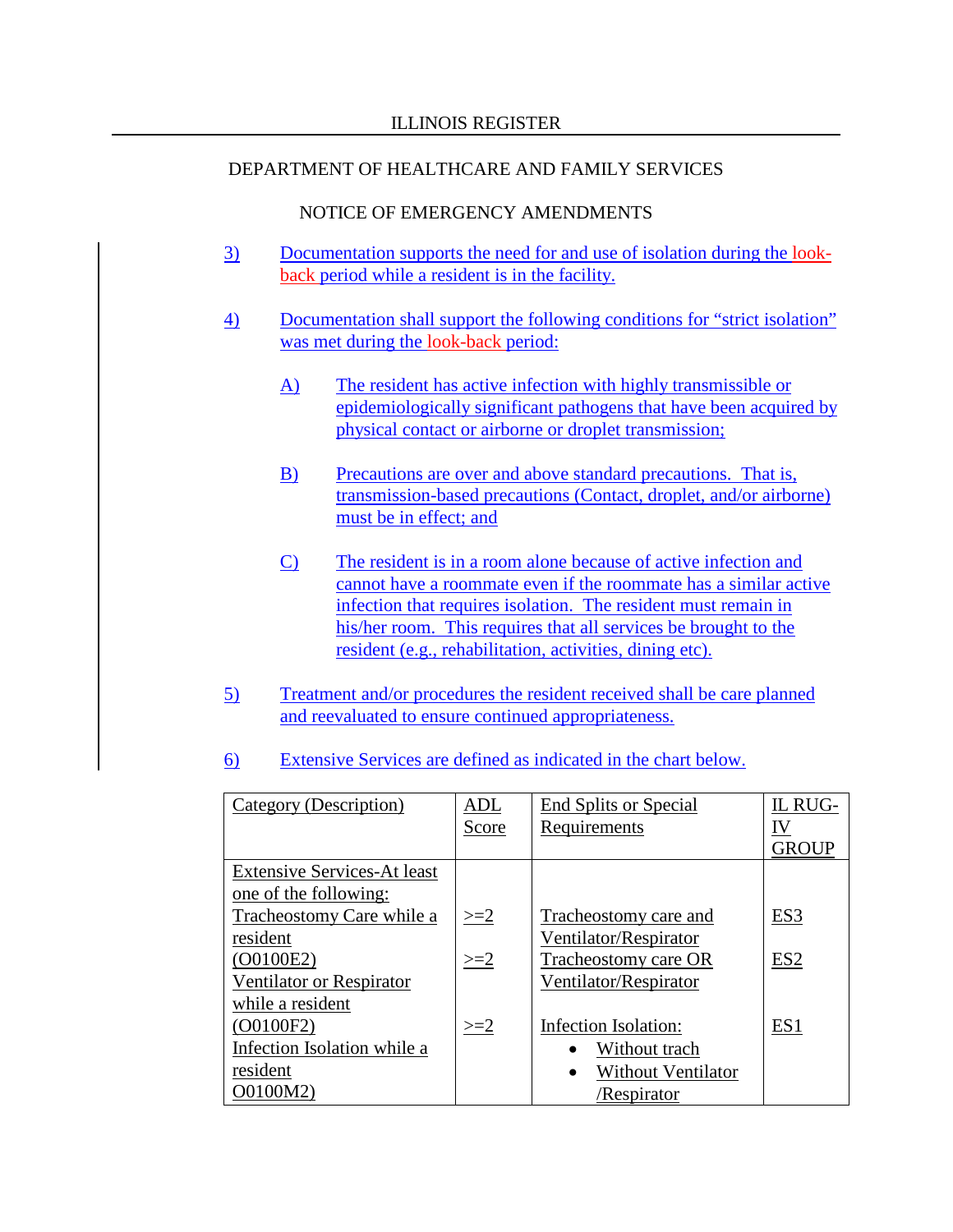- c) Rehabilitation-Documentation shall support the following requirements were met during the look-back period based on the MDS items identified.
	- 1) All RAI Manual requirements and definitions shall be met, including the qualifications for therapists.
	- 2) Documentation shall support medically necessary therapies that occurred after admission or readmission to the facility that were:
		- A) Ordered by a physician based on a qualified therapist's (i.e., one who meets Medicare requirements) assessment and treatment plan;
		- B) Documented as delivered in the clinical record; and
		- C) Care planned and periodically evaluated to ensure the resident receives needed therapies and the current treatment plans are effective. Any service provided at the request of the resident or family that is not medically necessary shall not be included, even when performed by a therapist or a therapy assistant. It does not include the services performed when a facility elects to have licensed professionals perform repetitive exercises and other maintenance treatments or to supervise aides performing these maintenance services that are considered restorative care.
	- 3) Documentation shall support the therapies were provided while the individual was living and being cared for at the long-term care facility. It does not include therapies that occurred while the person was an inpatient at a hospital or recuperative or rehabilitation center or other long-term care facility, or recipient of home care or community based services.
	- 4) Documentation shall support the services were directly and specifically related to an active written treatment plan that is approved by the physician after any needed consultation with a qualified therapist and is based on an initial evaluation performed by a qualified therapist prior to the start of these services in the facility.
	- 5) Documentation shall support the services were a level of complexity and sophistication, or the condition of the resident shall be of a nature that requires the judgment, knowledge, and skills of a therapist.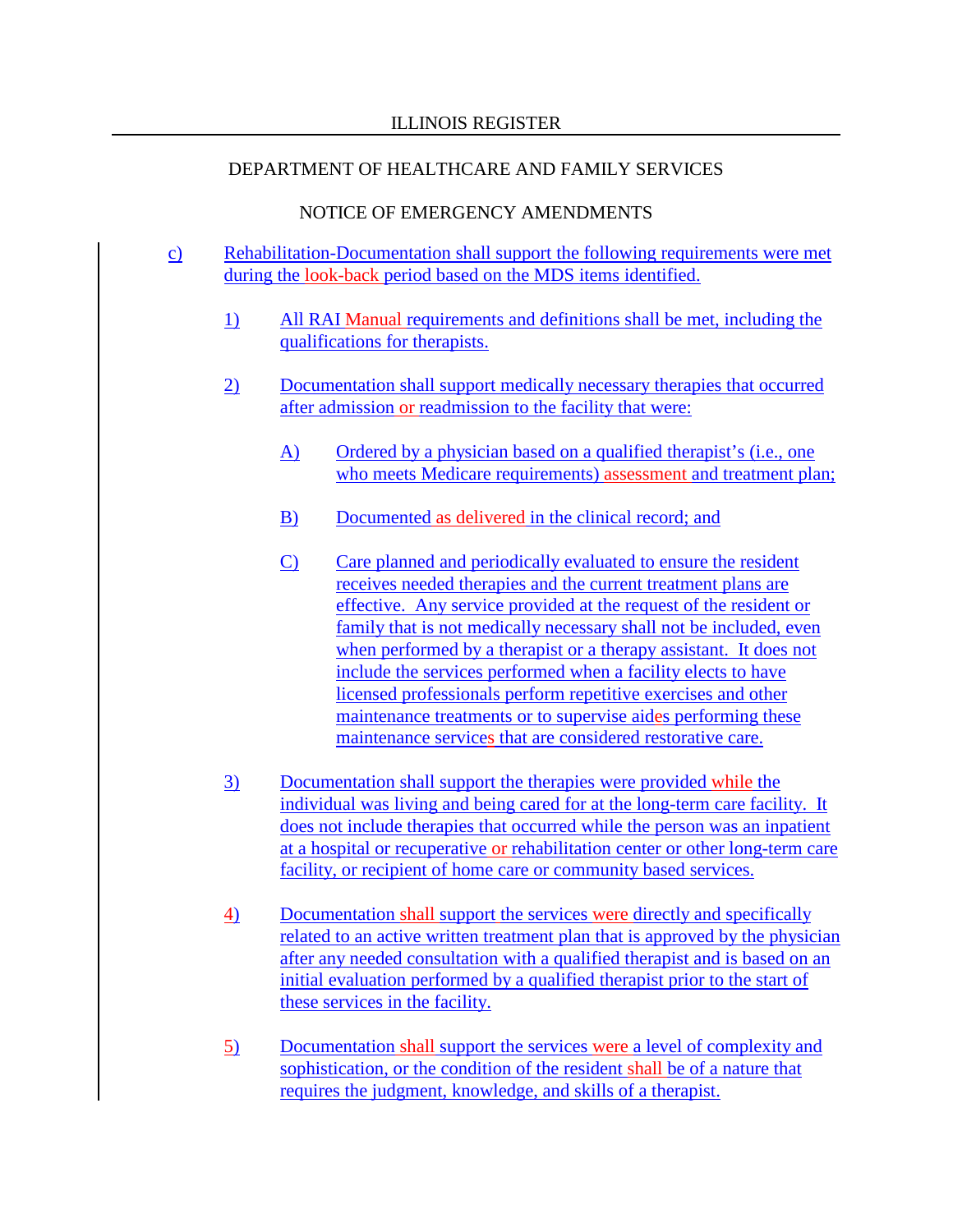- 6) Documentation shall support the services were provided with expectation, based on the assessment of the resident's restoration potential made by the physician, that the condition of the patient will improve materially in a reasonable and generally predictable period of time, or the services shall be necessary for the establishment of a safe and effective maintenance program.
- 7) Documentation shall support the services are considered under accepted standards of medical practice to be specific and effective treatment for the resident's condition.
- 8) Documentation shall support that services are medically necessary for the treatment of the resident's condition. This includes the requirement that the amount, frequency, and duration of the services shall be reasonable and they must be furnished by qualified personnel.
- 9) Documentation shall include the actual minutes of therapy. Minutes shall not be rounded to the nearest  $5<sup>th</sup>$  minute and conversion of units to minutes or minutes to units is not acceptable.
- 10) Documentation shall identify the different modes of therapy (i.e., individual, concurrent, group) and the documentation shall support the criteria for the mode identified is met.
- 11) Documentation shall support that the restorative program include nursing interventions that promote the residents ability to adapt and adjust to living as independently and safely as possible. The program actively focuses on achieving and maintaining optimal physical, mental, and psychosocial functioning.
- 12) Documentation shall support the following components for a restorative program is met:
	- A) There are measurable objectives/interventions established for the performance of the activity;
	- B) A licensed nurse shall evaluate and document the results of the evaluation related to the program on a quarterly basis.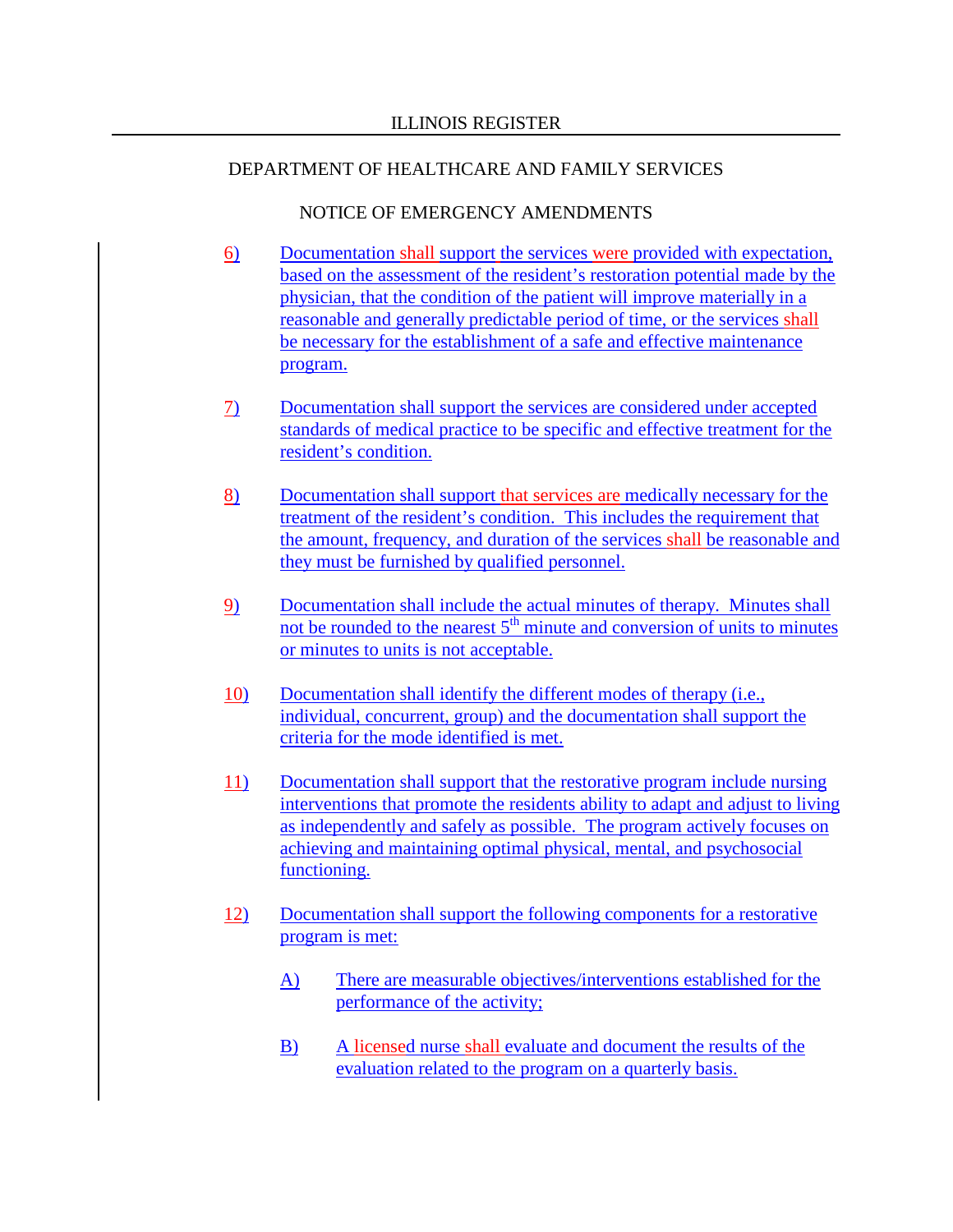- C) Documentation includes the actual number of minutes the activity was performed and supports at least 15 minutes in a 24-hour period for a minimum of 6 days; and
- D) Individuals who implement the program shall be trained in the interventions and supervised by a nurse.
- 13) Documentation shall support the requirements identified for coding ADL was met.
- 14) Rehabilitation is defined as indicated in the chart below.

| <b>Category (Description)</b>  | ADL       | <b>End Splits or Special</b> | $IL$ Rug- $IV$ |
|--------------------------------|-----------|------------------------------|----------------|
|                                | Score     | Requirements                 | Group          |
| at least 5 distinct calendar   | $15-16$   | <b>None</b>                  | RAE            |
| $\frac{days}{15}$ min per day  |           |                              |                |
| minimum) in any                | $11 - 14$ | None                         | <b>RAD</b>     |
| combination of Speech,         |           |                              |                |
| Occupational or Physical       | $6-10$    | <b>None</b>                  | RAC            |
| Therapy in the last 7 days.    |           |                              |                |
| (O0400A4, O0400B4,             | $2 - 5$   | <b>None</b>                  | RAB            |
| O0400C4) AND 150 minutes       |           |                              |                |
| or greater of any combination  | $0-1$     | <b>None</b>                  | RAA            |
| of Speech, Occupational or     |           |                              |                |
| Physical Therapy in the last 7 |           |                              |                |
| days (O0400A1, O0400A2,        |           |                              |                |
| O0400A3, O0400B1,              |           |                              |                |
| O0400B2, O0400B3,              |           |                              |                |
| O0400C1, O0400C2,              |           |                              |                |
| O0400C3)                       |           |                              |                |
| <b>OR</b>                      |           |                              |                |
| At least 3 distinct calendar   |           |                              |                |
| days (15 min per day           |           |                              |                |
| minimum) in any                |           |                              |                |
| combination of Speech,         |           |                              |                |
| Occupational, or Physical      |           |                              |                |
| Therapy in the last 7 days     |           |                              |                |
| (O0400A4, O0400B4,             |           |                              |                |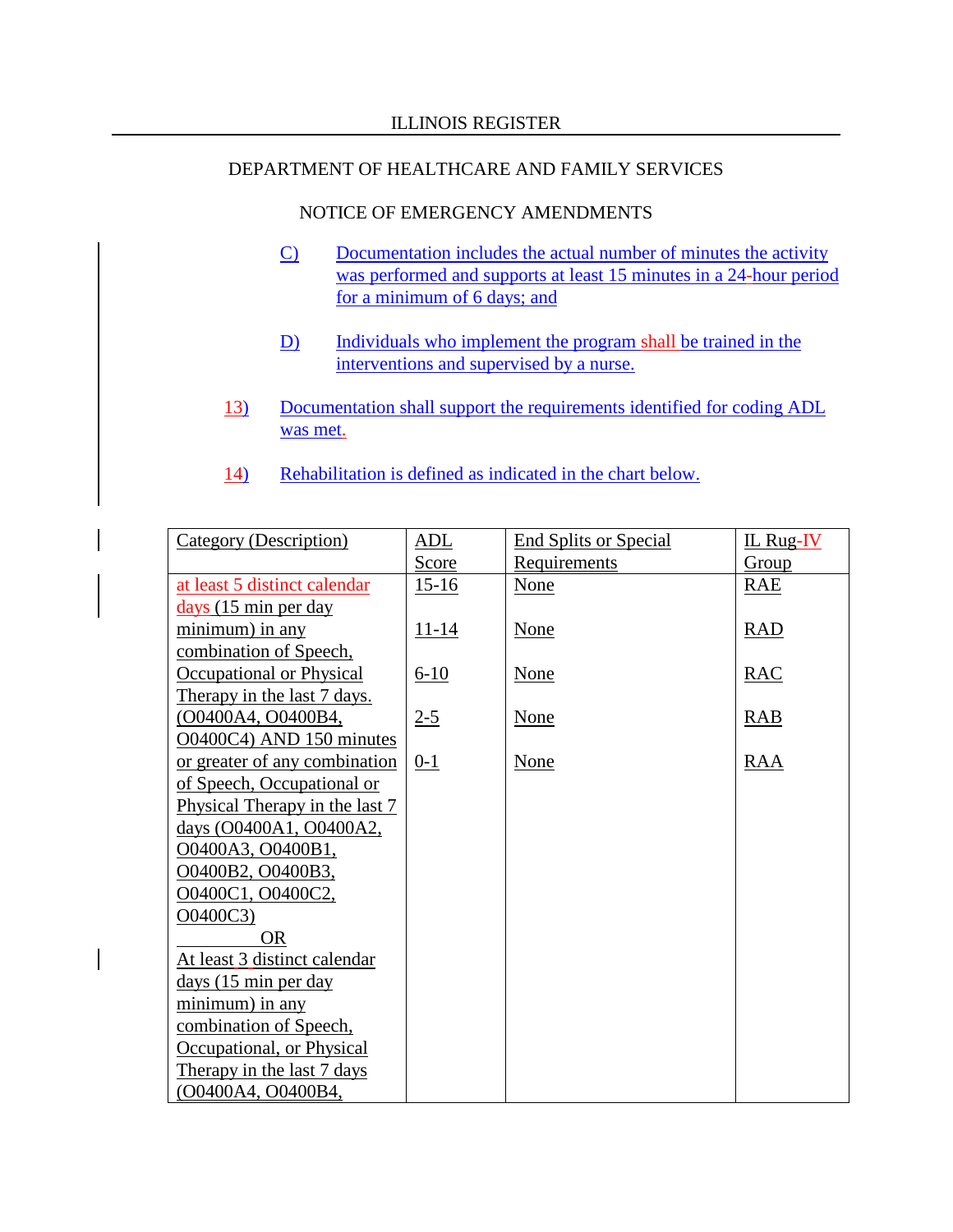| O0400C4) AND 45 minutes        |  |
|--------------------------------|--|
| or greater in any combination  |  |
| of Speech, Occupational or     |  |
| Physical Therapy in the last 7 |  |
| days (O0400A1, O0400A2,        |  |
| O0400A3, O0400B1,              |  |
| O0400B2, O0400B3,              |  |
| O0400C1, O0400C2,              |  |
| O0400C3) AND at least 2        |  |
| nursing rehabilitation         |  |
|                                |  |
| services.                      |  |
|                                |  |
| See description of             |  |
| Restorative in Section (h)     |  |

- d) Special Care High-Documentation shall support the following requirements were met during the look-back period based on the MDS items identified.
	- 1) Documentation shall support the requirements and criteria for coding an active disease diagnosis was met.
	- 2) Documentation shall support the ADL scores met the requirements and criteria for coding.
	- 3) Documentation shall include the date completed and the staff member completing the Mood interview when indicated. Documentation shall demonstrate the presence and frequency of clinical mood indicators when staff assessment of mood is utilized. This shall include date observed, a brief description of the symptoms, staff observing, and any interventions.
	- 4) Documentation shall support a diagnosis of coma or persistent vegetative state.
	- 5) Documentation shall support an active diagnosis of Septicemia. Interventions and/or treatments for the diagnosis shall be documented upon delivery.
	- 6) Documentation shall support an active diagnosis of diabetes, and shall support insulin injections were given the entire 7 days of the look-back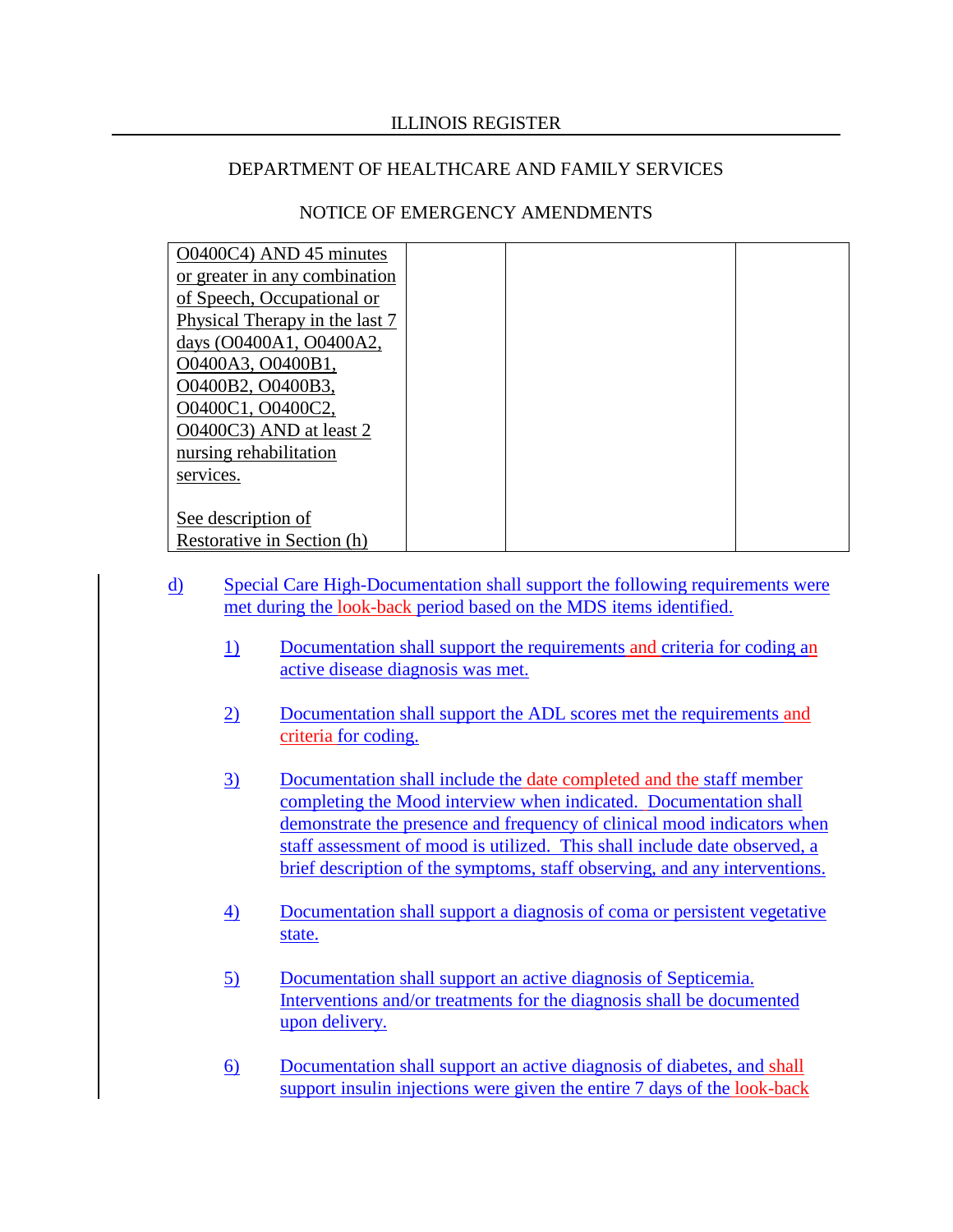#### NOTICE OF EMERGENCY AMENDMENTS

period and there were orders for insulin changes on 2 or more days during the look-back period.

- 7) Documentation shall support the active diagnosis of Quadriplegia.
- 8) Documentation shall support the active diagnosis of Chronic Obstructive Pulmonary Disease (COPD) and/or asthma with shortness of breath while lying flat. Interventions and/or treatments for the condition shall be documented upon delivery.
- 9) Documentation to support fever shall include a recorded temperature of at least 2.4 degrees higher than the previous recorded baseline temperature and documentation shall support one of the following: pneumonia, vomiting, weight loss, and/or feeding tube with at least 51% of total calories or if 26-50% of the calories there is also fluid intake of 501cc or more per day. Interventions and/or treatments for the condition shall be documented upon delivery.
- 10) Documentation to support parenteral or IV feedings. Documentation shall support the intervention was administered for nutrition or hydration purposes.
- 11) Documentation of respiratory therapy shall include the following:
	- A) Physician orders that include a statement of frequency, duration, and scope of treatment;
	- B) The actual minutes the therapy was provided while a resident is in the facility;
	- C) Evidence that the services are provided by a qualified professional; and
	- D) Evidence that the services are directly and specifically related to an active written treatment plan that is based on an initial evaluation performed by qualified personnel.
- 12) Special Care High is defined as indicated in the chart below.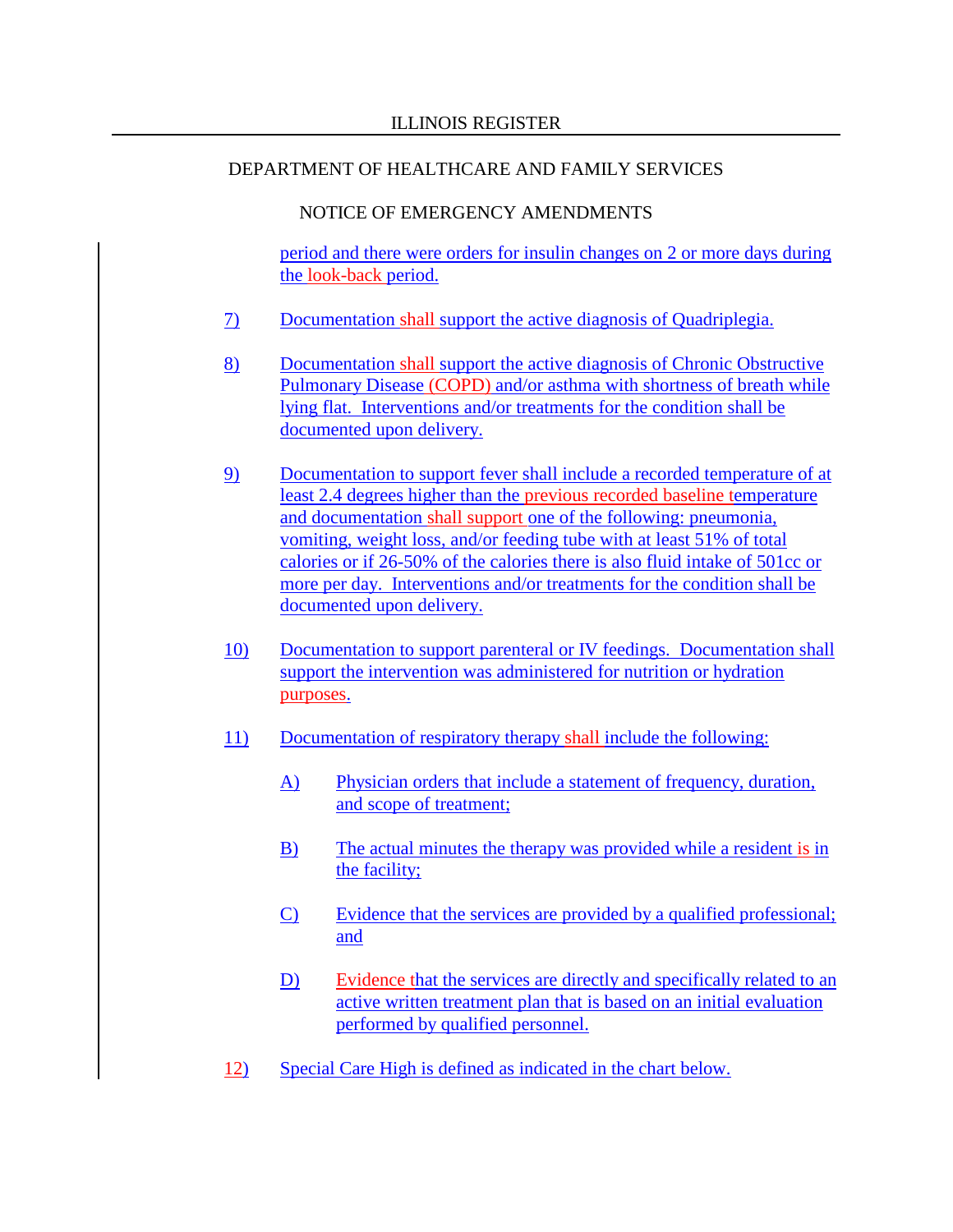# ILLINOIS REGISTER

# DEPARTMENT OF HEALTHCARE AND FAMILY SERVICES

| <b>Category (Description)</b>             | ADL          | <b>End Splits or Special Requirements</b> | <b>IL RUG-</b>   |
|-------------------------------------------|--------------|-------------------------------------------|------------------|
|                                           | <b>Score</b> |                                           | <u>IV</u>        |
|                                           |              |                                           | Group            |
| Special Care High (ADL Score of           | $15 - 16$    | Depression                                | HE <sub>2</sub>  |
| $>=$ 2 or more and at least one of the    |              |                                           |                  |
| following:                                | $15-16$      | No Depression                             | HE <sub>1</sub>  |
| Comatose (B0100) and completely           |              |                                           |                  |
| ADL dependent or ADL did not              | $11 - 14$    | Depression                                | HD2              |
| occur (G0110A1, G0110B1,                  |              |                                           |                  |
| G0110H1, G0110I1 all = 4 or 8)            | $11 - 14$    | No Depression                             | H <sub>D</sub> 1 |
| Septicemia (I2100)                        |              |                                           |                  |
| Diabetes (I2900) with both of the         | $6 - 10$     | Depression                                | HC2              |
| following:                                |              |                                           |                  |
| Insulin injections for all 7<br>$\bullet$ | $6-10$       | No Depression                             | HC <sub>1</sub>  |
| days (N0350A=7)                           |              |                                           |                  |
| Insulin order changes on 2                | $2 - 5$      | Depression                                | H <sub>B2</sub>  |
| or more days $(N0350B>=2)$                |              |                                           |                  |
| Quadriplegia (I5100) with ADL             | $2 - 5$      | No Depression                             | HB1              |
| score $>=5(ADLs$ as above)                |              |                                           |                  |
| Asthma or COPD (I6200) AND                |              | (Note: See description of                 |                  |
| shortness of breath while lying flat      |              | depression indicators in Section (k))     |                  |
| (J1100C)                                  |              |                                           |                  |
| Fever (J1550A) and one of the             |              |                                           |                  |
| following:                                |              |                                           |                  |
| Pneumonia (I2000)<br>$\bullet$            |              |                                           |                  |
| Vomiting (J1550B)                         |              |                                           |                  |
| Weight Loss (K0300=1 or<br>$\bullet$      |              |                                           |                  |
| 2)                                        |              |                                           |                  |
| Feeding Tube (K0510B1 or<br>$\bullet$     |              |                                           |                  |
| K0510B2) with at least                    |              |                                           |                  |
| 51% of total calories                     |              |                                           |                  |
| $(K0710A3=3)$ OR 26% to                   |              |                                           |                  |
| 50% through                               |              |                                           |                  |
| parenteral/enteral intake                 |              |                                           |                  |
| $(K0710A3=2)$ and fluid                   |              |                                           |                  |
| intake is 501cc or more per               |              |                                           |                  |
| day $(K0710B3=2)$                         |              |                                           |                  |
| Parenteral/IV Feeding (K0510A1            |              |                                           |                  |
| or K0510A2)                               |              |                                           |                  |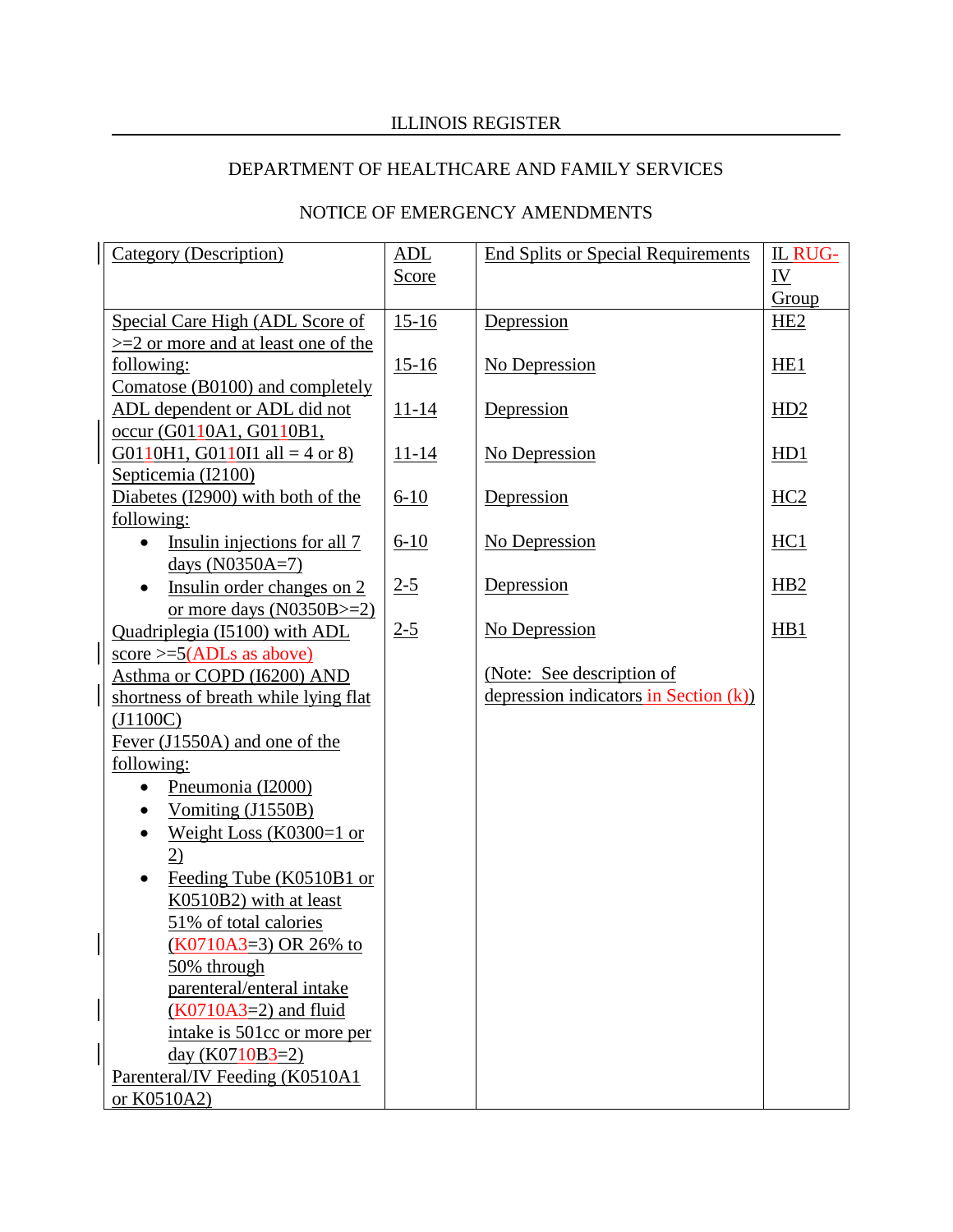#### ILLINOIS REGISTER

#### DEPARTMENT OF HEALTHCARE AND FAMILY SERVICES

| Respiratory Therapy for all 7 days<br>$(O0400D2=7)$ |  |  |
|-----------------------------------------------------|--|--|
| If a resident qualifies for Special                 |  |  |
| Care High but the ADL score is a 1                  |  |  |
| or less, then the resident classifies               |  |  |
| as Clinically Complex                               |  |  |

- e) Special Care Low Documentation shall support the following requirements were met during the look-back period based on the MDS items identified.
	- 1) Documentation shall support the requirements and criteria for coding disease diagnosis were met. This includes an active diagnosis of Cerebral Palsy, Multiple Sclerosis, or Parkinson's.
	- 2) Documentation shall support an active diagnosis of respiratory failure and the administration of oxygen therapy while a resident. Documentation shall include the date and method of delivery. Documentation shall support a need for the use of oxygen.
	- 3) Documentation shall support the requirements and criteria for coding ADLs were met.
	- 4) Documentation shall include the date, and staff completing the Mood interview. Documentation shall demonstrate the presence and frequency of clinical mood indicators when staff assessment of mood is utilized. This shall include date observed, a brief description of the symptom, any interventions implemented and identification of staff observing.
	- 5) Documentation shall support the presence of a feeding tube and the proportion of calories received through the tube feeding.
	- 6) Documentation shall support the presence of two or more Stage 2 pressure ulcers or any Stage 3 or 4 pressure ulcer as defined in the RAI Manual. Documentation shall include observation date, location, and measurement and description of the ulcer. Other factors related to the ulcer shall be noted including: condition of the tissue surrounding the area (color, temperature, etc.), exudates and drainage present, fever, presence of pain, absence or diminished pulses, and origin of the wound (such as pressure,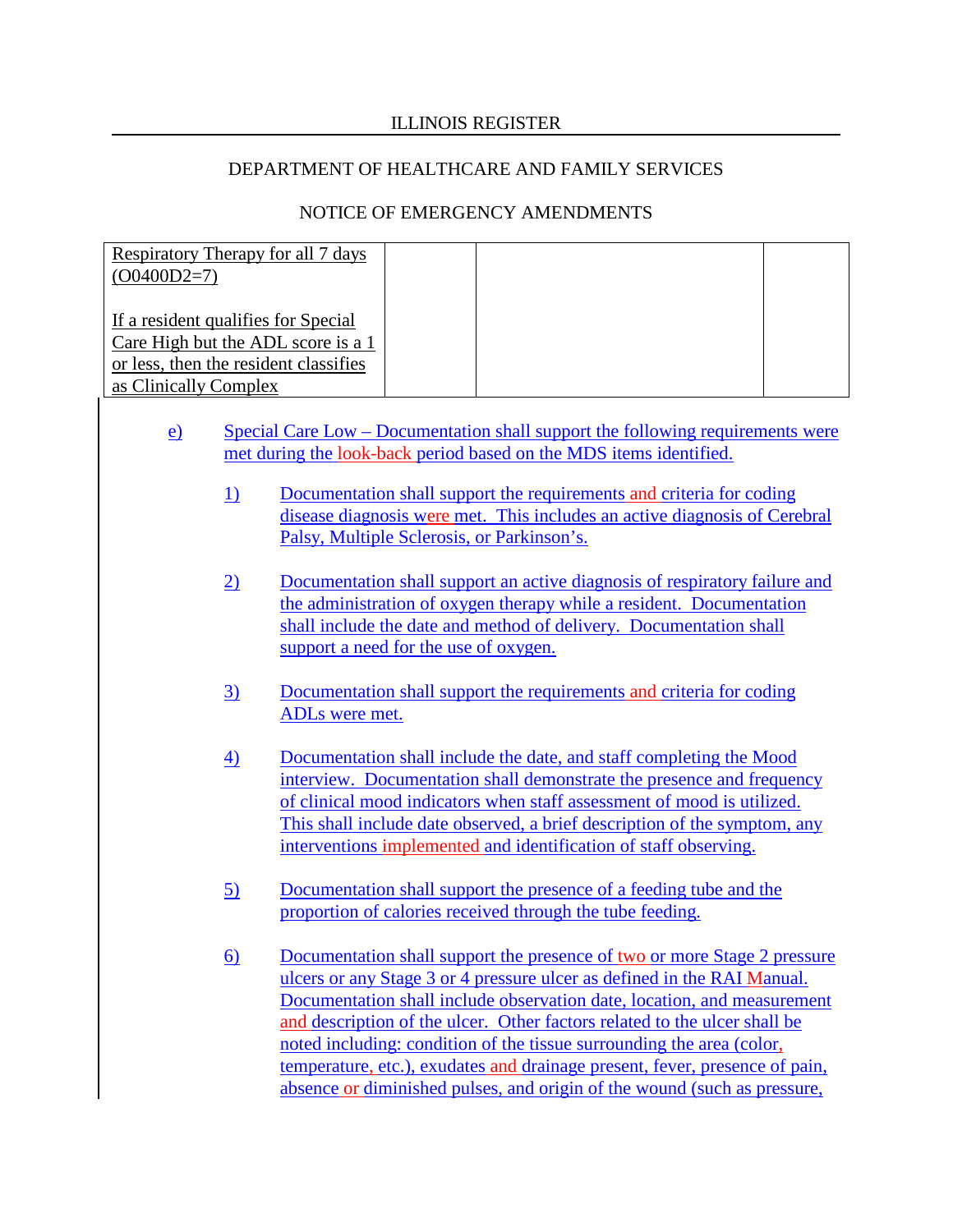## NOTICE OF EMERGENCY AMENDMENTS

injury or contributing factors) if known. Interventions and/or treatments for the ulcer shall be documented as delivered.

- 7) Documentation shall support the presence of two or more venous or arterial ulcers as defined in the RAI Manual. Documentation shall include observation date, location, and measurement and description of the ulcer. Interventions and/or treatment for the ulcer shall be documented as delivered.
- 8) Documentation shall support the presence of a Stage 2 pressure ulcer and a venous or arterial ulcer. Documentation shall include observation date, location, and measurement and description of the ulcer. Interventions and/or treatments for the ulcer shall be documented as delivered.
- 9) Documentation shall support two or more of the following interventions when ulcers are noted: pressure relieving devices, turning and repositioning, nutrition and/or hydration, ulcer care, application of dressing and/or application of ointments. Documentation shall support the interventions identified were implemented during the look-back period.
- 10) Documentation and/or observation shall support the use of pressure relieving devices for the resident. This does not include egg crate cushions, doughnuts or rings.
- 11) Documentation for a turning and repositioning program shall include specific approaches for changing the resident's position and realigning the body and the frequency it is to be implemented. Documentation shall support the program was implemented and is monitored and reassessed to determine the effectiveness of the intervention.
- 12) Documentation shall support the nutrition and/or hydration interventions were delivered. These shall be based on an individual assessment of the resident's nutritional deficiencies and needs. Vitamins and mineral supplements shall only be coded on the MDS when noted through a thorough nutritional assessment.
- 13) Documentation for ulcer care shall support the care was delivered. Documentation shall include the date delivered, type of care delivered, and identification of the staff delivering the care.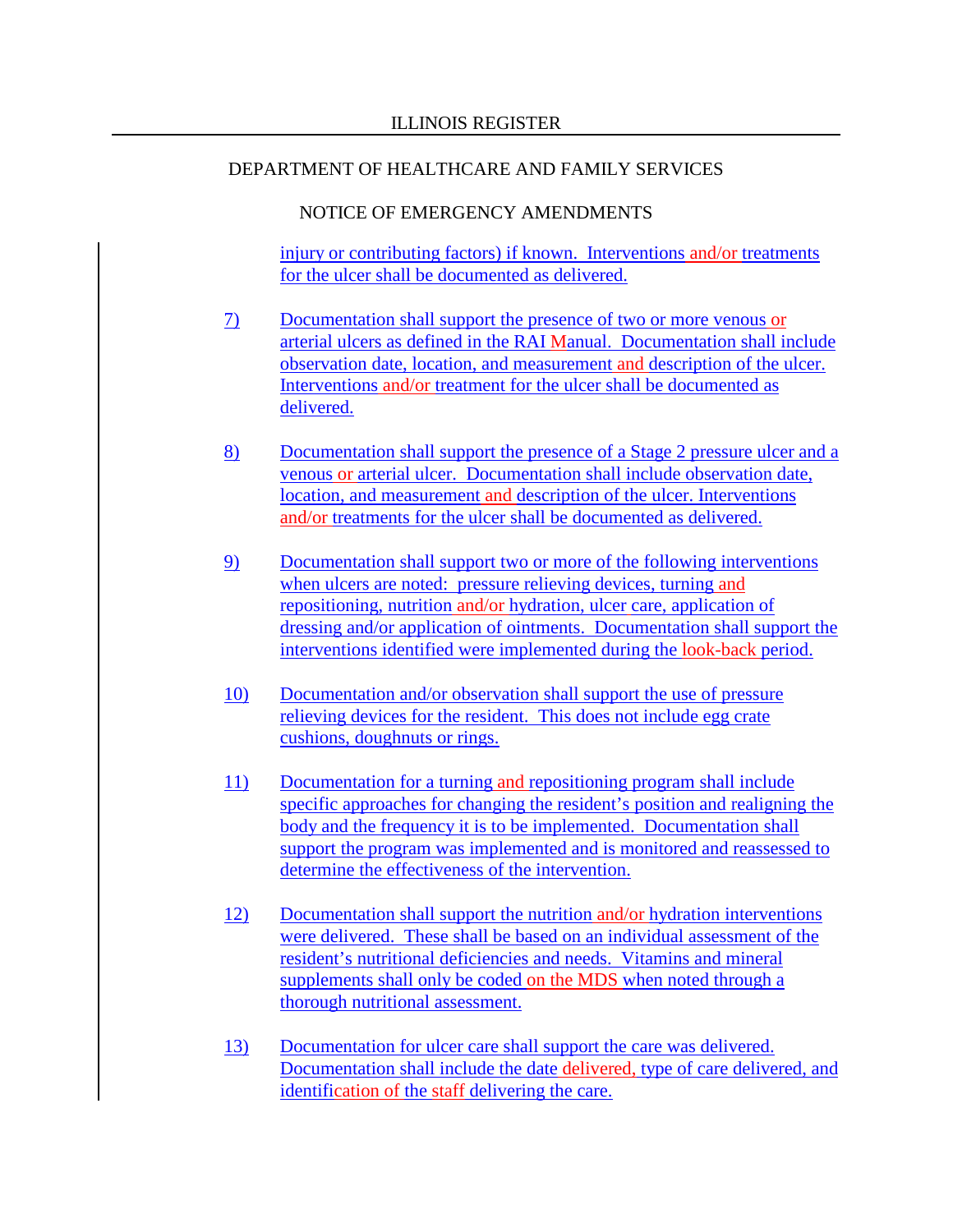- 14) Documentation shall support the application of non-surgical dressing and shall include date applied and identification of the staff delivering the care. This does not include application of a band-aid.
- 15) Documentation shall support the application of ointments or medications were actually applied to somewhere other than the feet. This includes only ointments or medications used to treat and/or prevent skin conditions. Documentation shall include name and description of the ointment used, date applied, and identification of the staff delivering the care.
- 16) Documentation of infections of the foot and/or presence of diabetic foot ulcers or open lesions to the foot shall include a description of the area.
- 17) Documentation shall support interventions and/or treatments for the problems noted were implemented. Documentation shall define the intervention and treatment, the date delivered and the identification of the staff delivering the care.
- 18) Documentation shall support the application of dressing to the feet was actually delivered. Documentation shall include the date applied and identification of the staff delivering the care.
- 19) Documentation shall support the reason for and the administration of radiation while a resident. Documentation shall include the date of administration and identification of the staff delivering the care.
- 20) Documentation shall support dialysis was administered while a resident. Documentation shall include type of dialysis, date delivered, and identification of the staff delivering the care.
- 21) Special Care Low is defined as indicated in the chart below.

| Category (Description)             | ADL     | End Splits or Special | IL RUG-        |
|------------------------------------|---------|-----------------------|----------------|
|                                    | Score   | Requirements          | <b>V</b> Group |
| Special Care Low-ADL score of 2 or | $15-16$ | Depression            | <b>LE2</b>     |
| more and at least one of the       |         |                       |                |
| following:                         | $15-16$ | No Depression         | LE1            |
| Cerebral Palsy (I4400) with ADL    |         |                       |                |
| score $\geq 5$                     | 11-14   | Depression            | D2.            |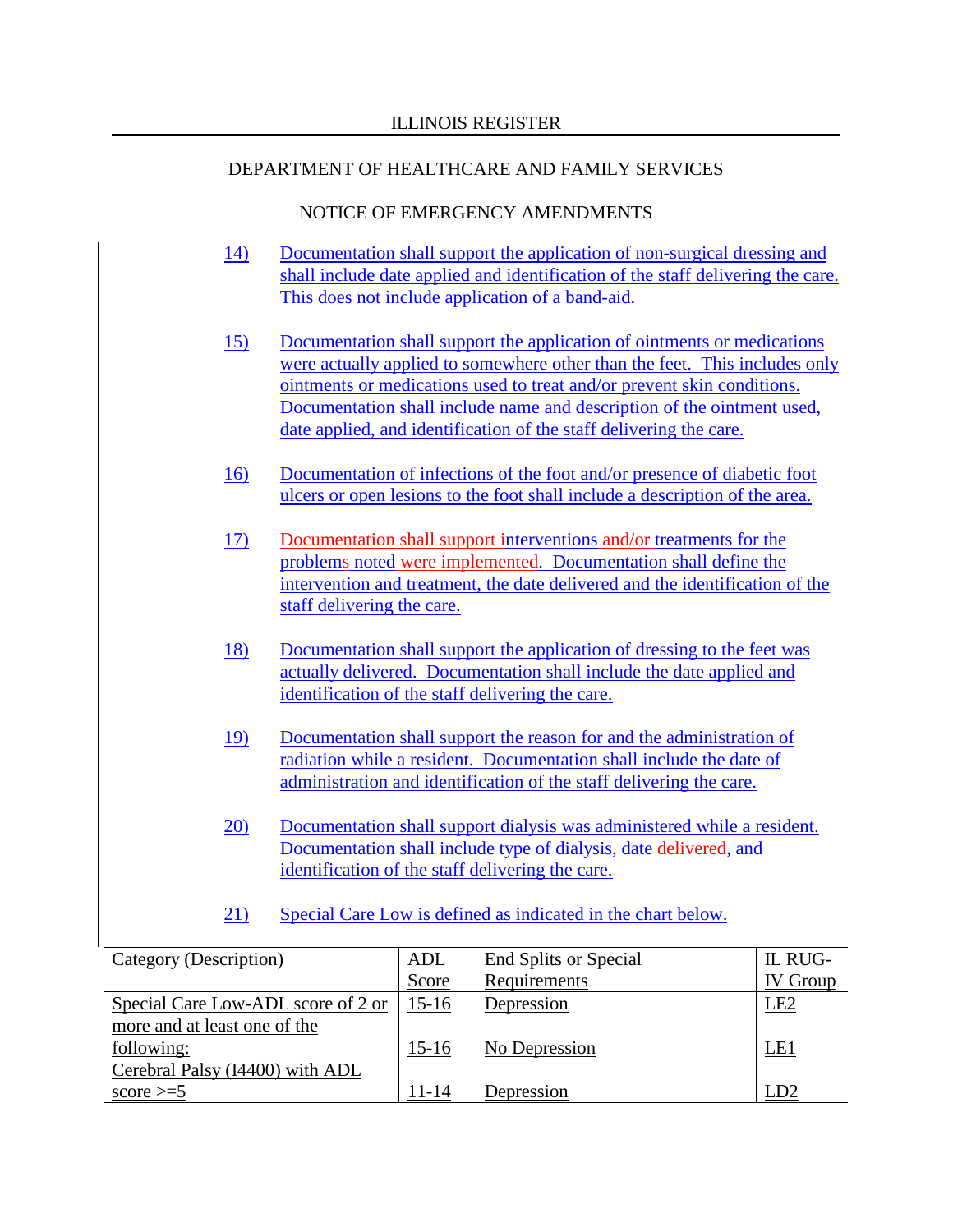# ILLINOIS REGISTER

# DEPARTMENT OF HEALTHCARE AND FAMILY SERVICES

| Multiple Sclerosis (15200) with ADL   |           |                          |                 |
|---------------------------------------|-----------|--------------------------|-----------------|
| score $\geq 5$                        | $11 - 14$ | No Depression            | LD1             |
| Parkinson's disease (I5300) with      |           |                          |                 |
| ADL score $>=5$                       | $6 - 10$  | Depression               | $LC2$           |
| Respiratory Failure (I6300) and       |           |                          |                 |
| oxygen therapy while a resident       | $6-10$    | No Depression            | LC1             |
| (00100C2)                             |           |                          |                 |
| Feeding Tube (K0510B1 or              | $2 - 5$   | Depression               | LB <sub>2</sub> |
| K0510B2) with at least 51% of total   |           |                          |                 |
| calories (K0710A3=3) OR 26% to        | $2 - 5$   | No Depression            | LB1             |
| 50% through parenteral/enteral        |           |                          |                 |
| intake $(K0710A3=2)$ and fluid intake |           |                          |                 |
| is 501cc or more per day              |           | Note: See description of |                 |
| $(K0710B3=2)$                         |           | depression indicators    |                 |
| Two or more Stage 2 pressure ulcers   |           |                          |                 |
| (M0300B1) with two or more skin       |           |                          |                 |
| treatments                            |           |                          |                 |
| Pressure relieving device for         |           |                          |                 |
| chair (M1200A) and/or bed             |           |                          |                 |
| (M1200B)                              |           |                          |                 |
| Turning/Repositioning                 |           |                          |                 |
| (M1200C)                              |           |                          |                 |
| Nutrition or hydration                |           |                          |                 |
| intervention (M1200D)                 |           |                          |                 |
| Ulcer care (M1200E)                   |           |                          |                 |
| <b>Application of dressing</b>        |           |                          |                 |
| (M1200G)                              |           |                          |                 |
| Application of ointments              |           |                          |                 |
| (M1200H)                              |           |                          |                 |
| Any Stage 3 or 4 pressure ulcer       |           |                          |                 |
| (M0300C1, D1, F1) with two or         |           |                          |                 |
| more skin treatments-See above list   |           |                          |                 |
| Two or more venous/arterial ulcers    |           |                          |                 |
| (M1030) with two or more skin         |           |                          |                 |
| treatments-See above list             |           |                          |                 |
| One Stage 2 pressure ulcer            |           |                          |                 |
| (M0300B1) and one venous/arterial     |           |                          |                 |
| ulcer (M1030) with two or more skin   |           |                          |                 |
| treatments-See above list             |           |                          |                 |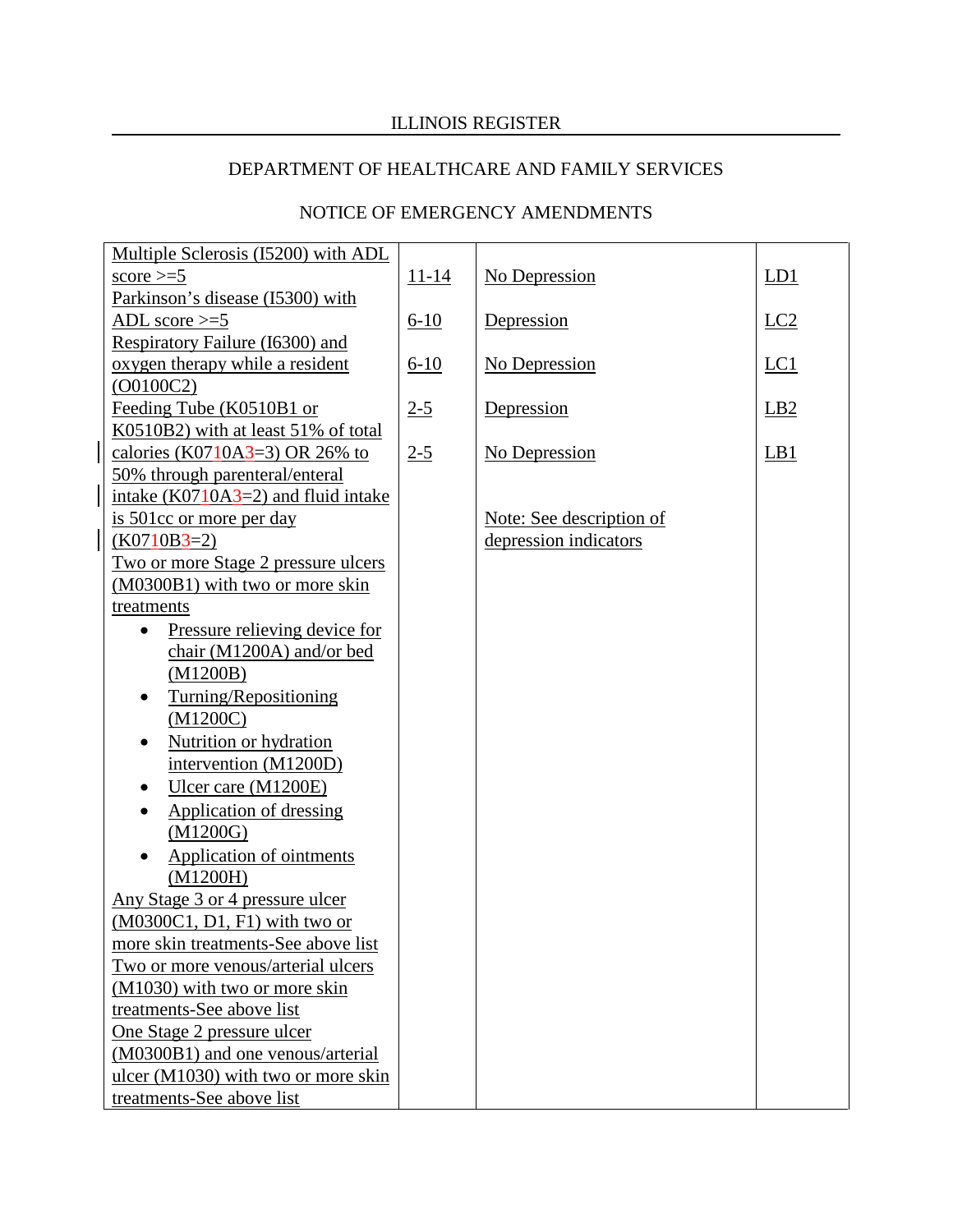#### ILLINOIS REGISTER

#### DEPARTMENT OF HEALTHCARE AND FAMILY SERVICES

| Foot infection (M1040A), Diabetic    |  |  |
|--------------------------------------|--|--|
| foot ulcer (M1040B) or other open    |  |  |
| lesion of foot $(M1040C)$ with       |  |  |
| application of dressing to feet      |  |  |
| (M1200I)                             |  |  |
| Radiation treatment while a resident |  |  |
| (O0100B2)                            |  |  |
| Dialysis treatment while a resident  |  |  |
| (O0100J2)                            |  |  |
|                                      |  |  |
| If a resident qualifies for Special  |  |  |
| Care Low but the ADL score is 1 or   |  |  |
| less-then the resident classifies as |  |  |
| <b>Clinically Complex</b>            |  |  |

- f) Clinically Complex Documentation shall support the following requirements were met during the look-back period based on the MDS items identified.
	- 1) Documentation shall support the requirements and criteria for coding disease diagnosis were met. This shall include documentation of an active diagnosis of pneumonia that includes current symptoms and any interventions.
	- 2) Documentation shall also support an active diagnosis of hemiplegia or hemiparesis.
	- 3) Documentation shall support the requirements and criteria for coding ADLs were met.
	- 4) Documentation shall include the date completed, and staff completing the Mood interview when indicated. Documentation shall demonstrate the presence and frequency of clinical mood indicators when staff assessment of mood is utilized. This shall include date observed, brief description of the symptom, any interventions, and identification of staff observing.
	- 5) Documentation shall support the presence of open lesions other than ulcers. The documentation shall include, but is not limited to, an entry noting the observation date, location, measurement and description of the lesion and any interventions. Documentation of interventions shall include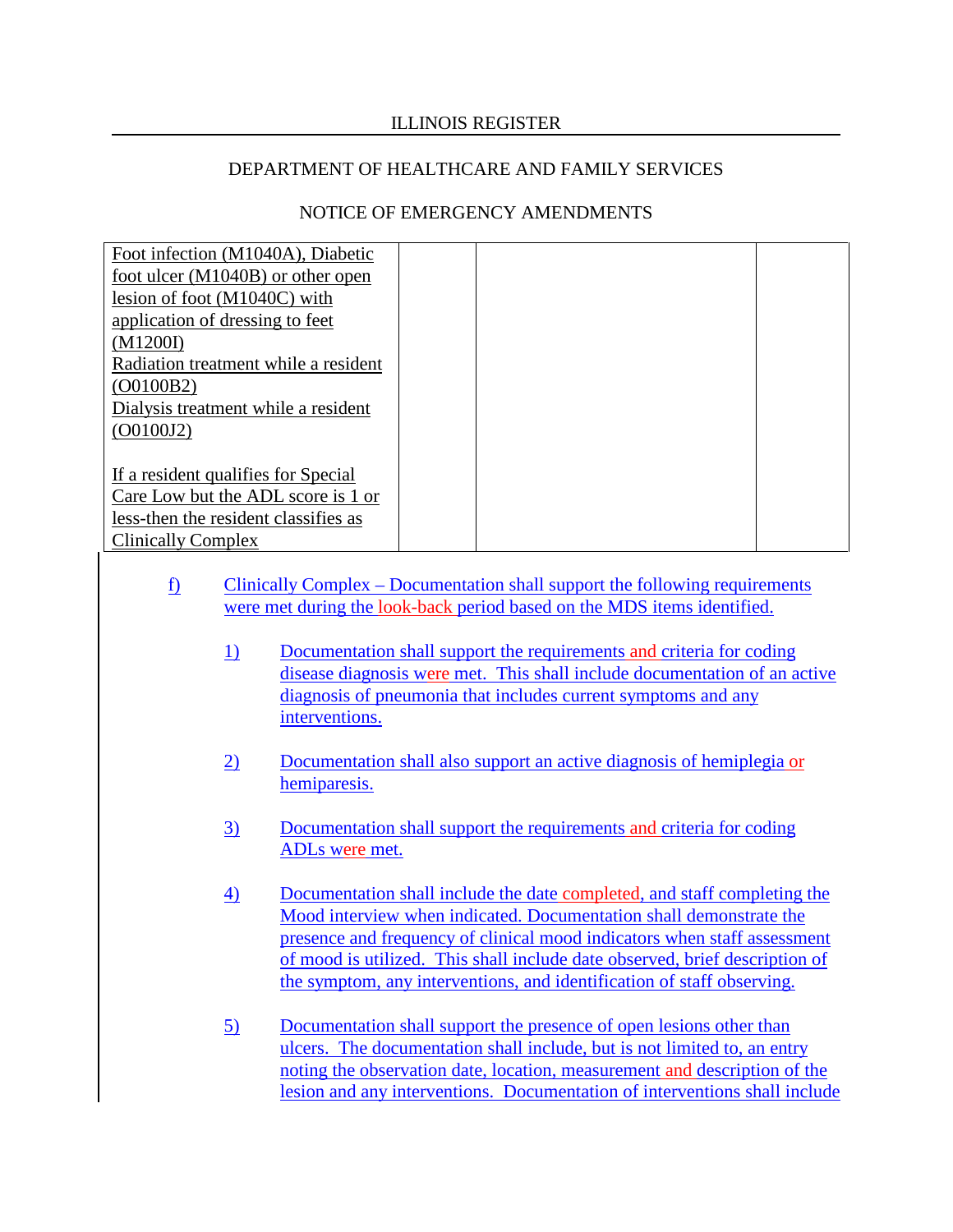## NOTICE OF EMERGENCY AMENDMENTS

at least one of the following: surgical wound care, application of nonsurgical dressing to an area other than the feet and/or application of ointments to an area other than the feet. Documentation shall include all the types of interventions, dates delivered, and the staff delivering the interventions.

- 6) Documentation shall support the presence of a surgical wound. The documentation shall include an entry noting the observation date, origin of the wound, location, measurement and description, and any interventions. Documentation of interventions shall include at least one of the following: surgical wound care, application of nonsurgical dressing to an area other than the feet and/or application of ointments to an area other than the feet. Documentation shall include the type of intervention, dates delivered, and the staff delivering the interventions.
- 7) Documentation shall support the presence of a burn. Documentation shall include an entry noting the observation date, location, measurement and description, and any interventions.
- 8) Documentation shall support the administration of a chemotherapy agent while a resident in the facility. Documentation shall include the name of the agent, date delivered and the staff delivering.
- 9) Documentation shall support the administration of oxygen while a resident in the facility. This shall include the date and method of delivery. Additionally, documentation shall support a need for the use of oxygen.
- 10) Documentation shall support the administration of an IV medication while a resident in the facility. The documentation shall include the name of the medication, date delivered, method of delivery, and identification of staff delivering.
- 11) Documentation shall support the resident received a transfusion while a resident was at the facility. Documentation shall include the date received, reason and identification of staff delivering the care.
- 12) Clinically Complex is defined as indicated in the chart below.

| $\angle$ ategory (Description) | ᆈ | End Splits or Special Requirements | DТ |
|--------------------------------|---|------------------------------------|----|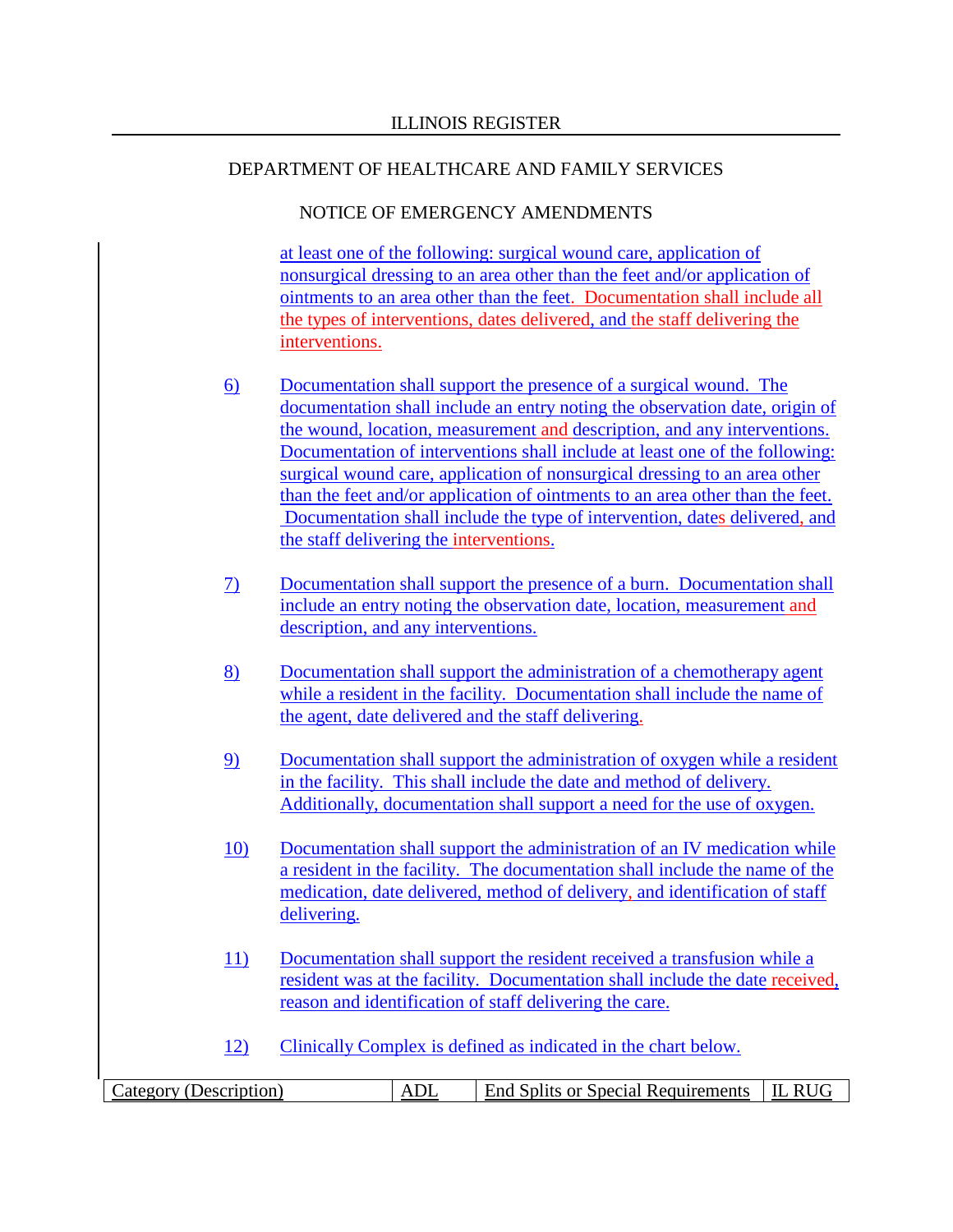## ILLINOIS REGISTER

#### DEPARTMENT OF HEALTHCARE AND FAMILY SERVICES

## NOTICE OF EMERGENCY AMENDMENTS

|                                           | Score     |               | $-IV$ |
|-------------------------------------------|-----------|---------------|-------|
|                                           |           |               | Group |
| <b>Clinically Complex-At least one of</b> | $15-16$   | Depression    | CE2   |
| the following:                            |           |               |       |
| Pneumonia (I2000)                         | $15-16$   | No Depression | CE1   |
| Hemiplegia/hemiparesis (I4900)            |           |               |       |
| with ADL score $>=5$                      | $11 - 14$ | Depression    | CD2   |
| Surgical wounds (M1040E) or open          |           |               |       |
| lesion (M1040D) with any selected         | $11 - 14$ | No Depression | CD1   |
| skin treatment below                      |           |               |       |
| Surgical wound care<br>$\bullet$          | $6-10$    | Depression    | CC2   |
| (M1200F)                                  |           |               |       |
| Application of nonsurgical                | $6 - 10$  | No Depression | CC1   |
| dressing $(M1200G)$ not to                |           |               |       |
| feet                                      | $2 - 5$   | Depression    | CB2   |
| Application of ointment                   |           |               |       |
| (M1200H) not to feet                      | $2 - 5$   | No Depression | CB1   |
| <b>Burns (M1040F)</b>                     |           |               |       |
| Chemotherapy while a resident             | $0 - 1$   | Depression    | CA2   |
| (00100A2)                                 |           |               |       |
| Oxygen therapy while a resident           | $0 - 1$   | No Depression | CA1   |
| (00100C2)                                 |           |               |       |
| IV Medication while a resident            |           |               |       |
| (O0100H2)                                 |           |               |       |
| Transfusions while a resident             |           |               |       |
| (O0100I2)                                 |           |               |       |
|                                           |           |               |       |
| If a resident qualifies for Special       |           |               |       |
| Care High or Special Care Low, but        |           |               |       |
| the ADL score of 1 or 0, then the         |           |               |       |
| resident classifies in Clinically         |           |               |       |
| Complex CA1 or CA2                        |           |               |       |

g) Behavioral Symptoms and Cognitive Performance – Documentation shall support the following requirements were met during the look-back period based on the MDS items identified.

1) Documentation shall include the date completed, and staff completing the Mood interview. Documentation shall demonstrate the presence and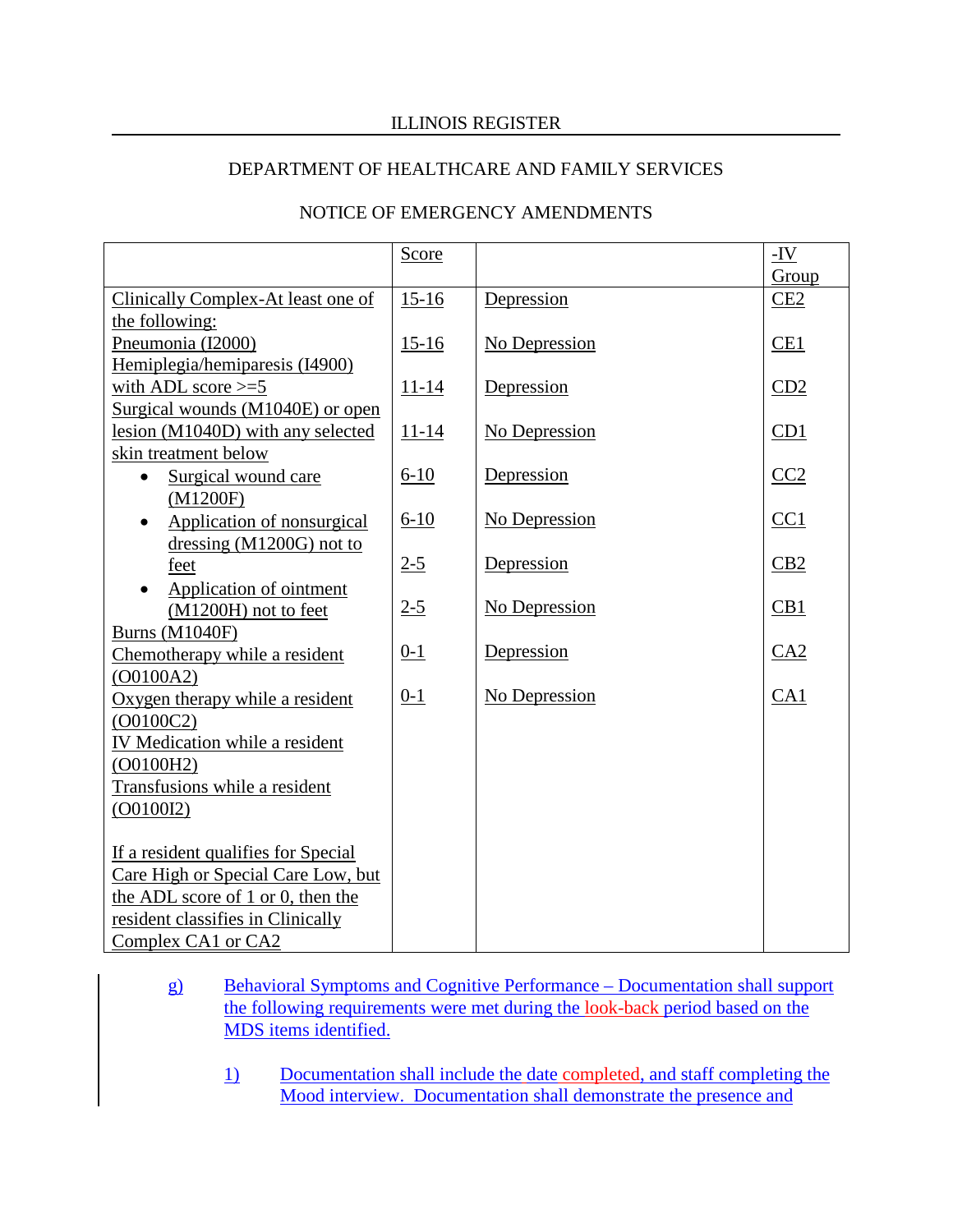#### NOTICE OF EMERGENCY AMENDMENTS

frequency of clinical mood indicators when staff assessment of mood is utilized. This shall include date observed, brief description of the symptom, any interventions and identification of staff observing.

- 2) Documentation shall include the date and staff completing the Brief Interview for Mental Status (BIMS).
- 3) Documentation shall support the occurrence of a hallucination and/or delusion that include the date observed, description, and name of staff observing.
- 4) Documentation shall include the date observed, staff observing, frequency, and description of resident's specific physical, verbal or other behavioral symptom. Documentation shall include any interventions and the resident's response.
- 5) Documentation shall include the date observed, staff observing, frequency and description of the behavior of rejection of care. Rejection of care shall meet all of the coding requirements. Residents, who have made an informed choice about not wanting a particular treatment, procedure, etc., shall not be identified as "rejecting care". Documentation shall include any interventions and the resident's response.
- 6) Documentation shall include the date observed, staff observing, frequency and description of any wandering behavior. Documentation shall support a determination for the need for environmental modifications (door alarms, door barriers, etc.) that enhance resident safety and the resident's response to any interventions. Care plans shall address the impact of wandering on resident safety and disruption to others and shall focus on minimizing these issues.
- 7) Documentation shall identify how the coded behavior affected the resident, staff and/or others. Care plan interventions shall address the safety of the resident and others and be aimed at reducing distressing symptoms.
- 8) Documentation supports presence of a restorative program. This shall include, but is not limited to, the following: Documentation of the actual number of minutes the program was provided that equals 15 minutes, in a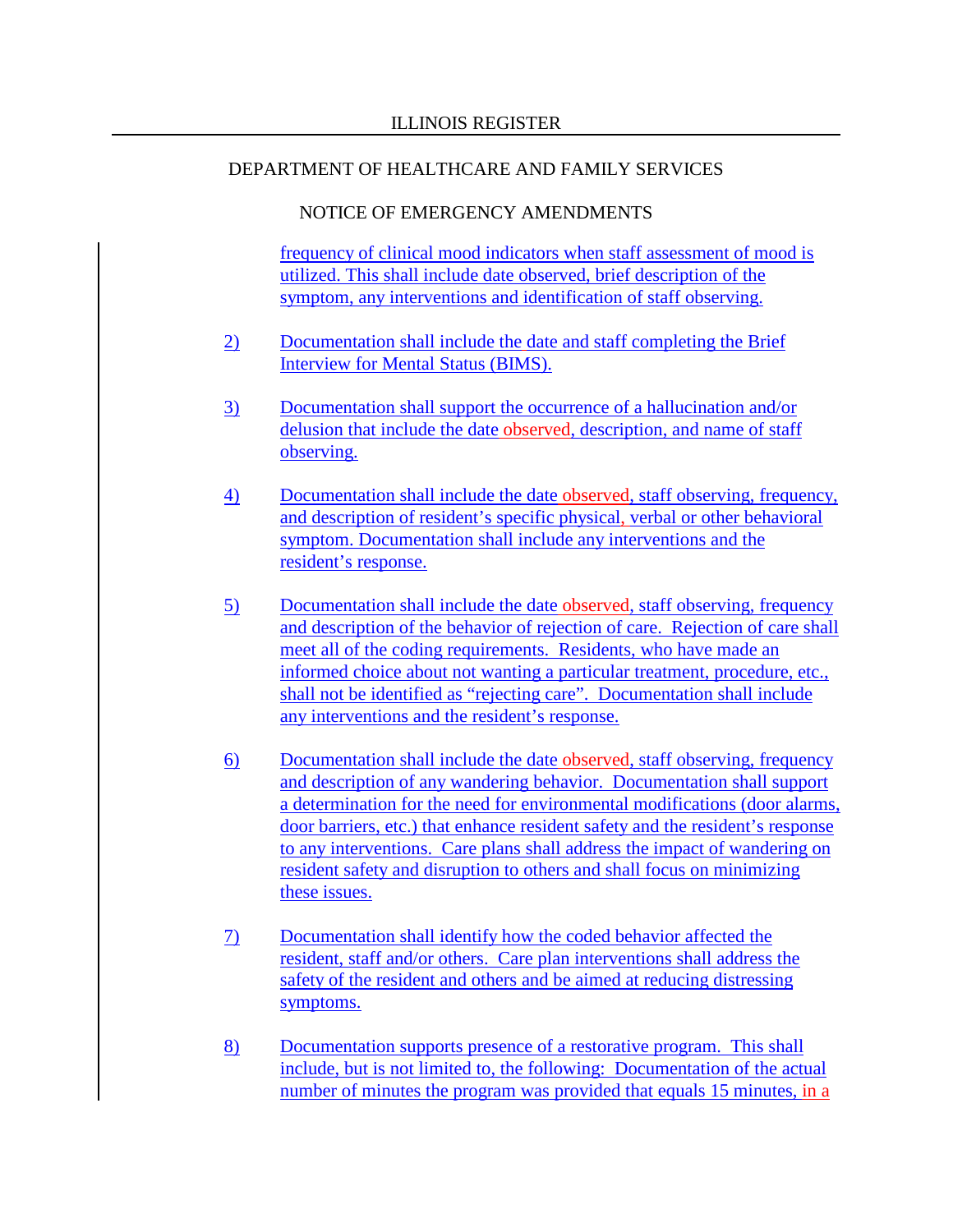## NOTICE OF EMERGENCY AMENDMENTS

24-hour period, a restorative care plan that contains measurable objectives, and goals that are specific, realistic and measurable. In addition, documentation shall support the programs are delivered 6-7 days a week, supervised by a licensed nurse, a quarterly evaluation is completed by a licensed nurse, and staff are trained in skilled techniques to promote the resident's involvement in the activity.

# 9) Behavioral Symptoms and Cognitive Performance is defined as indicated in the chart below.

| Category (Description)                 | ADL     | <b>End Splits or Special</b>     | IL RUG-      |
|----------------------------------------|---------|----------------------------------|--------------|
|                                        | Score   | Requirements                     | <u>IV</u>    |
|                                        |         |                                  | <b>GROUP</b> |
| <b>Behavioral Symptoms and</b>         | $2-5$   | 2 or more Restorative Nursing    | <b>BB2</b>   |
| <b>Cognitive Performance</b>           |         | <b>Programs</b>                  |              |
| BIMS score of 9 or less AND an         | $2 - 5$ | 0-1 Restorative Nursing Programs | BB1          |
| ADL score of 5 or less                 |         |                                  |              |
| <b>OR</b>                              | $0 - 1$ | 2 or more Restorative Nursing    | BA2          |
| Defined as Impaired Cognition by       |         | <b>Programs</b>                  |              |
| <b>Cognitive Performance Scale AND</b> | $0-1$   | 0-1 Restorative Nursing Programs | BA1          |
| an ADL score of 5 or less              |         |                                  |              |
| Hallucinations (E0100A)                |         |                                  |              |
| Delusions (E0100B)                     |         |                                  |              |
| Physical Behavioral symptom            |         |                                  |              |
| directed toward others (E0200A=2)      |         |                                  |              |
| or $3)$                                |         |                                  |              |
| Verbal behavioral symptom              |         |                                  |              |
| directed towards others (E0200B=2)     |         |                                  |              |
| or $3)$                                |         |                                  |              |
| Other behavioral symptom not           |         |                                  |              |
| directed towards others $(E0200C=2$    |         |                                  |              |
| or $3)$                                |         |                                  |              |
| Rejection of care (E08002 or 3)        |         |                                  |              |
| Wandering (E0900=2 or 3)               |         |                                  |              |

## h) Reduced Physical Function

1) Documentation shall support the ADL coded level.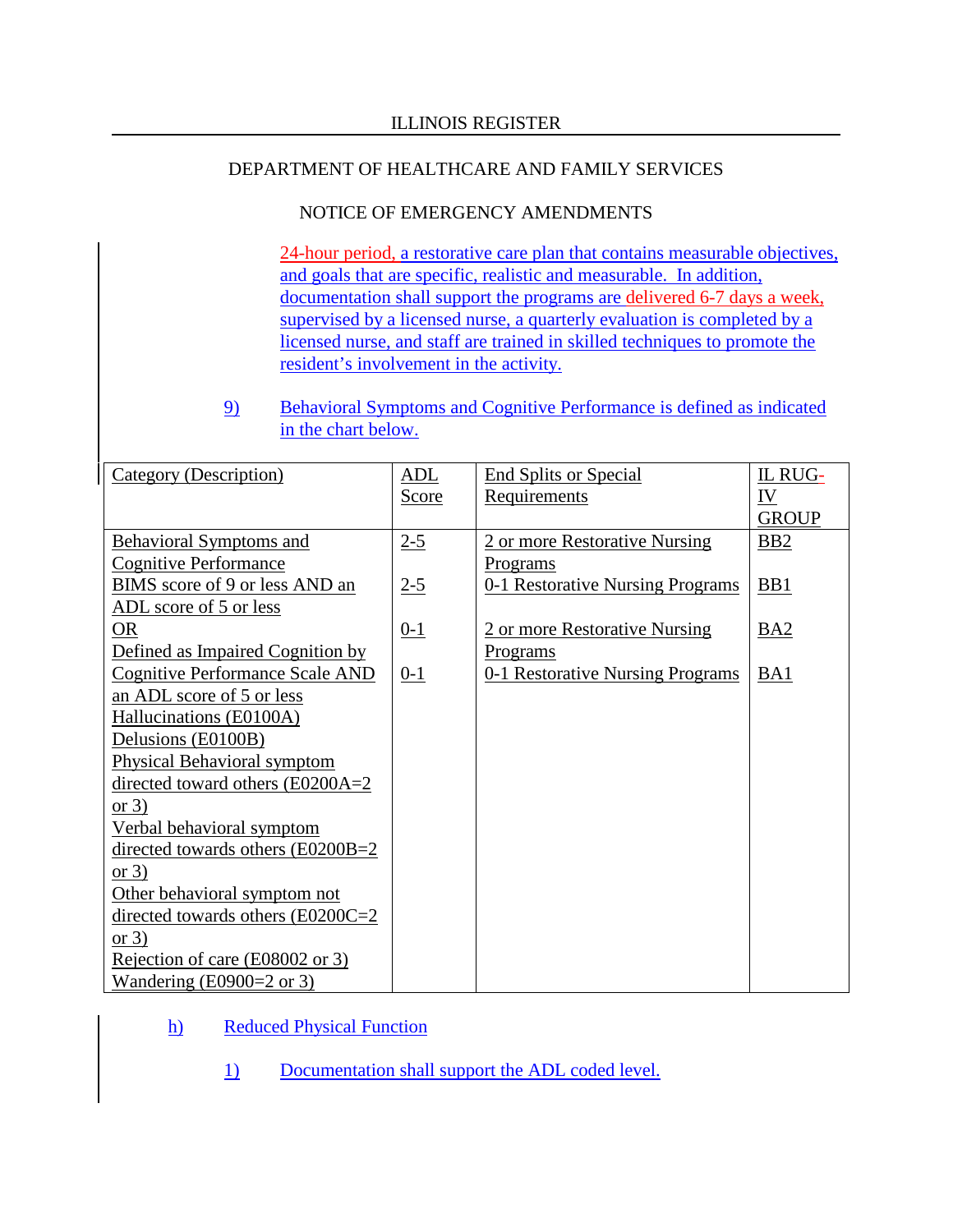## NOTICE OF EMERGENCY AMENDMENTS

- 2) Documentation shall support presence of a restorative program. This shall include, but is not limited to, documentation of the actual number of minutes the program was provided that equals 15 minutes, in a 24-hour period, 6-7 days a week, a restorative care plan that contains measureable objectives, and goals that are specific, realistic and measurable, documentation that supports the programs are supervised by a licensed nurse, a quarterly evaluation is completed by a licensed nurse and staff are trained in skilled techniques to promote the resident's involvement in the activity.
- 3) Reduced Physical Function is defined as indicated in the chart below.

| Category (Description)                                           | ADL          | <b>End Splits or Special</b> | IL RUG-         |
|------------------------------------------------------------------|--------------|------------------------------|-----------------|
|                                                                  | <b>Score</b> | Requirements                 | <b>IV</b> Group |
| <b>Reduced Physical Function</b>                                 | $15 - 16$    | 2 or more Restorative        | PE <sub>2</sub> |
| <b>List of Restorative Programs</b>                              |              |                              |                 |
| Passive (O0500A=6 or 7) or Active                                | $15-16$      | Restorative<br>$0-1$         | PE1             |
| (O0500B=6 or 7) ROM                                              |              |                              |                 |
| Splint or brace assistance                                       | $11 - 14$    | 2 or more Restorative        | PD2             |
| $(00500C=6 \text{ or } 7)$                                       |              |                              |                 |
| Bed Mobility (O0500D=6 or 7)                                     | $11 - 14$    | Restorative<br>$0-1$         | PD1             |
| and/or walking training (O0500E=6                                |              |                              |                 |
| or $7)$                                                          | $6-10$       | 2 or more Restorative        | PC2             |
| Transfer training (O0500F=6 or 7)                                |              |                              |                 |
| Dressing and/or grooming training                                | $6-10$       | $0-1$<br>Restorative         | PC1             |
| $(00500G=6 \text{ or } 7)$                                       |              |                              |                 |
| Eating and/or swallowing training                                | $2 - 5$      | 2 or more Restorative        | PB2             |
| $(00500H=6$ or 7)                                                |              |                              |                 |
| <b>Amputation/prostheses care</b>                                | $2 - 5$      | Restorative<br>$0-1$         | PB1             |
| $(00500I=6 \text{ or } 7)$                                       |              |                              |                 |
| <b>Communication training</b>                                    | $0 - 1$      | 2or more Restorative         | PA2             |
| $(00500J=6 \text{ or } 7)$                                       |              |                              |                 |
|                                                                  | $0 - 1$      | 0-1 Restorative              | PA1             |
| <b>No Clinical Conditions</b>                                    |              |                              |                 |
|                                                                  |              |                              |                 |
| These programs count as one<br>service even if both are provided |              |                              |                 |
|                                                                  |              |                              |                 |

i) Illinois Specific Classification –This is assigned to a resident for whom RUGs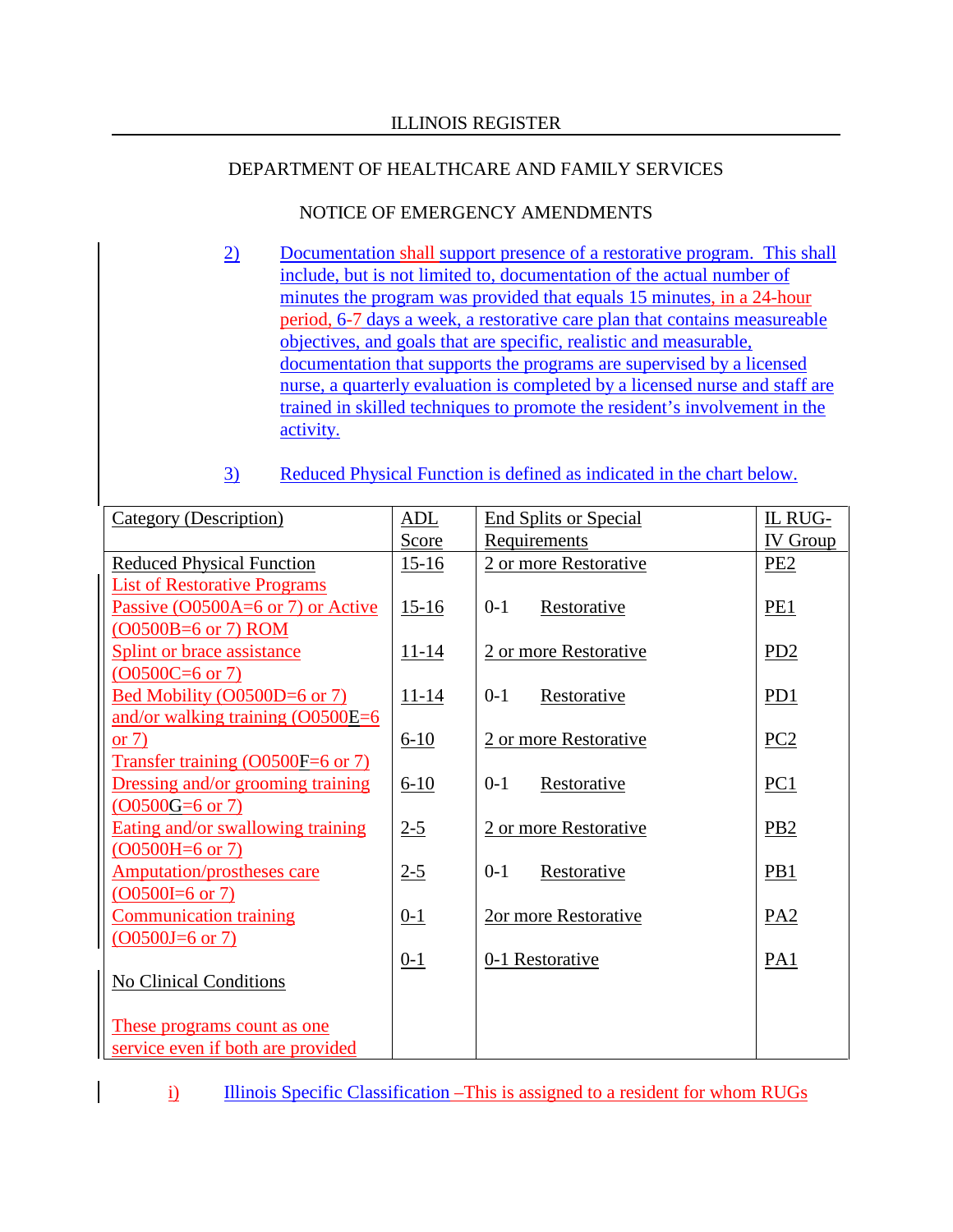# NOTICE OF EMERGENCY AMENDMENTS

resident identification information is missing or inaccurate, or for whom there is no current MDS record for that quarter. In addition, a resident for whom an assessment is necessary to determine group classification is incomplete or has not been submitted within 14 calendar days of the time requirements in Section 147.315 shall be assigned the default group.

| An assessment that is missing      | N/A |  |
|------------------------------------|-----|--|
| and/or submitted more than 14 days |     |  |
| late from the due date             |     |  |

# j) Additional Scoring Indicators – Additional Scoring Indicators

| <b>ADL</b>            | Self-Performance           | Support           | ADL            |
|-----------------------|----------------------------|-------------------|----------------|
|                       |                            |                   | Score          |
| Bed Mobility (G0110A) | Coded -, 0, 1, 7, or $8$   | <b>Any Number</b> | $\overline{0}$ |
| Transfer (G0110B)     |                            |                   |                |
| Toilet Use (G0110I)   | Coded 2                    | <b>Any Number</b> | $\overline{1}$ |
|                       | Coded 3                    | $-0.1$ , or 2     |                |
|                       |                            |                   | $\overline{2}$ |
|                       | Coded 4                    | $-0.1$ , or 2     | $\overline{3}$ |
|                       | Coded 3 or 4               | $\overline{3}$    | $\overline{4}$ |
| Eating $(G0110H)$     | Coded -, $0, 1, 2, 7$ or 8 | $-0.1$ or 8       | $\overline{0}$ |
|                       | Coded -, $0,1,2,7$ or 8    | 2 or 3            | $\overline{2}$ |
|                       | Coded 3 or 4               | $-0$ or 1         | $\overline{2}$ |
|                       | Coded 3                    | $2$ or $3$        | $\overline{3}$ |
|                       | Coded 4                    | 2 or 3            | 4              |

| $\bf{k}$ | $Mod$ D0500 (PHQ9-OV) | Depression – Additional Scoring Indicator – The depression end split is<br>determined by either the total severity score from the resident interview in Section<br>D0200 (PHQ-9) or from the total severity score from the caregiver assessment of |
|----------|-----------------------|----------------------------------------------------------------------------------------------------------------------------------------------------------------------------------------------------------------------------------------------------|
|          |                       |                                                                                                                                                                                                                                                    |
| Resident | Staff                 | Description                                                                                                                                                                                                                                        |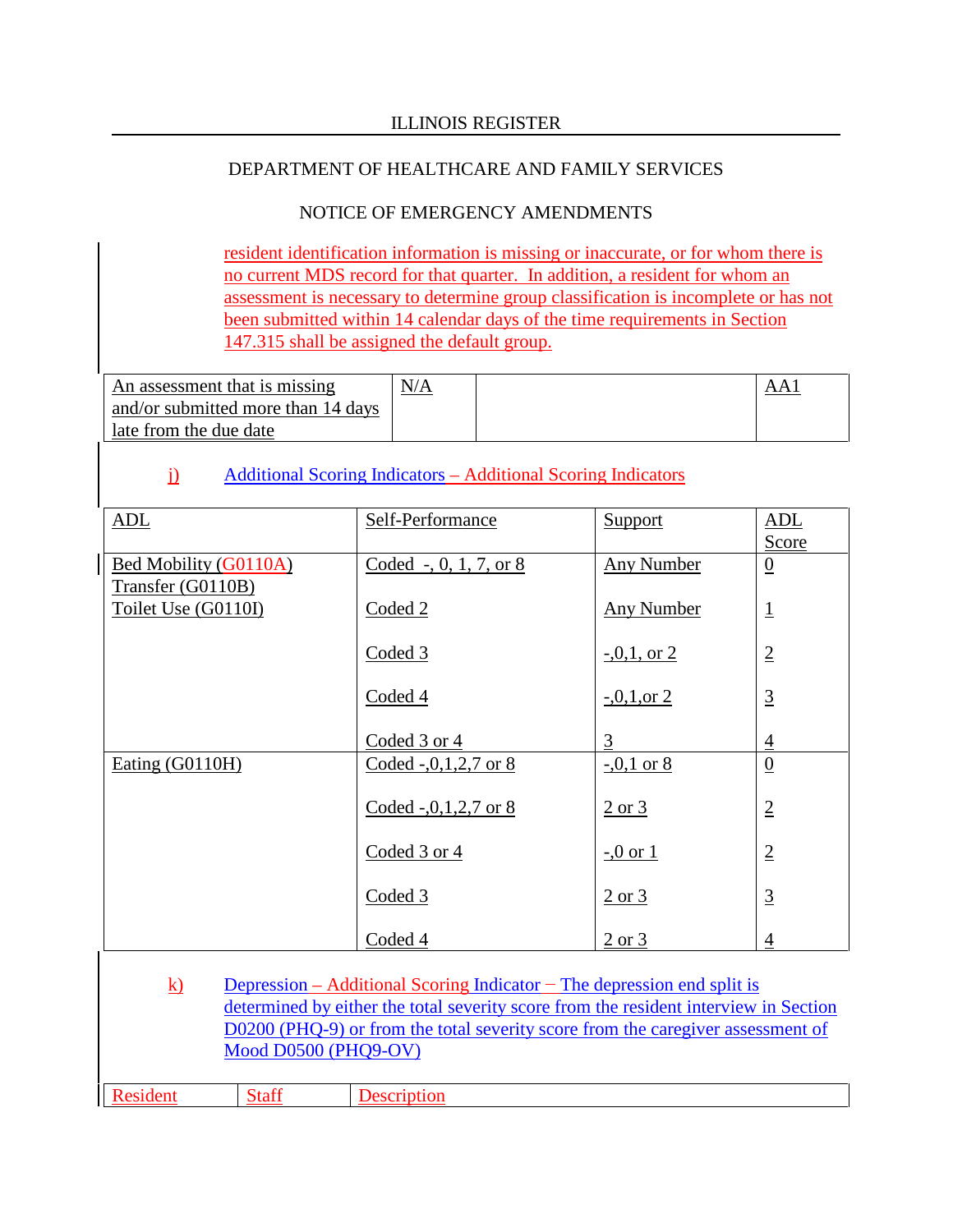# NOTICE OF EMERGENCY AMENDMENTS

| <b>D0200A</b> | <b>D0500A</b> | Little interest or pleasure in doing things            |
|---------------|---------------|--------------------------------------------------------|
| <b>D0200B</b> | <b>D0500B</b> | Feeling down, depressed or hopeless                    |
| <b>D0200C</b> | <b>D0500C</b> | Trouble falling or staying asleep, sleeping too much   |
| <b>D0200D</b> | <b>D0500D</b> | Feeling tired or having little energy                  |
| <b>D0200E</b> | <b>D0500E</b> | Poor appetite or overeating                            |
| <b>D0200F</b> | <b>D0500F</b> | Feeling bad or failure or let self or others down      |
| <b>D0200G</b> | <b>D0500G</b> | Trouble concentrating on things                        |
| <b>D0200H</b> | <b>D0500H</b> | Moving or speaking slowly or being fidgety or restless |
| <b>D0200I</b> | <b>D0500I</b> | Thoughts of better off dead or hurting self            |
|               | D0500J        | Short tempered, easily annoyed                         |

Residents that were interviewed D0300 (Total Severity Score) >=10 but not 99 Staff Assessment-Interview not conducted D0600 (Total Severity Score )>=10

l) Restorative Nursing – Additional Scoring Indicators Activities that are individualized to the resident's needs, planned, monitored, evaluated, and documented in the resident's clinical record. These are nursing interventions that promote the resident's ability to adapt and adjust to living as independently and safely as possible. The concept actively focuses on achieving and maintaining optimal physical, mental, and psychosocial functioning. The program shall be performed for a total of at least 15 minutes during a 24 hourperiod. Measurable objective and interventions shall be documented in the care plan. There shall be evidence of periodic evaluation by the licensed nurse. A registered nurse or licensed practical nurse shall supervise the activities. This does not include groups with more than four residents per supervising staff.

Restorative Nursing Programs-2 or more required to be provided 6 or more days a week

Passive Range of Motion (O0500A) and/or Active Range of Motion (O0500B)\* These are exercises performed by the resident or staff that are individualized to the resident's needs, planned, monitored, and evaluated. Movement by a resident that is incidental to dressing, bathing, etc. does not count as part of a formal restorative program. Staff must be trained in the procedures.

Splint or Brace Assistance (O0500C)-This includes verbal and physical guidance and direction that teaches the resident how to apply, manipulate, and care for a brace or splint; or there is a scheduled program of applying and removing a splint or brace. The resident's skin and circulation under the device should be assessed and the limb repositioned in correct alignment.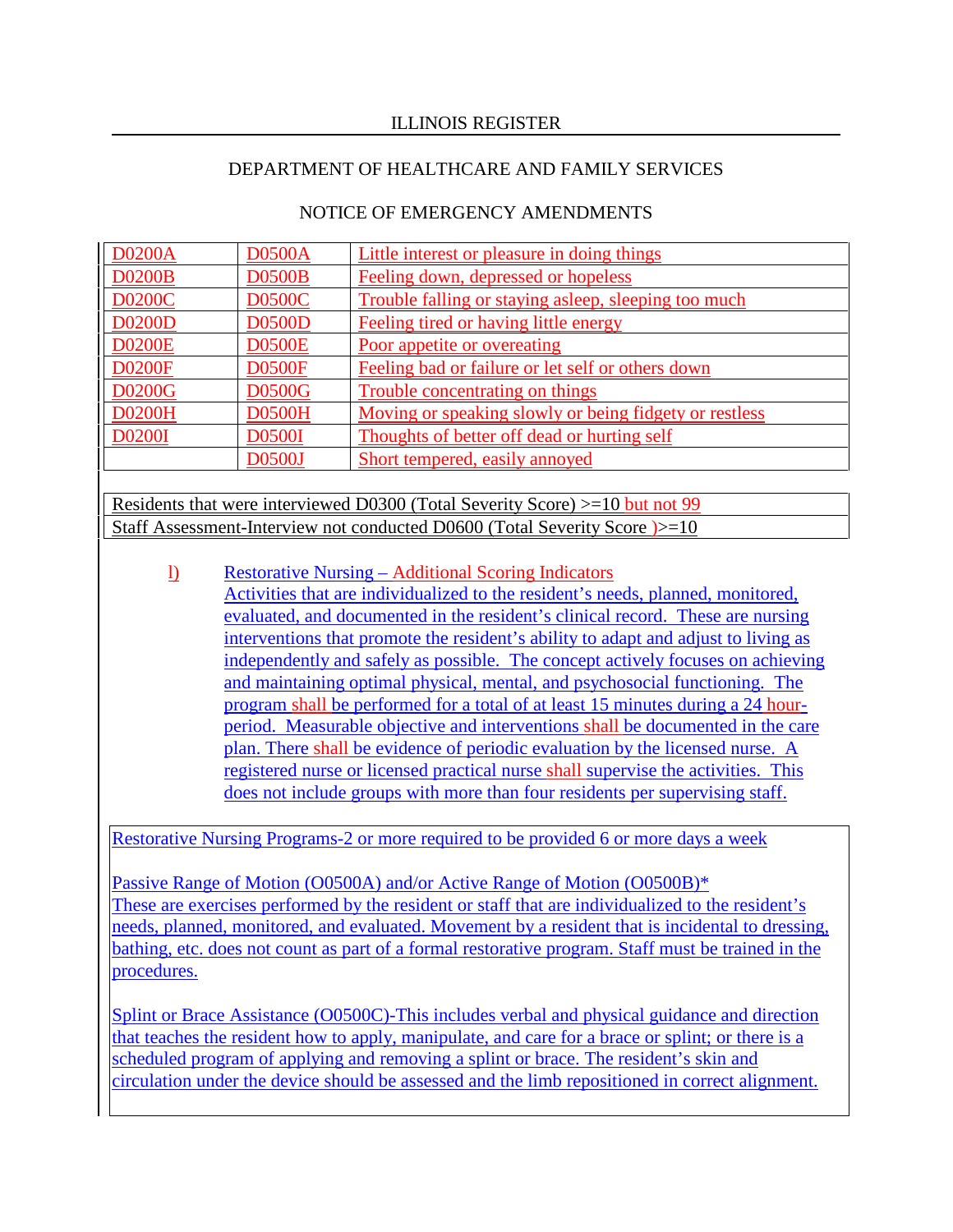# NOTICE OF EMERGENCY AMENDMENTS

The following activities include repetition, physical or verbal cueing, and/or task segmentation provided by any staff member under the supervision of a licensed nurse.

Bed Mobility Training (O0500D) and/or walking training (O0500F)\*- Bed Mobility - Activities provided to improve or maintain the resident's self-performance in moving to and from a lying position, turning side to side and position self in bed. Walking-Activities provided to improve or maintain the resident's self-performance in walking, with or without assistive devices.

Transfer Training (O0500E)-Activities provided to improve or maintain the resident's selfperformance in moving between surfaces or planes either with or without assistive devices.

Dressing and/or grooming training (O0500G)-Activities provided to improve or maintain the resident's self-performance in dressing and undressing, bathing and washing, and performing other personal hygiene tasks.

Eating and/or swallowing training (O0500H)-Activities provided to improve or maintain the resident's self-performance in feeding oneself food and fluids, or activities used to improve or maintain the resident's ability to ingest nutrition and hydration by mouth.

Amputation/Prosthesis (O0500I)-Activities provided to improve or maintain the resident's selfperformance in putting on and removing prosthesis, caring for the prosthesis, and providing appropriate hygiene at the site where the prostheses attaches to the body.

Communication training (O0500J)-Activities provided to improve or maintain the resident's selfperformance in functional communication skills or assisting the resident in using residual communication skills and adaptive devices.

No count days required for current toileting program or trail (H0200C) and/or Bowel training program (H0500)\*-This is a specific approach that is organized, planned, documented, monitored, and evaluated that is consistent with the nursing facility's policies and procedures and current standards of practice. The program is based on an assessment of the resident's unique voiding pattern. The individualized program requires notations of the resident's response to the program and subsequent evaluations as needed. It does not include simply tracking continence status, changing pads or wet garments, and random assistance with toileting or hygiene.

\*Count as one service even if both are provided.

m) Cognitive Impairment – Additional Scoring Indicators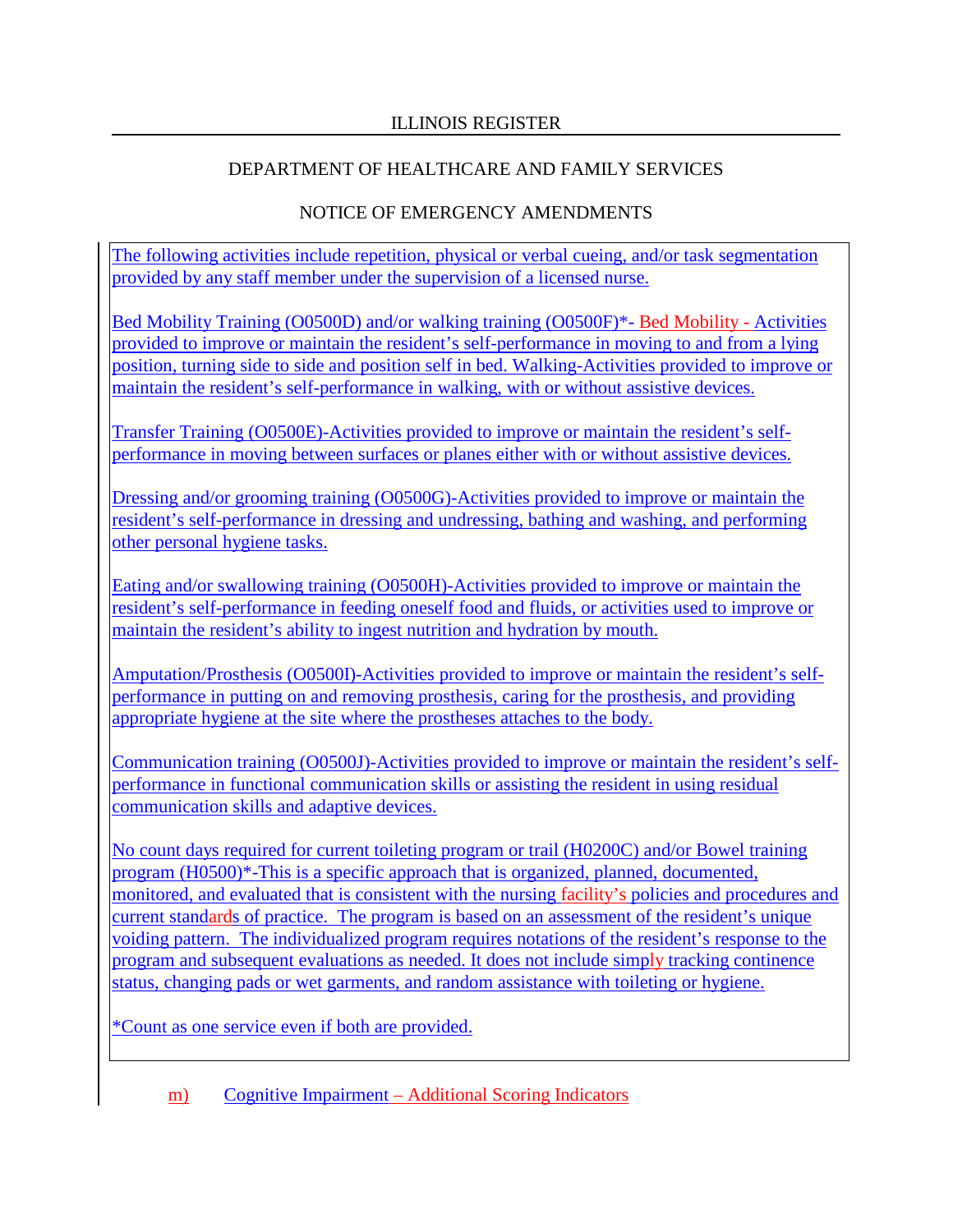# NOTICE OF EMERGENCY AMENDMENTS

Cognitive impairment is determined by either the summary score from the resident interview in Section C0200-C0400 (BIMS) or from the calculation of Cognitive Performance Scale if the BIMS is not conducted.

Brief Interview for Mental Status (BIMS) BIMS summary score  $(C0500 \leq 9)$ 

# n) Cognitive Performance Scale – Additional Scoring Indicators

Cognitive Performance Scale is based off staff assessment. The RUG-IV Cognitive Performance Scale (CPS) is used to determine cognitive impairment. The resident is cognitively impaired if one of the three following conditions exists. B0100 Coma (B0100=1) and completely ADL dependent or ADL did not occur (G0110A1, G0110B1, G0110H1, G0110I1 all =4 or 8)

C1000 Severely impaired cognitive skills (C1000=3)

B0700, C0700, C1000 Two or more of the following impairment indicators are present: B0700>0 Problem being understood C0700=1 Short term memory problem C1000>0 Cognitive skills problem And One or more of the following severe impairment indicators are present: B0700>=2 Severe problem being understood

C1000>=2 Severe cognitive skills problem

(Source: Repealed at 26 Ill. Reg. 3093, effective February 15, 2002; Emergency added at 38 Ill. Reg. \_\_\_\_\_\_, effective \_\_\_\_\_\_\_\_\_\_\_\_\_\_\_\_\_\_\_\_\_\_\_, for a maximum of 150 days)

**Section 147.335 Enhanced Care Rates EMERGENCY**

An additional enhance rate is applied for certain categories of residents that are in need of more resources.

a) Ventilator Services – The following criteria shall be met to be eligible for enhanced rates.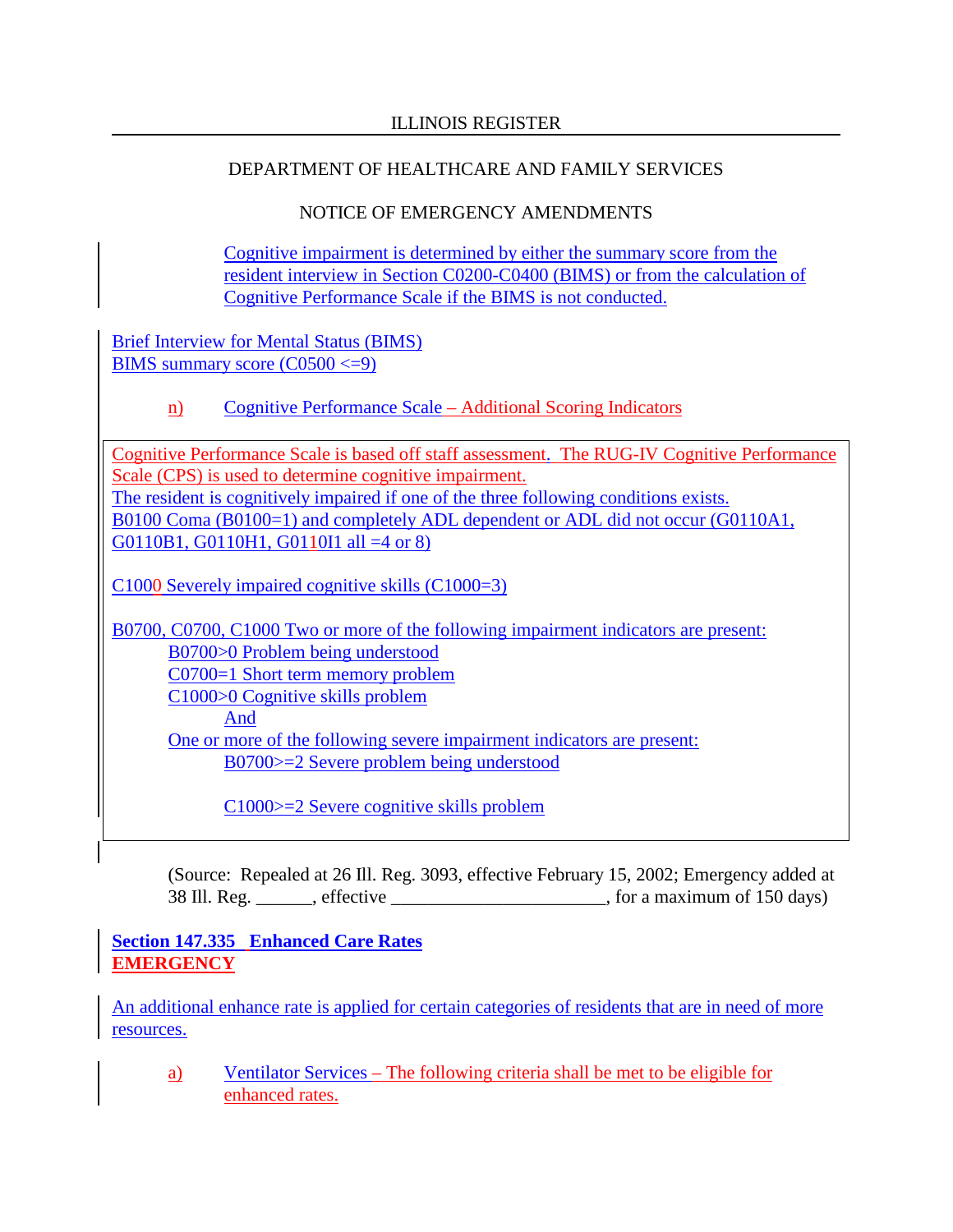- 1) Ventilators are defined as any type of electrical or pneumatically powered closed mechanical system for residents who are, or who may become, unable to support their own respiration. It does not include Continuous Positive Airway Pressure (CPAP) or Bi-level Positive Airway Pressure (BiPAP) devices. When ventilators are used to deliver CPAP or BiPAP they shall not be counted as ventilator services for enhanced rates.
- 2) Ventilator(s) set to PEEP or CPAP to aid in weaning a resident from the ventilator are included. The weaning process shall be documented in the clinical record. Ventilator(s) used to deliver CPAP or BiPAP services for the resident with Sleep Apnea are not included.
- 3) Nursing facility shall notify the Department using a Department designated form that includes a physician order sheet that identifies the need and delivery of ventilator services. A facility shall also use the designated form to notify the Department when a resident is no longer receiving ventilator services. In addition, a Section S item response of the MDS may be used.
- 4) The following criteria shall be met in order for a facility to qualify for ventilator care reimbursement.
	- A) A facility shall establish admission criteria to ensure the medical stability of patients prior to transfer from an acute care setting.
	- B) Facilities shall be equipped with technology that enables it to meet the respiratory therapy, mobility and comfort needs of its patients.
	- C) Clinical assessment of oxygenation and ventilation-arterial blood gases or other methods of monitoring carbon dioxide and oxygenation shall be available on-site for the management of residents. Documentation shall support clinical monitoring of oxygenation stability was completed at least twice a day.
	- D) Emergency and life support equipment, including mechanical ventilators, shall be connected to electrical outlets with back-up generator power in the event of a power failure.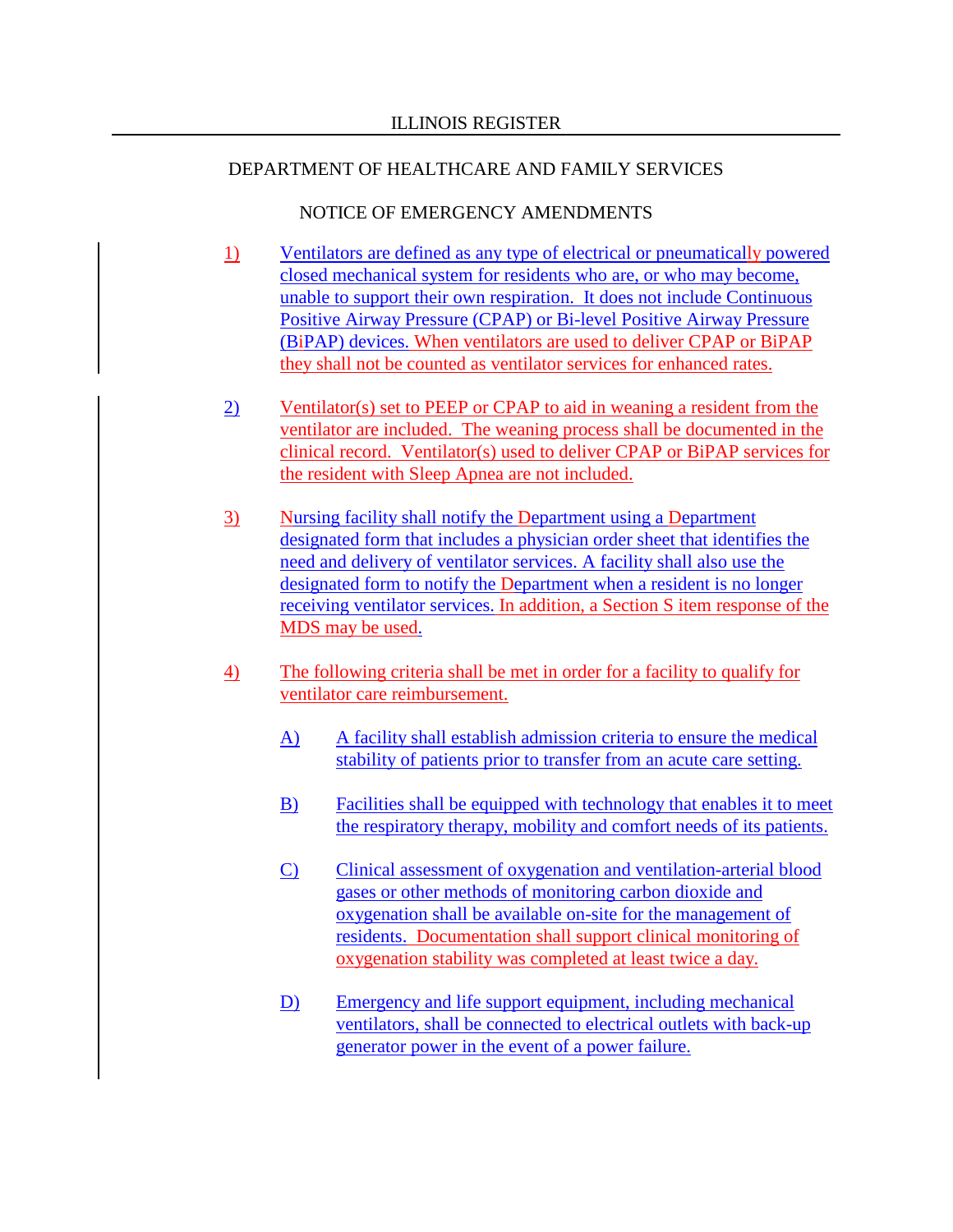- E) Ventilators shall be equipped with internal batteries to provide a short term back-up system in case of a total loss of power.
- F) An audible, redundant ventilator alarm system shall be required to alert staff of a ventilator malfunction, failure or resident disconnect. A back-up ventilator shall be available at all times.
- G) For facilities licensed under the Nursing Home Care Act, a minimum of one RN on duty for 8 consecutive hours, 7 days per week, as required by77 Ill. Adm. Code 300.1240. For facilities licensed under the Hospital Licensing Act, an RN shall be on duty at all times, as required by 77 Ill. Adm. Code 250.910. Additional RN staff may be determined necessary by the Department, based on the Department's review of the ventilator services.
- H) Licensed nursing staff shall be on duty in sufficient numbers to meet the needs of residents as required by 77 Ill. Adm. Code 300.1230. For facilities licensed under the Nursing Home Care Act, the Department requires that an RN shall be on call, if not on duty, at all times.
- I) No less than one licensed respiratory care practitioner licensed in Illinois shall be available at the facility or on call 24 hours a day to provide care, monitor life support systems, administer medical gases and aerosol medications, and perform diagnostic testing as determined by the needs and number of the residents being served by a facility. The practitioner shall evaluate and document the respiratory status of a ventilator resident on no less than a weekly basis.
- J) A pulmonologist, or physician experienced in the management of ventilator care, shall direct the care plan for ventilator residents on no less than a twice per week basis.
- K) At least one of the full-time licensed nursing staff members shall have successfully completed a course in the care of ventilator dependent individuals and the use of the ventilators, conducted and documented by a licensed respiratory care practitioner or a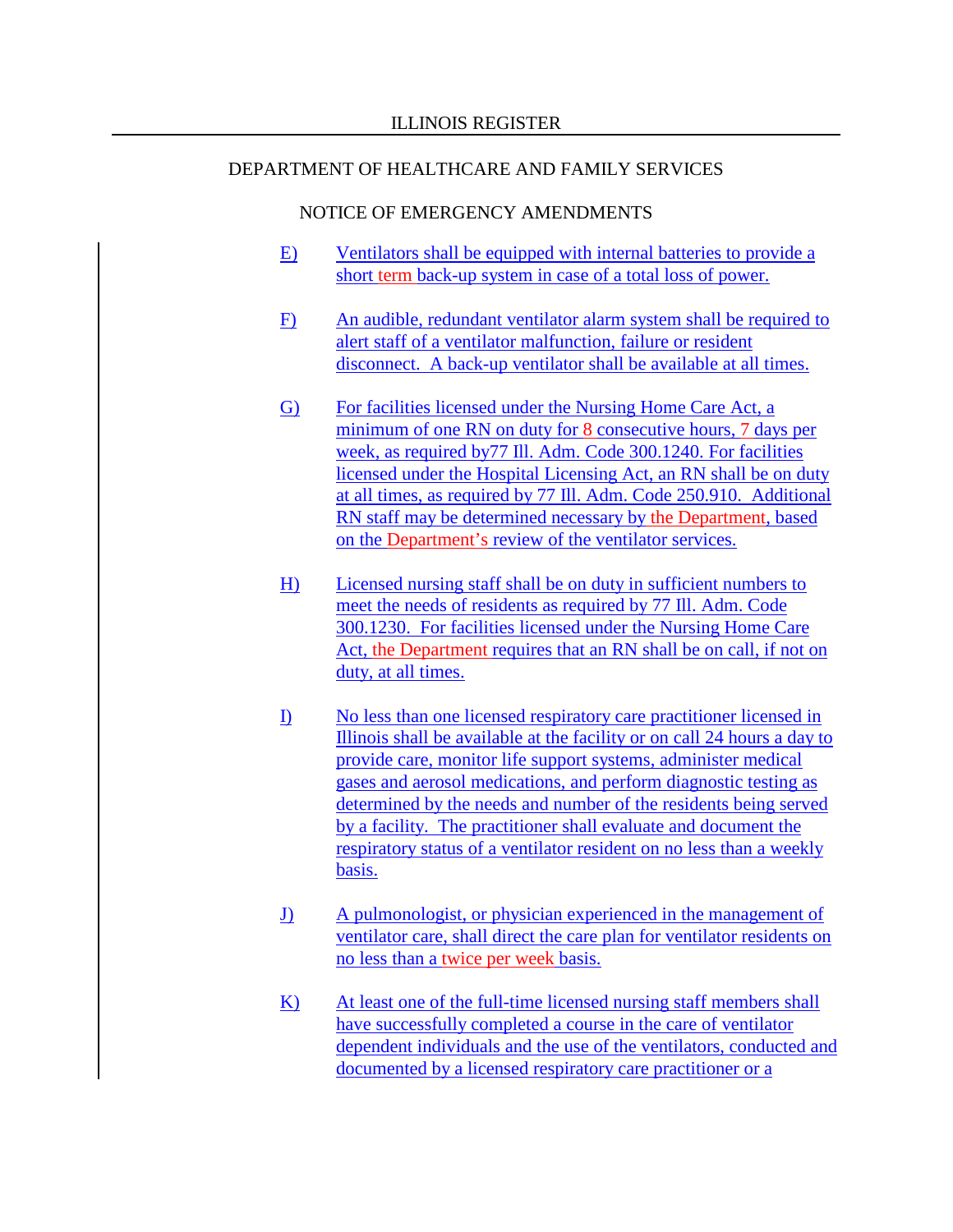# NOTICE OF EMERGENCY AMENDMENTS

qualified registered nurse who has at least one-year experience in the care of ventilator dependent individuals.

- L) All staff caring for ventilator dependent residents shall have documented in-service training in ventilator care prior to providing such care. In-service training shall be conducted at least annually by a licensed respiratory care practitioner or qualified registered nurse who has at least one-year experience in the care of ventilator dependent individuals. Training shall include, but is not limited to, status and needs of the resident, infection control techniques, communicating with the ventilator resident, and assisting the resident with activities. In-service training documentation shall include name and title of the in-service director, duration of the presentation, content of presentation, and signature and position description of all participants.
	- M) Documentation shall support the resident has a health condition that requires medical supervision 24-hours a day of licensed nursing care and specialized services or equipment.
	- N) The medical records shall contain physician's orders for respiratory care that includes, but is not limited to, diagnosis, ventilator settings, tracheostomy care and suctioning, when applicable.
	- O) Documentation shall support the resident receive tracheostomy care at least daily.
- 5) To be eligible to receive ventilator add-on, facilities shall also be required to implement the established written protocols on the following areas:
	- A) Pressure Ulcers. A facility shall have established policies and procedures on assessing, monitoring and prevention of pressure ulcers, including development of a method of monitoring the occurrence of pressure ulcers. Staff shall receive in-service training on those areas.
		- i) Documentation shall support the resident has been assessed quarterly for their risk for developing pressure ulcers.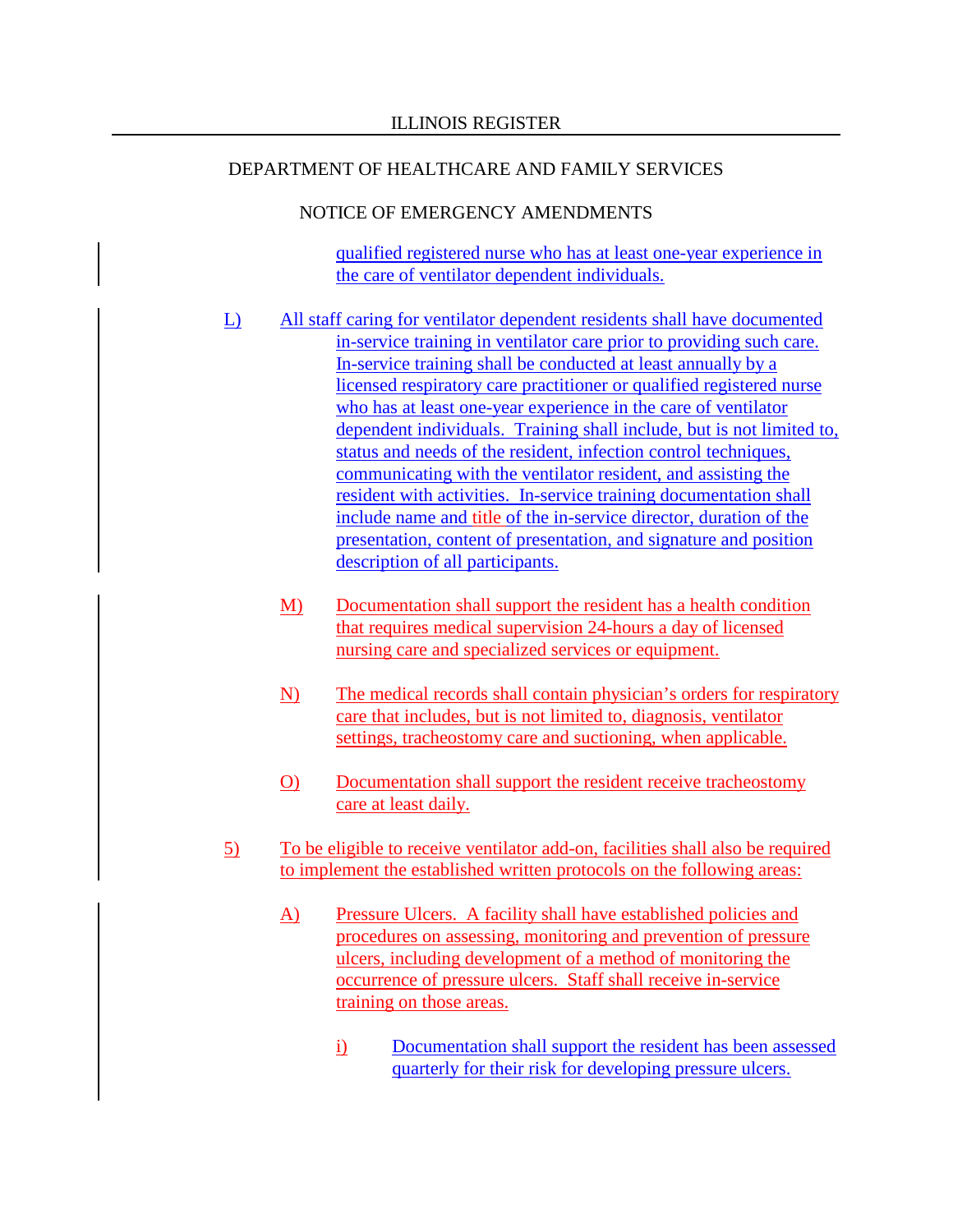- ii) Documentation shall support that interventions for pressure ulcer prevention were implemented and include, but are not limited to, a turning and repositioning schedule, use of pressuring reducing devices, hydration and nutritional interventions and daily skin checks.
- B) Pain. A facility shall have established policies and procedures on assessing the occurrence of pain, including development of a method of monitoring the occurrence of pain. Staff shall receive inservice training on this area.
- i) Documentation shall support the resident has been assessed quarterly for the presence of pain and the risk factors for developing pain.
	- ii) Documentation shall support an effective pain management regime is in place for the resident.
- C) Immobility. A facility shall have established policies and procedures to assess the possible effects of immobility. These shall include, but not be limited to, range of motion techniques, contracture risk. Staff shall receive in-service training on this area.
	- i) Documentation shall support the resident's risk for contractures were assessed quarterly and interventions are in place to reduce the risk.
	- ii) Effects of immobility will be monitored and interventions implemented as needed.
- D) Risk of infection. A facility shall have established policies and procedures on assessing risk for developing infection and prevention techniques. These shall include, but are not limited to proper hand washing techniques, aseptic technique in delivery care to a resident, and proper care of equipment and supplies. Staff shall receive in-service training on this area.
	- i) Documentation shall support the resident was given oral care every shift to reduce the risk of infection.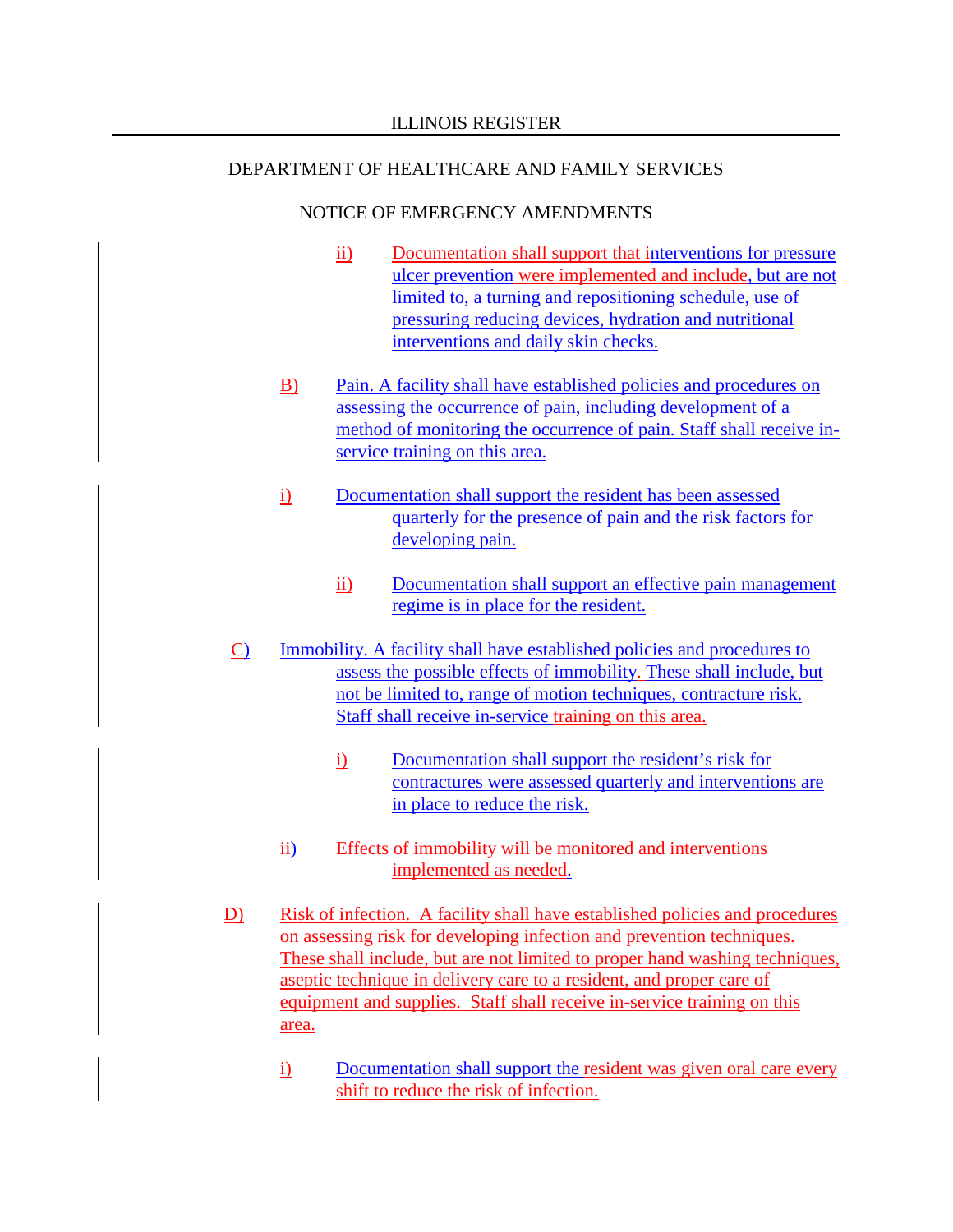- ii) Documentation shall support the facility has a method to monitor and track infections.
- E) Social Isolation. A facility shall have a method of assessing a resident's risk for social isolation. Interventions shall be in place to involve a resident in activities when possible.
- F) Ventilator Weaning. A facility shall have a method of routinely assessing a resident's weaning potential and interventions implemented as needed. Documentation shall support the weaning process and the use of mechanical ventilation for a portion of each day for stabilization.
- G) Policies shall include monitoring expectations of the ventilator resident, routine maintenance of equipment and specific staff training related to ventilator settings and care.
- H) In order to maintain quality standards and reduce cross contamination, the facility shall have a policy for cleaning and maintaining equipment.
- 6) Department staff shall conduct on-site visits on a random or targeted basis to ensure both facility and resident compliance with requirements. All records shall be accessible to determine that the needs of a resident are being met and to determine the appropriateness of ventilator services. In addition to the requirements of this subsection, Department review shall include, at a minimum, the following:
	- A) The tracking of Ventilator Associated Pneumonia;
	- B) Documentation to track hospitalizations, reason for hospitalizations, and interventions aimed at reducing hospitalizations for ventilator residents;
	- C) Ventilator weaning;
- 7) An enhanced payment shall be added to the rate determined by the methodology currently in place:
- A) Payment shall be made for each individual resident receiving ventilator services;
- B) The rate add-on for ventilator services is \$174 per day.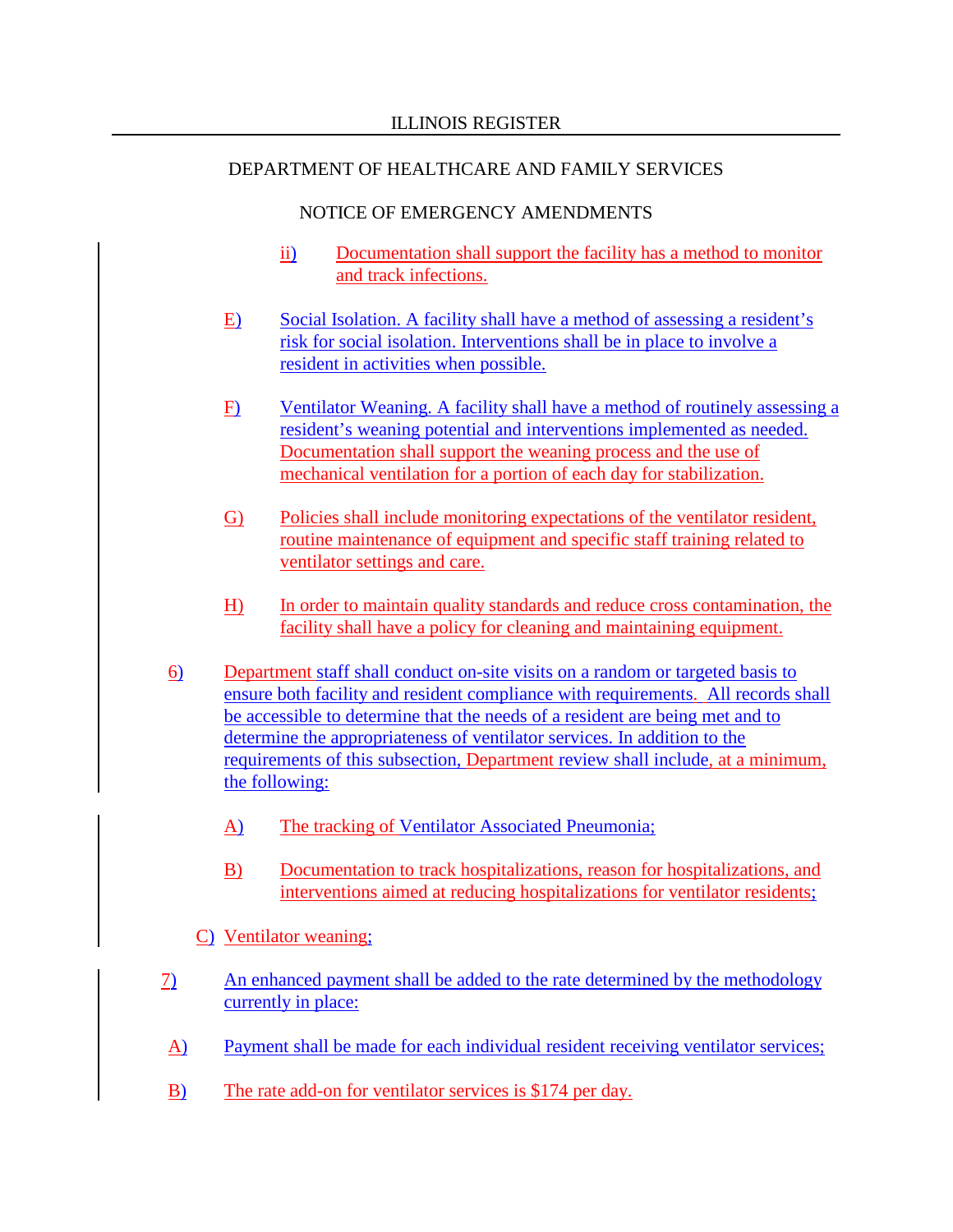# NOTICE OF EMERGENCY AMENDMENTS

## b) Traumatic Brain Injury (TBI) – The following criteria shall be met to be eligible for enhanced rates.

- 1) A facility shall meet all the criteria set forth in this subsection for TBI care to a resident in order to receive the enhanced TBI reimbursement rate identified.
- 2) TBI is a nondegenerative, noncongenital insult to the brain from an external mechanical force, possibly leading to permanent or temporary impairment of cognitive, physical, and psychosocial functions, with an associated diminished or altered state of consciousness.
- 3) The following criteria shall be met in order for a facility to qualify for TBI reimbursement.
	- A) The facility shall have written policies and procedures for care of the residents with TBI and behaviors that include, but are not limited to, monitoring for behaviors, identification and reduction of agitation, safe and effective interventions for behaviors, and assessment of risk factors for behaviors related to safety of residents, staff and staff shall be in-serviced on these policies.
		- B) The facility shall have staff to complete the required physical (PT), occupational (OT) or speech therapy (SP), as needed. Additionally, a facility shall have staffing sufficient to meet the behavior, physical and psychosocial needs of the resident.
	- C) Staff shall receive in-service for the care of a TBI resident and dealing with behavior issues identifying and reducing agitation, and rehabilitation for the TBI resident. In-service training shall be conducted at least annually. In-service documentation shall include name and title of the in-service director, duration of the presentation, content of presentation, and signature and position description of all participants..
		- D) The facility environment shall be such that it is aimed at reducing distractions for the TBI resident during activities and therapies.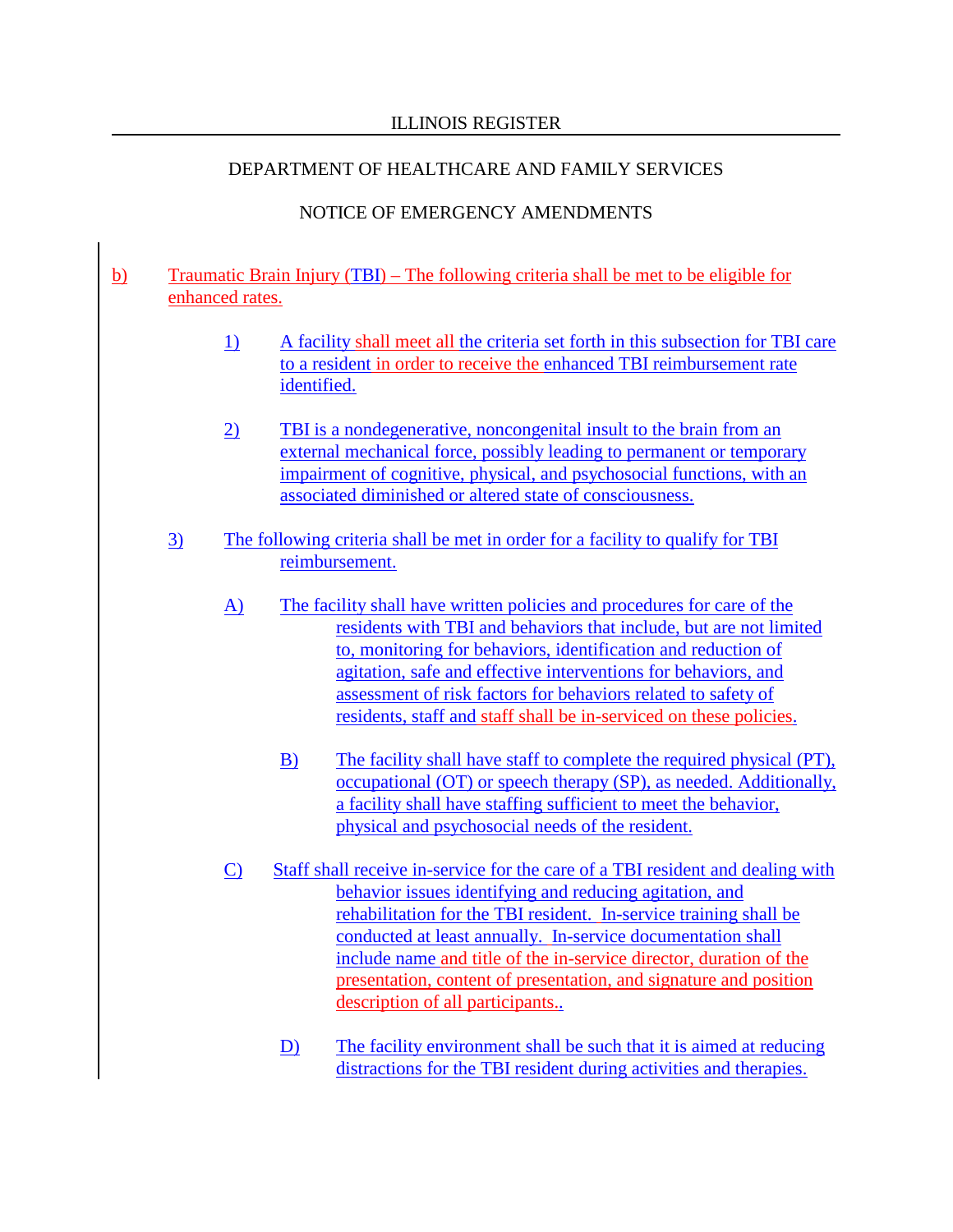# NOTICE OF EMERGENCY AMENDMENTS

This shall include, but not be limited to, avoiding overcrowding, loud noises, lack of privacy, seclusion and social isolation.

- E) Care plans on all residents shall address the physical, behavioral and psychosocial needs of the TBI residents. Care plans shall be individualized to meet the resident's needs, and shall be revised as necessary.
- F) The facility shall use the "Rancho Los Amigos Cognitive Scale" to determine the level of cognitive functioning. The assessment shall be completed quarterly by a trained rehabilitation registered nurse. Based on the level of functioning, and the services and interventions implemented, a resident will be placed in 1 of 3 tiers of payments. Tier 3 is the highest reimbursement. By completing a Department designated form, facilities will be responsible for notifying the Department of the applicable tier in which a resident is placed.
	- G) Documentation found elsewhere in the resident records shall support the scoring on the Rancho Los Amigos Scale as well as the delivery of coded interventions.

# 4) Admission Criteria

- A) Documentation by a neurologist that the resident has a severe and extensive TBI diagnosis.
- B) The diagnosis meets RAI Manual requirements for coding.
- C) The diagnosis has resulted in significant deficits and disabilities that required intense rehabilitation therapy. In addition, documentation from the neurologist shall identify the resident has the ability to benefit from rehabilitation and a potential for independent living.
	- D) Diagnostic testing shall support the presence of a severe and extensive TBI as a result of external force.
	- E) Documentation the resident was assessed using the Rancho Los Amigos Cognitive Scale and scored a Level IV-X. Residents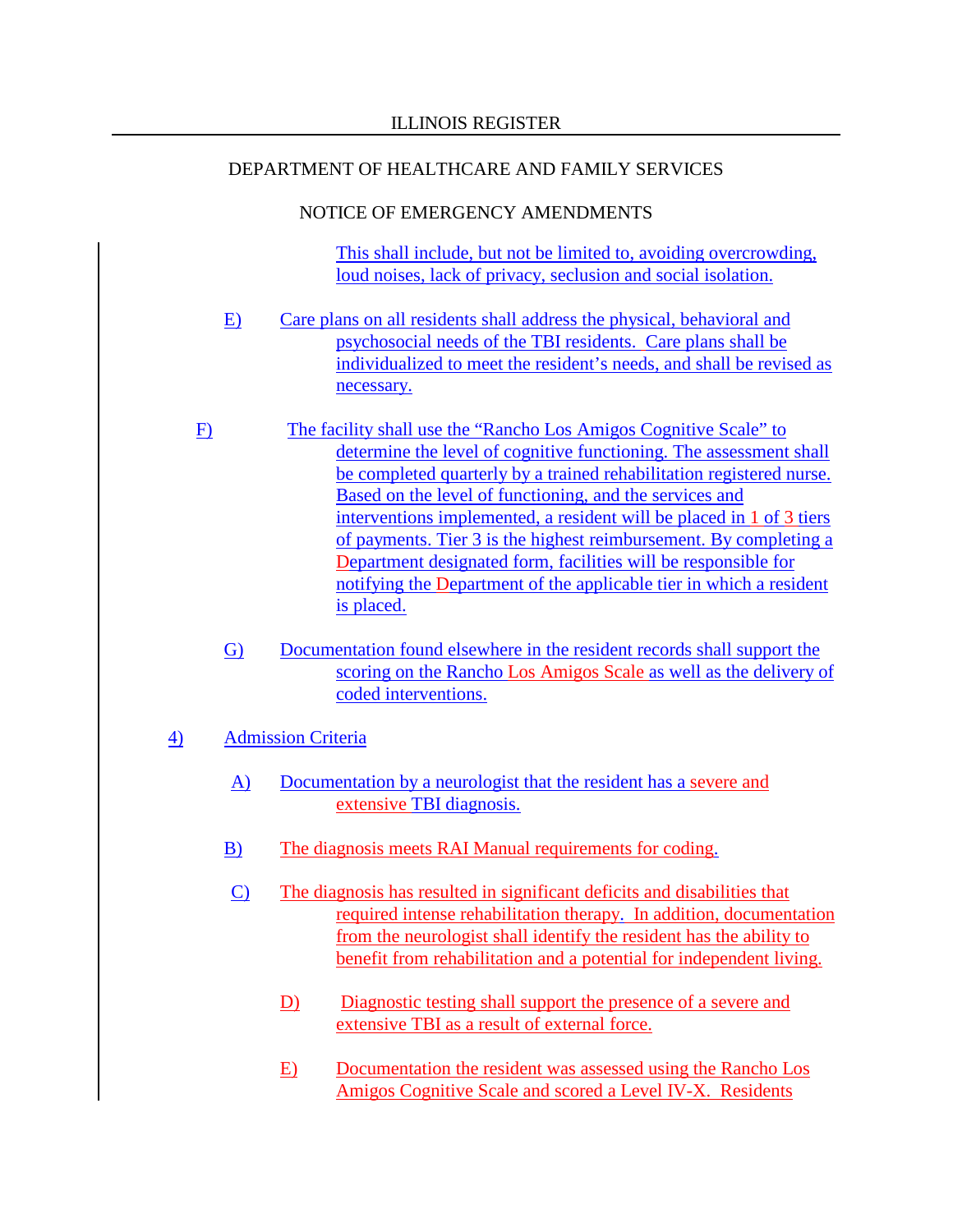# NOTICE OF EMERGENCY AMENDMENTS

scoring a Level I, II or III on the Rancho Los Amigos Cognitive Scale shall not be eligible for TBI reimbursement.

F) Documentation the resident is medically stable and has been assessed for potential behaviors and safety risk to self, staff and others.

# 5) Tier I requirements are as follows:

- A) Tier I shall not exceed six months.
- B) The resident shall have previously scored in Tier II or Tier III.
- C) The resident has received intensive rehabilitation and is preparing for discharge to the community. The resident shall receive intervention and training focusing on independent living skills, prevocational training and employment support. This includes, but is not limited to, community support options, substance abuse counseling, as appropriate, time management and goal setting.
- D) Resident scores a Level VIII-X on the Rancho Los Amigos Cognitive Scale (Purposeful, Appropriate, and stand-by assistance to Modified Independence).
	- E) No behaviors or Behaviors present, but less than 4 days (E0200A-C<2 AND E0500A-C=0 AND E0800< 2 and E1000A+B=0). If behaviors are present, resident receives behavior management training to address the specific behaviors identified.
- F) Cognitive- Brief Interview for Mental Status (BIMS) is 13-15 (Cognitively intact, C0500).
	- G) Activities of daily living (ADL) functioning. All ADL tasks shall be coded less than 3 (Section G).
- H) An assessment shall be completed quarterly to identify the resident's needs and risk factors related to independent living. This assessment shall include, but is not limited to, physical development and mobility, communication skills, cognition level, food preparation and eating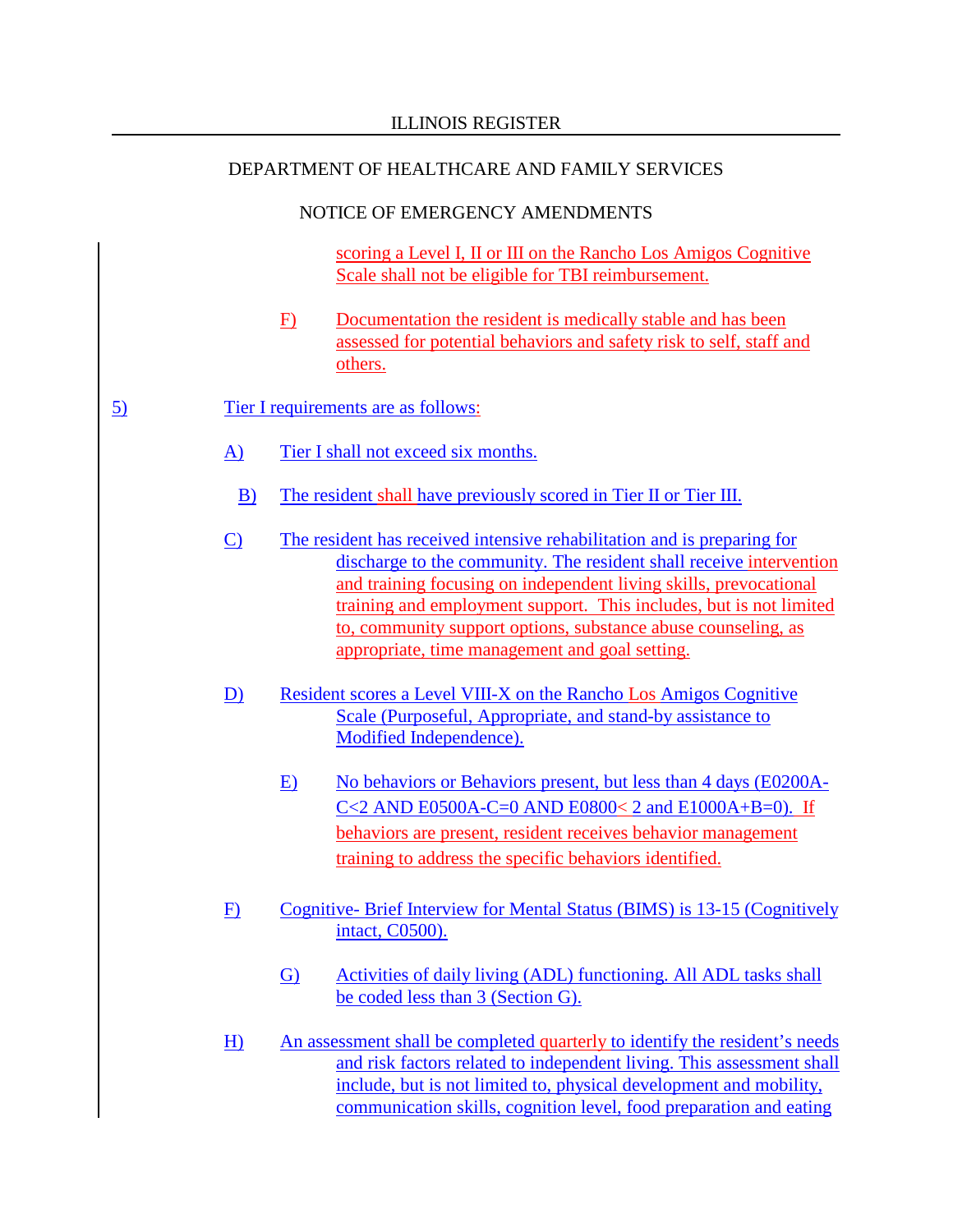### NOTICE OF EMERGENCY AMENDMENTS

behaviors, personal hygiene and grooming, health and safety issues, social and behavioral issues, ADL potential with household chores, transportation, vocational skills and money management.

- I) Discharge Potential. There is an active discharge plan in place (Q0400A=1) or referral has been made to the local contact agency (Q0600=1). There shall be weekly documentation by a licensed social worker related to discharge potential and progress. This shall include working with the resident on community resources and prevocational employment options.
	- J) The resident shall receive interventions and/or training related to their specific discharge needs.

# 6) Tier II requirements are as follows:

- A) Tier II shall not exceed twelve months.
- B) Resident has reached a plateau in rehabilitation ability, but still requires services related to the TBI. Resident shall have previously scored in Tier III. The resident continues to receive restorative nursing services.
- C) Resident scores a Level IV-VII on the Rancho Los Amigos Cognitive Scale (Confusion, may or may not be appropriate).
- D) Cognition. BIMS is less than 13 (C0500) or Cognitive Skills for decision making are moderately to severely impaired (C1000=2 or 3).
- E) Resident has behaviors (E0300=1 or E1000=1) and these behaviors impact resident (E0500A-C=1) or impact others (E0600A-C=1). Behaviors shall be tracked daily and interventions implemented. There shall be documentation of weekly meetings with interdisciplinary staff to discuss behaviors, effectiveness of interventions and to implement revisions as necessary.
	- F) ADL function (Section G) 3 or more ADL require limited or extensive assistance.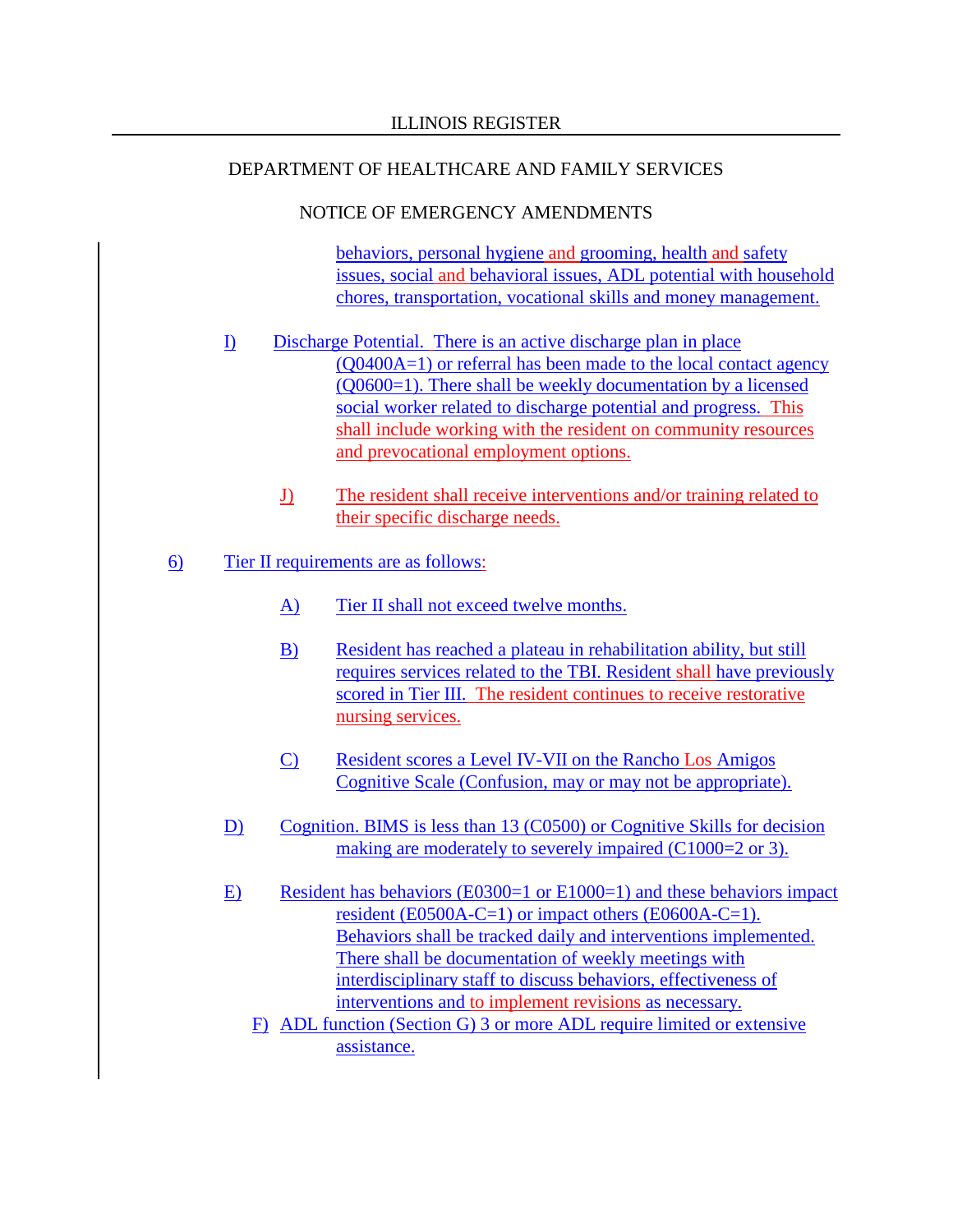- G) Resident is on 2 or more of the following restorative: Bed Mobility  $(0.0500D=1)$ , Transfer  $(0.0500E=1)$ , Walking  $(0.0500F=1)$ , Dressing/Grooming (O0500G=1), Eating (O0500H=1) or Communication (O0500J=1).
	- H) Resident receives either Psychological (O0400E2>1) or Recreational Therapy (O0400F2>1) at least two or more days a week. Documentation shall include a summary of the sessions, resident's progress and potential goals, and identify any revisions needed.
- I) Documentation shall support one to one meeting with a licensed social worker at least twice a week to discuss potential needs, goals and any behavior issues.
- J) Documentation of at least quarterly oversight of care plan by a neurologist.
- K) Documentation the resident has received instruction and training at least twice per week that includes, but is not limited to, behavior modification, anger management, time management goal setting, life skills and social skills.
	- L) Behavioral rehabilitation assessment and evaluations shall be completed quarterly and shall include cognition, behaviors, interventions and outcomes.
	- M) Documentation shall support the residents requires intensive counseling, behavioral management and neuro-cognitive therapy. The resident behaves in such a manner as to indicate an inability, without ongoing supervision and assistance of others, they would be unable to satisfy the need for nourishment, personal care, medical care, shelter, self-protection and safety.
- 7) Tier III requirements are as follows:
- A) Tier III shall not exceed nine months.
- B) The injury resulting in a TBI diagnosis must have occurred within the prior six months to score in Tier III.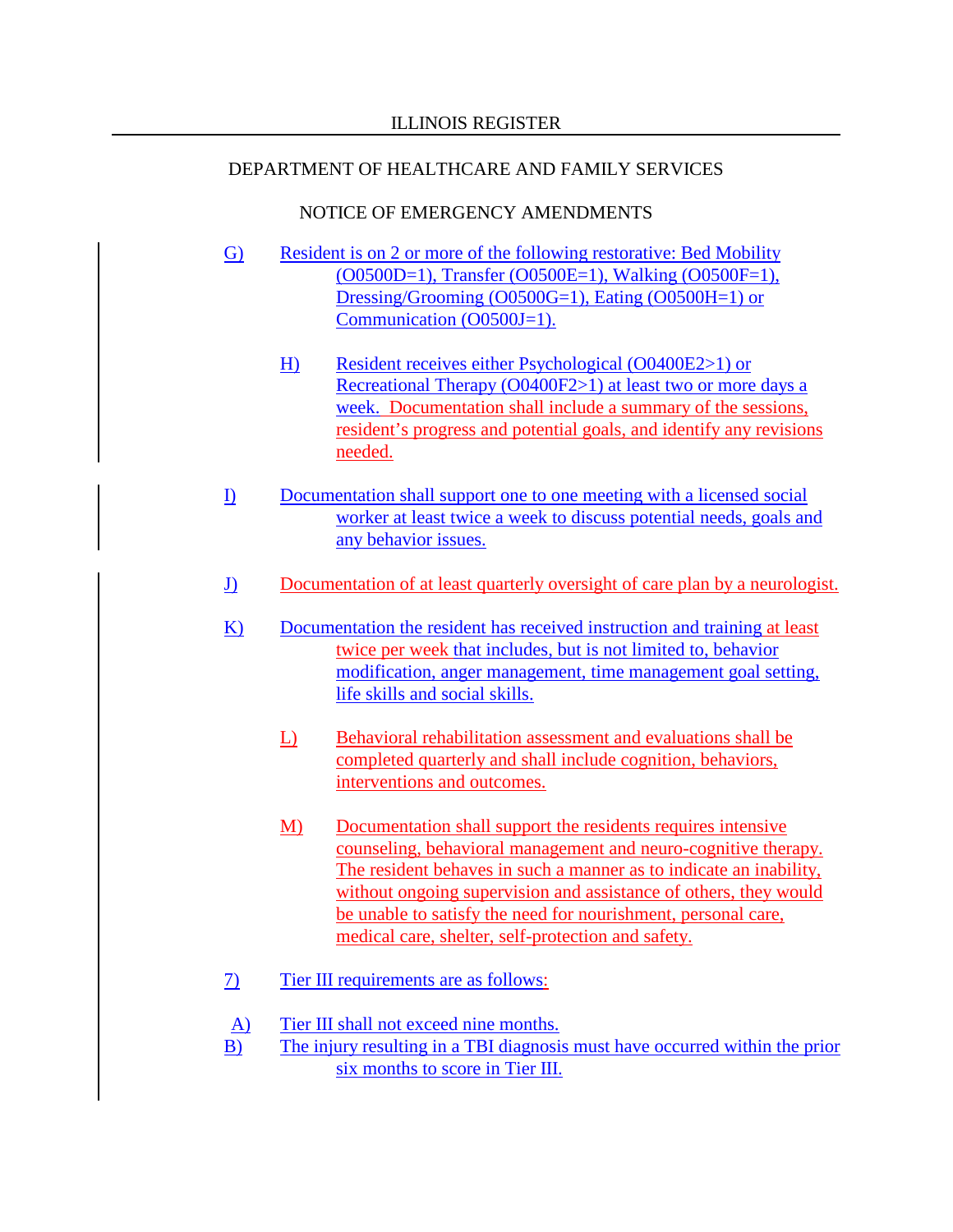- C) Includes the acutely diagnosed resident with extensive deficits in physical functioning and identifies intensive rehabilitation needs.
- D) Resident scores an IV-VII on the Rancho Los Amigos Cognitive Scale.
- E) Cognition- BIMS is less than 13 (C0500) or Cognitive Skills for decision making are moderately to severely impaired (C1000=2 or 3).
- F) Documentation shall support the facility is monitoring behaviors and has implemented interventions to identify the risk factors for behaviors and to reduce the occurrence of behaviors.
- G) Resident receives Rehabilitation therapy (PT, OT or ST) at least 500 minutes per week and at least one rehabilitation discipline five days per week (O0400). The therapy shall meet the RAI Manual guidelines for coding. The resident shall continue to show the potential for improvement in the therapy programs.
	- H) The facility shall have trained rehabilitation staff on-site working with the resident on a daily basis. This shall include a trained rehabilitation nurse and rehabilitation aides. The resident requires a minimum of six to eight hours per day of one-to-one support as a result of functional issues.
	- I) Documentation shall support there are weekly meetings of the interdisciplinary team to discuss the resident's rehabilitation progress and potential.
	- J) Resident receives Psychological Therapy (O0400E2>1) at least two days per week. Documentation shall include a summary of the sessions, resident's progress and potential goals, and identify any revisions needed.
	- K) There shall be documentation to support monthly oversight by a neurologist.
	- L) A comprehensive medical and neuro-psychological assessment is done upon admission and quarterly. It shall include, but is not limited to, the following: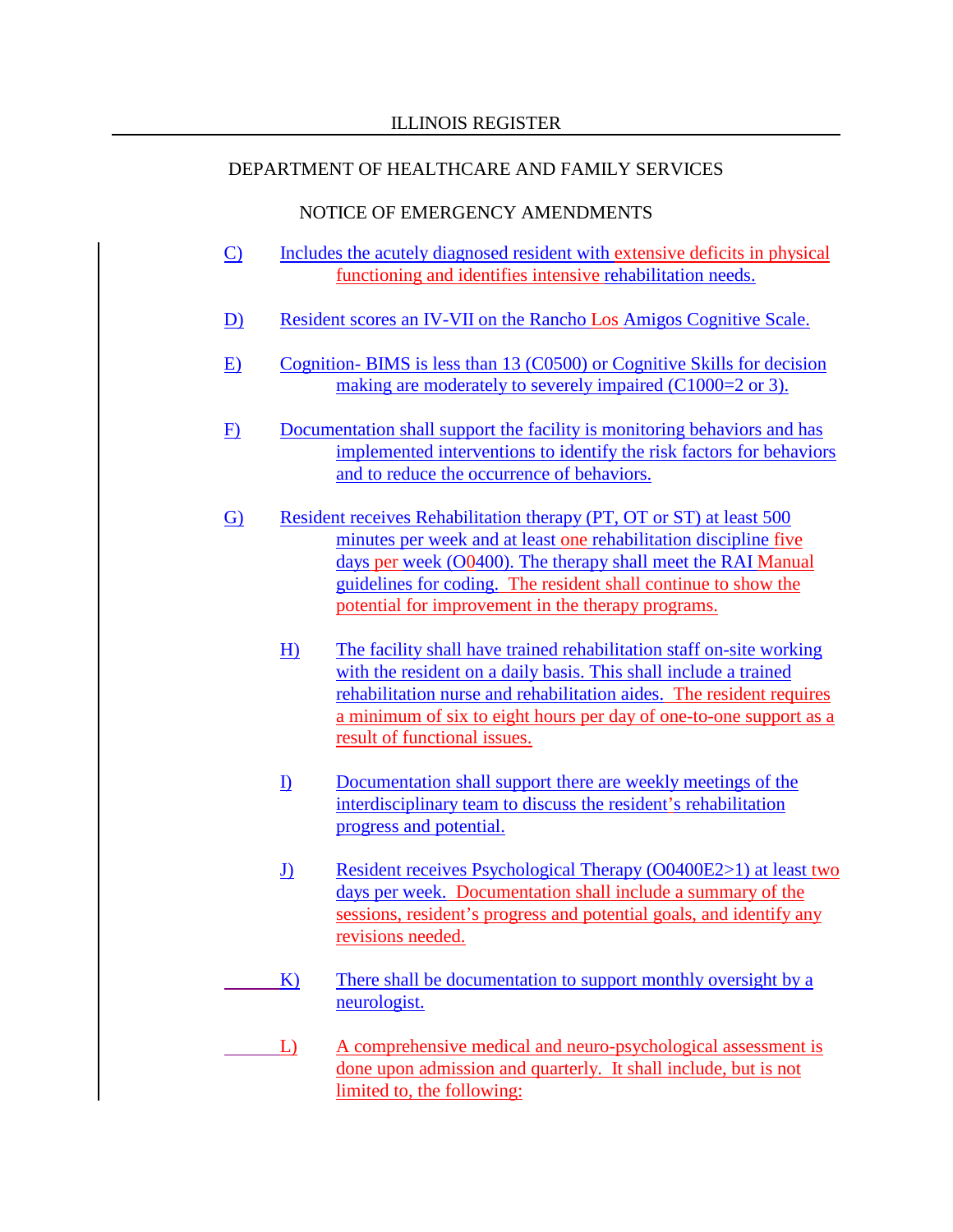# NOTICE OF EMERGENCY AMENDMENTS

|    | $\underline{i}$                | Physical ability and mobility;                       |
|----|--------------------------------|------------------------------------------------------|
|    | $\underline{ii}$               | Motor coordination;                                  |
|    | $\overline{\text{iii}}$        | <u>Hearing, vision and speech;</u>                   |
|    | $\underline{\text{i}\text{v}}$ | <b>Behavior and impulse control;</b>                 |
|    | <u>v)</u>                      | Social functionality;                                |
|    | $\overline{vi}$                | Cognition;                                           |
|    | vii)                           | Safety and medical needs; and                        |
|    | viii)                          | Communication needs.                                 |
| 8) |                                | Rates of payment for each Tier are as follows:       |
| A) |                                | The payment amount for Tier I is \$265.17 per day    |
| B) |                                | The payment amount for Tier II is \$486.49 per day.  |
| C) |                                | The payment amount for Tier III is \$767.46 per day. |

(Source: Repealed at 26 Ill. Reg. 3093, effective February 15, 2002; Emergency added at 38 Ill. Reg. effective extended a set of 150 days) state  $\frac{150 \text{ days}}{200}$ 

# **Section 147.340 Minimum Data Set On-site Reviews EMERGENCY**

- a) The Department shall conduct reviews to determine the accuracy of the resident assessment information transmitted in the Minimum Data Set (MDS) that are relevant to the determination of reimbursement rates. The MDS data used by the Department to set the reimbursement rate will be used to conduct the validation reviews. Such reviews may, at the discretion of the Department, be conducted electronically or onsite in the facility.
- b) The Department may select, at random, a number of facilities in which to conduct quarterly on-site reviews.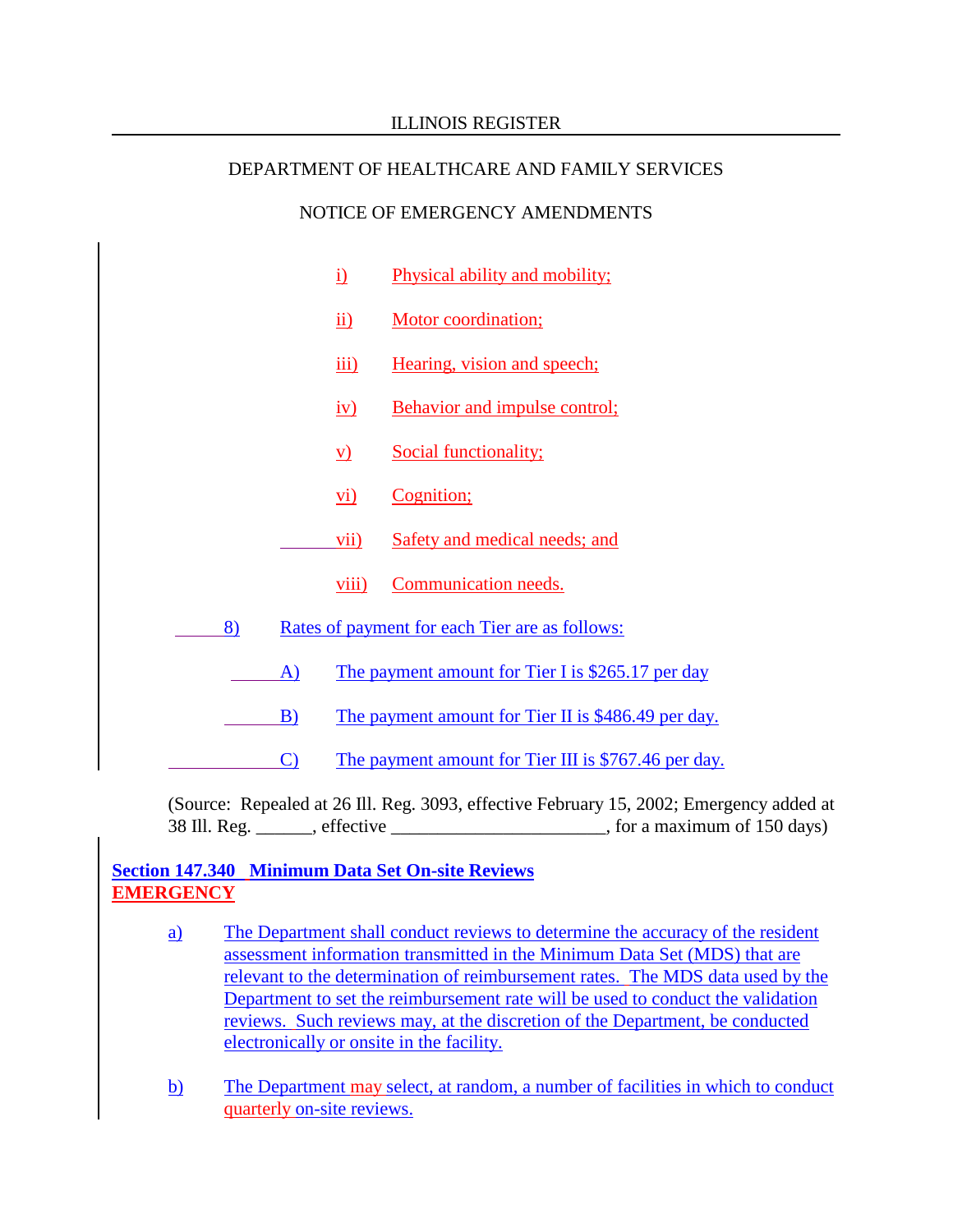- c) The Department may also select facilities for on-site review based upon facility characteristics, atypical patterns of scoring MDS items, non-submission or late submission of assessments, high percentage of significant corrections, previous history of review changes, or the Department's experience. The Department may also use the findings of the licensing and certification survey conducted by the Department of Public Health (DPH) indicating the facility is not accurately assessing residents.
- d) In addition, the Department may conduct reviews if the Department determines that circumstances exist that could alter or affect the validity of case mix classifications of residents. These circumstances include, but are not limited to, the following:
	- 1) Frequent changes in administration or management of the facility;
	- 2) An unusually high percentage of residents in a specific case mix classification or high percentage of change in the number of residents in a specific case mix classification;
	- 3) Frequent adjustments of case mix classification as result of reconsiderations, reviews, or significant corrections submitted;
	- 4) A criminal indictment alleging fraud; and
	- 5) Other similar factors that relate to a facility's ability to conduct accurate assessments.
- e) The Department shall provide for a program of delegated utilization review and quality assurance. The Department may contract with medical peer review organizations to provide utilization review and quality assurance.
- f) Electronic review. The Department shall conduct quarterly an electronic review of MDS data for eligible individuals to identify facilities for on-site review.
- g) On-site review. The Department shall conduct an on-site review of MDS data for eligible individuals. The Department is authorized to conduct unannounced onsite reviews. On-site reviews may include, but shall not be limited to, the following: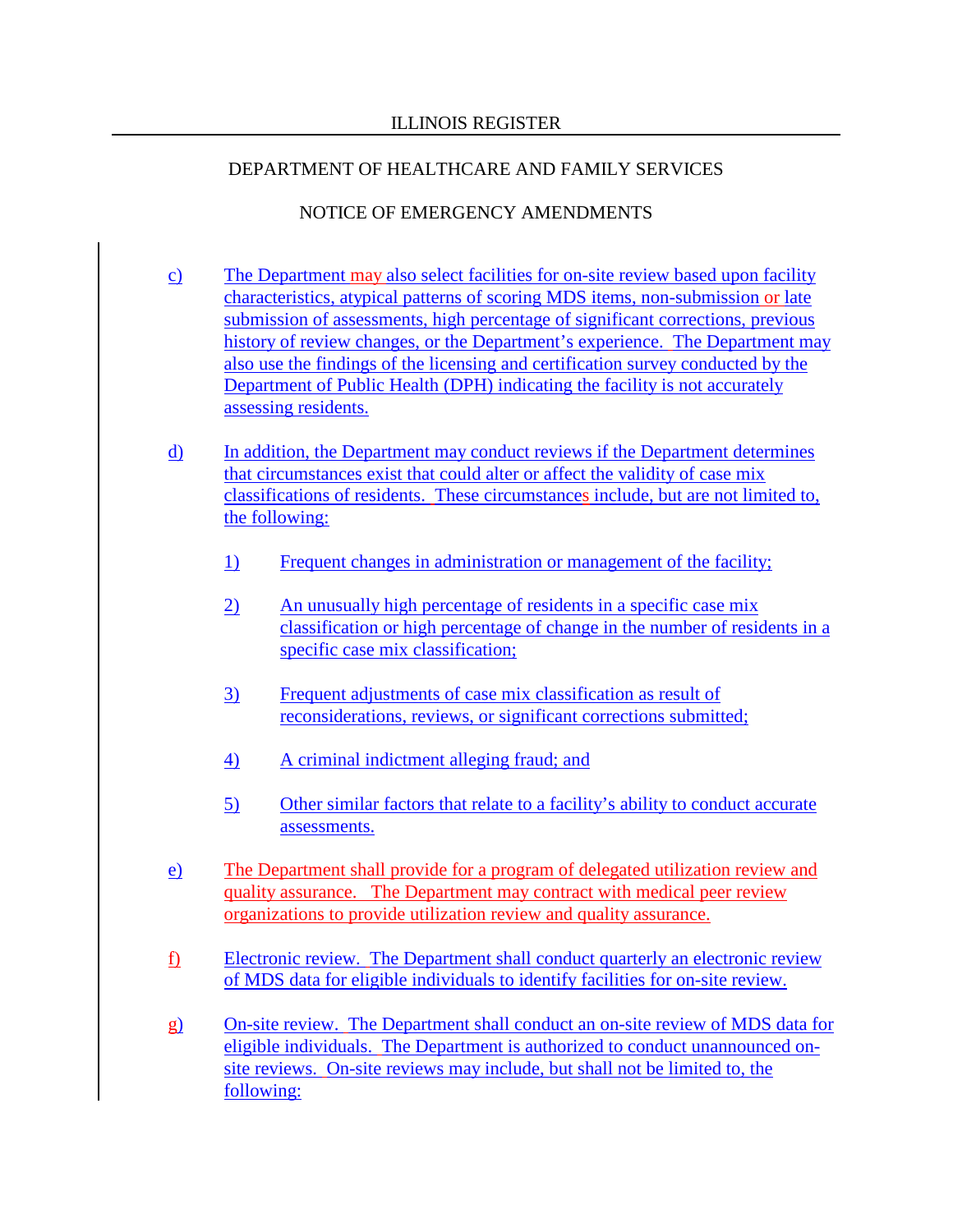- 1) Review of the resident records and supporting documentation, as identified in Section 147.330 and according to the facility manual for case mix classification issued by the Department.
- 2) Observation and interviews of residents, families and/or staff, to determine the accuracy of data relevant to the determination of reimbursement rates.
- 3) Review and collection of information necessary to assess the resident's need for a specific service or care area.
- h) The Department shall select at least 20 percent, with a minimum of ten assessments, of the assessments submitted. The number of residents in any selected facility for whom information is reviewed may, at the sole discretion of the Department, be limited or expanded.
- i) If more than 25 percent of the RUG-IV classifications are changed as a result of the initial review, the review may be expanded to a second 25 percent, with a minimum of ten assessments. If the total changes between the first and second sample exceed 40 percent, the Department may expand the review to all the remaining assessments.
- j) If the facility qualifies for an expanded review, the Department may review the facility again within six months. If a facility has two expanded reviews within a 24-month period, that facility may be subject to reviews every six months for the next 18 months and a penalty may be applied as defined in subsection (s) of this Section.
- <u>k)</u> Pursuant to 89 Ill. Adm. Code 140.12(f), the facility shall provide Department staff with access to residents, professional and non-licensed direct care staff, facility assessors, clinical records and completed resident assessment instruments, as well as other documentation regarding the residents' care needs and treatments. Failure to provide timely access to records may result in suspension or termination of a facility's provider agreement in accordance with 89 Ill. Adm. Code 140.l16(a)(4).
- l) Department staff shall request in writing the current charts of individual residents needed to begin the review process. The team will request no more than two records per reviewer to begin the review process. If the facility chooses to have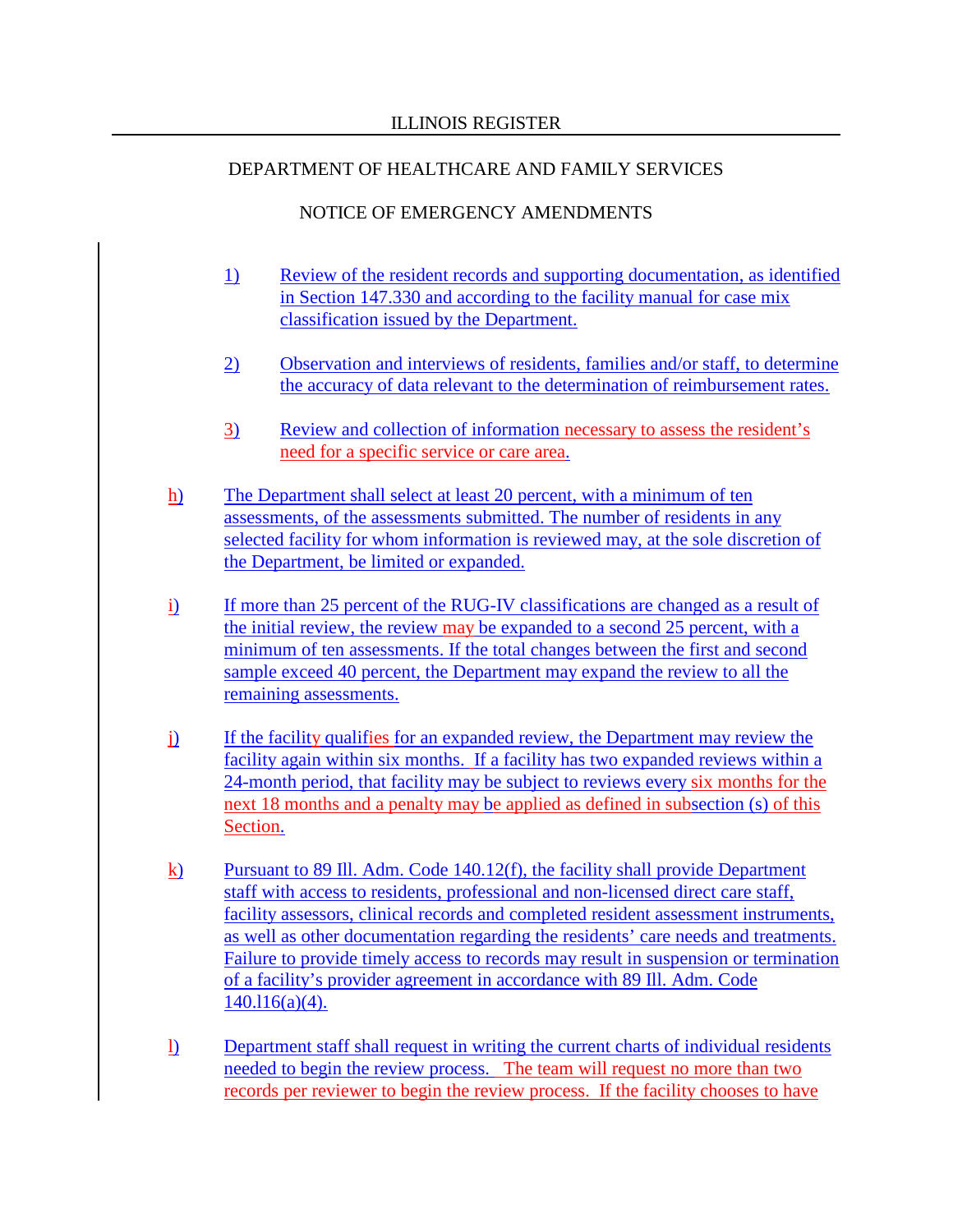## NOTICE OF EMERGENCY AMENDMENTS

HFS staff review the electronic health record, at least two computer terminals with read-only access will be made available to the review team within one hour. Within four hours of the team's arrival and for the remainder of the review, the facility shall provide a computer terminal for each reviewer or hard copies shall be provided. Current charts and completed MDSs for the previous 15 months shall be provided to review team within an hour after the request. Additional documentation regarding reimbursement areas for the identified Assessment Reference Date (ARD) timeframe shall be provided to the review team within four hours after the initial request.

- m) When further documentation is needed by the review team to validate an area, the team shall identify the MDS item requiring additional documentation and provide the facility with the opportunity to produce that information. The facility shall provide the team with additional documentation within 24 hours after the initial request.
- n) Facilities shall ensure that clinical records, regardless of form, are easily and readily accessible to Department staff.
- o) Throughout the review, the Department shall identify to the facility any preliminary conclusions regarding the MDS item(s)/area(s) that could not be validated. If the facility disagrees with those preliminary conclusions they shall present the Department with any and all documentation to support their position. It is up to the facility to determine what documentation is needed to support both the Resident Assessment Instrument (RAI) Manual and rule requirements regarding the MDS item(s) identified.
- p) All documentation that is to be considered for validation must be provided to the team prior to exit. All RAI Manual requirements and requirements identified in this subsection shall be presented to validate the identified area.
- q) Corrective Action. Upon conclusion of the review and the consideration of any subsequent supporting documentation provided by the facility, the Department shall notify the facility of its final conclusions, both with respect to accuracy of data and recalculation of the facility's reimbursement rate. The Department shall reclassify a resident if the Department determines that the resident was incorrectly classified.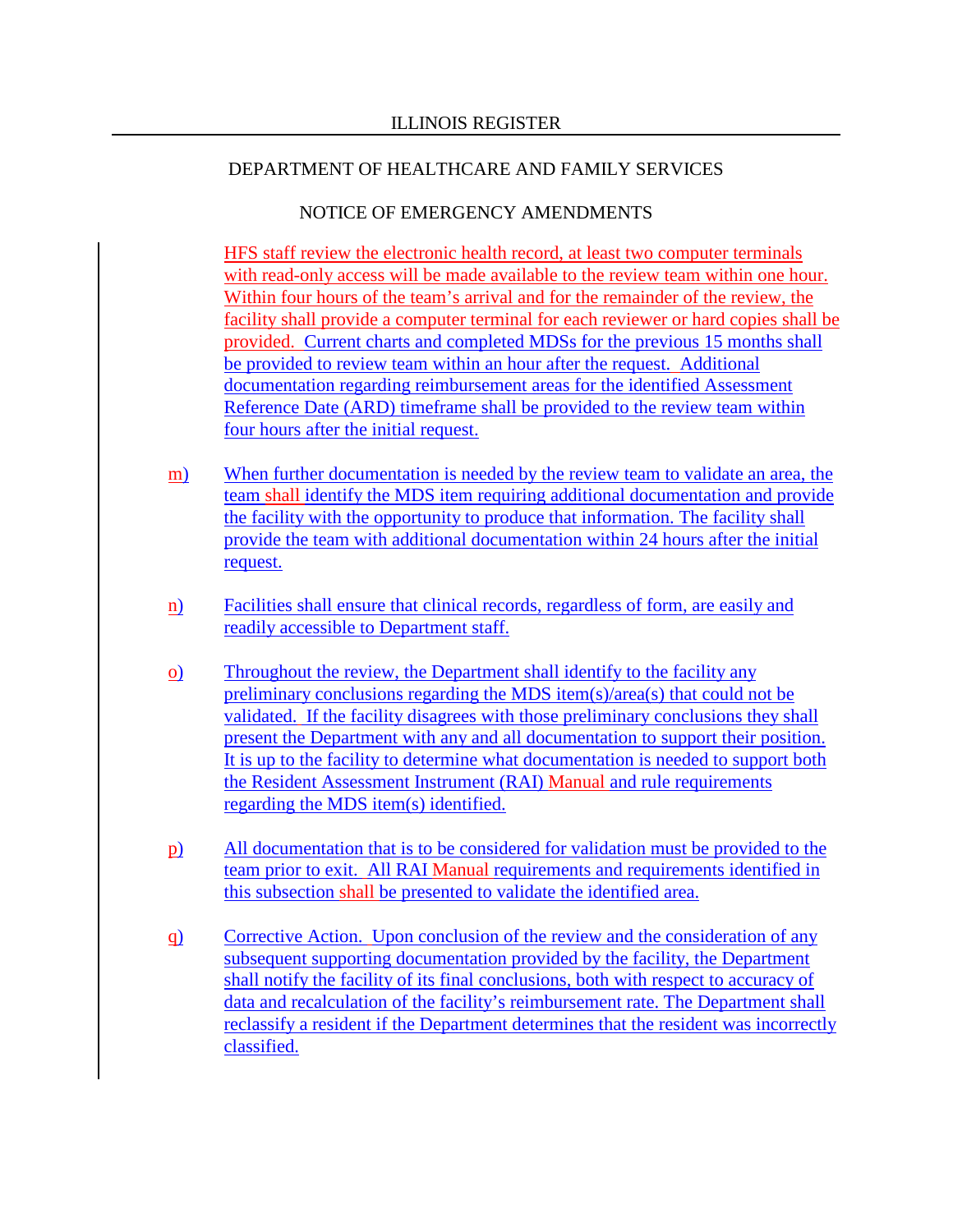- r) Data Accuracy. Final conclusions with respect to inaccurate data may be referred to the appropriate agencies, including, but not limited to, the Department's Office of Inspector General, Illinois State Police or Department of Public Health.
- s) Recalculation of Reimbursement Rate. The Department shall determine if the reported MDS data that was subsequently determined to be unverifiable would cause the direct care component of the facility's rate to be calculated differently when using the accurate data.
- t) A facility's rate shall be subject to change if the recalculation of the direct care component rate, as a result of using RUGs-IV data that is verifiable:
	- 1) Decreases the rate by more than one percent. The rate is to be changed, retroactive to the beginning of the rate period, to the recalculated rate.
	- 2) Decreases the rate by more than ten percent in addition to the rate change specified in this subsection. The direct care component of the rate may be reduced, retroactive to the beginning of the rate period, by \$1.00 for each whole percentage decrease in excess of two percent.
- u) Based on the areas identified as reclassified, the nursing facility may request that the Department reconsider the assigned classification. The request for reconsideration shall be submitted in writing to the Department within 30 days after the date of the Department's notice to the facility. The request for reconsideration shall include the name and address of the facility, the name of each resident in which reconsideration is requested, the reason(s) for the reconsideration for each resident, and the requested classification changes for each resident based on the MDS items coded. In addition, a facility may offer explanations as to how they feel the documentation presented during the review supports their request for reconsideration. However, all documentation used to validate an area shall be submitted to the Department prior to exit. Documentation presented after exit will not be considered when determining a recalculation request. If the facility fails to provide the required information with the reconsideration request, or the request is not timely, the request shall be denied.
- v) Reconsideration by the Department shall be made by individuals not directly involved in that facility review. The reconsideration shall be based upon the initial assessment documentation and the reconsideration information sent to the Department by the facility. The Department shall have 120 days after the date of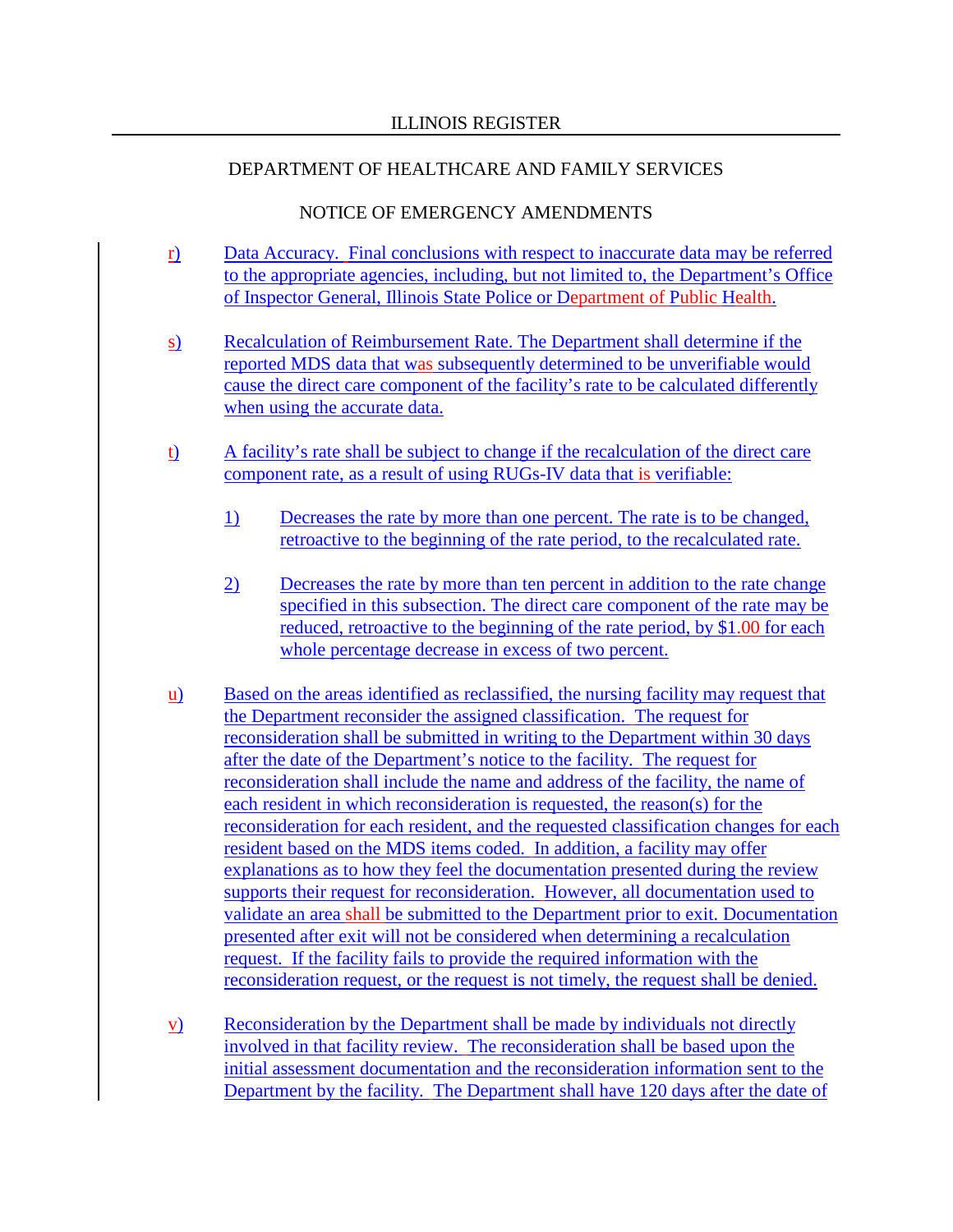# NOTICE OF EMERGENCY AMENDMENTS

the request for reconsideration to make a determination and notify the facility in writing of the final decision.

(Source: Repealed at 26 Ill. Reg. 3093, effective February 15, 2002; Emergency added at 38 Ill. Reg. \_\_\_\_\_\_, effective \_\_\_\_\_\_\_\_\_\_\_\_\_\_\_\_\_\_\_\_\_\_\_, for a maximum of 150 days)

# **Section 147.346 Appeals of Nursing Rate Determination EMERGENCY**

- a) Appeals must be submitted in writing to the Department no later than 30 days after the date of the Department's notice to the facility of the rate calculation resulting from the on-site review. The revised rate shall be processed into the payment system 30 days after the date of the Department's notice in order to allow time for submission of appeals.
- b) The appeal shall contain clear and relevant supportive documentation. The facility must succinctly address the area being appealed. Additional documentation not presented to the HFS review team during the review, or at the time of exit, will not be considered in the appeal process.
- c) The Department will rule on all appeals within 120 days after the date of appeal, except in rare instances where the Department may require additional information from the facility. In this case, the response period may be extended.
- d) The appeal and supportive documentation will go through several stages of review within the Department to ensure fairness, objectivity and consistency with the appeal determination. The rate resulting from the appeal determination will become effective the first day of the applicable quarter.

(Source: Emergency Added at 38 Ill. Reg. \_\_\_\_\_\_, effective  $\frac{150 \text{ days}}{150 \text{ days}}$ 

# **Section 147.355 Reimbursement for Residents with Exceptional Needs (Repealed) EMERGENCY**

a) Pursuant to Public Act 96-1530, effective January 1, 2012, the Department shall develop and make enhanced payments to nursing facilities for services provided to residents with exceptional needs. For purposes of this section, an exceptional need means ventilator care, tracheotomy care, bariatric care, complex wound care and traumatic brain injury care (TBI).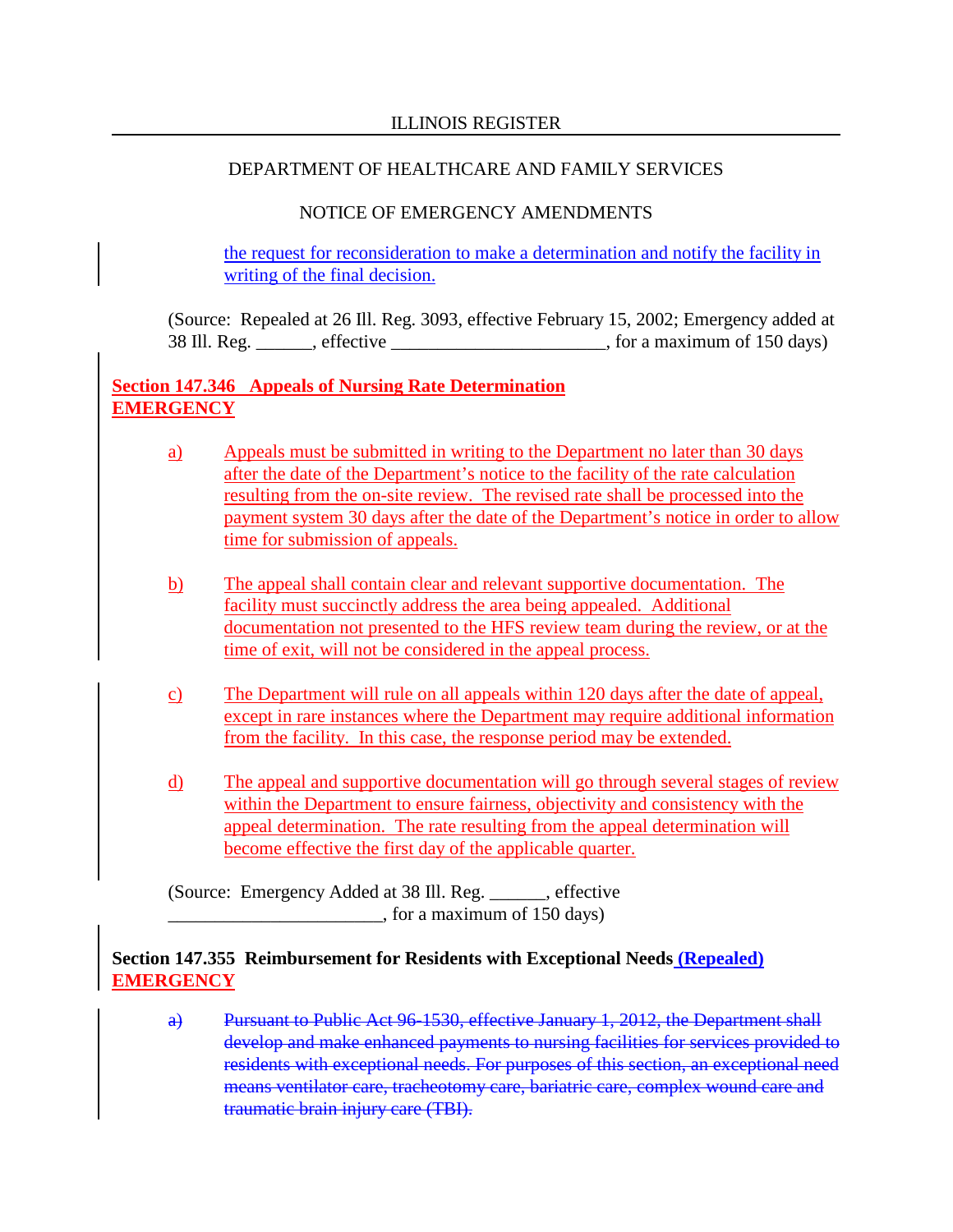## NOTICE OF EMERGENCY AMENDMENTS

#### b) Ventilator Care

- 1) Ventilators are defined as any type of electrical or pneumatically powered closed mechanical system for residents who are, or who may become, unable to support their own respiration. It does not include Continuous Positive Airway Pressure (CPAP) or Bi-level Positive Airway Pressure (BIPAP) devices.
- 2) In order for an applicable rate to be assigned to a ventilator dependent resident, a nursing facility shall notify the department using a department designated form that includes a physician order sheet that identifies the need and delivery of ventilator services. A facility shall also use the designated form to notify the department when a resident is no longer receiving ventilator services. The following criteria shall be met in order for a facility to qualify for ventilator care reimbursement.
- 3) A facility shall establish admission criteria to ensure the medical stability of patients prior to transfer from an acute care setting.
- 4) Facilities shall be equipped with technology that enables it to meet the respiratory therapy, mobility and comfort needs of its patients.
- 5) Clinical assessment of oxygenation and ventilation-arterial blood gases or other methods of monitoring carbon dioxide and oxygenation shall be available on-site for the management of residents.
- 6) Emergency and life support equipment, including mechanical ventilators, shall be connected to electrical outlets with back-up generator power in the event of a power failure.
- 7) Ventilators shall be equipped with internal batteries to provide a short back-up system in case of a total loss of power.
- 8) An audible, redundant ventilator alarm systems shall be required to alert caregivers of a ventilator malfunction, failure or resident disconnect. A back-up ventilator shall be available at all times.
- 9) Staffing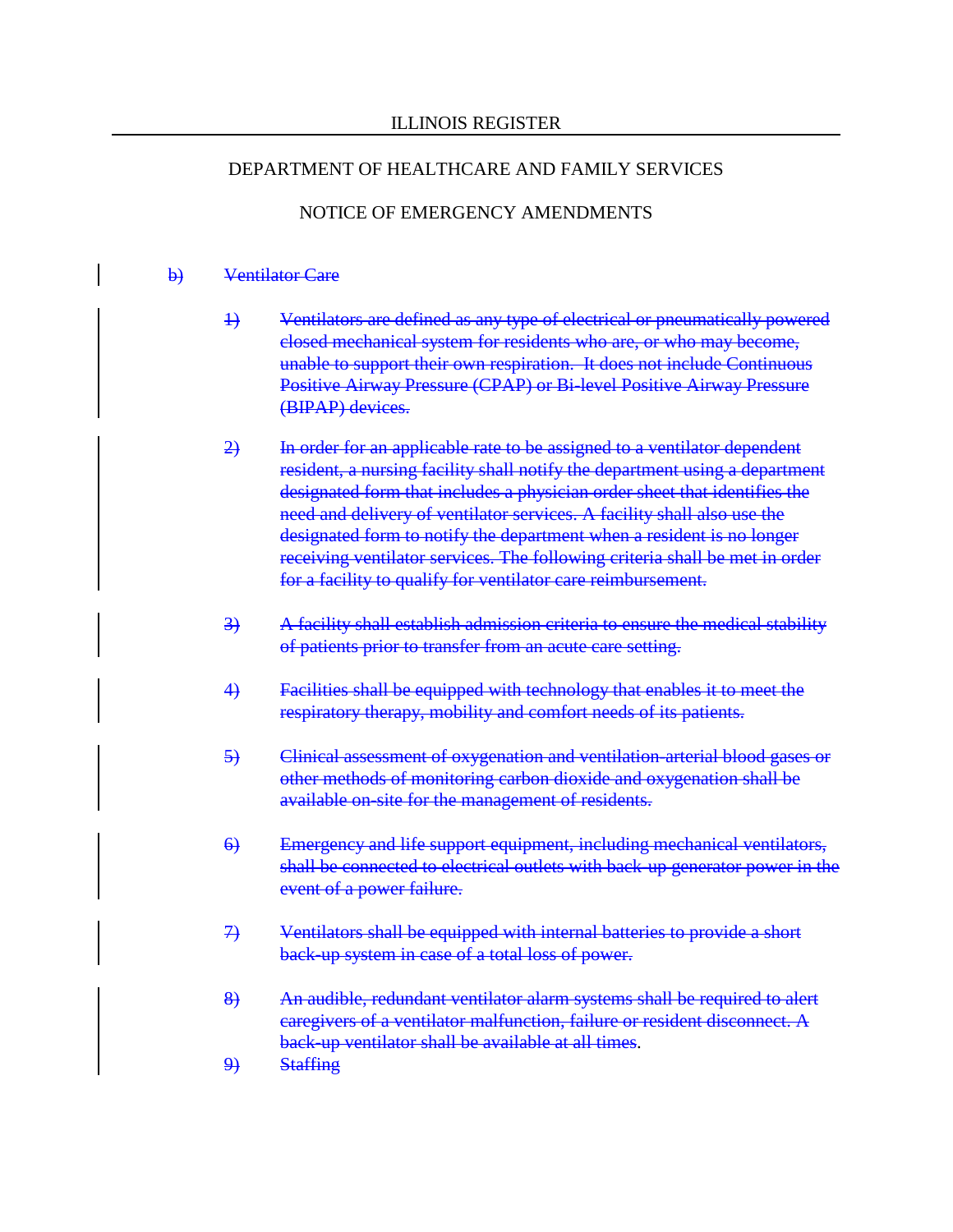- A) A minimum of one RN on duty on the day shift, seven days per week (as required by the Department of Public Health (DPH) in 77 Ill. Adm. Code 300.1240 or 250.910(e) and (f)(1) as appropriate). Additional RN staff may be determined necessary by HFS, based on the HFS' review of the ventilator services.
- B) A minimum of the required number of LPN staff (as required by DPH in 77 Ill. Adm. Code 300.1230 and 300.1240 or 250.910(e) and  $(f)(1)$  as appropriate), on duty, with an RN on call, if not onduty on the evening and night shifts, seven days per week.
- C) A licensed respiratory care practitioner licensed in Illinoisshall be available at the facility or on call 24 hours a day to provide care, monitor life support systems, administer medical gases and aerosol medications, and perform diagnostic testing. The practitioner shall evaluate and document the respiratory status of a ventilator resident on no less than a weekly basis.
- D) A pulmonologist, or physician experienced in the management of ventilator care, shall direct the plan of care for ventilator residents.
- E) At least one of the full-time licensed nursing staff members shall have successfully completed a course in the care of ventilator dependent individuals and the use of ventilators, conducted and documented by a licensed respiratory care practitioner or a qualified registered nurse who has at least one-year experience in the care of ventilator dependent individuals.
- F) All staff caring for ventilator dependent residents shall have documented in-service training in ventilator care prior to providing such care. In-service training shall be conducted at least annually by a licensed respiratory care practitioner or qualified registered nurse who has at least one-year experience in the care of ventilator dependent individuals. Training shall include, but is not limited to, status and needs of the resident, infection control techniques, communicating with the ventilator resident, and assisting the resident with activities. In-service training documentation shall include name and qualification of the in-service director, duration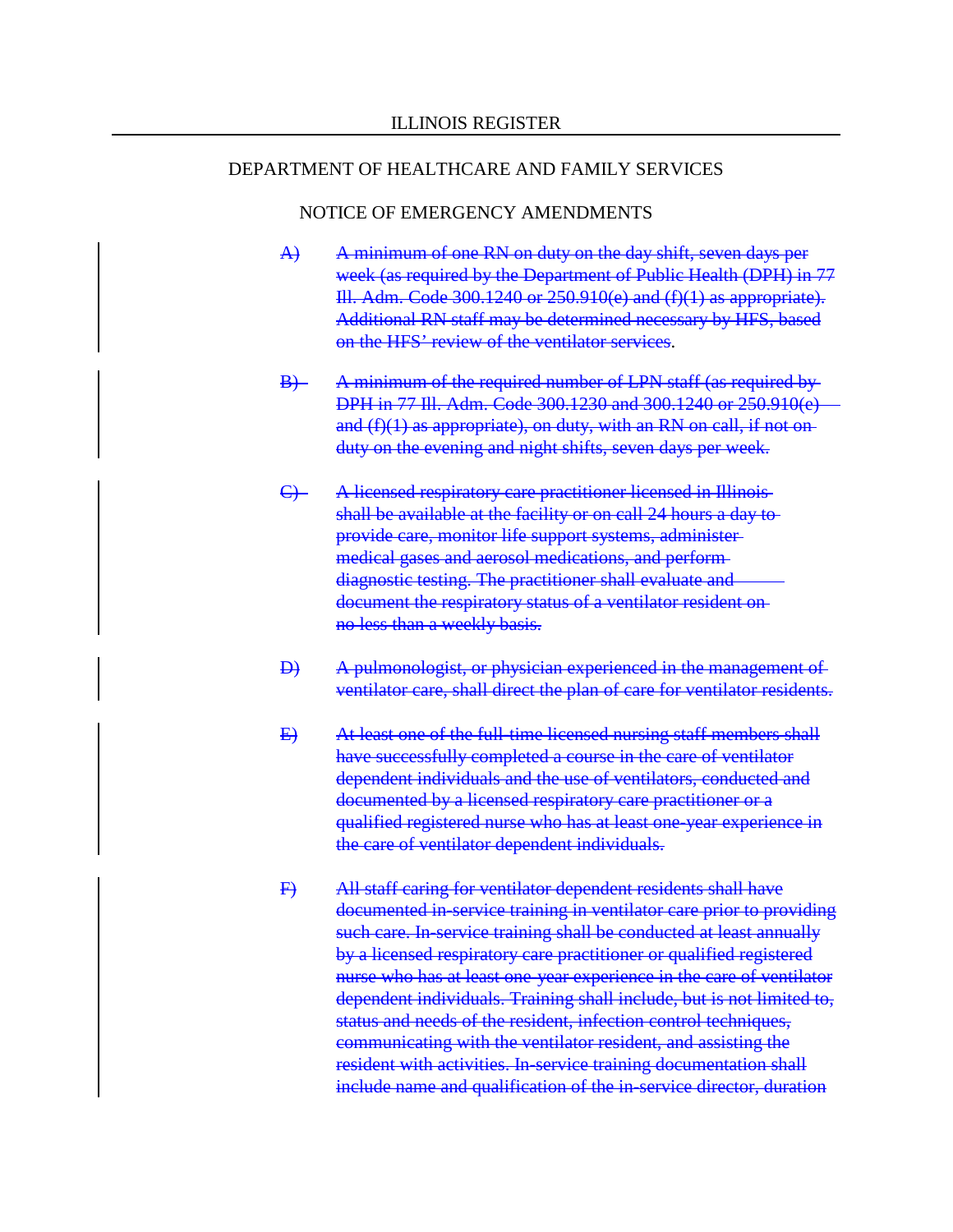#### NOTICE OF EMERGENCY AMENDMENTS

of the presentation, content of presentation, and signature and position description of all participants.

- 10) HFS staff shall conduct on-site visits on a random and targeted basis to ensure both facility and resident compliance with identified requirements. All records shall be accessible to determine that the needs of a resident arebeing met and to determine the appropriateness of ventilator services.
- 11) The enhanced payment shall be added to the rate determined by the methodology currently in place:
	- A) Payment shall be made for each individual resident receiving ventilator services;
	- B) A rate for ventilator services shall be set based on geographic area for all facilities within that area; and
	- C) The rate shall include the facility specific support, capital and nursing components plus the geographic area average ventilator minutes from the MDS and \$174 supply costs.
- $e$ ) TBH
	- 1) TBI is a nondegenerative and noncongenital insult to the brain from an external mechanical force, possibly leading to permanent or temporary impairment of cognitive, physical, and psychosocial functions, with an associated diminished or altered state of consciousness.
	- 2) The following criteria shall be met in order for a facility to qualify for TBI reimbursement.
	- 3) The facility shall have policies and procedures for care of the residents with TBI and behaviors.
	- 4) The facility shall have staff to complete the required physical (PT), occupational (OT) or speech therapy (SP), as needed.
	- 5) Staff caring for a TBI resident shall receive in-service for the care of a TBI resident and dealing with behavior issues. In-service training shall be conducted at least annually. In-service documentation shall include name and qualifications of the in-service director, duration of the presentation,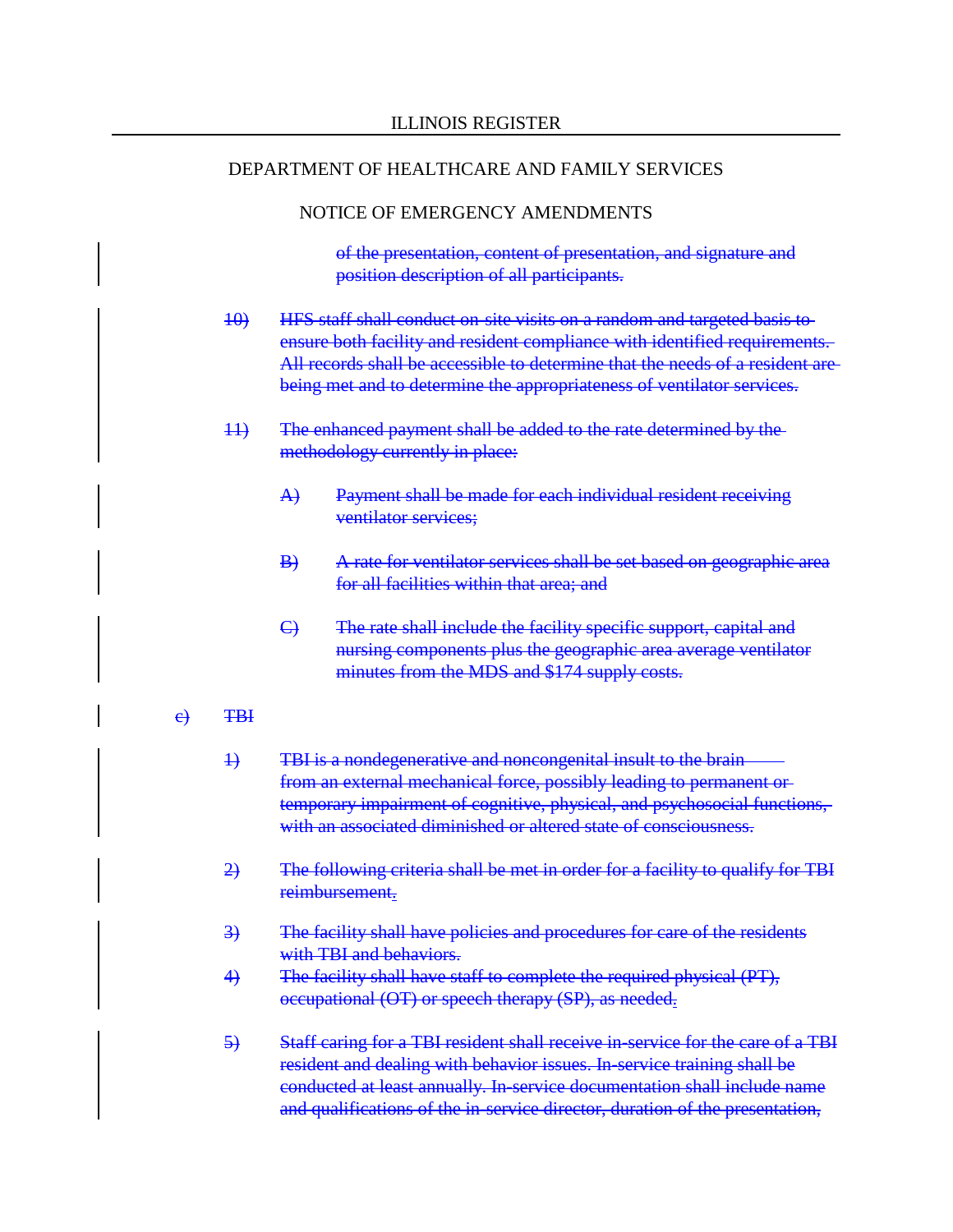#### NOTICE OF EMERGENCY AMENDMENTS

content of presentation, and signature and position description of all participants.

- 6) The facility environment shall be such that it is aimed at reducing distractions for the TBI resident during activities and therapies.
- 7) Care plans on all residents shall address the physical, behavioral and psychosocial needs of the TBI residents. Care plans shall be individualized to meet the resident's needs, and shall be revised as necessary.
- 8) The facility shall use the "Rancho Los Amigos Cognitive Scale" to determine the level of cognitive functioning. Based on the level of functioning, and the services and interventions implemented, a resident will fall into one of three tiers of payments, Tier 3 being the highestreimbursement. By completing a department designated form, facilities will be responsible for notifying the department of the applicable tier that a resident falls into. The payment is in lieu of any other reimbursement for nursing facility services.
- 9) Documentation found elsewhere in the resident records shall support the scoring on the Rancho assessment as well as the delivery of coded interventions.
- 10) Initial requirement for all tiers is the resident has a TBI diagnosis on the MDS 3.0 (I5500=1 on MDS 3.0) that meets the RAI requirements for coding.
- 11) Residents scoring a Level I, II or III on the Rancho assessment shall not be eligible for TBI reimbursement.
- 12) Tier I requirements are as follows.
	- A) The payment amount is \$264.17 per day, and shall not exceed six months.
	- B) Includes residents who have received intensive rehabilitation and are preparing for discharge to the community.
	- C) Resident scores a Level VIII-X on the Rancho Amigos Cognitive Scale (Purposeful, Appropriate, and stand-by assistance to Modified Independence).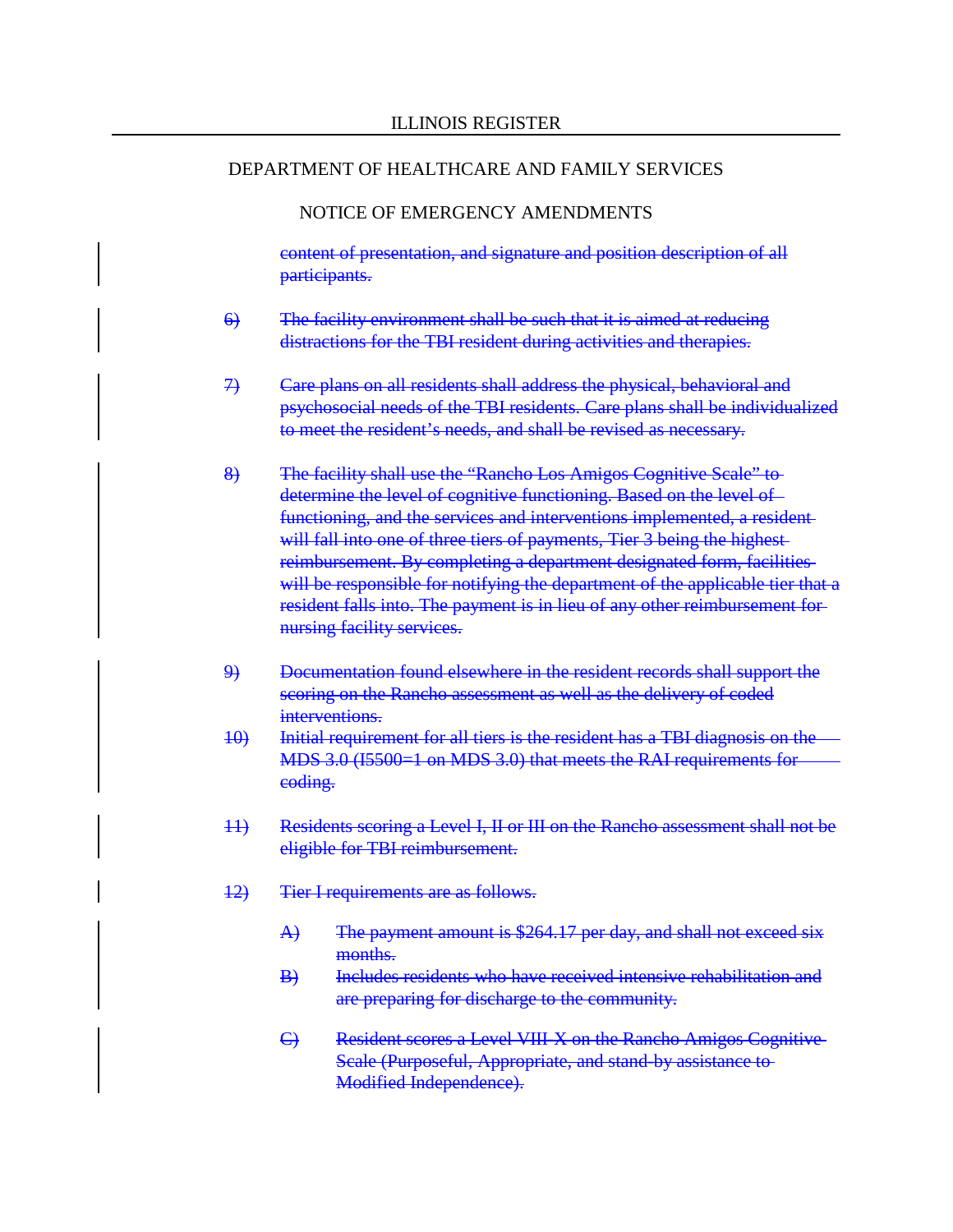- D) No behaviors (E0300=0 on the MDS 3.0).
- E) Cognitive-BIMS is 13-15 (Cognitively intact, C0500 on the MDS  $3.0$ .
- F) Activities of daily living (ADL) functioning. All ADL tasks shall be coded less than 3 (Section G on the MDS 3.0).
- G) Discharge Potential. There is an active discharge plan in place (Q0400A=1 on the MDS 3.0) or referral has been made to the local contact agency (Q0600=1 on the MDS 3.0).
- 13) Tier II requirements are as follows.
	- A) The payment amount is \$486.49 per day, and shall not exceedtwelve months.
	- B) Includes residents who have reached a plateau in rehabilitationability, but still require services related to the TBI.
	- C) Resident scores a Level IV-VII on the Rancho Amigos Cognitive Scale (Confusion, may or may not be appropriate).
	- D) Cognition. Brief Interview for Mental Status (BIMS) is less than 13 (C0500 on MDS 3.0) or Cognitive Skills for decision making are moderately to severely impaired (C1000=2 or 3 on MDS 3.0).
	- E) Resident has behaviors (E0300=1 or E1000=1 on MDS 3.0) and these behaviors impact resident (E0500A-C=1) or impact others  $(E0600A-C=1)$ .
	- F) ADL function (Section G on MDS 3.0) 3 or more ADL requires extensive assistance.
	- G) Resident is on 2 or more of the following restorative: Bed Mobility (O0500D=1 on MDS 3.0), Transfer (O0500E=1 on MDS 3.0), Walking (O0500F=1 on MDS 3.0), Dressing/Grooming (O0500G=1 on MDS 3.0), Eating (O0500H=1 on MDS 3.0) or Communication  $(0.0500J=1)$  on MDS 3.0).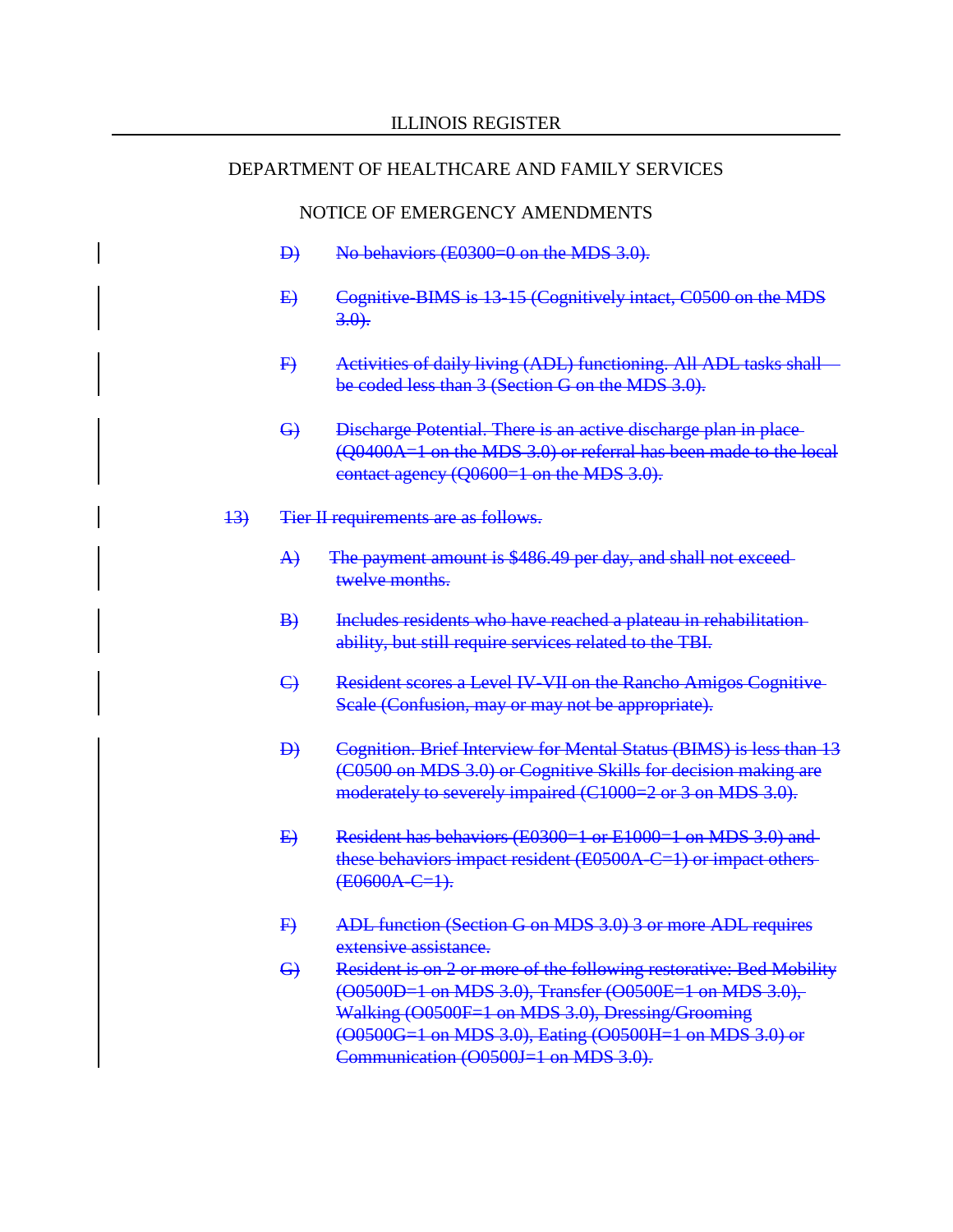- H) Resident receives either Psychological (O0400E2>1 on MDS 3.0) or Recreational Therapy (O0400F2>1 on MDS 3.0) at least two or more days a week.
- 14) Tier III requirements are as follows.
	- A) The payment amount is \$767.46 per day, and shall not exceed ninemonths.
	- B) The injury resulting in a TBI diagnosis must have occurred within the prior six months to score in Tier III.
	- C) Includes the acutely diagnosed resident with high rehabilitation needs.
	- D) Resident scores an IV-VII on the Rancho Amigos Cognitive Scale.
	- E) Cognition-MMIS is less than 13 (C0500 on the MDS 3.0) or Cognitive Skills for decision making are moderately to severely impaired (C1000=2 or 3 on the MDS 3.0).
	- F) Resident receives Rehabilitation therapy (PT, OT or ST) at least 500 minutes per week and at least 1 rehab discipline 5 days/week (O400 on the MDS 3.0).
	- G) Resident receives Psychological Therapy (O0400E2>1 on MDS 3.0) at least 2 days per week
- d) Other Exceptional Need Services
	- 1) Facilities scoring tracheotomy care, bariatric care, complex wound care and TBI on the MDS 2.0 shall receive an additional add-on for supply costs associated with providing those services.
	- 2) Following are the per diem add-ons for the four services identified in d)(1) of this Section.
		- A) Tracheotomy Care \$8.80
		- B) Bariatric Care \$1.00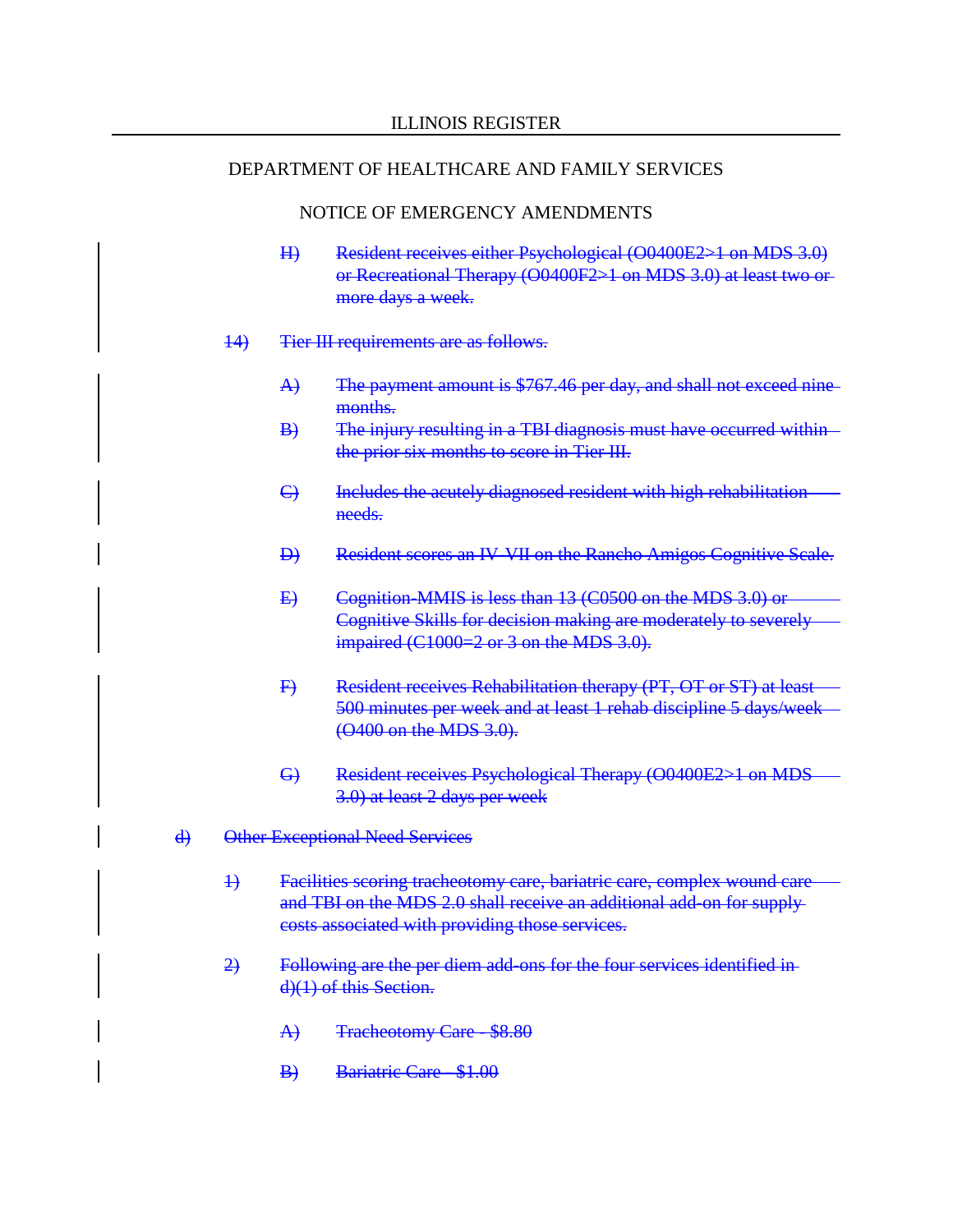# NOTICE OF EMERGENCY AMENDMENTS

- C) Complex Wound Care \$8.80
- D) TBI \$8.80

(Source: Emergency Repealed at 38 Ill. Reg. \_\_\_\_\_\_, effective \_\_\_\_\_\_\_\_\_\_\_\_, for a maximum of 150 days)

# **Section 147.TABLE A Staff Time (in Minutes) and Allocation by Need Level (Repealed) EMERGENCY**

- a) Effective July 1, 2003, each Medicare and Medicaid certified nursing facility shall complete, and transmit quarterly to the Department, a full Minimum Data Set (MDS) for each resident who resides in a certified bed, regardless of payment source. A description of the MDS items referenced in the tables found following subsection (e) of this Table A are contained in the Long Term Care Resident Assessment Instrument User's Manual available from the Centers for Medicare and Medicaid Services, 7500 Security Boulevard, Baltimore, Maryland 21244 (December 2002).
- b) Table A identifies MDS items that shall be used to calculate a profile on each Medicaid-eligible resident within each facility.
- c) The profile for each Medicaid-eligible resident shall then be blended to determine the nursing component of the nursing facility's Medicaid rate.
- d) Each MDS item in Table A includes a description of the item and the variable time referred to in Section 147.150(c)(1). The variable time assigned to each level represents the type of staff that should be delivering the service (unlicensed, licensed, social worker and activity) and the number of minutes allotted to that service item.
- e) Following is a listing of the reimbursable MDS items found in Table A.
	- 1) Base Social Work and Activity
	- 2) Activities of Daily Living (ADL)
	- 3) Restorative Programs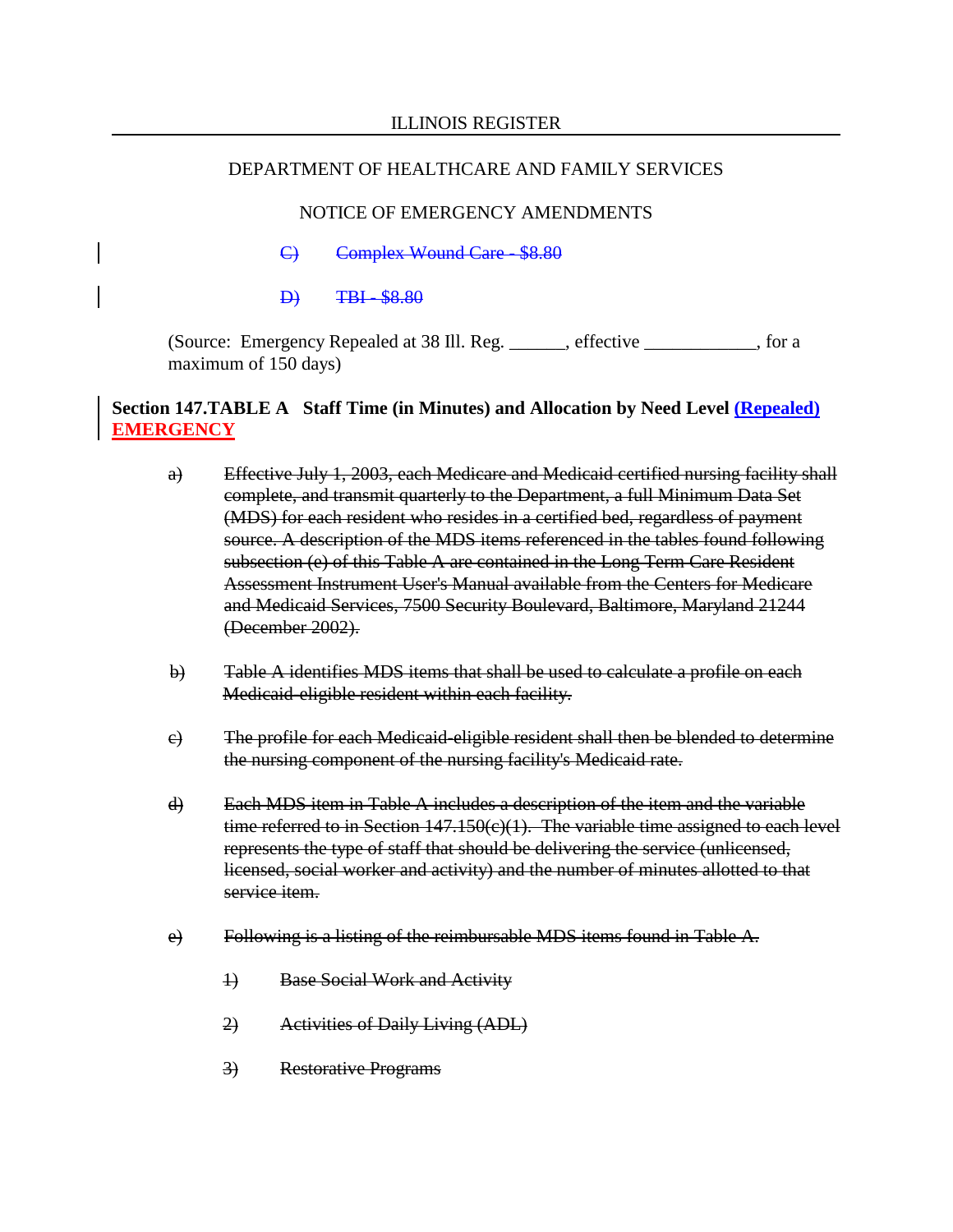#### ILLINOIS REGISTER

### DEPARTMENT OF HEALTHCARE AND FAMILY SERVICES

### NOTICE OF EMERGENCY AMENDMENTS

#### PROM/AROM

Splint/Brace

Bed Mobility

Mobility/Transfer

Walking

Dressing/Grooming **Eating** 

Prosthetic Care

**Communication** 

Other Restorative

Scheduled Toileting

4) Medical Services

Continence Care

Catheter Care

Bladder Retraining

Pressure Ulcer Prevention

Moderate Skin Care Services

Intensive Skin Care Services

Ostomy Care

IV Therapy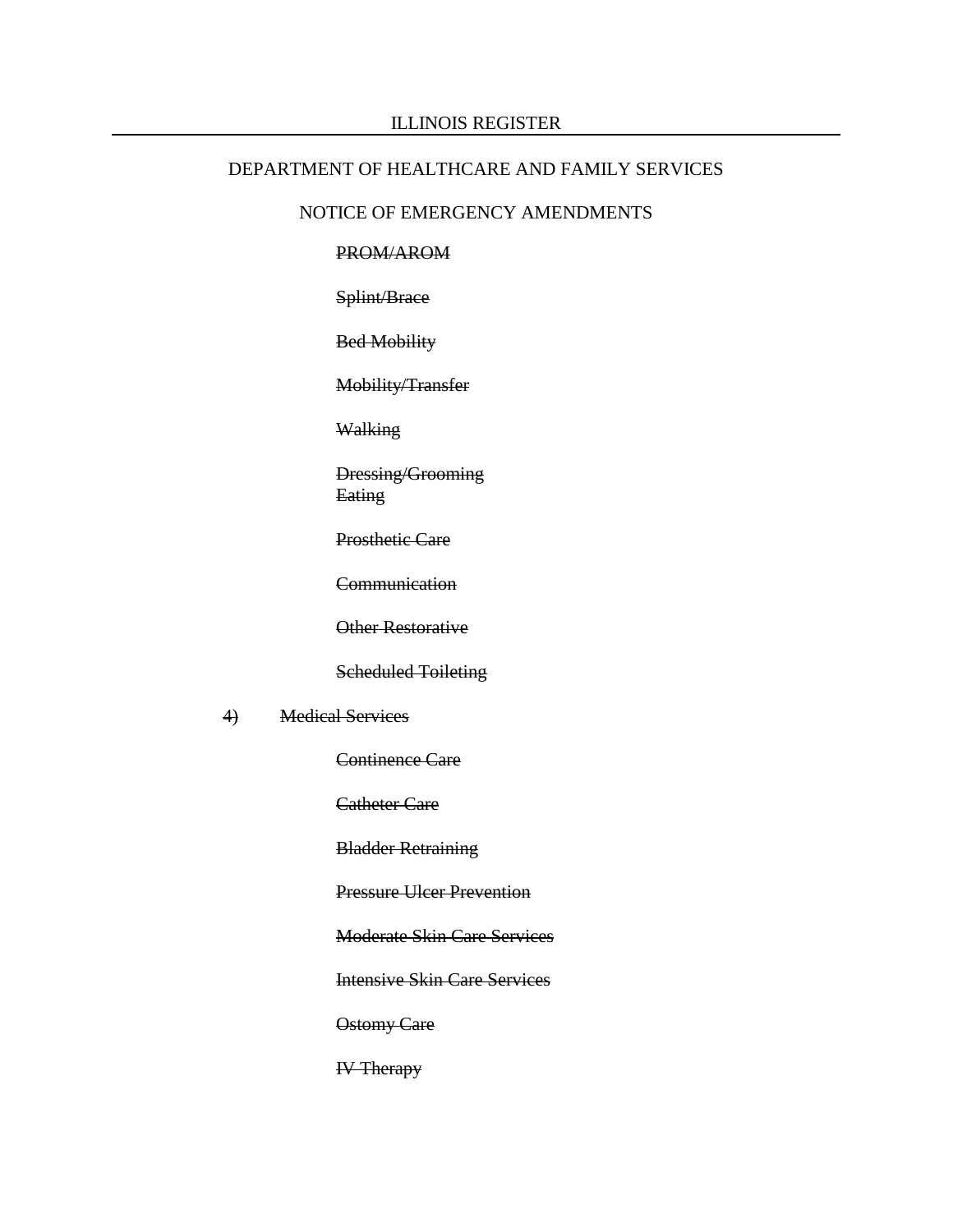#### ILLINOIS REGISTER

#### DEPARTMENT OF HEALTHCARE AND FAMILY SERVICES

#### NOTICE OF EMERGENCY AMENDMENTS

**Injections** 

Oxygen Therapy

**Chemotherapy** 

Dialysis

Blood Glucose Monitoring

End Stage Care

Infectious Disease

Acute Medical Conditions

Pain Management

Discharge Planning

**Nutrition** 

**Hydration** 

#### 5) Mental Health (MH) Services

Psychosocial Adaptation

Psychotropic Medication Monitoring

Psychiatric Services (Section S)

Skills Training

Close or Constant Observation

6) Dementia Services

Cognitive Impairment/Memory Assistance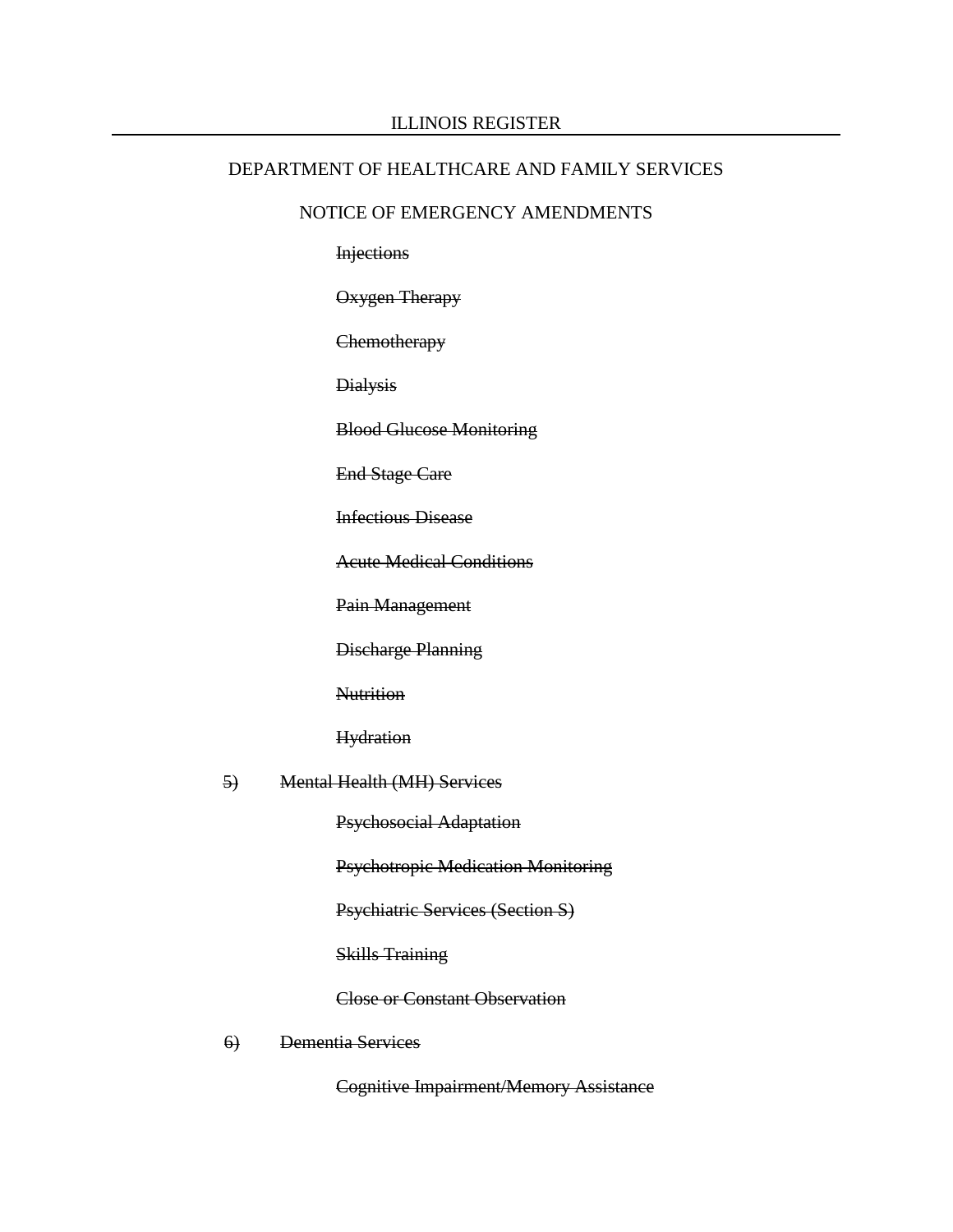## NOTICE OF EMERGENCY AMENDMENTS

Dementia Care Unit

### 7) Exceptional Care Services

Extensive Respiratory Services

Total Weaning From Ventilator

Morbid Obesity

Complex Wound Care

Traumatic Brain Injury (TBI)

8) Special Patient Need Factors:

Communication: add 1% of staff time accrued for ADLs through Exceptional Care Services

Vision Problems: add 2% of staff time accrued for ADLs through Exceptional Care Services Accident/Fall Prevention: add 3% of staff time accrued for ADLs through Exceptional Care Services

Restraint Free Care: add 2% of staff time accrued for ADLs through Exceptional Care Services

Activities: add 2% of staff time accrued for ADLs through Exceptional Care Services

### **MDS ITEMS AND ASSOCIATED STAFF TIMES**

Throughout Table A, where multiple levels are identified, only the highest level shall be scored. **1) Base Social Work and Activity**

| <del>Level</del> |                                       | $n$ lacancad<br>omneensea | 10ancad<br>E <del>icciiscu</del> | $\sim$<br>$M$ orlear<br><del>buchai woingi</del> | $C$ tiv $U$ tv<br><del>ncuvit</del> |
|------------------|---------------------------------------|---------------------------|----------------------------------|--------------------------------------------------|-------------------------------------|
|                  | 11.<br>110nte<br><del>ui Chents</del> |                           |                                  |                                                  | ΙV                                  |

**2) Activities of Daily Living**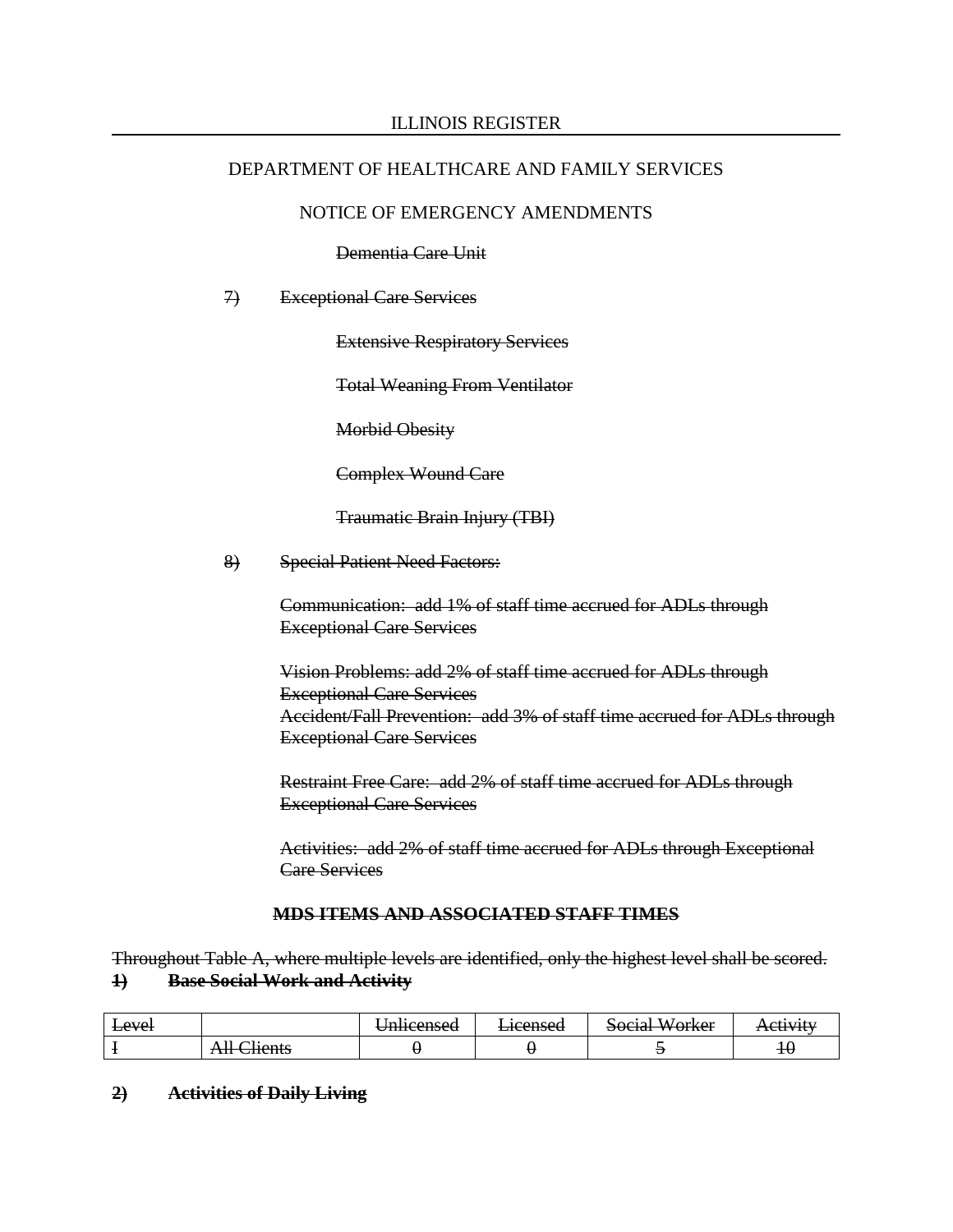## NOTICE OF EMERGENCY AMENDMENTS

Documentation shall support the following for scoring Activities of Daily Living.

- 1) Coding of Section G, Physical Functioning, and Structural Problems on the MDS during the look-back period.
- 2) MDS coded level of resident self-performance and support has been met.
- 3) When there is a widespread lack of supporting documentation as described in subsections (1) and (2) of this item **(2)**, the ADL scores for the residents lacking documentation will be reset to zero.
- 4) When there is an occasional absence of documentation for residents in the sample, ADL scores will be based on the observation and/or interview of the resident and facility staff at the time of the review. If the resident has been discharged and there is no documentation to support the ADL coding, ADL scores will be reset to one.

| Level          | Composite Scores | Unlicensed | <b>Licensed</b>  | Social Worker | Activity |
|----------------|------------------|------------|------------------|---------------|----------|
|                | Composite 7-8    | 50         | $7.5 \text{ RN}$ |               |          |
|                |                  |            | $7.5$ LPN        |               |          |
| $\mathbf H$    | Composite 9-11   | 62         | 9.5 RN           |               |          |
|                |                  |            | 9.5 LPN          |               |          |
| H <sub>H</sub> | Composite 12-14  | 69         | 10.5 RN          |               |          |
|                |                  |            | 10.5 LPN         |               |          |
| $\mathbf{I}$   | Composite 15-29  | 85         | 12.5 RN          |               |          |
|                |                  |            | 12.5 LPN         |               |          |

### **ADL Scoring Chart for the above Composite Levels**

MDS values equal to "-" denote missing data.

| ad t                | <b>MDS</b> items                                | <b>Description</b>                                                                                   | Score<br>ovuc |
|---------------------|-------------------------------------------------|------------------------------------------------------------------------------------------------------|---------------|
| <b>Bed Mobility</b> | <del>GlaA = - or</del><br>$G1aA = 0$ or<br>GlaA | $Self-Performance = missing$<br>$Self-Performance = independent$<br>$Self-Performance = supervision$ |               |
|                     | GlaA-                                           | Self-Performance = limited assistance                                                                |               |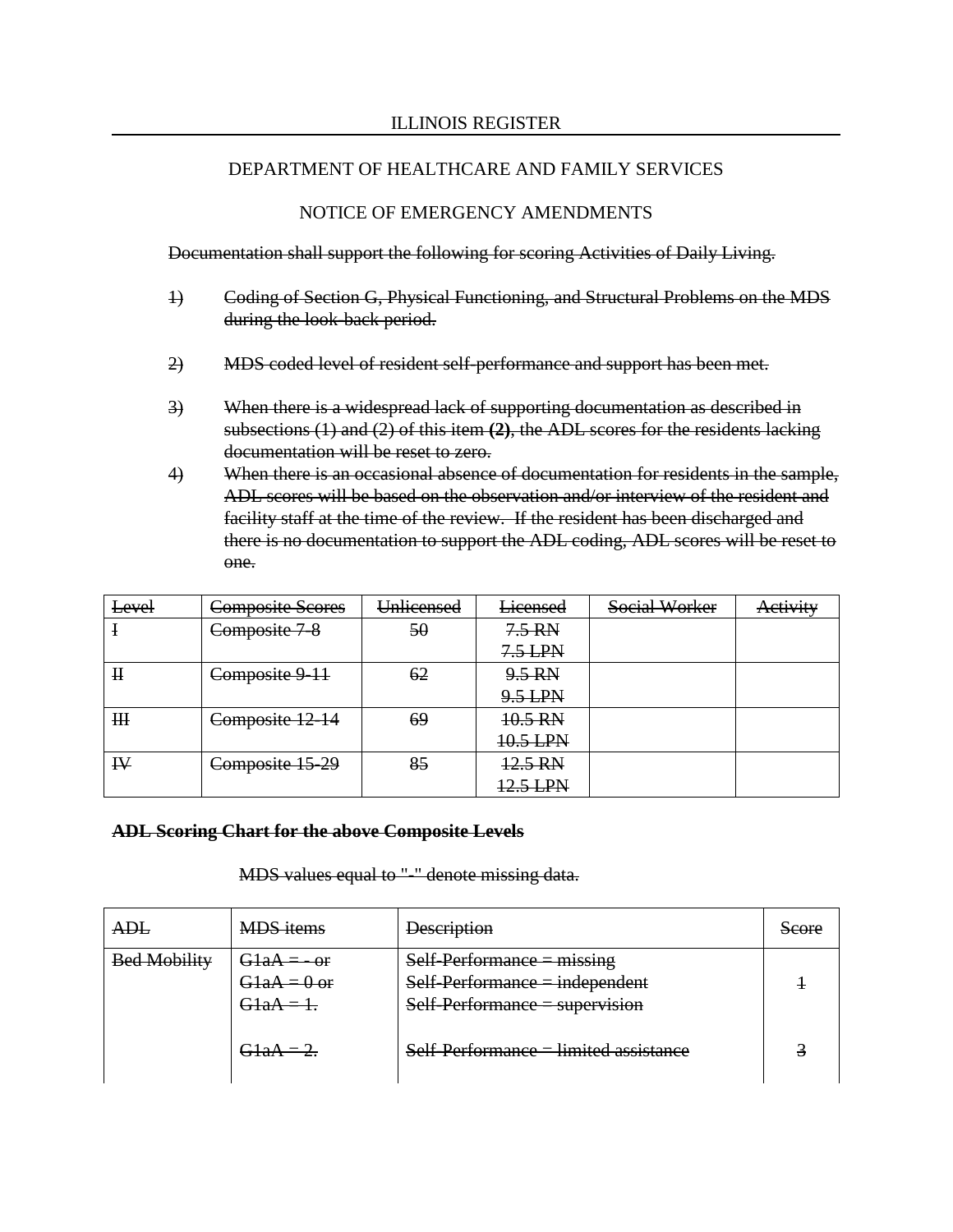| $G1aA = 3$ or<br>$G1aA = 4$ or<br>G1aA = 8 AND<br>$G1aB = -or$<br>$G1aB = 0$ or<br>$G1aB = 1$ or<br>$G1aB = 2$ | Self-Performance = extensive assistance<br>$Self-Performance = total dependence$<br>Self-Performance = activity did not occur<br>$Support = missing$<br>$Support = no set up or physical help$<br>$\text{Support} = \text{set up help only}$<br>$Support = 1 person assist$ |  |
|----------------------------------------------------------------------------------------------------------------|-----------------------------------------------------------------------------------------------------------------------------------------------------------------------------------------------------------------------------------------------------------------------------|--|
| $G1aB = 3$ or<br>$21aD =$                                                                                      | $Support = 2 + person physical assist$<br>$Support = activity did not occur$                                                                                                                                                                                                |  |

| <del>Transfer</del> | $G1bA = -or$   | $Self-Performance = missing$              |   |
|---------------------|----------------|-------------------------------------------|---|
|                     | $G1bA = 0$ or  | $Self-Performance = independent$          |   |
|                     | $G1bA=1.$      | $Self-Performance = supervision$          |   |
|                     | $G1bA = 2.$    | Self-Performance = limited assistance     | 3 |
|                     | $G1bA = 3$ or  | Self-Performance = extensive assistance   |   |
|                     | $G1bA = 4$ or  | Self-Performance = total dependence       |   |
|                     | $G1bA = 8$ AND | Self-Performance = activity did not occur |   |
|                     | $G1bB = -0f$   | $Support = missing$                       |   |
|                     | $G1bB = 0$ or  | $Support = no set up or physical help$    |   |
|                     | $G1bB = 1$ or  | $Support = set up help only$              |   |
|                     | $G1bB = 2.$    | $Support = 1 person assist$               |   |
|                     |                |                                           |   |
|                     | $G1bB = 3$ or  | $Support = 2 + person physical assist$    |   |
|                     | $G1bB = 8.$    | $Support = activity did not occur$        |   |

| <u>ocomotion</u><br><del>EUCUMN76070</del> | $GHeA = -\omega f$                | $Self-Performance = missing$          |  |
|--------------------------------------------|-----------------------------------|---------------------------------------|--|
|                                            | $G1eA = 0$ or                     | $Self-Performance = independent$      |  |
|                                            | $G1eA = 1$ .                      | $Self-Performance = supervision$      |  |
|                                            |                                   |                                       |  |
|                                            | $\Omega$ $\Delta$ $\sim$ $\Omega$ | Self-Performance = limited assistance |  |
|                                            |                                   |                                       |  |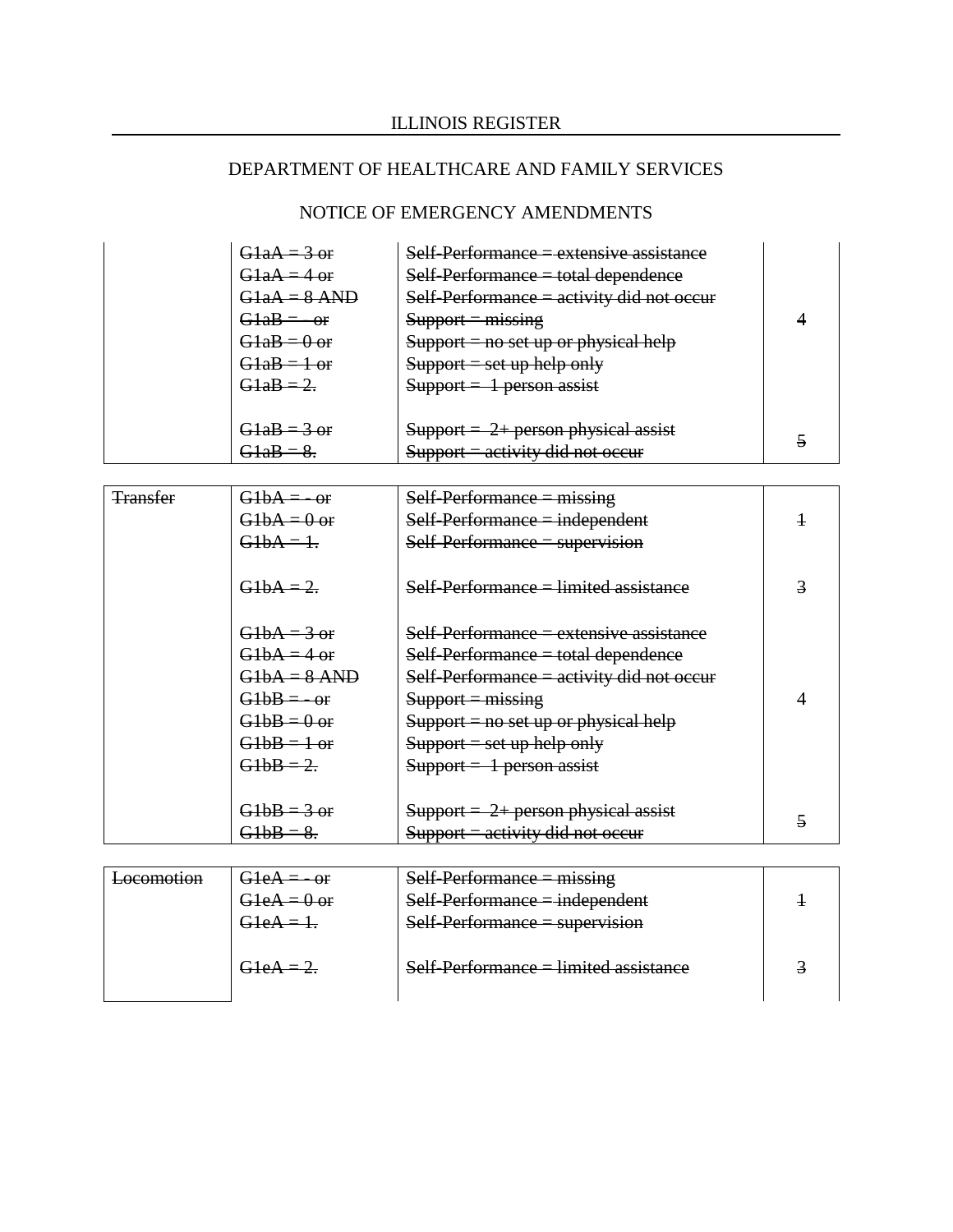| $G$ leA = $3$ or<br>$G$ leA = 4 or<br>$G1eA = 8$ AND<br>$G1eB = -or$<br>$G1eB = 0$ or<br>$G1eB = 1$ or | Self-Performance = extensive assistance<br>$Self-Performance = total dependence$<br>Self-Performance $=$ activity did not occur<br>$Support = missing$<br>$Support = no set up or physical help$<br>$\text{Support} = \text{set up help only}$ |  |
|--------------------------------------------------------------------------------------------------------|------------------------------------------------------------------------------------------------------------------------------------------------------------------------------------------------------------------------------------------------|--|
| $G1eB = 2$<br>$G1eB = 3$ or                                                                            | $Support = 1 person assist$<br>$Support = 2 + person physical assist$<br>$Support = activity did not occur$                                                                                                                                    |  |

| <b>Toilet</b> | $G1iA = -0f$   | $Self-Performance = missing$                  |  |
|---------------|----------------|-----------------------------------------------|--|
|               | $G1iA = 0$ or  | $Self-Performance = independent$              |  |
|               | $G1iA=1.$      | Self-Performance = supervision                |  |
|               | $G1iA = 2$     | <u> Self-Performance = limited assistance</u> |  |
|               | $G1iA = 3$ or  | Self-Performance = extensive assistance       |  |
|               | $G1iA = 4$ or  | Self-Performance = total dependence           |  |
|               | $G1iA = 8$ AND | Self-Performance = activity did not occur     |  |
|               | $G1iB = -0f$   | $S$ upport = missing                          |  |
|               | $G1iB = 0$ or  | $Support = no set up or physical help$        |  |
|               | $G1iB = 1$ or  | $Support = set up help only$                  |  |
|               | $G1iB = 2.$    | $Support = 1 person assist$                   |  |
|               |                |                                               |  |
|               | $G1iB = 3$ or  | $Support = 2 + person physical assist$        |  |
|               | $G1iB = 8.$    | $Support = activity did not occur$            |  |

| <del>Dressing</del> |     | $Self-Performance = missing$              |  |
|---------------------|-----|-------------------------------------------|--|
|                     | -or | $Self-Performance = independent$          |  |
|                     |     | $Self-Performance = supervision$          |  |
|                     |     |                                           |  |
|                     |     | Self-Performance = limited assistance     |  |
|                     |     |                                           |  |
|                     |     | $Self-Performance = extensive assistance$ |  |
|                     |     | $Self-Performance = total dependence$     |  |
|                     |     | Self-Performance = activity did not occur |  |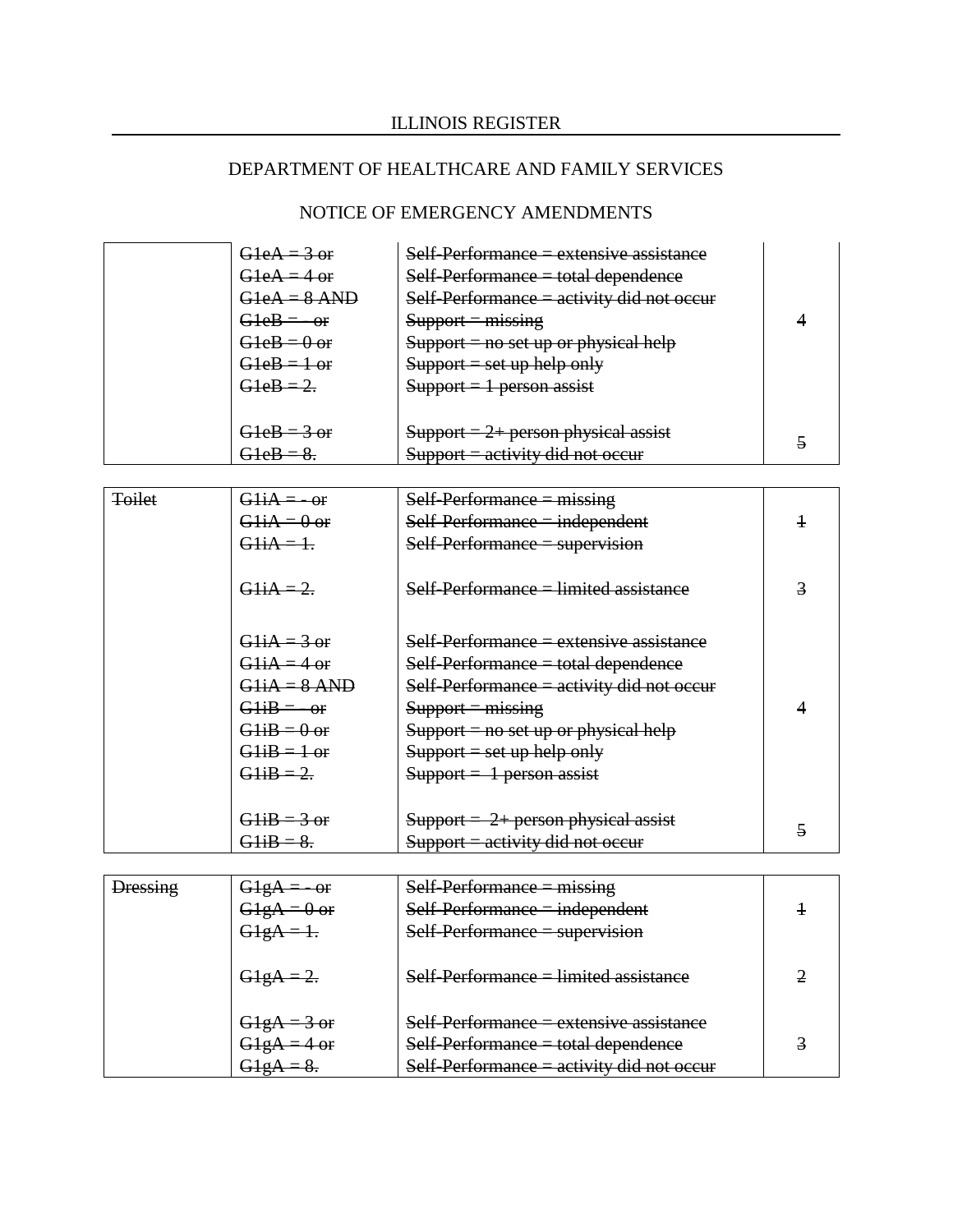# ILLINOIS REGISTER

# DEPARTMENT OF HEALTHCARE AND FAMILY SERVICES

| <b>Hygiene</b> |                  | $Self-Performance = missing$              |  |
|----------------|------------------|-------------------------------------------|--|
|                | $= 0$ or         | $Self-Performance = independent$          |  |
|                | <del>GljA</del>  | $Self-Performance = supervision$          |  |
|                |                  |                                           |  |
|                | <del>GljA</del>  | Self-Performance = limited assistance     |  |
|                |                  |                                           |  |
|                | $\frac{3}{5}$ or | Self-Performance = extensive assistance   |  |
|                |                  | $Self-Performance = total dependence$     |  |
|                |                  | Self-Performance = activity did not occur |  |

| Eating | $G1hA = -or$       | $Self-Performance = missing$               |                |
|--------|--------------------|--------------------------------------------|----------------|
|        | $G1hA = 0$ or      | $Self-Performance = independent$           | $\ddagger$     |
|        | $G1hA=1.$          | $Self-Performance = supervision$           |                |
|        |                    |                                            |                |
|        |                    |                                            |                |
|        | $G1hA = 2.$        | $Self-Performance = limited assistance$    | $\overline{2}$ |
|        |                    |                                            |                |
|        | $G1hA = 3$ or      | Self-Performance = extensive assistance    | 3              |
|        | $G1hA = 4$ or      | $Self-Performance = total dependence$      |                |
|        | $G1hA = 8$         | Self-Performance = activity did not occur  |                |
|        |                    |                                            |                |
|        | $Q_{\rm f}$        |                                            |                |
|        | $K5a = 1$ or       | Parenteral/IV in last 7 days               |                |
|        | $K5b = 1$ and      | Tube feeding in last 7 days                |                |
|        | Intake $=$ 1       | See below                                  |                |
|        |                    |                                            |                |
|        | Where              |                                            |                |
|        |                    |                                            |                |
|        | $Intake = 1 if$    |                                            |                |
|        | $K6a = 3$ or       | Parenteral/enteral intake 51-75% of total  |                |
|        |                    | ealories                                   |                |
|        |                    |                                            |                |
|        | $K6a = 4$          | Parenteral/enteral intake 76-100% of total |                |
|        |                    | calories                                   |                |
|        |                    |                                            |                |
|        | Or Intake = $1$ if |                                            |                |
|        | $K6a = 2$ and      | Parenteral/enteral intake 26-50% of total  |                |
|        |                    | calories                                   |                |
|        | $K6b = 2$ or       |                                            |                |
|        |                    | Average fluid intake by IV or tube is 501- |                |
|        |                    | 1000 ce/day                                |                |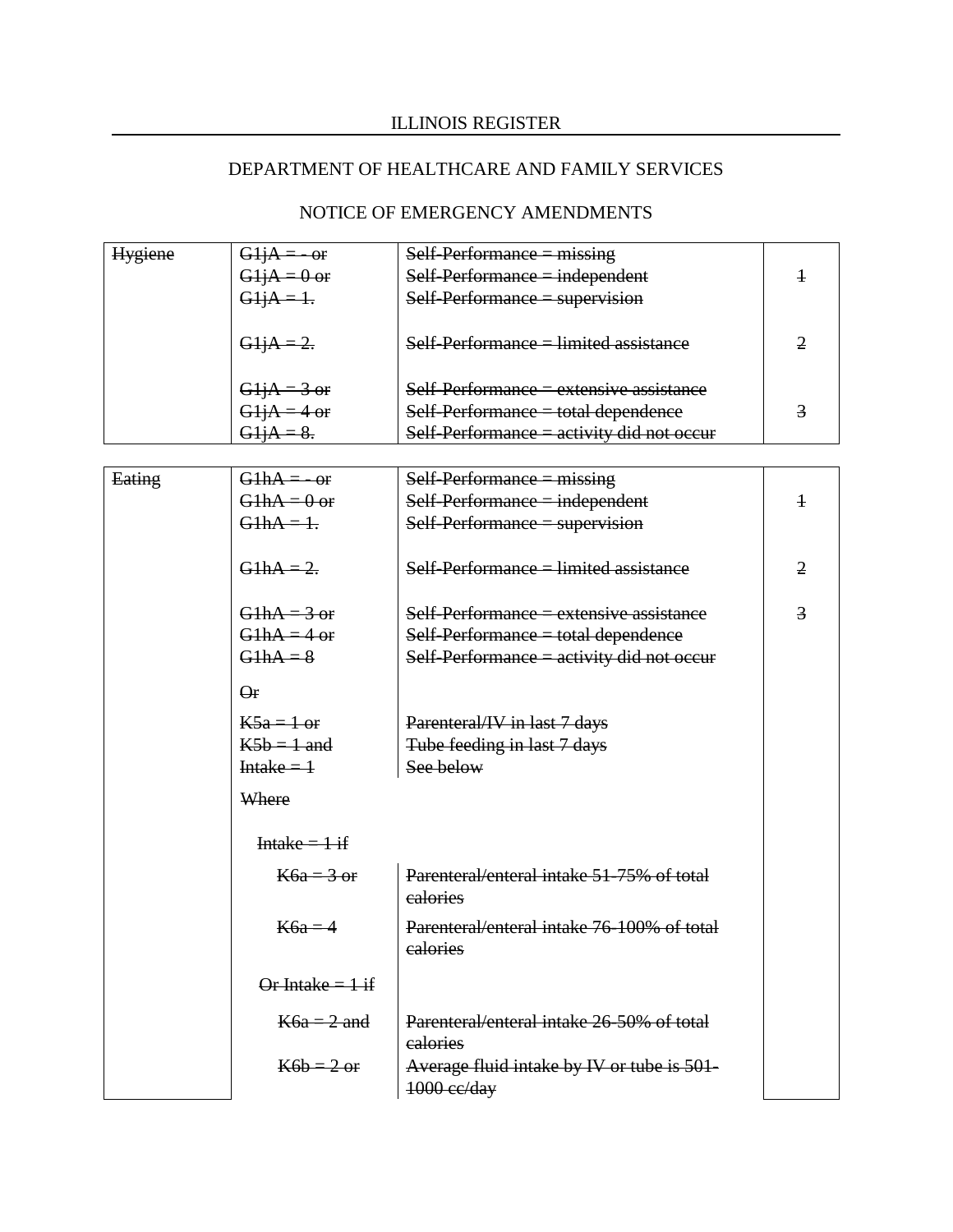### NOTICE OF EMERGENCY AMENDMENTS

| $K6b = 3$ or | Average fluid intake by IV or tube is 1001-                    |  |
|--------------|----------------------------------------------------------------|--|
| $K6b = 4$ or | $1500$ ee/day<br>Average fluid intake by IV or tube is 1501-   |  |
| $K6h = 5.$   | $2000$ ee/day<br>Average fluid intake by IV or tube is 2001 or |  |
|              | more ce/day                                                    |  |

#### **3) Restorative Programs**

With the exception of amputation/prosthesis care and splint or brace assistance restoratives, the total number of restorative programs eligible for reimbursement shall be limited to four, with no more than three being a Level II restorative. Scheduled toileting shall be included in this limit. Splint or brace assistance and amputation/prosthesis care shall be reimbursed independently. A resident coded in I1t (CVA/stroke), I1v (hemiplegia/hemiparesis), I1w (Multiple Sclerosis), I1x (paraplegia) or I1cc (Traumatic Brain Injury) on the MDS and also coded as B4≤2 (cognitive skills for decision making) shall be limited to a total of six restoratives with no more than four being a Level II restorative. A Department designed assessment shall be required quarterly to assess the resident's endurance and the resident's ability to benefit from two or more restorative programs.

For the following restorative programs: bed mobility, mobility/transfer, walking, dressing/grooming, and eating, when the corresponding ADL is coded a "1" under selfperformance on the current MDS, the previous MDS must have a code of greater than "1" to qualify for reimbursement.

If PROM is scored, AROM is reset to zero unless the resident has a diagnosis of CVA, hemiplegia/hemiparesis, multiple sclerosis, paraplegia or traumatic brain injury.

When the number of restoratives coded on the MDS exceeds the allowable limits for reimbursement, the following order shall be used.

- A) Eating Restorative
- B) Scheduled Toileting
- C) Walking Restorative
- D) Transfer Restorative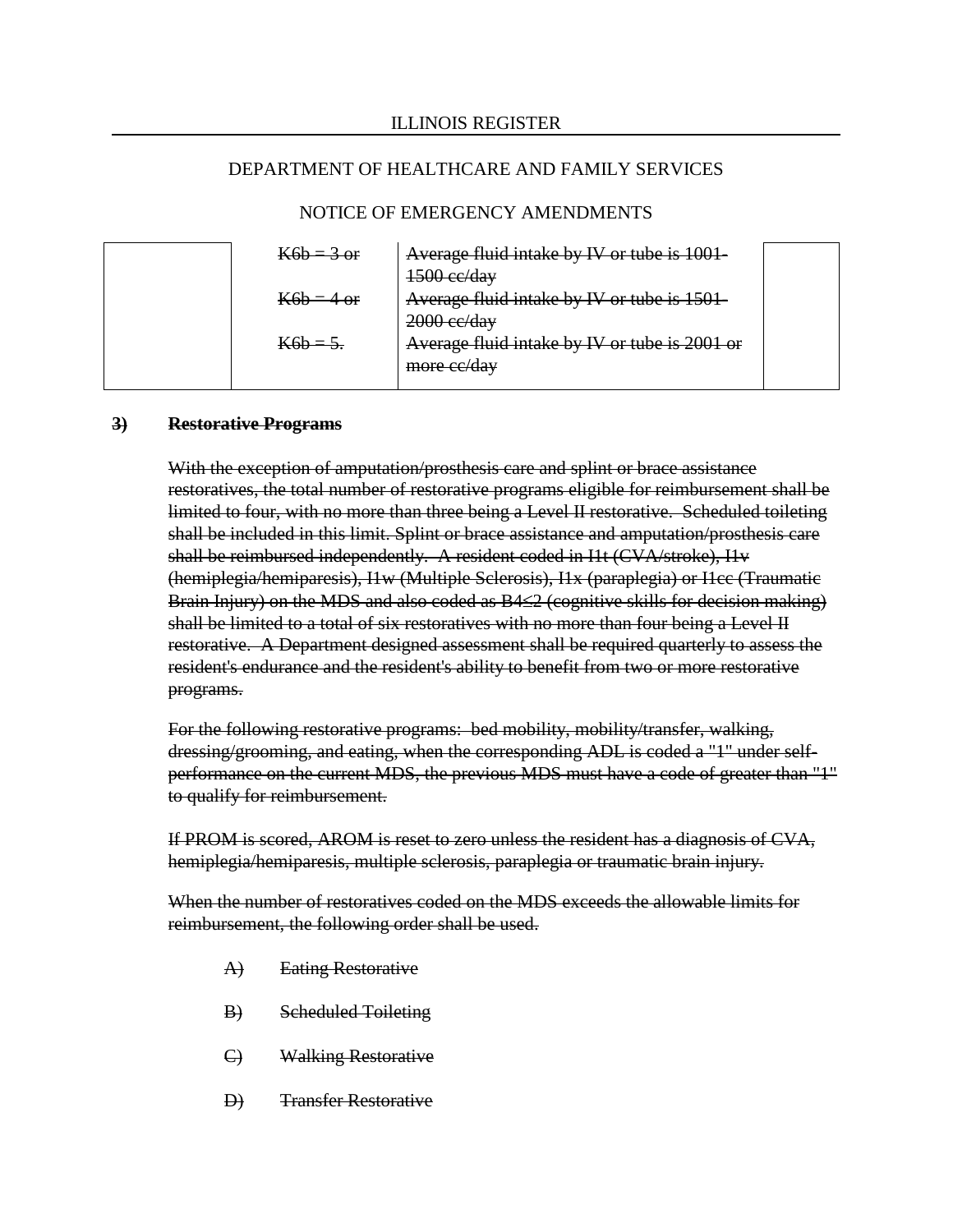## NOTICE OF EMERGENCY AMENDMENTS

- E) PROM/AROM
- F) Bed Mobility Restorative
- G) Communication Restorative
- H) Dressing/Grooming Restorative
- I) Other Restorative

Restorative Services are programs under the direction and supervision of a licensed nurse and are provided by nursing staff. The programs are designed to promote the resident's ability to adapt and adjust to living as independently and safely as possible. The focus is on achieving and/or maintaining optimal physical, mental, and psychosocial functioning. A program is defined as a specific approach that is organized, planned, documented, monitored, and evaluated. Although therapists may participate in designing the initial program, members of nursing staff are still responsible for the overall coordination and supervision of restorative nursing programs. Staff completing the programs should be communicating progress, maintenance, regression and other issues/concerns to the licensed nurse overseeing the programs. To qualify for reimbursement, the provision of restorative programs shall meet the following criteria for each program identified for reimbursement:

- 1) When programs are designed using verbal cueing as the only intervention, documentation and/or observation must support the following:
	- A) Without such cueing, the resident would be unable to complete the required ADL task.
	- B) The verbal interventions are aimed at providing the resident with instructions for completing the task in such a way that promotes the resident's safety and awareness.
	- C) Verbal interventions that are simply reminders to complete the task may not be the sole content of the program.
- 2) Documentation shall clearly define the resident's need for the program and the program defined shall correspond to the identified need of the resident.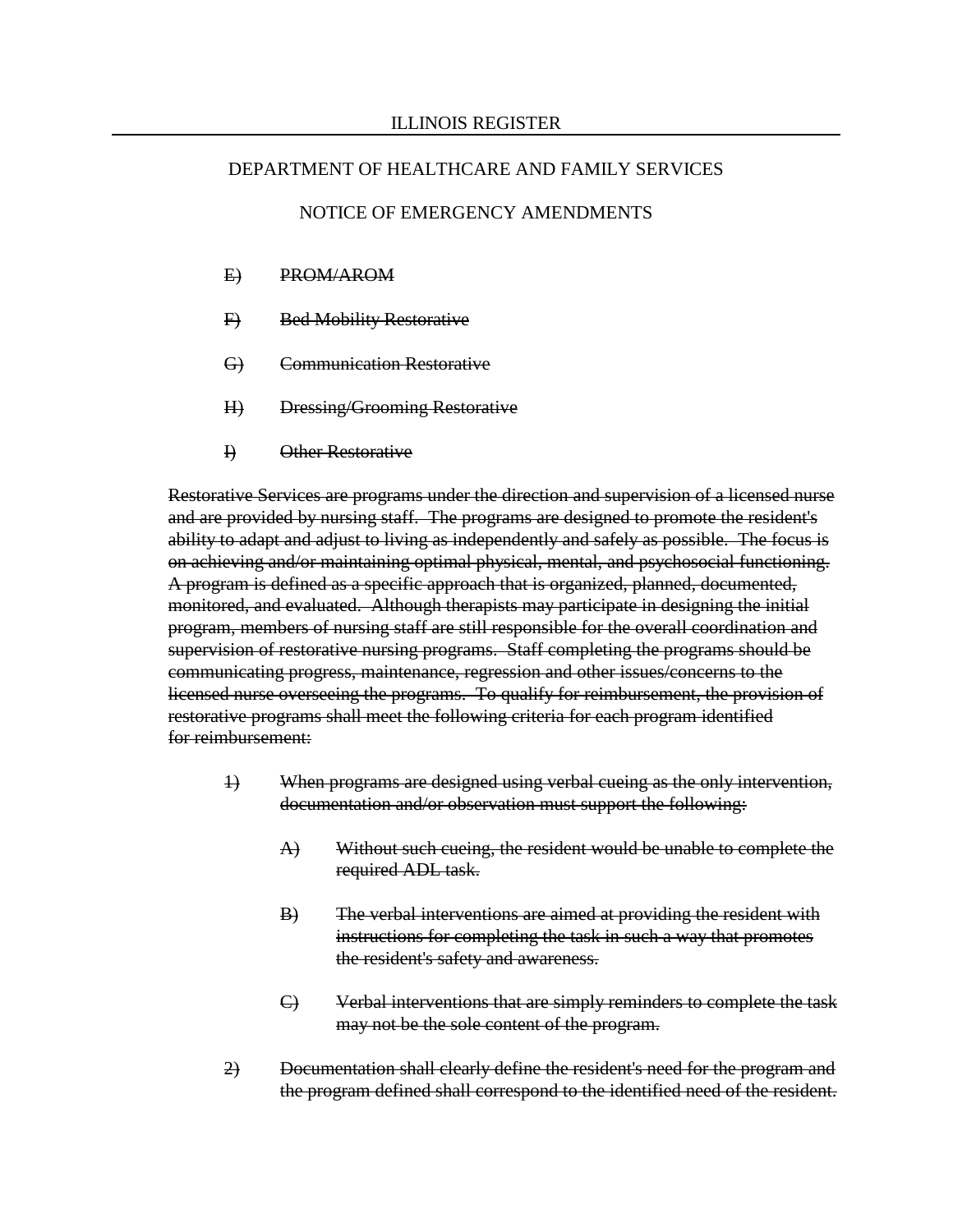#### NOTICE OF EMERGENCY AMENDMENTS

Observation and/or interview shall also support the need for the program.

- 3) The clinical record shall identify a restorative nursing plan of care to assist the resident in reaching and/or maintaining his or her highest level of functioning. Staff completing the programs shall be aware of the program and the resident's need for the program.
- 4) Documentation must support that the program was reevaluated and goals and interventions were revised as necessary to assist the resident in reaching and/or maintaining his or her highest level of functioning.
- 5) Documentation shall contain objective and measurable information so that progress, maintenance or regression can be recognized from one report to the next.
- 6) Goals shall be resident specific, realistic, and measurable. Goals shall be revised as necessary. Revisions shall be made based on the resident's response to the program.
- 7) The resident's ability to participate in the program shall be addressed.
- 8) Written evidence of measurable objectives and interventions shall be in the restorative plan of care and be individualized to the resident's problems and needs. There shall be evidence the objectives and interventions were reviewed quarterly and revised as necessary.
- 9) There shall be evidence of quarterly evaluation written by a licensed nurse in the clinical record. The evaluation must assess the resident's progress and participation in the program since the last evaluation. It shall contain specific information that includes the resident's response to the program (i.e., amount of assistance required, devices used, the distance, the progress made, how well the resident tolerated the program). An evaluation shall be documented on each restorative program the resident is receiving.
- 10) There shall be written evidence that staff carrying out the programs have been trained in techniques that promote resident involvement in the activity.
- 11) If volunteers or other staff were assigned to work with specific residents,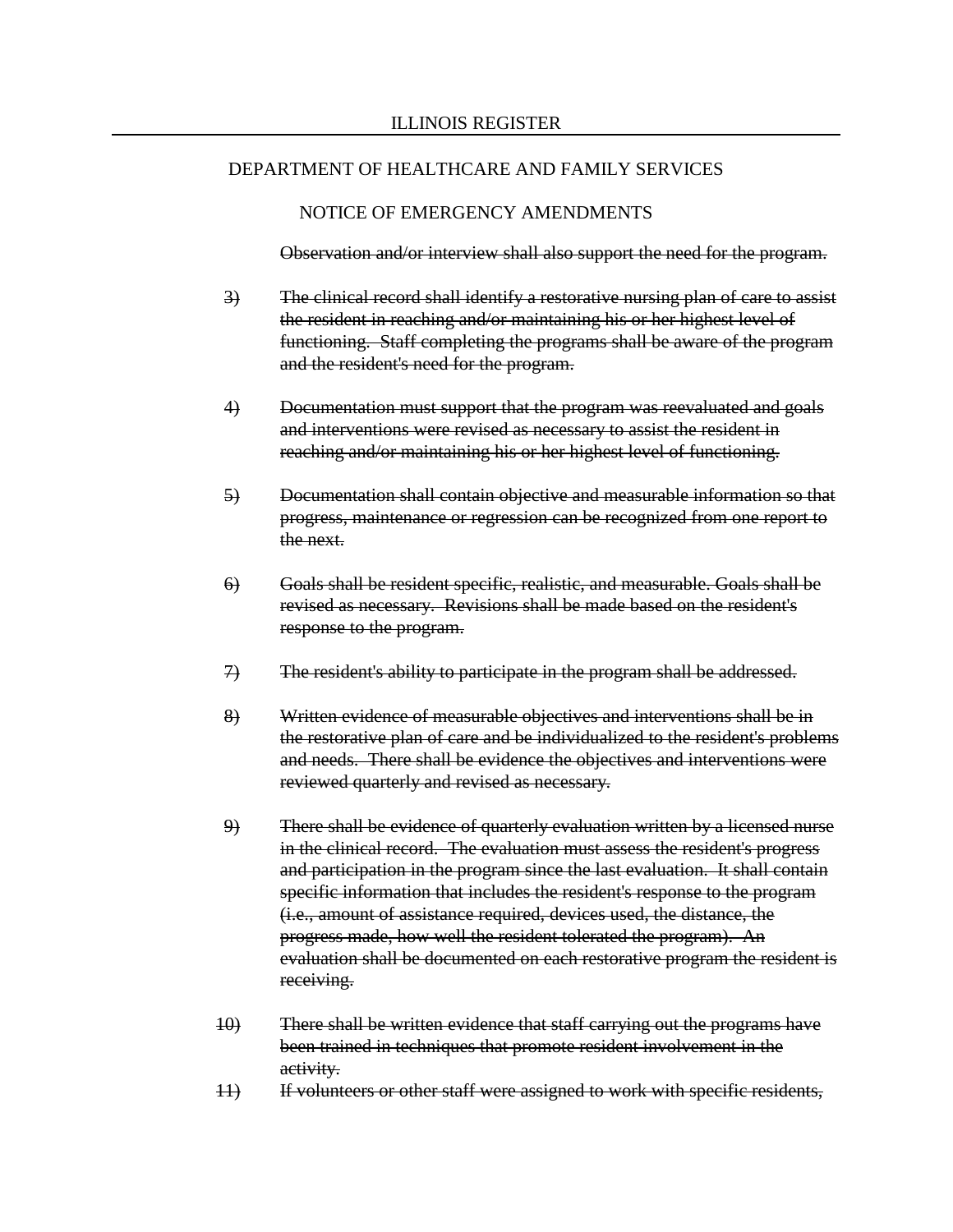#### NOTICE OF EMERGENCY AMENDMENTS

there shall be written evidence of specific training in restorative techniques that promote the resident's involvement in the restorative program.

- 12) There shall be documentation to support that the programs are ongoing and administered as planned outside the look-back period, unless there is written justification in the clinical record that supports the need to discontinue the program. Observation and/or interviews must also support that the programs are ongoing and administered as planned.
- 13) If a restorative program is in place when a care plan is being revised, it is appropriate to reassess progress, goals, duration and frequency as part of the care planning process. The results of this reassessment shall be documented in the record.
- 14) The actual number of minutes per day spent in a restorative program shall be documented for each resident and for each restorative program during the look-back period.
- 15) The Department designated endurance assessment must be completed quarterly on each resident receiving two or more restorative programs. A licensed nurse must complete this assessment.
- 16) A resident coded as totally dependent in an ADL function will only be reimbursed for one quarter for the following corresponding restorative programs: bed mobility, transfer, walking, dressing/grooming, and/or eating/swallowing.
- 17) A resident scoring and/or receiving hospice services shall not be eligible for the following restorative programs: bed mobility, transfer, walking, dressing/grooming, eating and/or other restoratives.
- 18) When multiple restoratives are coded in a facility, the staff levels must support the ability to deliver these programs based on the number and frequency of programs coded.
- 19) All restorative programs shall meet the specifications in the RAI Manual for the individual restoratives.

#### **Passive Range of Motion (PROM)**

The following documentation shall support the following for scoring PROM.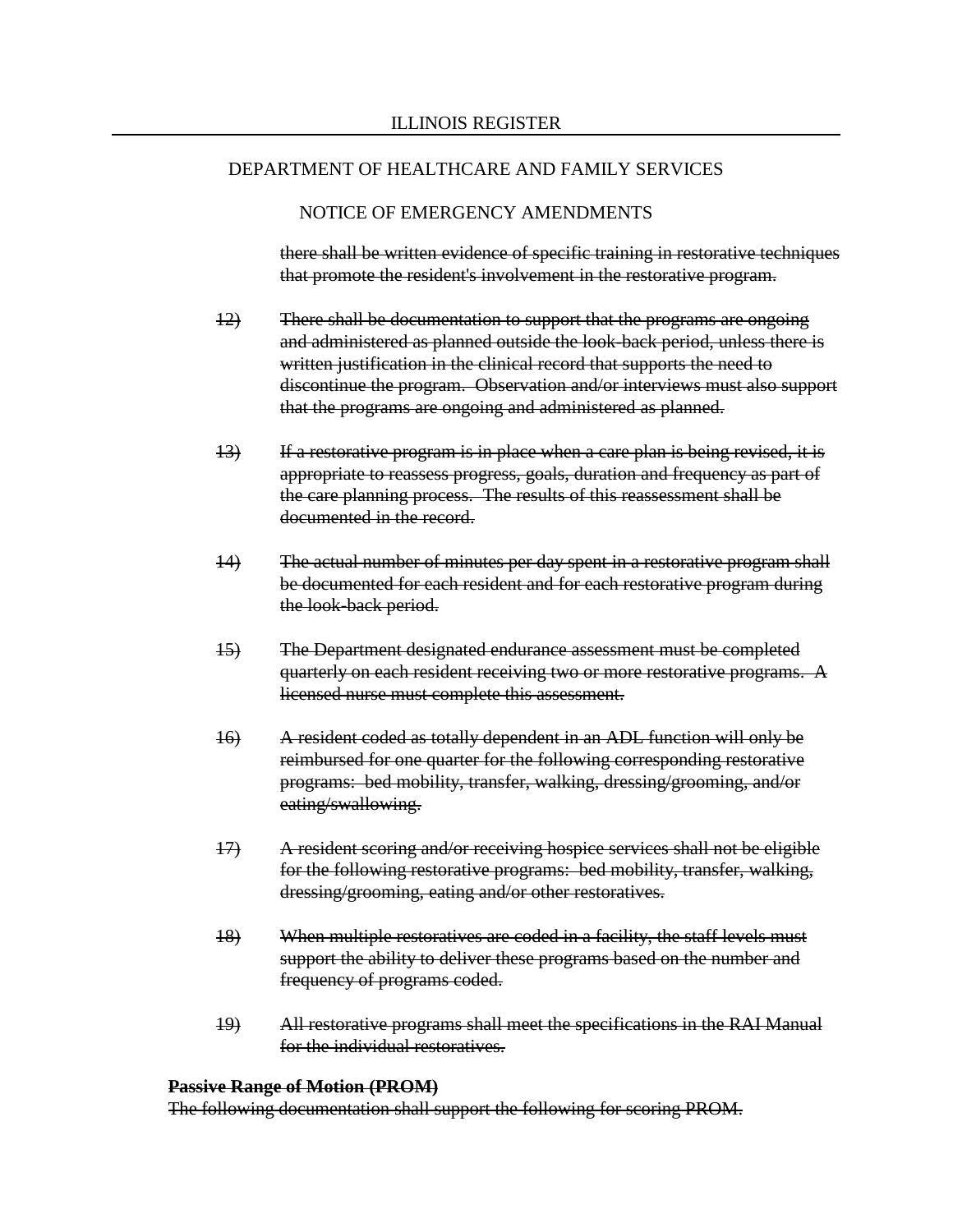#### NOTICE OF EMERGENCY AMENDMENTS

- 1) The restorative program shall meet the definition of PROM as identified in the RAI Manual.
- 2) The PROM program shall address the functional limitations identified in section G4 of the MDS.
- 3) There shall be evidence that the program is planned and scheduled. PROM that is incidental to dressing, bathing, etc., does not count as part of a formal restorative program.

| Lev | <b>MDS</b> items        | <b>Description</b>                                        | Unl | Lie | <b>SW</b> | Aet |
|-----|-------------------------|-----------------------------------------------------------|-----|-----|-----------|-----|
|     | $G4aA > 0$ or           | Any function limits in ROM of<br>neck                     |     |     |           |     |
|     | $G4bA \rightarrow 0$ or | Any function limits in ROM of<br>arm                      |     |     |           |     |
|     | $G4eA > 0$ or           | Any function limits in ROM of<br>hand                     |     |     |           |     |
|     | $G4dA > 0$ or           | Any function limits in ROM of leg                         |     |     |           |     |
|     | $G4eA > 0$ or           | Any function limits in ROM of<br>foot                     |     |     |           |     |
|     | $G4fA > 0$ or           | Any function limits in ROM of<br>other limitation or loss |     |     |           |     |
|     | $G4aB > 0$ or           | Any function limits in voluntary<br>movement of neck      |     |     |           |     |
|     | $G4bB > 0$ or           | Any function limits in voluntary<br>movement of arm       |     |     |           |     |
|     | $G4eB > 0$ or           | Any function limits in voluntary<br>movement of hand      |     |     |           |     |
|     | $G4dB > 0$ or           | Any function limits in voluntary<br>movement of leg       |     |     |           |     |
|     | $G4eB > 0$ or           | Any function limits in voluntary<br>movement of foot      |     |     |           |     |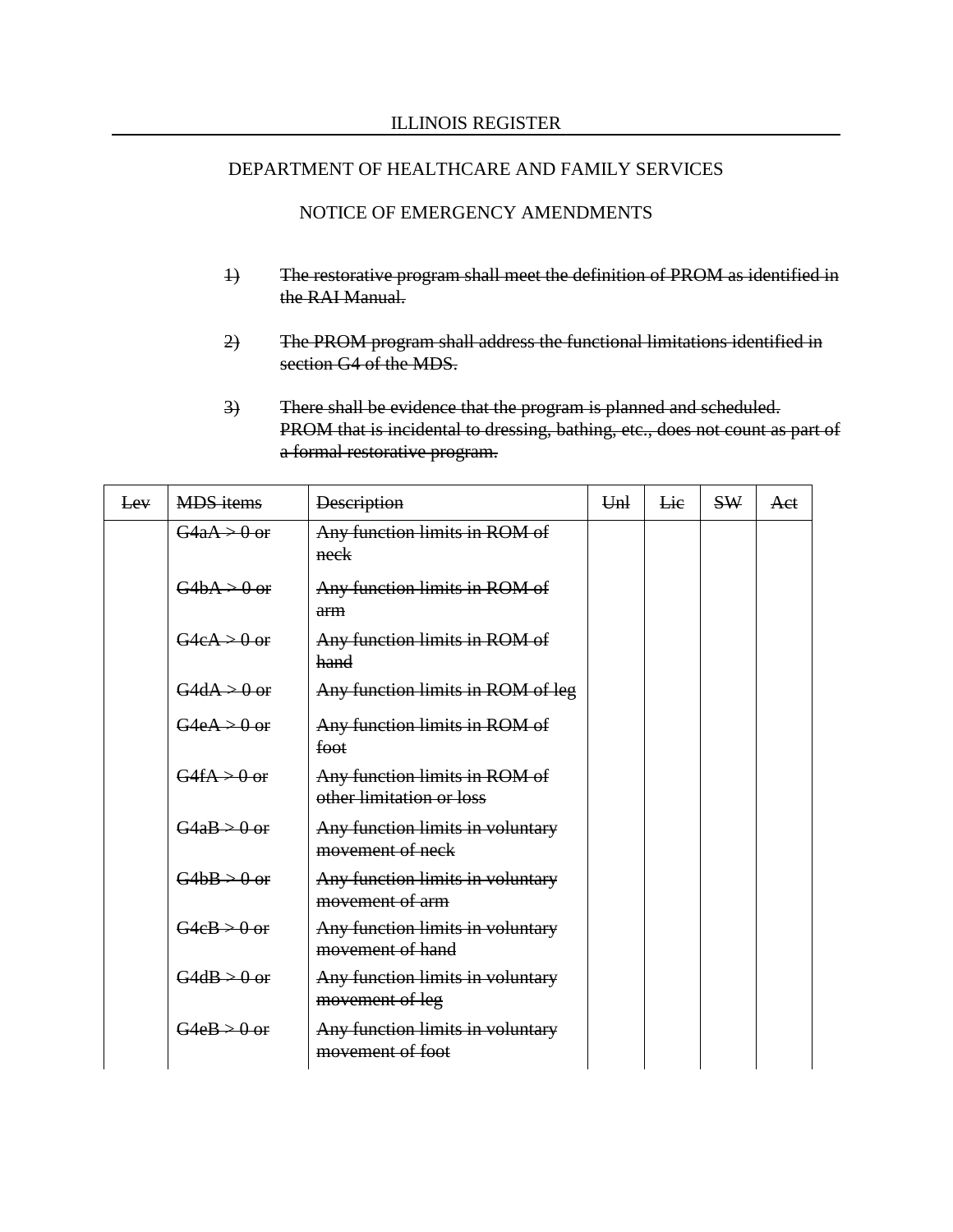## NOTICE OF EMERGENCY AMENDMENTS

|              | $G4fB \rightarrow 0$ | Any function limits in voluntary<br>movement of other limitation or<br><b>loss</b> |                 |                                                      |  |
|--------------|----------------------|------------------------------------------------------------------------------------|-----------------|------------------------------------------------------|--|
|              | <b>AND</b>           |                                                                                    |                 |                                                      |  |
| ł            | $3 < P_3a < 5$       | 3 to 5 days of PROM rehab                                                          | $\overline{10}$ | $\overline{3}$<br><b>RN</b><br>3<br><b>LPN</b>       |  |
| $\mathbf{H}$ | $6 < P_3a < 7$       | 6 to 7 days of PROM rehab                                                          | $\pm$           | $\overline{3}$<br><b>RN</b><br>$\overline{3}$<br>LPN |  |

#### **Active Range of Motion (AROM)**

The following documentation shall support the following for scoring AROM.

- 1) The restorative program meets the definition of AROM as identified in the RAI Manual.
- 2) The AROM programs shall address the functional limitations identified in section G4 of the MDS.
- 3) There shall be evidence that the program is planned and scheduled. AROM that is incidental to dressing, bathing, etc., does not count as part of a formal restorative program.
- 4) AROM does not include exercise groups with more than four residents assigned per supervising helper or caregiver.

| $E$ <sup><math>\theta</math></sup> $V$ | <b>MDS</b> items | <b>Description</b>                    | Unl | Lie | <b>SW</b> | Aet |
|----------------------------------------|------------------|---------------------------------------|-----|-----|-----------|-----|
|                                        | $G4aA > 0$ or    | Any function limits in ROM of<br>neck |     |     |           |     |
|                                        | $G4bA > 0$ or    | Any function limits in ROM of<br>arm  |     |     |           |     |
|                                        | $G4eA > 0$ or    | Any function limits in ROM of<br>hand |     |     |           |     |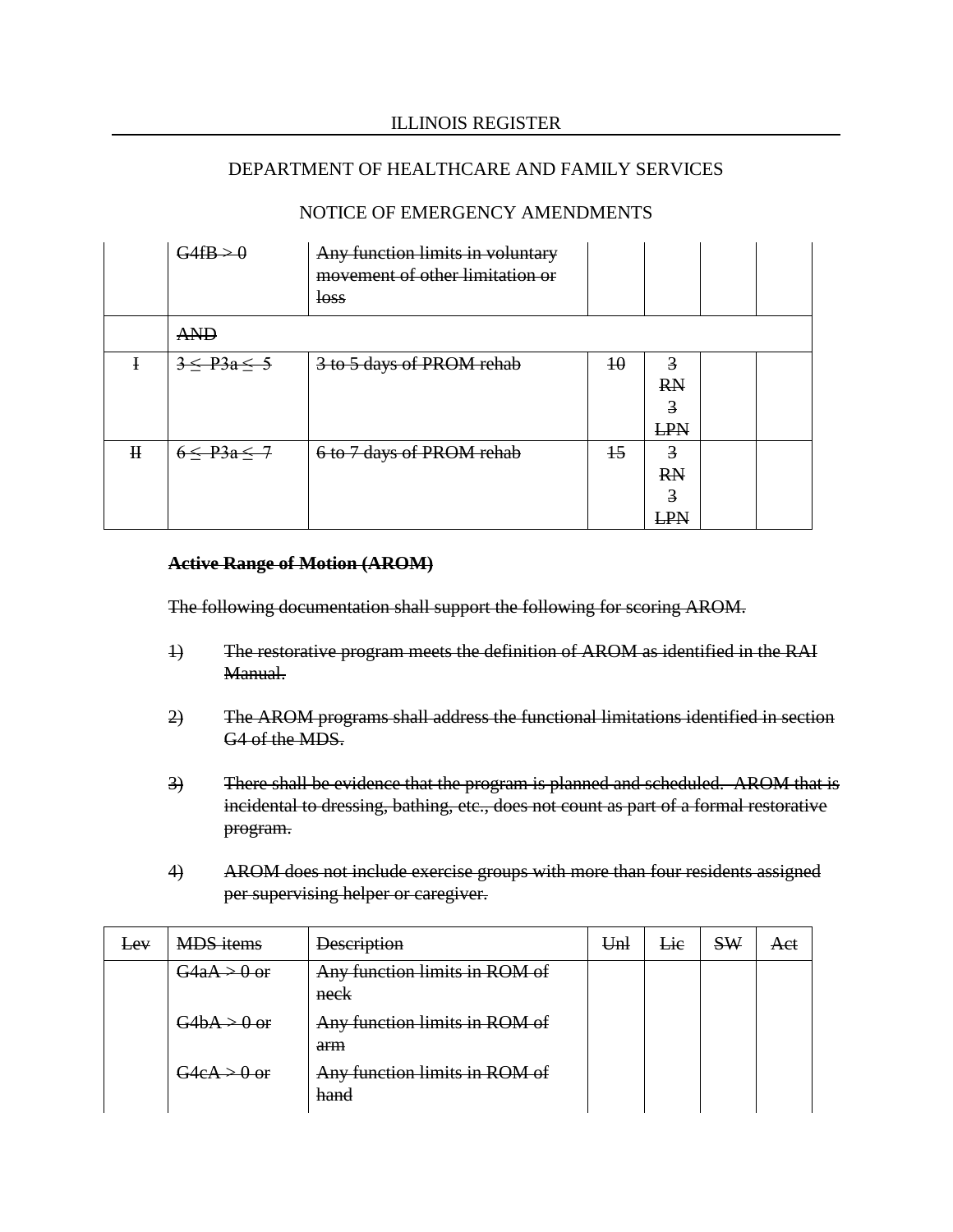# NOTICE OF EMERGENCY AMENDMENTS

|              | $G4dA > 0$ or        | Any function limits in ROM of leg                                           |                |                                                             |  |
|--------------|----------------------|-----------------------------------------------------------------------------|----------------|-------------------------------------------------------------|--|
|              | $G4eA > 0$ or        | Any function limits in ROM of<br>foot                                       |                |                                                             |  |
|              | $G4fA > 0$ or        | Any function limits in ROM of<br>other limitation or loss                   |                |                                                             |  |
|              | $G4aB > 0$ or        | Any function limits in voluntary<br>movement of neck                        |                |                                                             |  |
|              | $G4bB > 0$ or        | Any function limits in voluntary<br>movement of arm                         |                |                                                             |  |
|              | $G4eB > 0$ or        | Any function limits in voluntary<br>movement of hand                        |                |                                                             |  |
|              | $G4dB > 0$ or        | Any function limits in voluntary<br>movement of leg                         |                |                                                             |  |
|              | $G4eB > 0$ or        | Any function limits in voluntary<br>movement of foot                        |                |                                                             |  |
|              | $G4fB \rightarrow 0$ | Any function limits in voluntary<br>movement of other limitation or<br>loss |                |                                                             |  |
|              | <b>AND</b>           |                                                                             |                |                                                             |  |
| $\mathbf{I}$ | $3 \leq P3b \leq 5$  | 3 to 5 days of AROM rehab                                                   | 8              | $\overline{2}$<br><b>RN</b><br>$\overline{2}$<br><b>LPN</b> |  |
| $\mathbf H$  | $6 \leq P3b \leq 7$  | 6 to 7 days of AROM rehab                                                   | $\frac{12}{2}$ | 2<br><b>RN</b><br>2<br><b>LPN</b>                           |  |

# **Splint/Brace Assistance**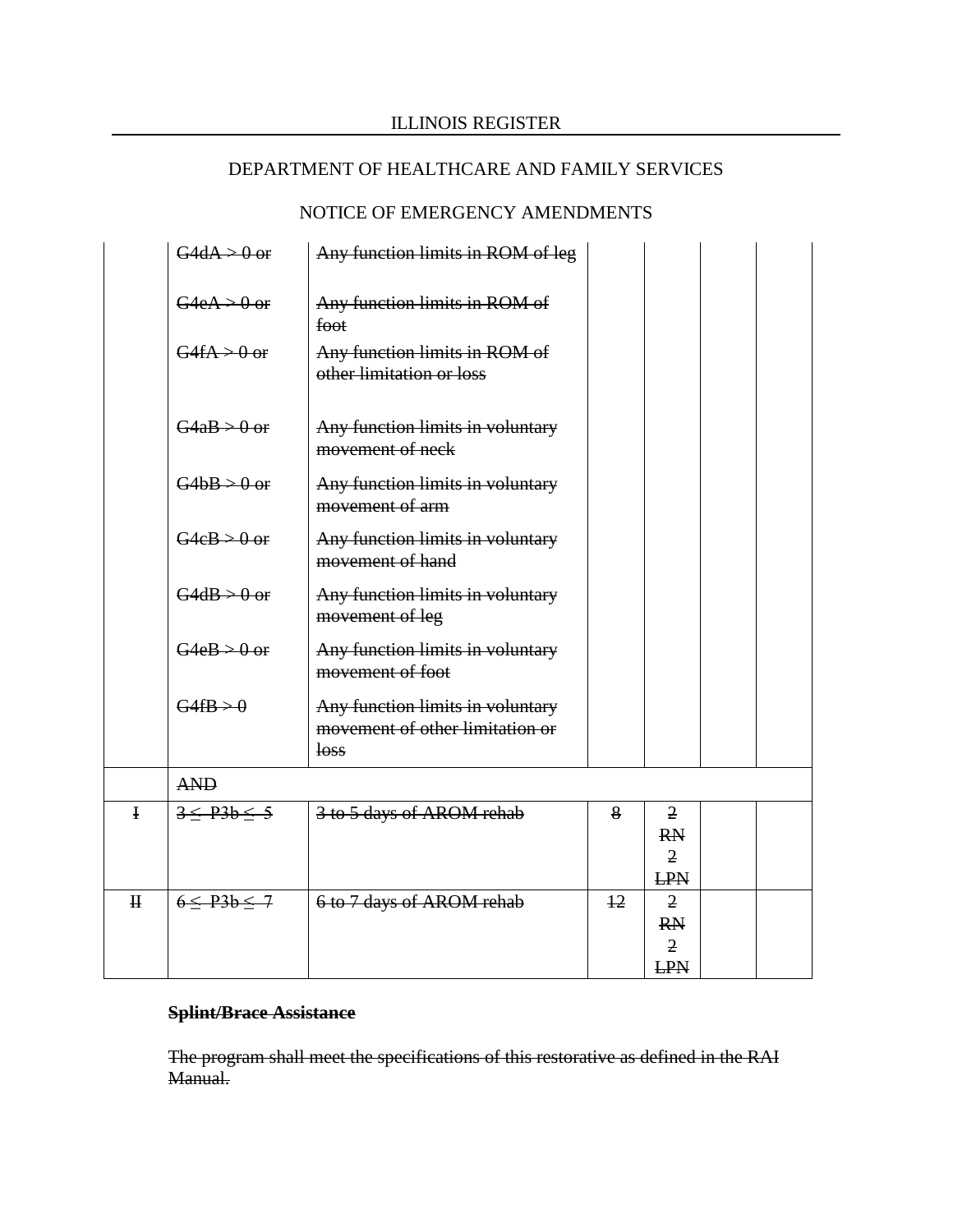## NOTICE OF EMERGENCY AMENDMENTS

A splint or brace is defined as an appliance for the fixation, union, or protection of an injured part of the body.

| Lev         | <b>MDS</b> items    | <b>Description</b>        | Unl           | Lie        | <b>SW</b> | Aet |
|-------------|---------------------|---------------------------|---------------|------------|-----------|-----|
|             | $3 \leq P3e \leq 5$ | 3 to 5 days of assistance | 8             | 2          |           |     |
|             |                     |                           |               | <b>RN</b>  |           |     |
|             |                     |                           |               | 2          |           |     |
|             |                     |                           |               | <b>LPN</b> |           |     |
| $\mathbf H$ | $6 \leq P3e \leq 7$ | 6 to 7 days of assistance | <del>12</del> | 2          |           |     |
|             |                     |                           |               | <b>RN</b>  |           |     |
|             |                     |                           |               | 2          |           |     |
|             |                     |                           |               | <b>LPN</b> |           |     |

## **Bed Mobility Restorative**

The program shall meet the specifications of this restorative as defined in the RAI Manual.

| Eev          | <b>MDS</b> items                                 | <b>Description</b>                            | Unl             | Lie            | <b>SW</b> | Aet |
|--------------|--------------------------------------------------|-----------------------------------------------|-----------------|----------------|-----------|-----|
|              | $0 \leftarrow$ GlaA $\leftarrow$ 8<br><b>AND</b> | Need assistance in bed mobility               |                 |                |           |     |
|              | $G7 = 1$                                         | Some or all ADL tasks broken into<br>subtasks |                 |                |           |     |
|              | <b>AND</b>                                       |                                               |                 |                |           |     |
| ł            | $3 \leq P3d \leq 5$                              | 3 to 5 days of rehab or restorative           | $\overline{10}$ | 3              |           |     |
|              |                                                  | techniques                                    |                 | <b>RN</b>      |           |     |
|              |                                                  |                                               |                 | 3              |           |     |
|              |                                                  |                                               |                 | LPN            |           |     |
| $\mathbf{H}$ | $6 \leq P3d \leq 7$                              | 6 to 7 days of rehab or restorative           | $\overline{15}$ | $\overline{3}$ |           |     |
|              |                                                  | techniques                                    |                 | <b>RN</b>      |           |     |
|              |                                                  |                                               |                 | 3              |           |     |
|              |                                                  |                                               |                 | <b>LPN</b>     |           |     |

#### **Mobility (Transfer) Restorative**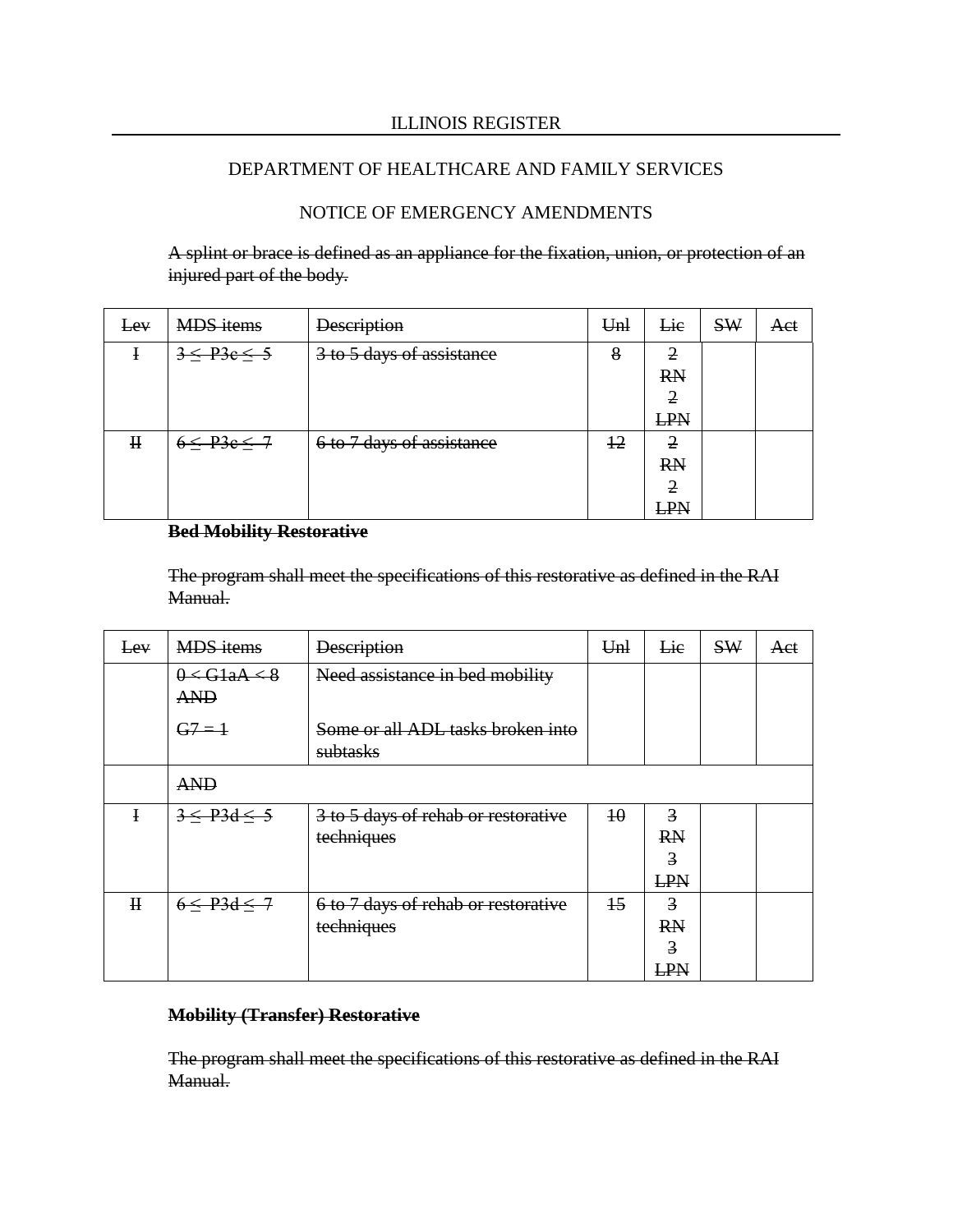# DEPARTMENT OF HEALTHCARE AND FAMILY SERVICES

| Lev         | <b>MDS</b> items                  | <b>Description</b>                            | Unl             | Lie            | SW | Aet |
|-------------|-----------------------------------|-----------------------------------------------|-----------------|----------------|----|-----|
|             | $0 <$ GlbA $\leq$ 8<br><b>AND</b> | Need assistance in transfer                   |                 |                |    |     |
|             | $G7 = 1$                          | Some or all ADL tasks broken into<br>subtasks |                 |                |    |     |
|             | <b>AND</b>                        |                                               |                 |                |    |     |
| I           | 3 < P3e < 5                       | 3 to 5 days of rehab or restorative           | $\overline{10}$ | 3              |    |     |
|             |                                   | techniques                                    |                 | <b>RN</b>      |    |     |
|             |                                   |                                               |                 | $\overline{3}$ |    |     |
|             |                                   |                                               |                 | LPN            |    |     |
| $\mathbf H$ | $6 \leq P3e \leq 7$               | 6 to 7 days of rehab or restorative           | $\pm$           | $\overline{3}$ |    |     |
|             |                                   | techniques                                    |                 | <b>RN</b>      |    |     |
|             |                                   |                                               |                 | 3              |    |     |
|             |                                   |                                               |                 | LPN            |    |     |

# NOTICE OF EMERGENCY AMENDMENTS

#### **Walking Restorative**

| <del>Lev</del> | <b>MDS</b> items    | <b>Description</b>                        | Unl             | Lie            | $S_{\rm w}$ | Aet |
|----------------|---------------------|-------------------------------------------|-----------------|----------------|-------------|-----|
|                | $0 < G1eA < 8$ or   | Need assistance in walking in             |                 |                |             |     |
|                |                     | room                                      |                 |                |             |     |
|                | $0 <$ G1dA $<$ 8 or | Need assistance in walking in<br>corridor |                 |                |             |     |
|                | $0 <$ GleA $<$ 8 or | Need assistance in locomotion on<br>unit  |                 |                |             |     |
|                | 0 < G1fA < 8        | Need assistance in locomotion off         |                 |                |             |     |
|                | <b>AND</b>          | unit                                      |                 |                |             |     |
|                | $G7 = 1$            | Some or all ADL tasks broken              |                 |                |             |     |
|                |                     | into subtasks                             |                 |                |             |     |
|                | <b>AND</b>          |                                           |                 |                |             |     |
| Į              | $3 \leq P3f \leq 5$ | 3 to 5 days of rehab or restorative       | $\overline{10}$ | $\overline{3}$ |             |     |
|                |                     | techniques                                |                 | <b>RN</b>      |             |     |
|                |                     |                                           |                 | $\overline{3}$ |             |     |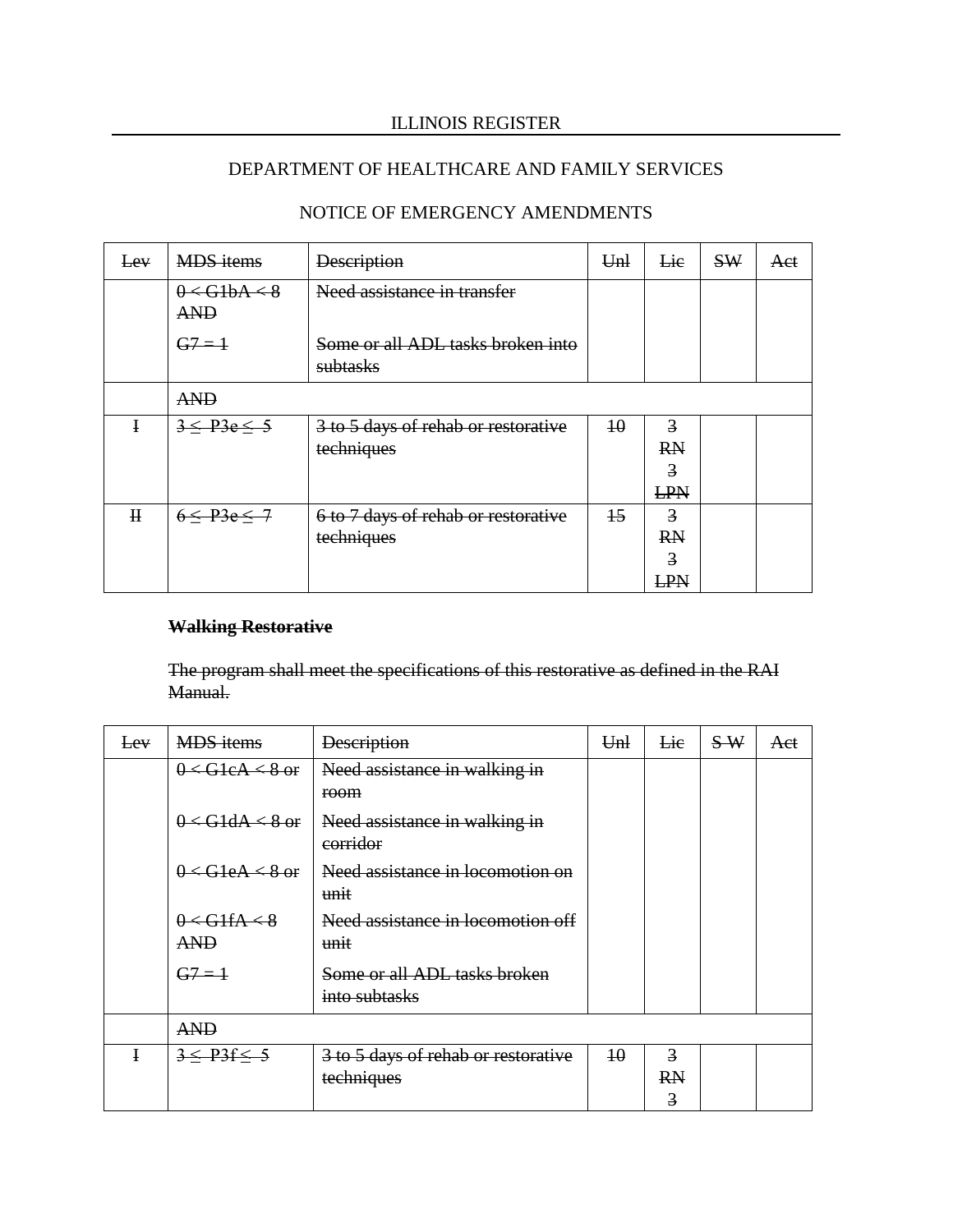|   |                     |                                                   |    | £₽                    |  |
|---|---------------------|---------------------------------------------------|----|-----------------------|--|
| н | $\leq$ P3f $\leq$ 7 | 6 to 7 days of rehab or restorative<br>techniques | 45 | Э<br><b>RN</b><br>LPN |  |

# NOTICE OF EMERGENCY AMENDMENTS

#### **Dressing or Grooming Restorative**

The program shall meet the specifications of this restorative as defined in the RAI Manual.

Grooming programs, including programs to help the resident learn to apply make-up, may be considered restorative nursing programs when conducted by a member of the activity staff.

These programs shall have goals, objectives, and documentation of progress and be related to the identified deficit.

| Eev | <b>MDS</b> items                    | <b>Description</b>                                                                 | Unl | Lie | SW | Aet |
|-----|-------------------------------------|------------------------------------------------------------------------------------|-----|-----|----|-----|
|     | $\leftarrow$ G1gA $\leftarrow$ 8 or | Need assistance in dressing                                                        |     |     |    |     |
|     | $0 <$ Glj $A < 8$<br><b>AND</b>     | Need assistance in personal<br>hygiene                                             |     |     |    |     |
|     | $G7 = 1$<br><b>AND</b>              | Some or all ADL tasks broken<br>into subtasks                                      |     |     |    |     |
|     | BA < 2                              | Cognitive skills for decision<br>making                                            |     |     |    |     |
|     | <b>AND</b>                          |                                                                                    |     |     |    |     |
|     | $51 = 0$<br>AND                     | Does not meet Illinois Department<br>of Public Health (IDPH) Subpart<br>S Criteria |     |     |    |     |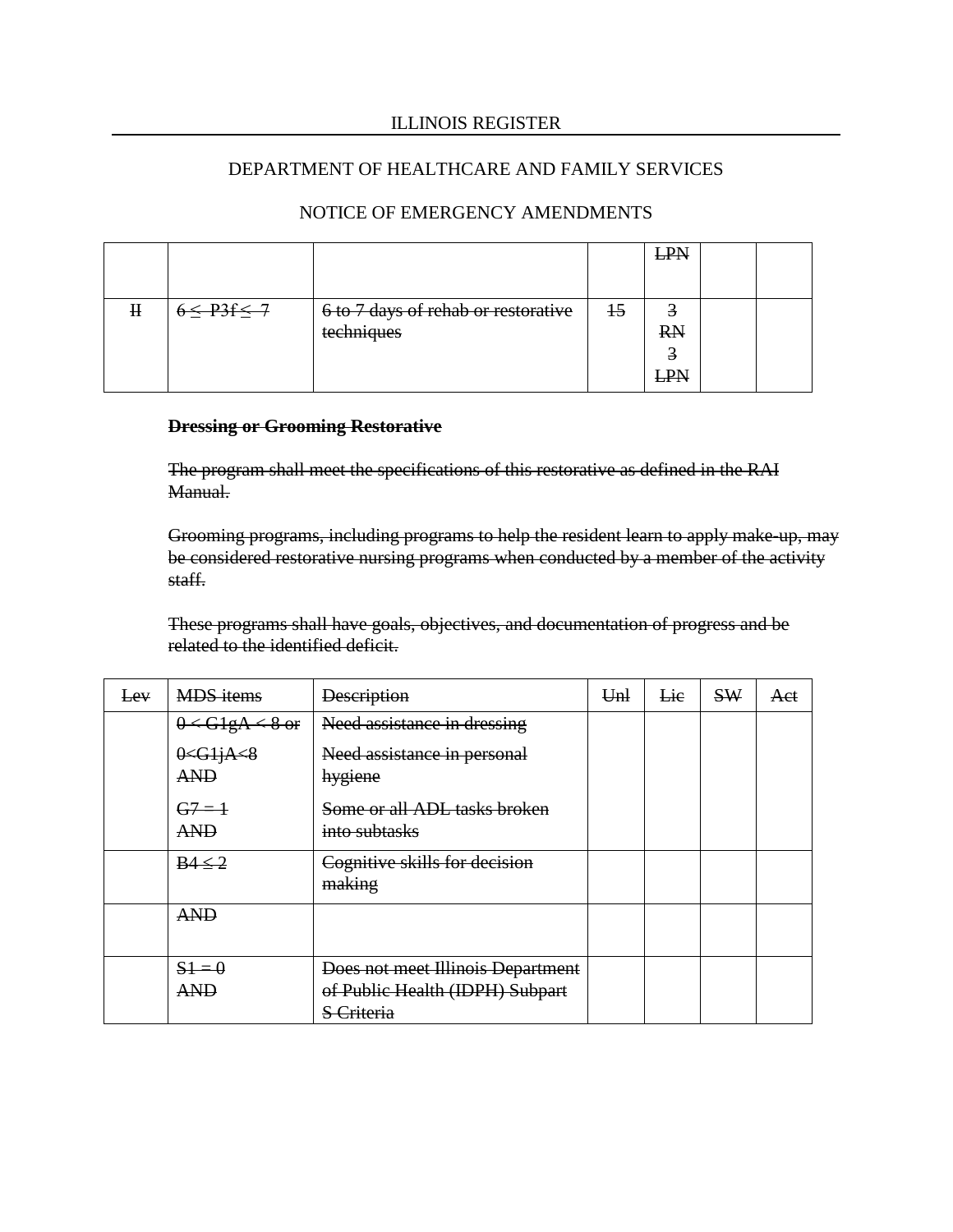|   | $3 \leq P3g \leq 5$ | 3 to 5 days of rehab or restorative | 40            | 3         |  |
|---|---------------------|-------------------------------------|---------------|-----------|--|
|   |                     | techniques                          |               | <b>RN</b> |  |
|   |                     |                                     |               | €         |  |
|   |                     |                                     |               | LPN       |  |
| Η | $\leq P3$ $\leq$ 7  | 6 to 7 days of rehab or restorative | <del>15</del> | 3         |  |
|   |                     |                                     |               |           |  |
|   |                     | techniques                          |               | <b>RN</b> |  |
|   |                     |                                     |               | €         |  |
|   |                     |                                     |               | LPN       |  |

# NOTICE OF EMERGENCY AMENDMENTS

## **Eating Restorative**

The program shall meet the specifications of this restorative as defined in the RAI Manual.

| Lev          | <b>MDS</b> items      | <b>Description</b>                                | U <sub>nl</sub> | Lie                                            | SW | Aet |
|--------------|-----------------------|---------------------------------------------------|-----------------|------------------------------------------------|----|-----|
|              | $0 <$ G1hA $<$ 8 or   | Need assistance in eating                         |                 |                                                |    |     |
|              | $K1b=1$<br><b>AND</b> | Has swallowing problem                            |                 |                                                |    |     |
|              | $G7 = 1$              | Some or all ADL tasks broken<br>into subtasks     |                 |                                                |    |     |
|              | <b>AND</b>            |                                                   |                 |                                                |    |     |
| $\mathbf{I}$ | 3 < P3h < 5           | 3 to 5 days of rehab or restorative<br>techniques | $\overline{15}$ | 3<br><b>RN</b><br>$\overline{3}$<br><b>LPN</b> |    |     |
| $\mathbf H$  | $6 \leq P3h \leq 7$   | 6 to 7 days of rehab or restorative<br>techniques | 20              | 3<br><b>RN</b><br>3<br><b>LPN</b>              |    |     |

## **Amputation/Prosthetic Care**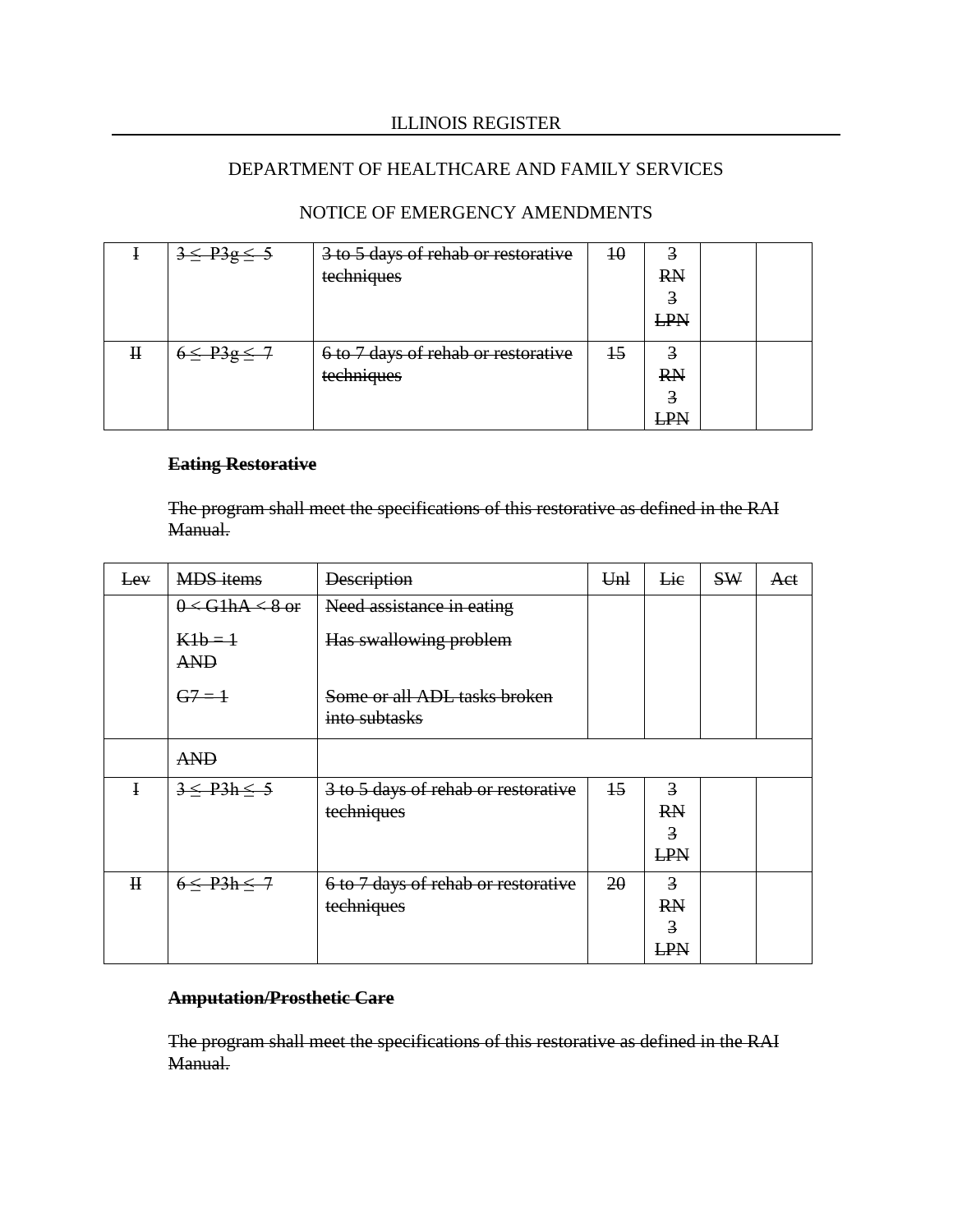## DEPARTMENT OF HEALTHCARE AND FAMILY SERVICES

| Eev         | <b>MDS</b> items      | <b>Description</b>        | Unl             | Lie                                            | <b>SW</b> | Aet |
|-------------|-----------------------|---------------------------|-----------------|------------------------------------------------|-----------|-----|
|             | $3 \leq$ P3i $\leq$ 5 | 3 to 5 days of assistance | $\overline{10}$ | $\overline{3}$<br><b>RN</b><br>3<br>LPN        |           |     |
| $\mathbf H$ | $6 \leq P3i \leq 7$   | 6 to 7 days of assistance | $+5$            | $\overline{3}$<br><b>RN</b><br>3<br><b>LPN</b> |           |     |

# NOTICE OF EMERGENCY AMENDMENTS

#### **Communication Restorative**

The program shall meet the specifications of this restorative as defined in the RAI Manual.

| Lev         | <b>MDS</b> items      | <b>Description</b>                  | Unl             | Lie            | <b>SW</b> | Aet |
|-------------|-----------------------|-------------------------------------|-----------------|----------------|-----------|-----|
|             | C4>0                  | Deficit in making self understood   |                 |                |           |     |
|             | <b>AND</b>            |                                     |                 |                |           |     |
| I           | $3 \leq$ $P3j \leq 5$ | 3 to 5 days of rehab or restorative | $\overline{10}$ | $\overline{3}$ |           |     |
|             |                       | techniques                          |                 | <b>RN</b>      |           |     |
|             |                       |                                     |                 | 3              |           |     |
|             |                       |                                     |                 | LPN            |           |     |
| $\mathbf H$ | $6 \leq$ P3j $\leq$ 7 | 6 to 7 days of rehab or restorative | $\overline{15}$ | $\overline{3}$ |           |     |
|             |                       | techniques                          |                 | <b>RN</b>      |           |     |
|             |                       |                                     |                 | 3              |           |     |
|             |                       |                                     |                 | <b>LPN</b>     |           |     |

## **Other Restorative**

The program shall meet the specifications of this restorative as defined in the RAI Manual.

Other Restorative shall only be reimbursed for a total of two quarters regardless of the level.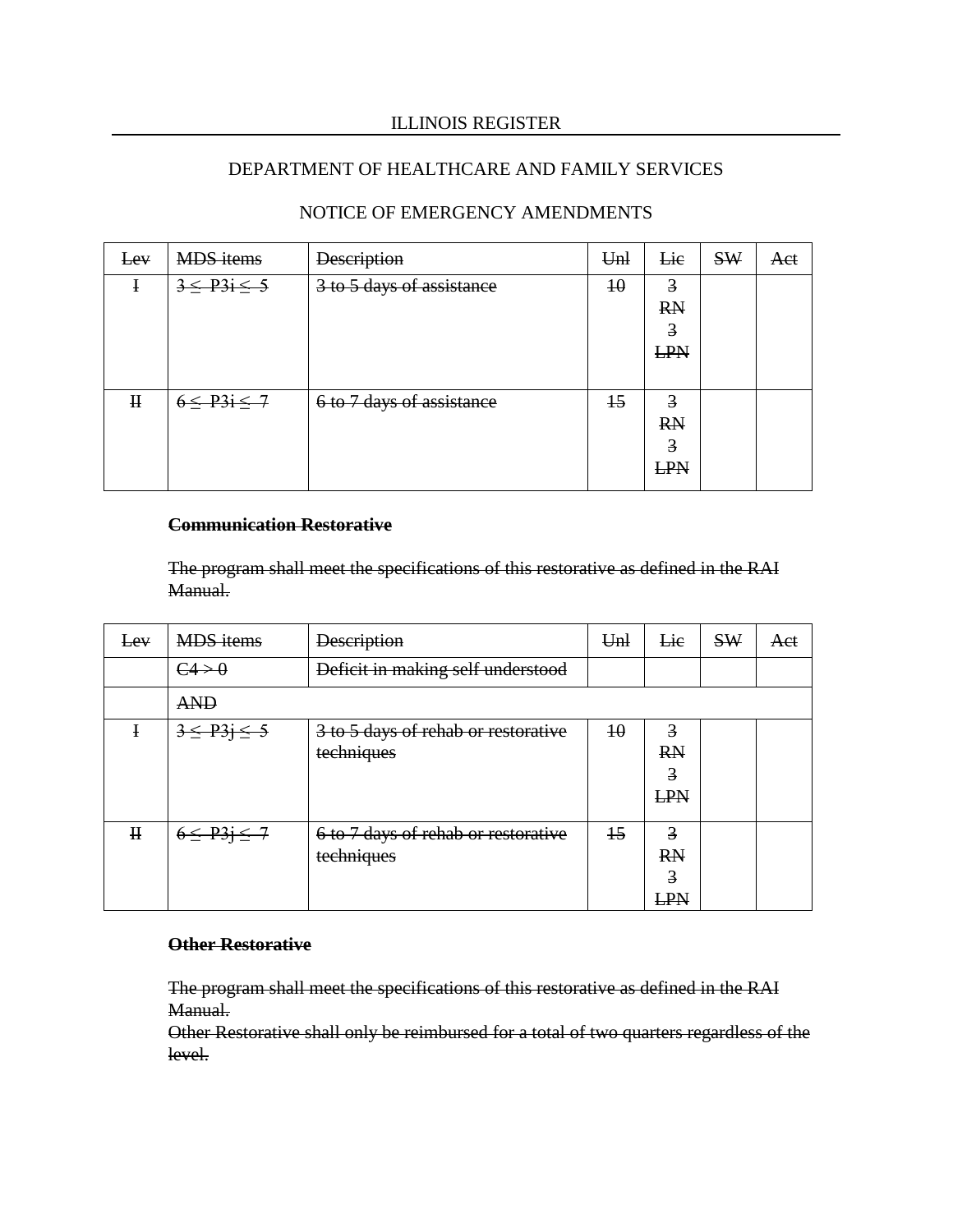# DEPARTMENT OF HEALTHCARE AND FAMILY SERVICES

| Lev         |                                                         |                                                                                          |                      |                                                       | <b>SW</b> |     |
|-------------|---------------------------------------------------------|------------------------------------------------------------------------------------------|----------------------|-------------------------------------------------------|-----------|-----|
| $\mathbf I$ | <b>MDS</b> items<br>$P3k=3$ or<br>greater<br><b>AND</b> | <b>Description</b><br>Other Restorative                                                  | U <sub>nl</sub><br>6 | Lie<br>5<br><b>RN</b><br>$\overline{5}$<br><b>LPN</b> |           | Aet |
|             | $Q^2 < 2$<br><b>AND</b>                                 | Improved or no change in care<br>needs                                                   |                      |                                                       |           |     |
|             | $B2a=0$<br><b>AND</b>                                   | Short term memory okay                                                                   |                      |                                                       |           |     |
|             | $B4 = 0$ or $\overline{1}$<br><b>AND</b>                | Cognitive skills for decision<br>making                                                  |                      |                                                       |           |     |
|             | $C6 = 0$ or $\pm$<br><b>AND</b>                         | Ability to understand others                                                             |                      |                                                       |           |     |
|             | $51 = 0$                                                | Does not meet IDPH Subpart S<br>eriteria                                                 |                      |                                                       |           |     |
| $\bf H$     | $P3k = 3$ or<br>greater<br><b>AND</b>                   | Other restorative                                                                        | 6                    | 7.5<br><b>RN</b><br>7.5<br><b>LPN</b>                 |           |     |
|             | $Q1e = 1$ or 2<br><b>AND</b>                            | Stay projected to be of a short<br>duration - discharge expected to<br>be within 90 days |                      |                                                       |           |     |
|             | $Q^2 < 2$<br><b>AND</b>                                 | Improved or no change in care<br>needs                                                   |                      |                                                       |           |     |
|             | $Plar = 1$<br><b>AND</b>                                | Provide training to return to the<br>community                                           |                      |                                                       |           |     |
|             | $B2a=0$<br><b>AND</b>                                   | Short-term memory                                                                        |                      |                                                       |           |     |
|             | $B4 = 0$ or $\pm$<br><b>AND</b>                         | Cognitive skills for decision<br>making                                                  |                      |                                                       |           |     |
|             | $C6 = 0$ or $\frac{1}{2}$<br><b>AND</b>                 | Ability to understand others                                                             |                      |                                                       |           |     |
|             | $51 = 0$                                                | Does not meet IDPH Subpart S<br>criteria                                                 |                      |                                                       |           |     |

# NOTICE OF EMERGENCY AMENDMENTS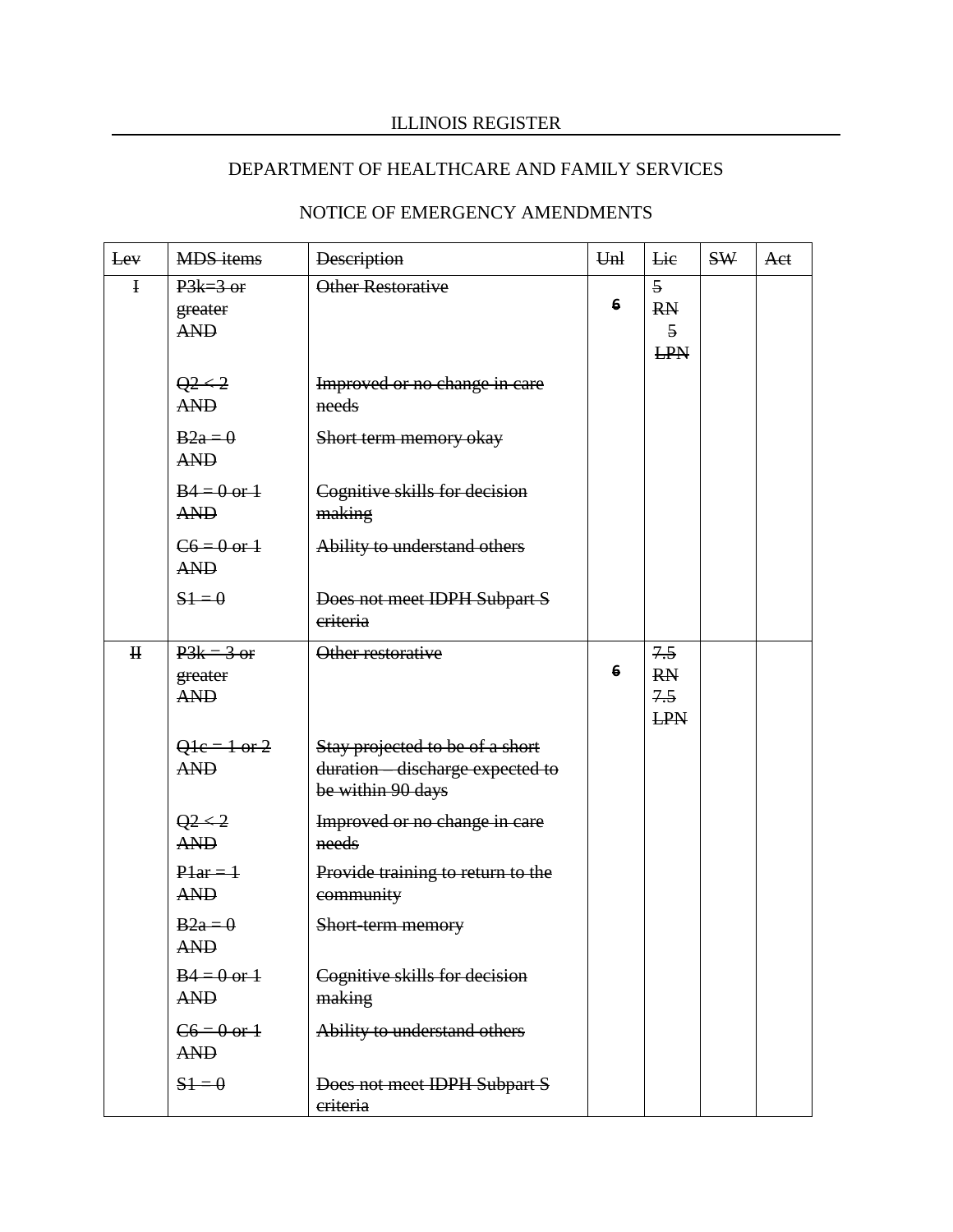## NOTICE OF EMERGENCY AMENDMENTS

#### **Scheduled Toileting**

Documentation shall support the following for scoring scheduled toileting.

- 1) The program shall have documentation to support that all the requirements identified in the RAI Manual are met.
- 2) The description of the plan, including: frequency, reason, and response to the program.
- 3) The plan shall be periodically evaluated and revised, as necessary, including documentation of the resident's response to the plan.
- 4) This does not include a "check and change" program or routine changing of the resident's incontinent briefs, pads or linens when wet, where there is no participation in the plan by the resident.
- 5) There shall be documentation to support the deficit in toileting and/or the episodes of incontinence.
- 6) A resident scoring  $S1 = 1$  (meets Subpart S criteria) shall have corresponding diagnosis of CVA or multiple sclerosis to qualify for reimbursement in scheduled toileting.

| Eev | <b>MDS</b> items                | <b>Description</b>                                                      | Unl | Lie                                     | SW | Aet |
|-----|---------------------------------|-------------------------------------------------------------------------|-----|-----------------------------------------|----|-----|
| I   | $H3a=1$<br><b>AND</b><br>$$1=0$ | Any scheduled toileting plan<br>Does not meet criteria for Subpart<br>S | 22  | $+5$<br><b>RN</b><br>$+5$<br><b>LPN</b> |    |     |
|     | $H3b=0$<br><b>AND</b>           | No bladder retraining program                                           |     |                                         |    |     |
|     | $H3d=0$<br><b>AND</b>           | No indwelling catheter                                                  |     |                                         |    |     |
|     | $H1b > 1$ or                    | Incontinent at least 2 or more<br>times a week                          |     |                                         |    |     |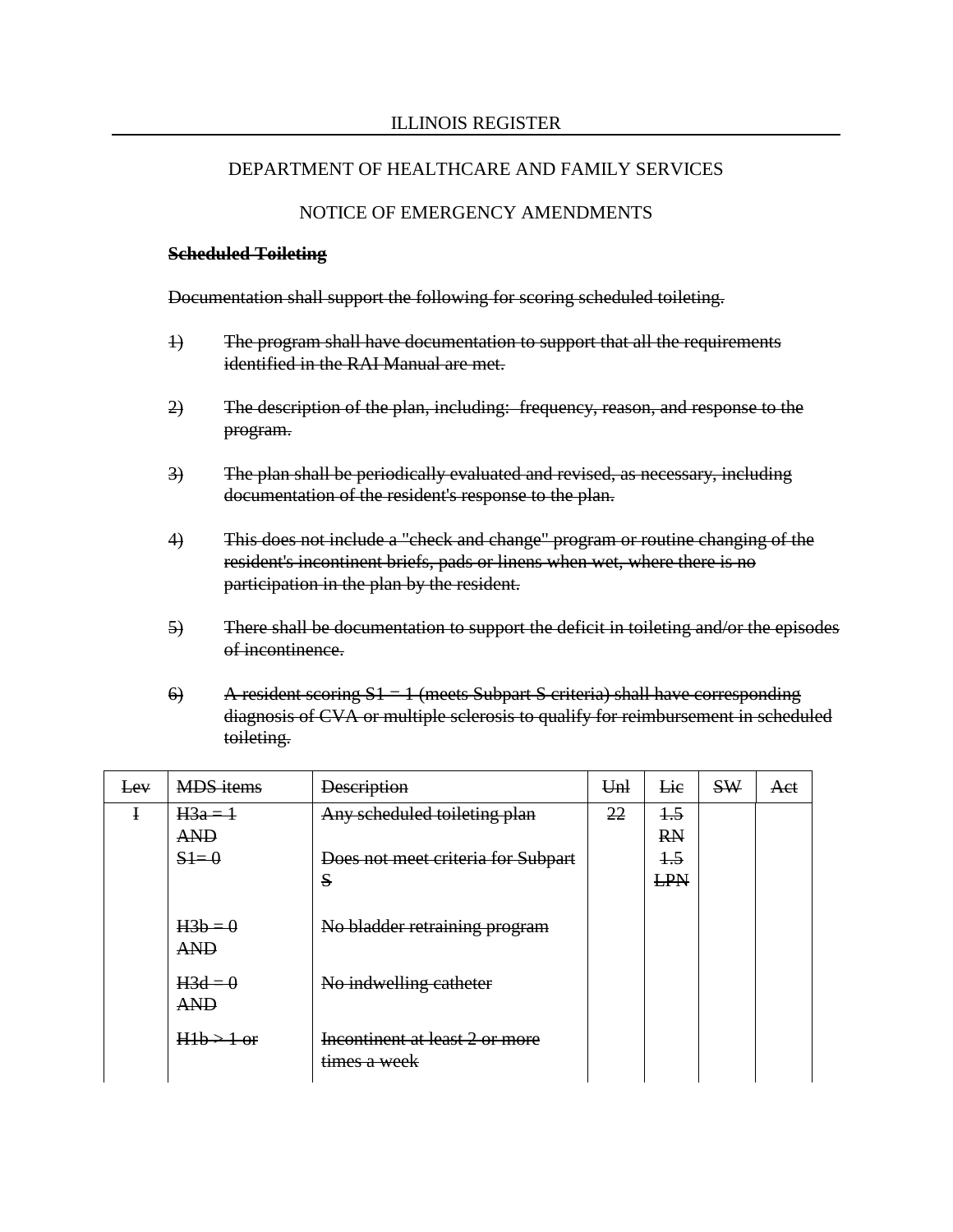## NOTICE OF EMERGENCY AMENDMENTS

| <del>anu &lt; 0</del> | $Self-performance = limited to$<br>total accidence<br><del>wai assistance</del> |  |  |
|-----------------------|---------------------------------------------------------------------------------|--|--|
|                       |                                                                                 |  |  |

#### **4) Medical Services**

#### **Continence Care**

Documentation shall support the following for scoring continence care.

- 1) That catheter care was administered during the look-back period.
- 2) The type and frequency of the care.
- 3) RAI requirements for bladder retraining program were administered during the look-back period.
- 4) The resident's level of incontinence shall be documented during the look-back period to support the bladder retraining program.
- 5) Bladder scanners cannot be the sole content of the bladder retraining program.

Continence Care − Level II (Bladder Retraining) shall only be reimbursed for two quarters.

| Eev          | <b>MDS</b> items             | <b>Description</b>          | Unl | Lie                                                              | <b>SW</b> | Aet |
|--------------|------------------------------|-----------------------------|-----|------------------------------------------------------------------|-----------|-----|
| $\ddagger$   | Catheter Care                |                             | 12  | $\overline{\cdot}$<br><b>RN</b><br>$\overline{.5}$<br><b>LPN</b> |           |     |
|              | $H3d=1$<br><b>AND</b>        | Indwelling catheter present |     |                                                                  |           |     |
|              | $H3a=0$                      | No scheduled toileting plan |     |                                                                  |           |     |
| $\mathbf{H}$ | <b>Bladder</b><br>Retraining |                             |     |                                                                  |           |     |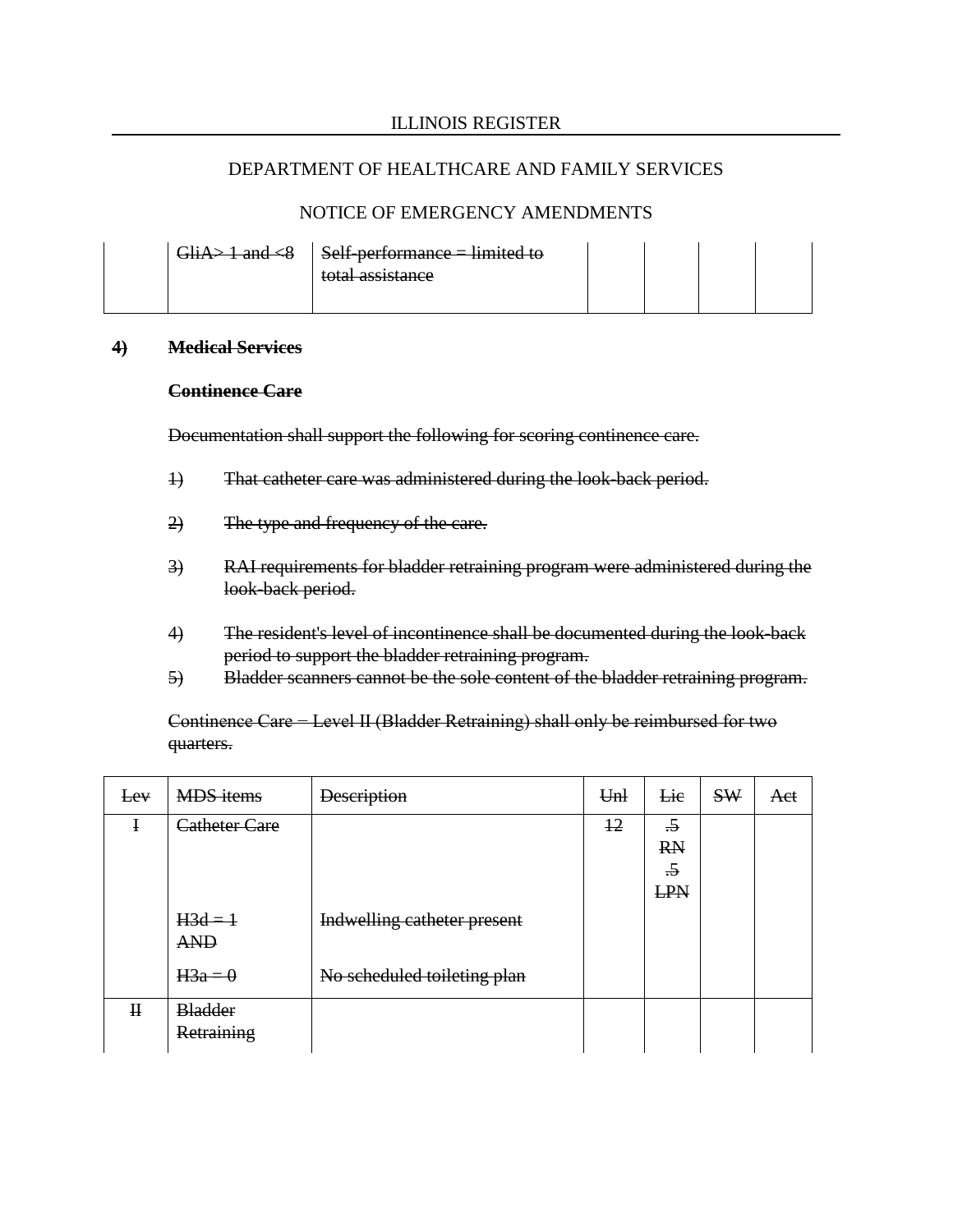| $H3b=1$<br><b>AND</b>                                  | <b>Bladder retraining program</b>              | 32 | $\overline{5}$<br><b>RN</b><br>$\overline{5}$<br><b>LPN</b> |  |
|--------------------------------------------------------|------------------------------------------------|----|-------------------------------------------------------------|--|
| $H3a=0$<br><b>AND</b>                                  | No scheduled toileting plan                    |    |                                                             |  |
| H1b > 1<br><b>AND</b>                                  | Incontinent at least 2 or more<br>times a week |    |                                                             |  |
| $B4 = 0$ or $\overline{1}$<br>$\overline{\mathsf{OR}}$ | Cognitive skills for decision<br>making        |    |                                                             |  |
| $H3b=1$<br><b>AND</b>                                  | <b>Bladder retraining program</b>              |    |                                                             |  |
| $H3a=0$<br><b>AND</b>                                  | No scheduled toileting plan                    |    |                                                             |  |
| $H1b \leq 1$<br><b>AND</b>                             | <b>Bladder continence</b>                      |    |                                                             |  |
| $H4 = 1$<br><b>AND</b>                                 | Change in continence                           |    |                                                             |  |
| $B4 = 0$ or $\overline{1}$                             | Cognitive skills in decision<br>making         |    |                                                             |  |

## NOTICE OF EMERGENCY AMENDMENTS

#### **Pressure Ulcer Prevention**

Documentation shall support the following for scoring pressure ulcer prevention.

- 1) History of resolved ulcer in the identified timeframe and/or the use of the identified interventions during the identified timeframe.
- 2) Interventions and treatments shall meet the RAI definitions for coding.
- 3) A specific approach that is organized, planned, monitored and evaluated for coding a turning and positioning program.
- 4) Resident was assessed related to his or her risk for developing ulcers. A resident assessed to be at high risk shall have interventions identified in the plan of care.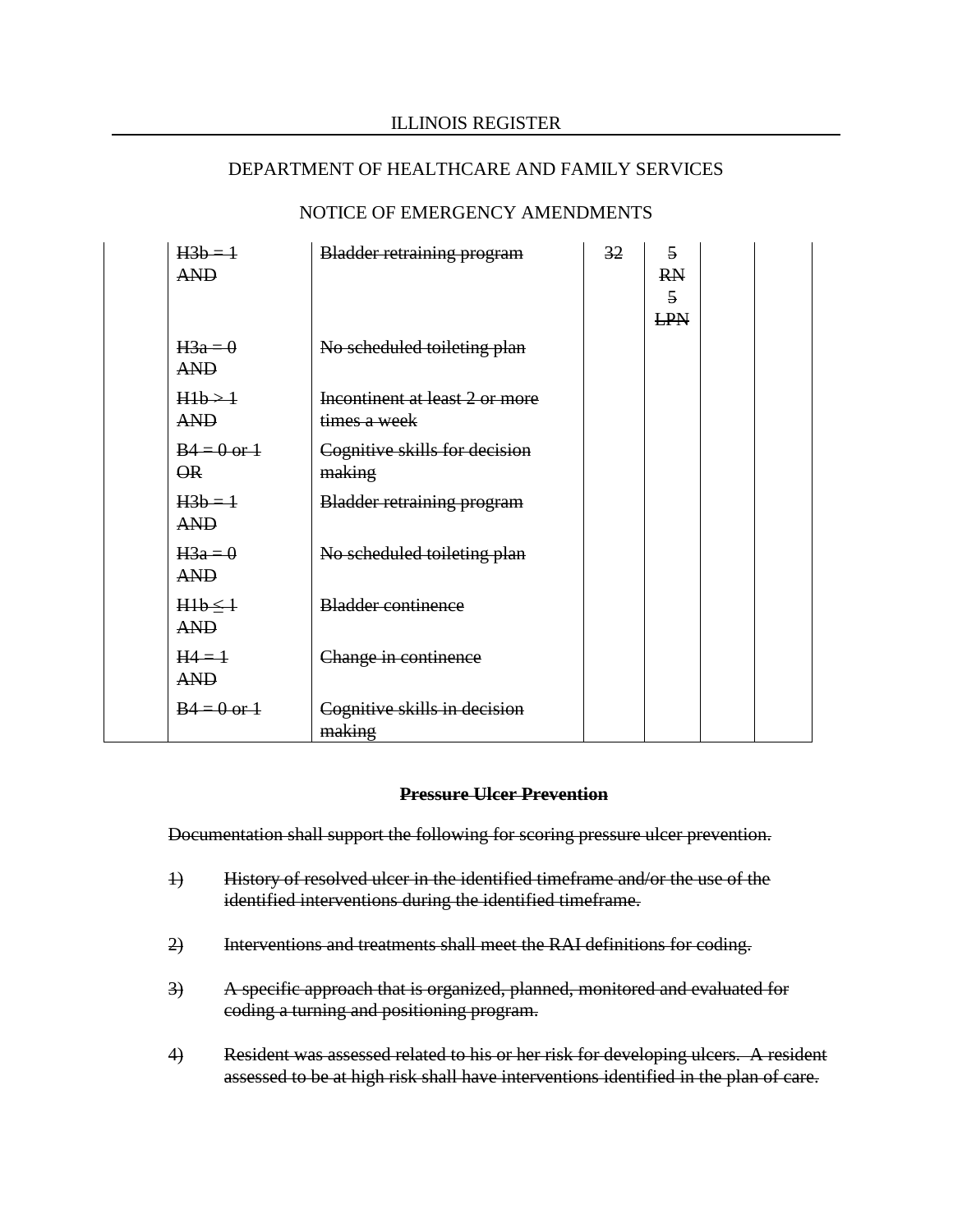## DEPARTMENT OF HEALTHCARE AND FAMILY SERVICES

| Lev | <b>MDS</b> items | <b>Description</b>                              | U <sub>nl</sub> | <b>Lie</b>                                     | SW | <b>Act</b> |
|-----|------------------|-------------------------------------------------|-----------------|------------------------------------------------|----|------------|
| Ŧ   | $M3 = 1$ or      | History of resolved ulcers in last<br>90 days   | $+5$            | 4<br><b>RN</b><br>$\overline{4}$<br><b>LPN</b> |    |            |
|     | Any two of:      |                                                 |                 |                                                |    |            |
|     | M5a              | Pressure relieving devices for<br>chair         |                 |                                                |    |            |
|     | M <sub>5b</sub>  | Pressure relieving devices for bed              |                 |                                                |    |            |
|     | M5e              | Turning or repositioning program                |                 |                                                |    |            |
|     | M5d              | Nutrition or hydration<br>intervention for skin |                 |                                                |    |            |
|     | M5i              | Other prevention for skin (other<br>than feet)  |                 |                                                |    |            |

# NOTICE OF EMERGENCY AMENDMENTS

#### **Moderate Skin Care/Intensive Skin Care**

Documentation shall support the following for scoring moderate skin care/intensive skin care.

- 1) Interventions and treatments shall meet the RAI definitions for coding.
- 2) Documentation of ulcers shall include staging as the ulcers appear during the look-back period.
- 3) Documentation of ulcers shall include a detailed description that includes, but is not limited to, the stage of the ulcer, the size, the location, any interventions and treatments used during the look-back period.
- 4) Documentation of burns shall include, but is not limited to, the location, degree, extent, interventions and treatments during the look-back period.
- 5) Documentation of open lesions shall include, but is not limited to, location, size, depth, any drainage, interventions and treatments during the look-back period.
- 6) Documentation of surgical wounds shall include, but is not limited to, type,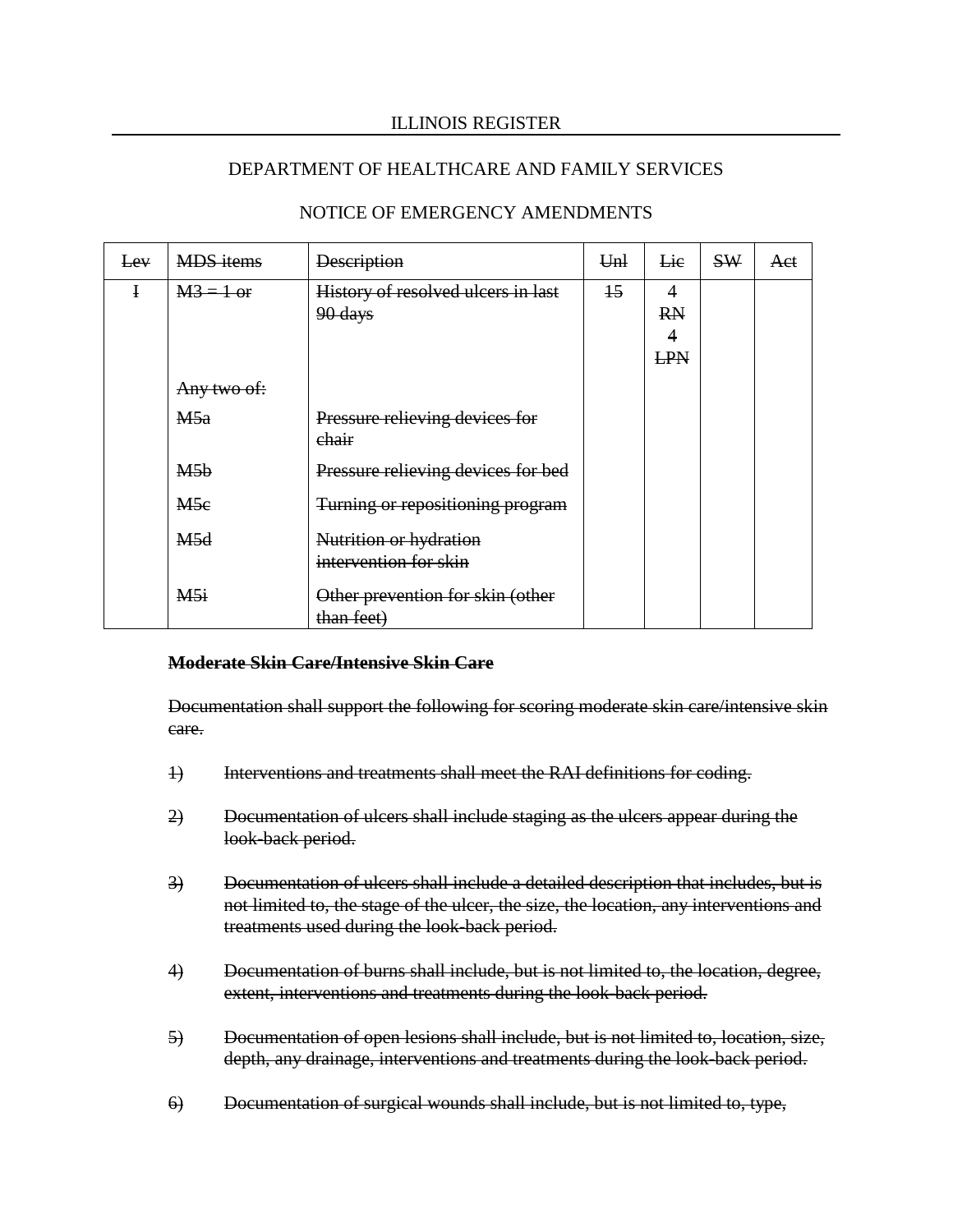## NOTICE OF EMERGENCY AMENDMENTS

location, size, depth, interventions and treatment during the look-back period.

- 7) All treatments involving M5e, M5f, M5g and M5h shall have a physician's order, with the intervention and frequency.
- 8) Documentation to support that the intervention was delivered during the lookback period shall be included.
- 9) Documentation of infection of the foot shall contain a description of the area and the location.
- 10) Documentation shall support a specific approach that is organized, planned, monitored and evaluated for coding a turning and positioning program.
- 11) Documentation for items coded in M4 shall include documentation of an intervention, treatment and/or monitoring of the problem or condition identified.

| Lev         | <b>MDS</b> items | <b>Description</b>                         | U <sub>nl</sub> | Lie                          | <b>SW</b> | Aet |
|-------------|------------------|--------------------------------------------|-----------------|------------------------------|-----------|-----|
| $\mathbf I$ |                  | <b>Moderate Skin Care Services</b>         | $\overline{5}$  | $\overline{5}$<br><b>RN</b>  |           |     |
|             | $M1a > 0$ or     | Stage 1 ulcers                             |                 | $\overline{5}$<br><b>LPN</b> |           |     |
|             | $M1b > 0$ or     | Stage 2 ulcers                             |                 |                              |           |     |
|             | Any of:          | Other Skin Problems (below):               |                 |                              |           |     |
|             | $M4b = 1$        | <b>Burns</b>                               |                 |                              |           |     |
|             | $M4e = 1$        | Open lesions other than ulcers             |                 |                              |           |     |
|             | $M4d = 1$        | <b>Rashes</b>                              |                 |                              |           |     |
|             | $M4e = 1$        | Skin desensitized to pain or<br>pressure   |                 |                              |           |     |
|             | $M4f = 1$        | Skin tears or cuts (other than<br>surgery) |                 |                              |           |     |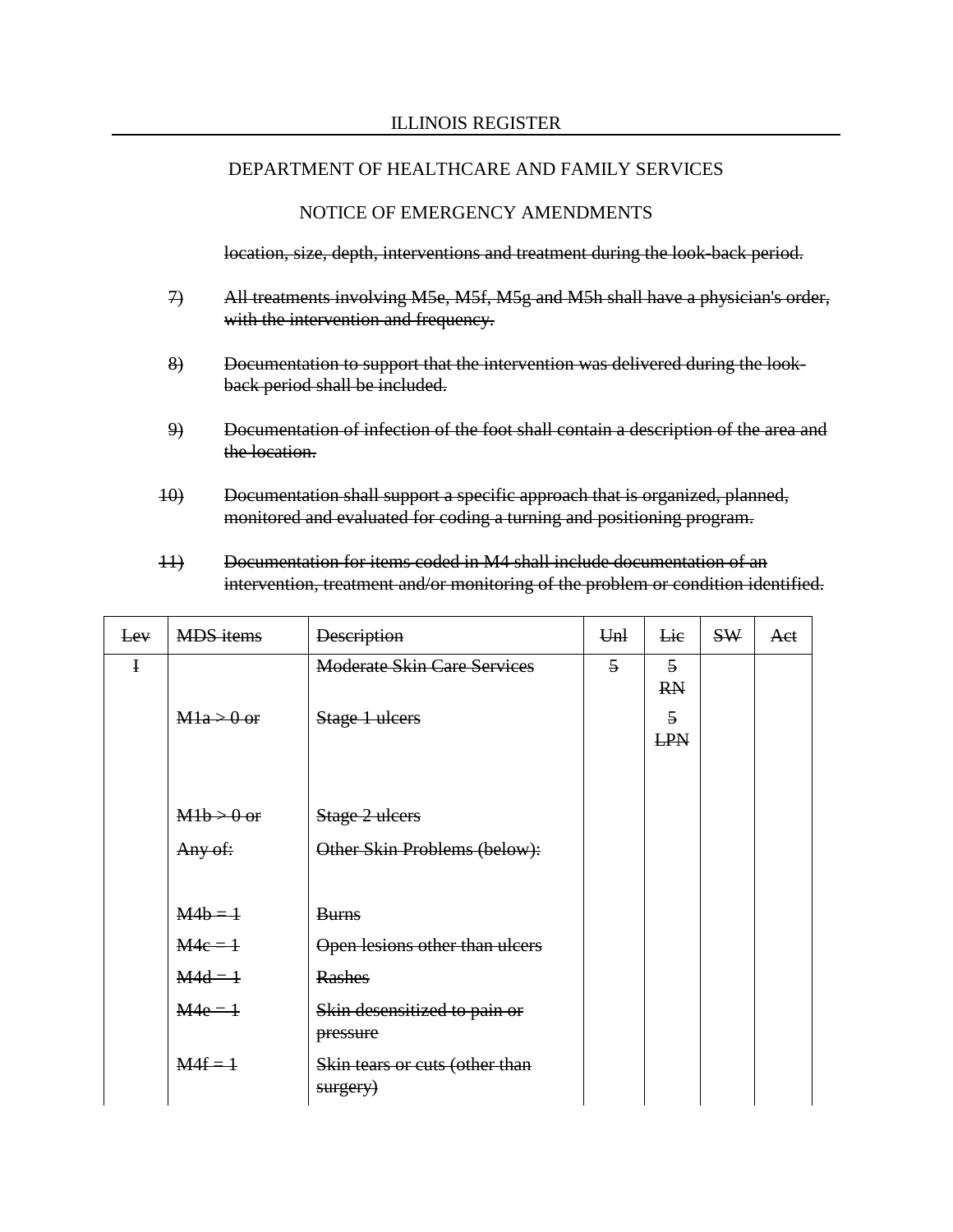# NOTICE OF EMERGENCY AMENDMENTS

|                         | $M4g = 1$<br><b>AND</b>            | Surgical wounds                                 |   |                                                               |  |
|-------------------------|------------------------------------|-------------------------------------------------|---|---------------------------------------------------------------|--|
|                         | $4of$ the<br>following:            | <b>Skin Treatments (below):</b>                 |   |                                                               |  |
|                         | $M5a=1$                            | Pressure relieving devices for<br>chair         |   |                                                               |  |
|                         | $M5b=1$                            | Pressure relieving devices for bed              |   |                                                               |  |
|                         | $M5e = 1$                          | Turning or repositioning program                |   |                                                               |  |
|                         | $M5d=1$                            | Nutrition or hydration<br>intervention for skin |   |                                                               |  |
|                         | $M5e = 1$                          | <b>Ulcer</b> care                               |   |                                                               |  |
|                         | $M5f = 1$                          | Surgical wound care                             |   |                                                               |  |
|                         | $M5g=1$                            | Application of dressings (other<br>than feet)   |   |                                                               |  |
|                         | $M5h = 1$                          | Application of ointments (other<br>than feet)   |   |                                                               |  |
|                         | $M5i = 1$<br>$\Theta$ <sub>R</sub> | Other prevention for skin (other<br>than feet)  |   |                                                               |  |
|                         | $(M6b = 1 or$                      | Infection of the foot                           |   |                                                               |  |
|                         | $M6e = 1$<br><b>AND</b>            | Open lesion of the foot                         |   |                                                               |  |
|                         | $M6f = 1$                          | And application of a dressing                   |   |                                                               |  |
| $\overline{\mathbf{H}}$ |                                    | <b>Intensive Skin Care Services</b>             |   |                                                               |  |
|                         | $M1e > 0$ or                       | Stage 3 ulcers                                  | 5 | $\overline{15}$<br><b>RN</b><br>$\overline{15}$<br><b>LPN</b> |  |
|                         | M1d > 0<br><b>AND</b>              | Stage 4 ulcers                                  |   |                                                               |  |
|                         | 4 of the<br>following:             | <b>Skin Treatments (below):</b>                 |   |                                                               |  |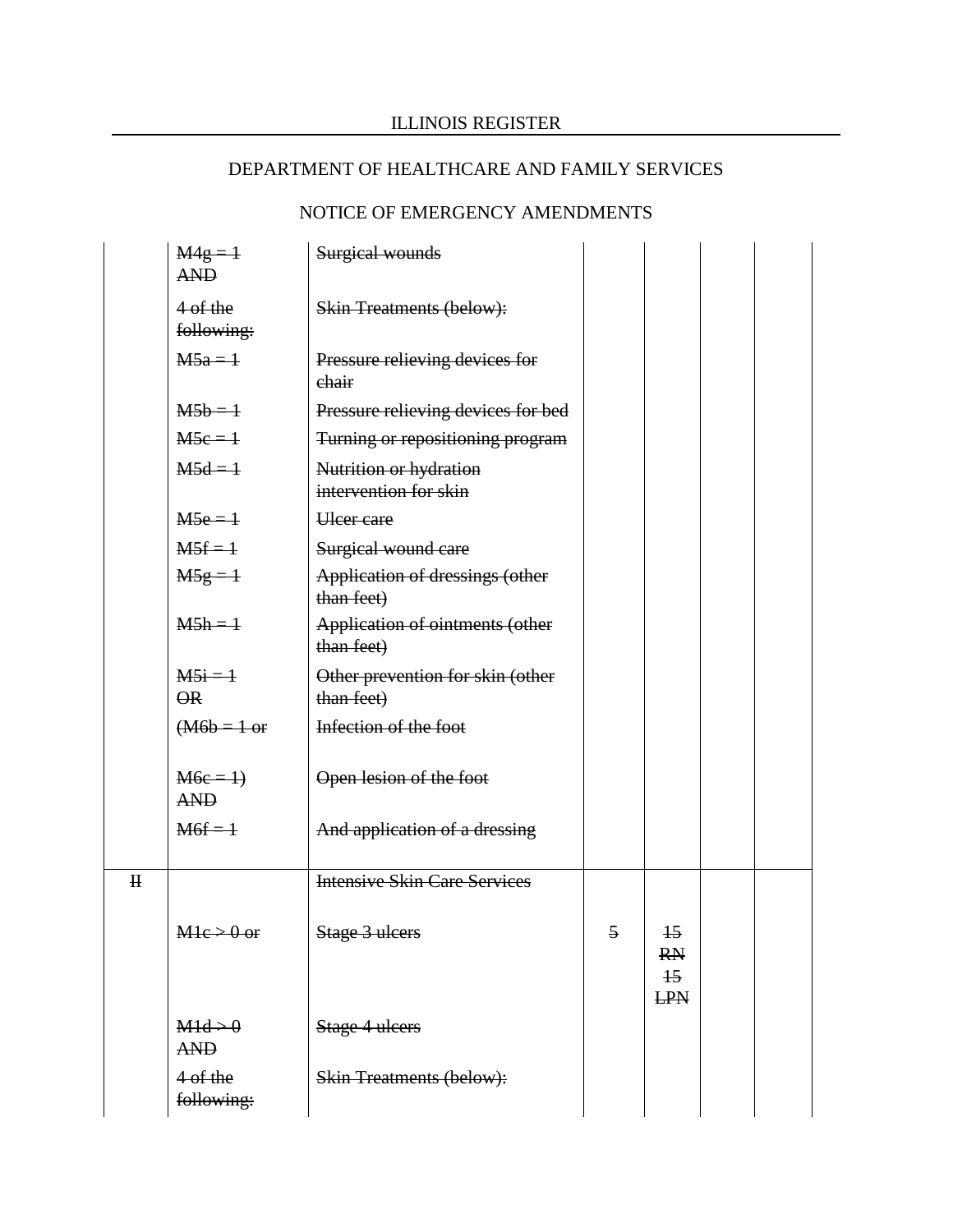## NOTICE OF EMERGENCY AMENDMENTS

| $M5a=1$   | Pressure relieving devices for<br>chair         |  |  |
|-----------|-------------------------------------------------|--|--|
| $M5b = 1$ | Pressure relieving devices for bed              |  |  |
| $M5c=1$   | Turning or repositioning program                |  |  |
| $M5d=1$   | Nutrition or hydration<br>intervention for skin |  |  |
| $M5e = 1$ | Heer care                                       |  |  |
| $M5f = 1$ | Surgical wound care                             |  |  |
| $M5g = 1$ | Application of dressings (other<br>than feet)   |  |  |
| $M5h = 1$ | Application of ointments (other<br>than feet)   |  |  |
| $M5i = 1$ | Other prevention for skin (other<br>than feet)  |  |  |

#### **Ostomy Services**

| <b>Lev</b> | <b>MDS</b> items | <b>Description</b>    | Unl           | Lie                                   | <b>SW</b> | Act |
|------------|------------------|-----------------------|---------------|---------------------------------------|-----------|-----|
|            | $P1af = 1$       | Ostomy care performed | $\mathcal{D}$ | 2.5<br><b>RN</b><br>2.5<br>I DN<br>cr |           |     |

#### **IV Therapy**

Documentation shall support the following for scoring IV Therapy.

- 1) Date delivered, type of medication and method of administration.
- 2) Monitoring of an acute medical condition (physical or psychiatric illness) by a licensed nurse as required under acute medical conditions.

| $\Delta V$<br>æ | $. \pi \mathbb{N}$<br>n. л<br>1tame<br>widd iwilis | Jacomption<br>Desembuon | ⊎m⊦ | $\overline{10}$<br>–π | $\sim$ $\mathbf{v}$<br>$\sim$ W<br>∼ | $\Delta \mathbf{e}^t$<br>$\pi$ |
|-----------------|----------------------------------------------------|-------------------------|-----|-----------------------|--------------------------------------|--------------------------------|
|-----------------|----------------------------------------------------|-------------------------|-----|-----------------------|--------------------------------------|--------------------------------|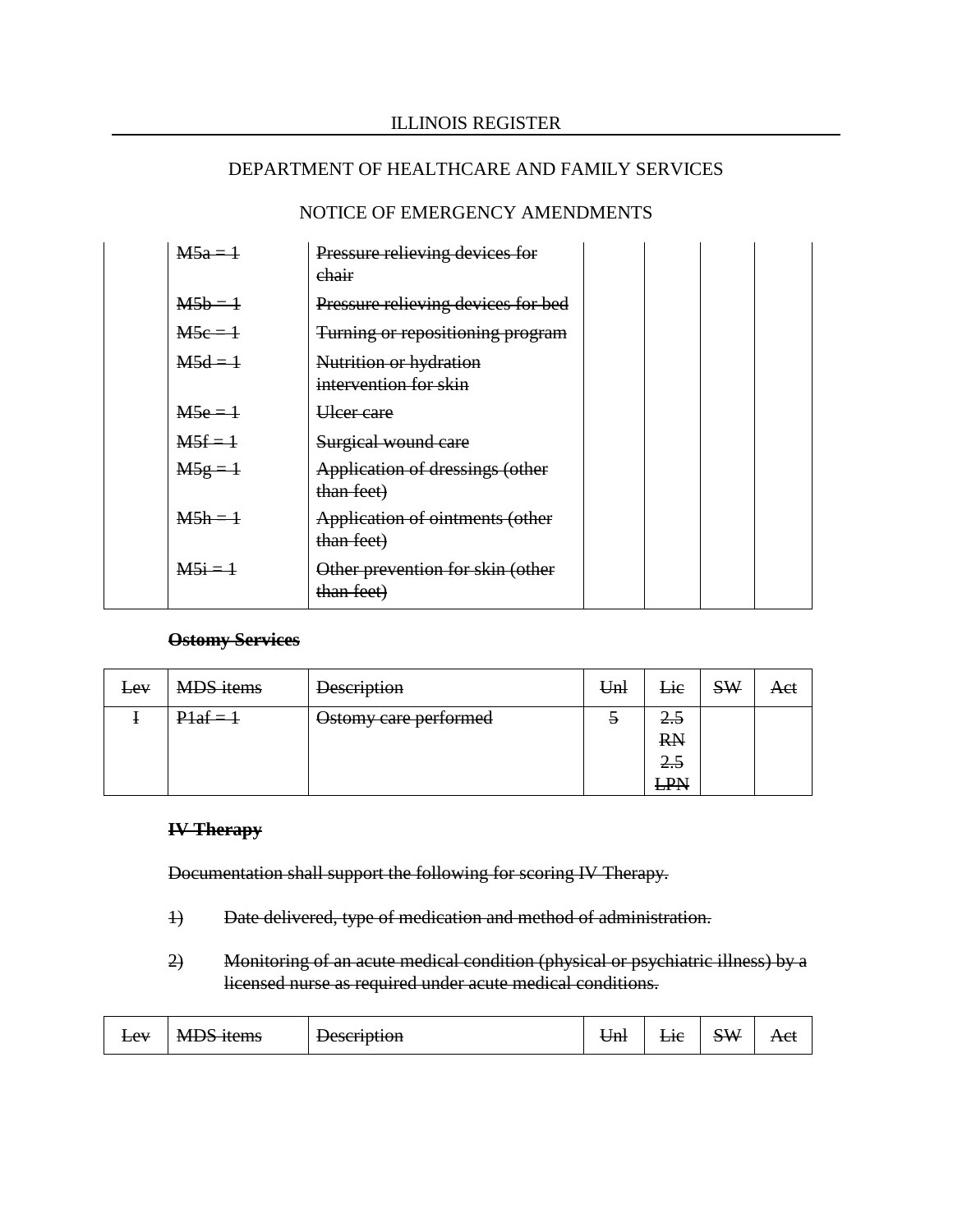## DEPARTMENT OF HEALTHCARE AND FAMILY SERVICES

# NOTICE OF EMERGENCY AMENDMENTS

| $Place = 1$             | <b>IV</b> medication                  | ÷ | $+5$       |  |
|-------------------------|---------------------------------------|---|------------|--|
| $\Theta$ r              |                                       |   | <b>RN</b>  |  |
|                         |                                       |   | $+5$       |  |
|                         |                                       |   | <b>LPN</b> |  |
| $K5a = 1$<br><b>AND</b> | Parenteral/IV nutrition               |   |            |  |
| $P1ae = 1$              | Monitoring acute medical<br>condition |   |            |  |

## **Injections**

Documentation shall include the drug, route given and dates given.

| $E$ <sub>e</sub> $V$ | <b>MDS</b> items | <b>Description</b>             | Unl | <b>Lie</b> | <b>SW</b> | Act |
|----------------------|------------------|--------------------------------|-----|------------|-----------|-----|
|                      | $\Theta_3 = 7$   | Number of injections in last 7 |     |            |           |     |
|                      |                  | days                           |     | <b>RN</b>  |           |     |
|                      |                  |                                |     | ◠          |           |     |
|                      |                  |                                |     | <b>LPN</b> |           |     |

# **Oxygen Therapy**

Documentation shall include a physician's order and the method of administration and date given.

| $E$ <sub>E</sub> $V$ | <b>MDS</b> items | <b>Description</b>             | Unl | Lie            | <b>SW</b> | Aet |
|----------------------|------------------|--------------------------------|-----|----------------|-----------|-----|
|                      | $P1ag = 1$       | Oxygen therapy administered in |     | 7.5            |           |     |
|                      |                  | last 14 days                   |     | <b>RN</b>      |           |     |
|                      |                  |                                |     | <del>7.5</del> |           |     |
|                      |                  |                                |     | <b>LPN</b>     |           |     |

# **Chemotherapy**

Documentation shall support that the resident was monitored for response to the chemotherapy.

| $\Delta V$<br>œ | $\sim$<br>N/I<br>1tame<br><del>NIDO Items</del> | $\alpha$ c $\alpha$ rintion<br><del>Description</del> | Um | $\overline{10}$<br><u>Lit</u> | $\sum$ | Aet |
|-----------------|-------------------------------------------------|-------------------------------------------------------|----|-------------------------------|--------|-----|
|-----------------|-------------------------------------------------|-------------------------------------------------------|----|-------------------------------|--------|-----|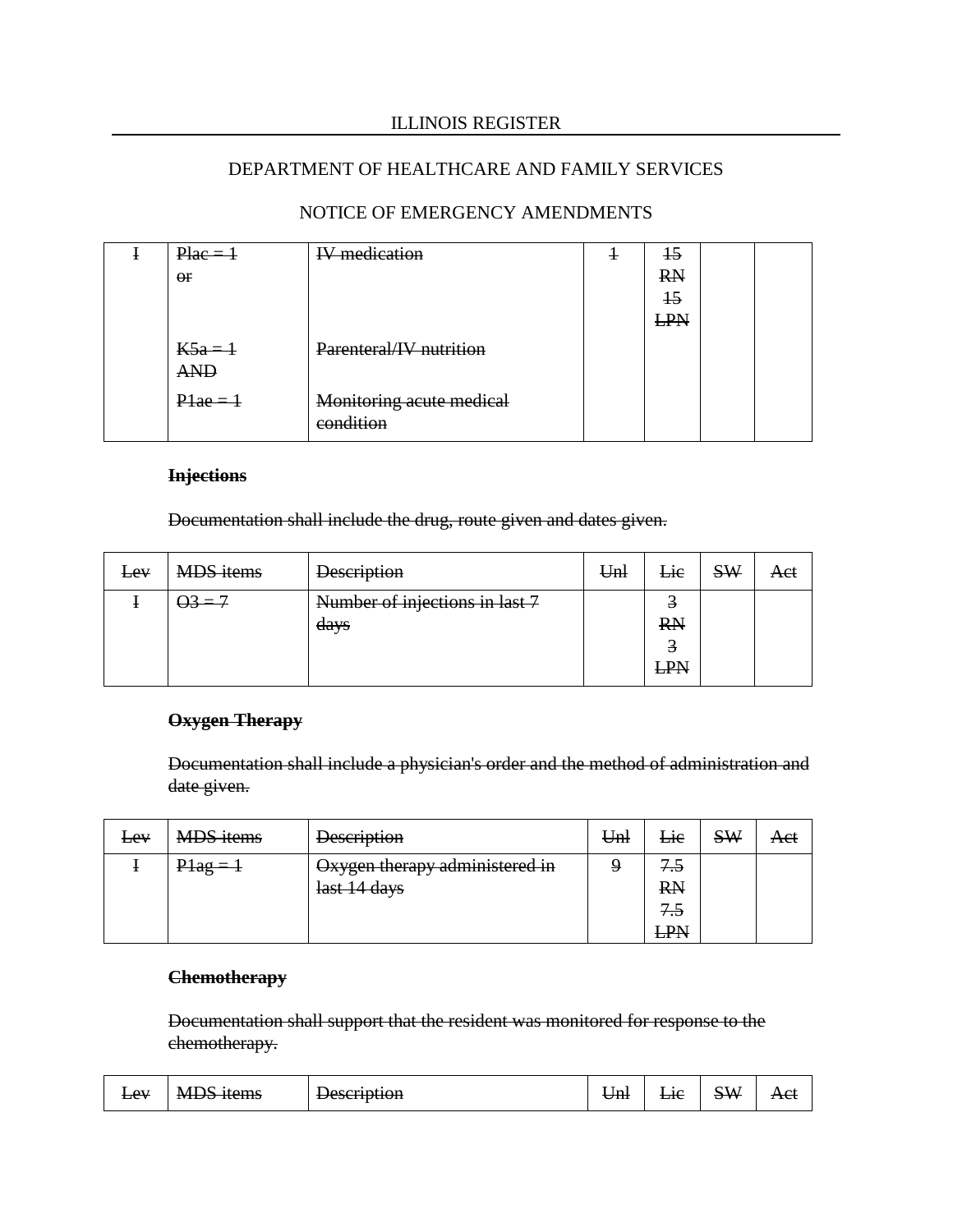## NOTICE OF EMERGENCY AMENDMENTS

| $P1aa=1$ | <sub>1</sub> Chemotherapy given |           |  |
|----------|---------------------------------|-----------|--|
|          |                                 | <b>RN</b> |  |
|          |                                 |           |  |
|          |                                 | ≖         |  |

#### **Dialysis**

Documentation shall support that the resident was monitored for response to the dialysis.

| Eev | <b>MDS</b> items | <b>Description</b> | Unl | Lie                               | <b>SW</b> | Act |
|-----|------------------|--------------------|-----|-----------------------------------|-----------|-----|
|     | $P1ab = 1$       | Dialysis given     |     | э<br><b>RN</b><br>э<br><b>LPN</b> | ◠<br>Ź    |     |

#### **Blood Glucose Monitoring**

Documentation shall support the following for scoring blood glucose monitoring.

- 1) RAI criteria for coding that a diagnosis was met, including a physician documented diagnosis.
- 2) Coding of a therapeutic diet being ordered and given to the resident.
- 3) Coding of a dietary supplement being ordered and given to the resident during the look-back period. There shall be evidence to support it was not part of a unit's daily routine for all residents.
- 4) Coding that injections were given the entire seven days of the look-back period.

| Lev | <b>MDS</b> items | <b>Description</b> | Unl | Lie        | <b>SW</b> | Aet |
|-----|------------------|--------------------|-----|------------|-----------|-----|
|     | $Ha = 1$         | Diabetes mellitus  |     |            |           |     |
|     | <b>AND</b>       |                    |     | <b>RN</b>  |           |     |
|     |                  |                    |     | $\pm$      |           |     |
|     |                  |                    |     | <b>LPN</b> |           |     |
|     | $K5e = 1$ or     | Therapeutic diet   |     |            |           |     |
|     | $K5f = 1$ or     | Dietary supplement |     |            |           |     |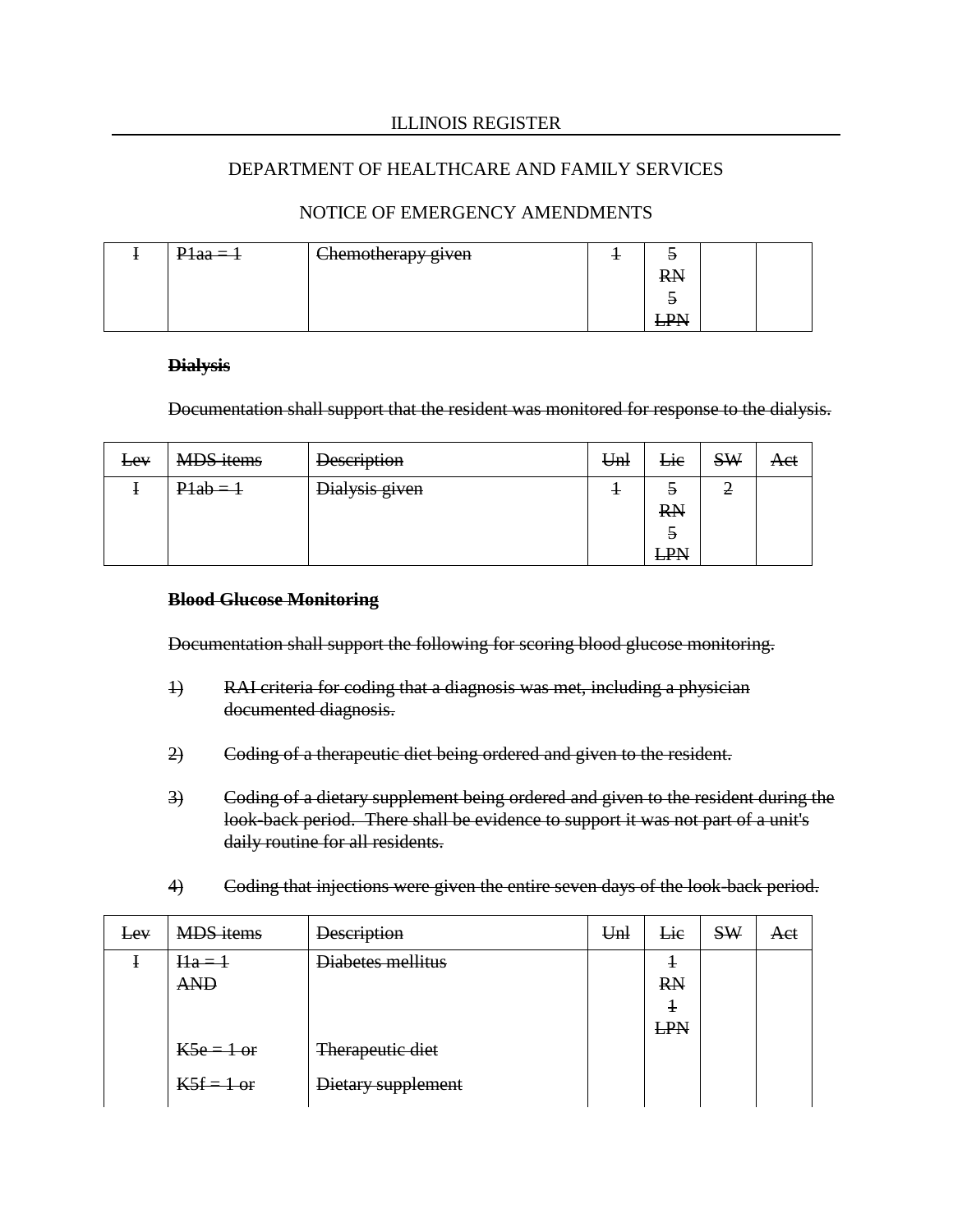#### DEPARTMENT OF HEALTHCARE AND FAMILY SERVICES

## NOTICE OF EMERGENCY AMENDMENTS

| = | Injections daily |  |  |
|---|------------------|--|--|
|   |                  |  |  |

#### **End Stage Care**

| <del>Lev</del> | <b>MDS</b> items | <b>Description</b>                                                                                                                                              | Unl | Lie                        | <b>SW</b> | Aet |
|----------------|------------------|-----------------------------------------------------------------------------------------------------------------------------------------------------------------|-----|----------------------------|-----------|-----|
|                | $\text{J5e} = 1$ | End stage disease, 6 or fewer<br>months to live                                                                                                                 | 40  | 6<br><b>RN</b><br>Ð<br>LPN | 8         |     |
|                |                  | Restoratives including scheduled<br>toileting and bladder retraining<br>sets to level '0' except AROM,<br>PROM, splint/brace. Limit of 4<br><del>quarters</del> |     |                            |           |     |

If End Stage Care has been scored, Discharge Planning shall be set to zero.

#### **Infectious Disease**

Documentation shall support the following for scoring infectious disease.

- 1) Criteria defined in the RAI Manual for coding this section was met.
- 2) Active diagnosis by the physician, including signs and symptoms of the illness.
- 3) Interventions and treatments shall be documented.
- 4) All RAI requirements for coding a urinary tract infection (UTI) are met.
- 5) Administration of maintenance medication to prevent further acute episodes of UTI is not sufficient to code I2j.

| $E$ <sub>E</sub> $V$ | <b>MDS</b> items | <b>Description</b>             | Unl             | Lie              | <b>SW</b> | Act |
|----------------------|------------------|--------------------------------|-----------------|------------------|-----------|-----|
|                      | $12a = 1$ or     | Antibiotic resistant infection | $\overline{18}$ | 8.5              |           |     |
|                      |                  |                                |                 | <b>RN</b><br>8.5 |           |     |
|                      |                  |                                |                 | <b>LPN</b>       |           |     |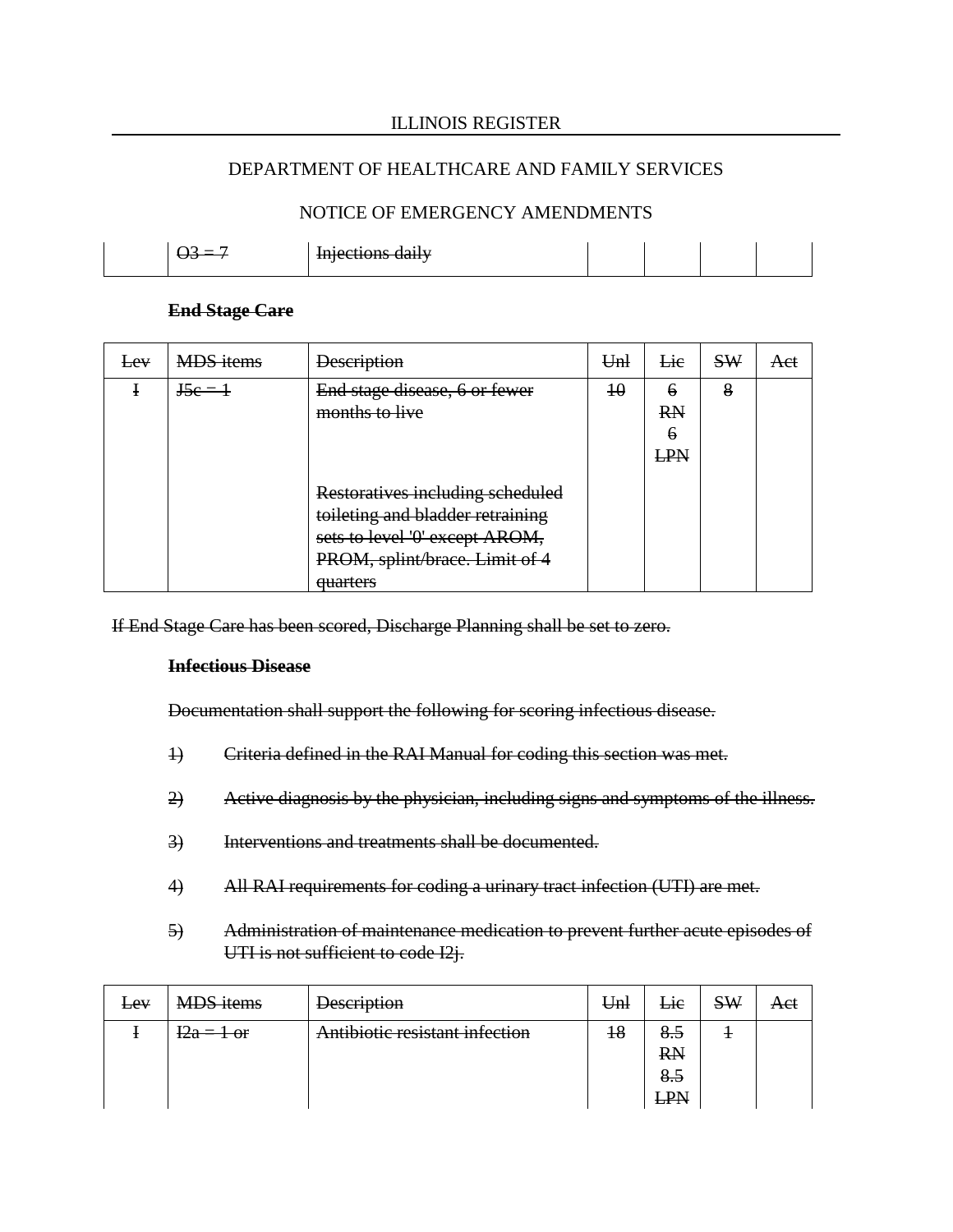## NOTICE OF EMERGENCY AMENDMENTS

| $12b = 1$ or                     | Clostridium Difficile                  |  |  |
|----------------------------------|----------------------------------------|--|--|
| $\frac{12e}{10r}$                | Pneumonia                              |  |  |
| $\frac{12g}{10}$                 | Septicemia                             |  |  |
| $12i = 1$ or                     | <b>TB</b>                              |  |  |
| $\frac{12}{1} = 1$ or            | <b>Urinary Tract infection present</b> |  |  |
| $12k = 1$ or                     | Viral hepatitis                        |  |  |
| $121 = 1$ or                     | Wound infection                        |  |  |
| $I3 = ICD9 code$<br>041.01,133.0 | Streptococcus Group A, scabies         |  |  |

#### **Acute Medical Conditions**

Documentation shall support the following for scoring acute medical conditions.

- 1) RAI requirements for coding these areas are met.
- 2) Monitoring of an acute medical condition (physical or psychiatric illness) by a licensed nurse.
- 3) Evidence that the physician has evaluated and identified the medically unstable or acute condition for which clinical monitoring is needed.
- 4) Evidence of significant increase in licensed nursing monitoring.
- 5) Evidence that the episode meets the definition of acute, which is usually of sudden onset and time-limited course.

| $E$ <sub>E</sub> $V$ | <b>MDS</b> items         | <b>Description</b>                                | Unl | Lie                                         | <b>SW</b> | Aet |
|----------------------|--------------------------|---------------------------------------------------|-----|---------------------------------------------|-----------|-----|
|                      | $J5b =$<br><b>AND</b>    | Acute episode or flare-up of<br>chronic condition |     | <del>11.5</del><br><b>RN</b><br>11.5<br>LPN |           |     |
|                      | $P1ae = 1$<br><b>ANF</b> | Monitoring acute medical<br>condition             |     |                                             |           |     |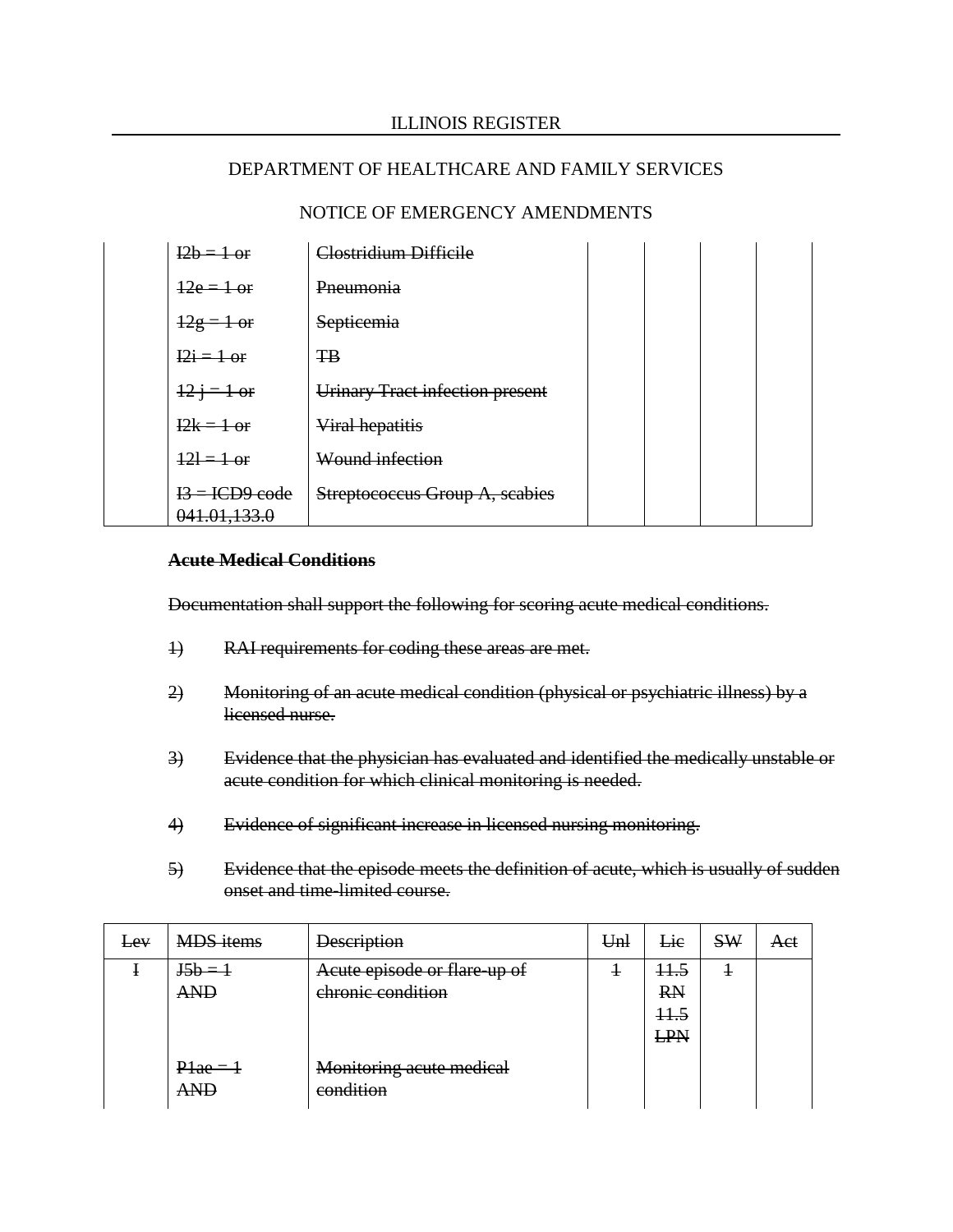## NOTICE OF EMERGENCY AMENDMENTS

| $P1a0=0$<br>$\Theta$ <sub>R</sub>      | Not hospice care                                                                    |  |  |
|----------------------------------------|-------------------------------------------------------------------------------------|--|--|
| $($ J $5a=1$<br><b>AND</b>             | Condition makes resident's<br>cognitive, ADL, mood or behavior<br>patterns unstable |  |  |
| $P1a0=0$<br><b>AND</b>                 | Not hospice care                                                                    |  |  |
| $P1ae = 1$<br>$\overline{\mathsf{OR}}$ | Monitoring acute medical<br>condition                                               |  |  |
| $\overline{AB5a} = 2 \text{ or}$       | Easily distracted over last 7 days                                                  |  |  |
| $B5b = 2$ or                           | Periods of altered perceptions or<br>awareness of surroundings over<br>last 7 days  |  |  |
| $B5c = 2$ or                           | Episodes of disorganized speech<br>over last 7 days                                 |  |  |
| $B5d = 2$ or                           | Periods of restlessness over last 7<br>days                                         |  |  |
| $B5e = 2$ or                           | Periods of lethargy over last 7 days                                                |  |  |
| $B5f = 2$<br><b>AND</b>                | Mental function varies over course<br>of day in last 7 days                         |  |  |
| $P1ae = 1$<br><b>AND</b>               | Monitoring acute medical<br>condition                                               |  |  |
| $P1a0=0$                               | Not hospice care                                                                    |  |  |

## **Pain Management**

There shall be documentation to support the resident's pain experience during the look-back period and that interventions for pain were offered and/or given.

Residents shall be assessed in a consistent, uniform and standardized process to measure and assess pain.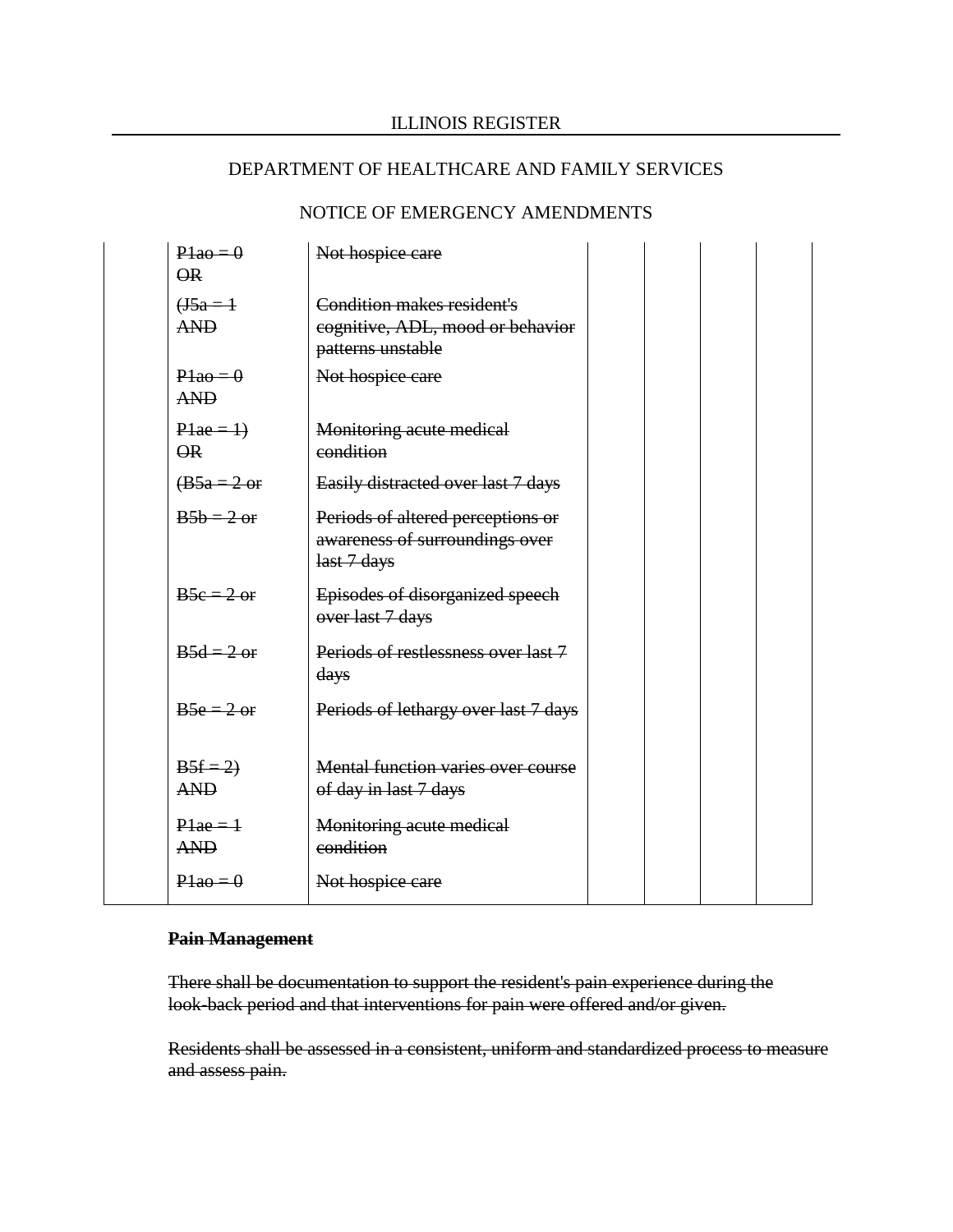## DEPARTMENT OF HEALTHCARE AND FAMILY SERVICES

| $E$ <sub>E</sub> $V$ | <b>MDS</b> items                 | <b>Description</b>              | Unl | Lie        | <b>SW</b> | Act |
|----------------------|----------------------------------|---------------------------------|-----|------------|-----------|-----|
|                      | $\text{Hz}_{a} > 0$              | Demonstrate or complain of pain |     |            |           |     |
|                      | <b>AND</b>                       |                                 |     | <b>RN</b>  |           |     |
|                      |                                  |                                 |     |            |           |     |
|                      |                                  |                                 |     | <b>LPN</b> |           |     |
|                      | 12h > 0<br>$J \angle U \angle T$ | Mild to excruciating intensity  |     |            |           |     |

## NOTICE OF EMERGENCY AMENDMENTS

#### **Discharge Planning**

Discharge planning shall only be reimbursed for two quarters.

If end stage care has been scored, discharge planning shall be set to zero.

Documentation shall support the following for scoring discharge planning.

- 1) Social services shall document monthly the resident's potential for discharge, specific steps being taken toward discharge, and the progress being made.
- 2) Social service documentation shall demonstrate realistic evaluation, planning, and follow-through.
- 3) Discharge plans shall address the current functional status of the resident, medical nursing needs, and the availability of family and/or community resources to meet the needs of the resident.

| Lev | <b>MDS</b> items | <b>Description</b>                     | U <sub>nl</sub> | Lie        | SW | Aet |
|-----|------------------|----------------------------------------|-----------------|------------|----|-----|
|     | $Q1e = 1$ or 2   | Stay projected to be of short          |                 | 8          | 16 |     |
|     | <b>AND</b>       | duration discharge expected to         |                 | <b>RN</b>  |    |     |
|     |                  | be within 90 days                      |                 | 8          |    |     |
|     |                  |                                        |                 | <b>LPN</b> |    |     |
|     |                  |                                        |                 |            |    |     |
|     | <b>AND</b>       | Improved or no change in care<br>needs |                 |            |    |     |
|     | $Plar = 1$       | Provide training to return to          |                 |            |    |     |
|     | <b>AND</b>       | community                              |                 |            |    |     |
|     | $H=0$            | Does not meet IDPH Subpart S           |                 |            |    |     |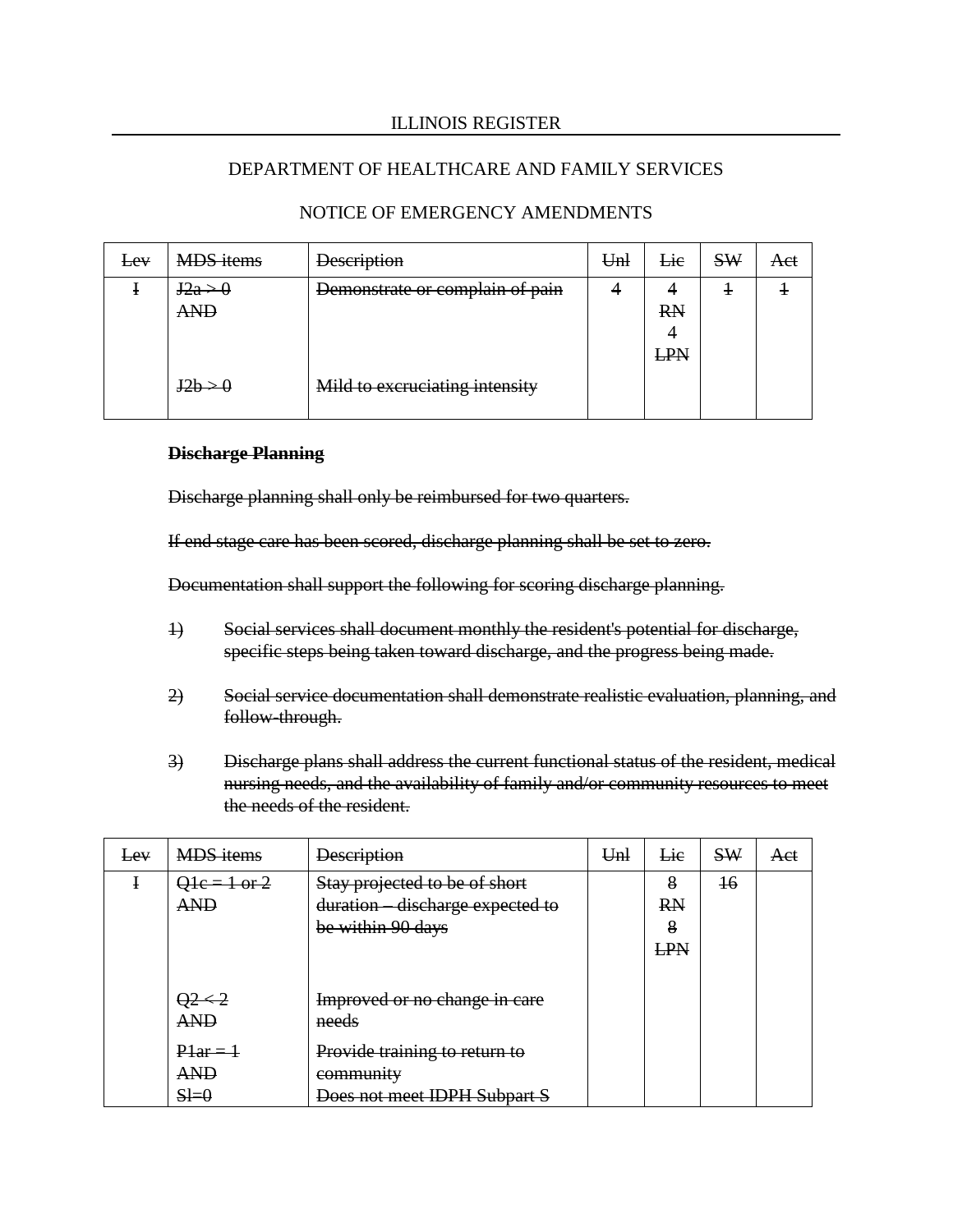#### NOTICE OF EMERGENCY AMENDMENTS

| eriteria |  |  |
|----------|--|--|
|          |  |  |
|          |  |  |
|          |  |  |

#### **Nutrition**

Documentation shall support the following for scoring nutrition.

- 1) Coding of tube feeding during the look-back period.
- 2) Intake and output records and caloric count shall be documented to support the coding of K6.
- 3) Planned weight change, including a diet order and a documented purpose or goal, that is to facilitate weight gain or loss.
- 4) Dietary supplement, including evidence the resident received the supplement and that it was ordered and given between meals.

| Eev          | <b>MDS</b> items         | <b>Description</b>               | U <sub>nl</sub> | Lie             | SW             | Aet |
|--------------|--------------------------|----------------------------------|-----------------|-----------------|----------------|-----|
| ł            | $K5h = 1$                | On a planned weight change       | $\overline{2}$  | $.5 \text{ RN}$ |                |     |
|              | $\overline{\mathsf{OR}}$ | program                          |                 | $\overline{.5}$ |                |     |
|              |                          |                                  |                 | <b>LPN</b>      |                |     |
|              |                          |                                  |                 |                 |                |     |
|              | $K5f = 1$                | Dietary supplement given between |                 |                 |                |     |
|              |                          | meals                            |                 |                 |                |     |
|              |                          |                                  |                 |                 |                |     |
|              |                          |                                  |                 |                 |                |     |
| $\mathbf{H}$ | $K5b = 1$ and            | Tube feeding in last 7 days      | $\overline{2}$  | $+2$            | $\overline{2}$ |     |
|              |                          |                                  |                 | <b>RN</b>       |                |     |
|              |                          |                                  |                 | $+2$            |                |     |
|              |                          |                                  |                 | <b>LPN</b>      |                |     |
|              | Intake $=$ 1             | See below                        |                 |                 |                |     |
|              | Intake = $1$ if          |                                  |                 |                 |                |     |
|              | $K6a = 3$ or             | Parenteral/enteral intake 51-75% |                 |                 |                |     |
|              |                          | of total calories                |                 |                 |                |     |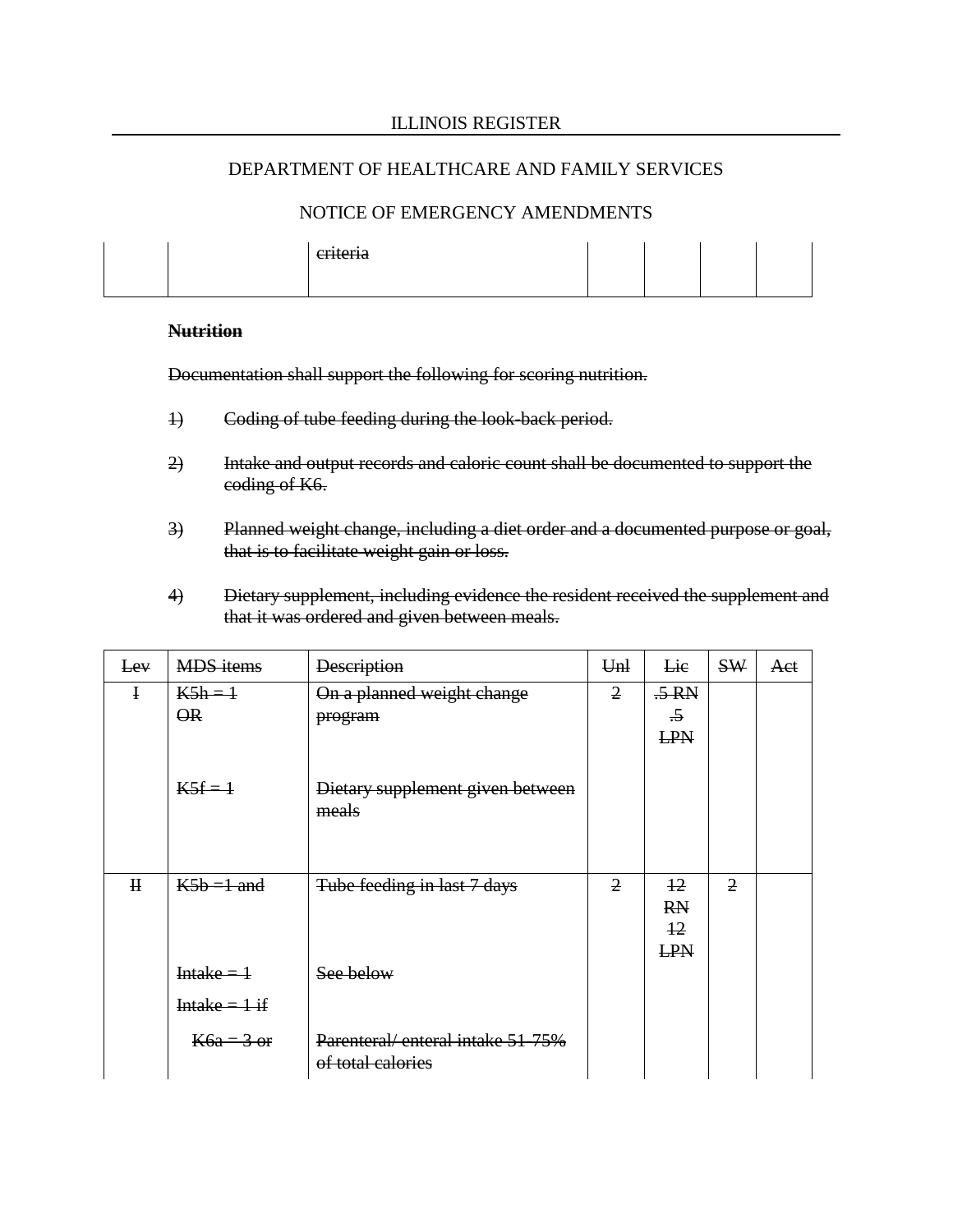## NOTICE OF EMERGENCY AMENDMENTS

| $K6a=4$                     | Parenteral/enteral intake 76-100%<br>of total calories        |  |  |
|-----------------------------|---------------------------------------------------------------|--|--|
| <del>Or Intake = 1 if</del> |                                                               |  |  |
| $K6a = 2$ and               | Parenteral/enteral intake 26-50%<br>of total calories         |  |  |
| $K6h = 2$ or                | Average fluid intake by IV or tube<br>is $501-1000$ ee/day    |  |  |
| $K6b = 3$ or                | Average fluid intake by IV or tube<br>is $1001 - 1500$ ee/day |  |  |
| $K6h = 4$ or                | Average fluid intake by IV or tube<br>is 1501-2000 ee/day     |  |  |
| $K6h = 5$                   | Average fluid intake by IV or tube<br>is 2001 or more ce/day  |  |  |

#### **Hydration**

Documentation shall support the following for scoring hydration.

- 1) The resident passes two or fewer bowel movements per week, or strains more than one of four times when having a bowel movement during the look-back period to support the coding of H2b.
- 2) Resident received a diuretic medication during the look-back period to support the coding of O4e.
- 3) Frequency of episodes and accompanying symptoms to support the coding of vomiting.
- 4) Signs and symptoms, interventions and treatments used to support the coding of volume depletion, dehydration or hypovolemia.
- 5) Documentation of temperature shall be present to support the coding of fever.
- 6) Coding of internal bleeding shall include the source, characteristics and description of the bleeding.
- 7) Interventions were implemented related to the problem identified.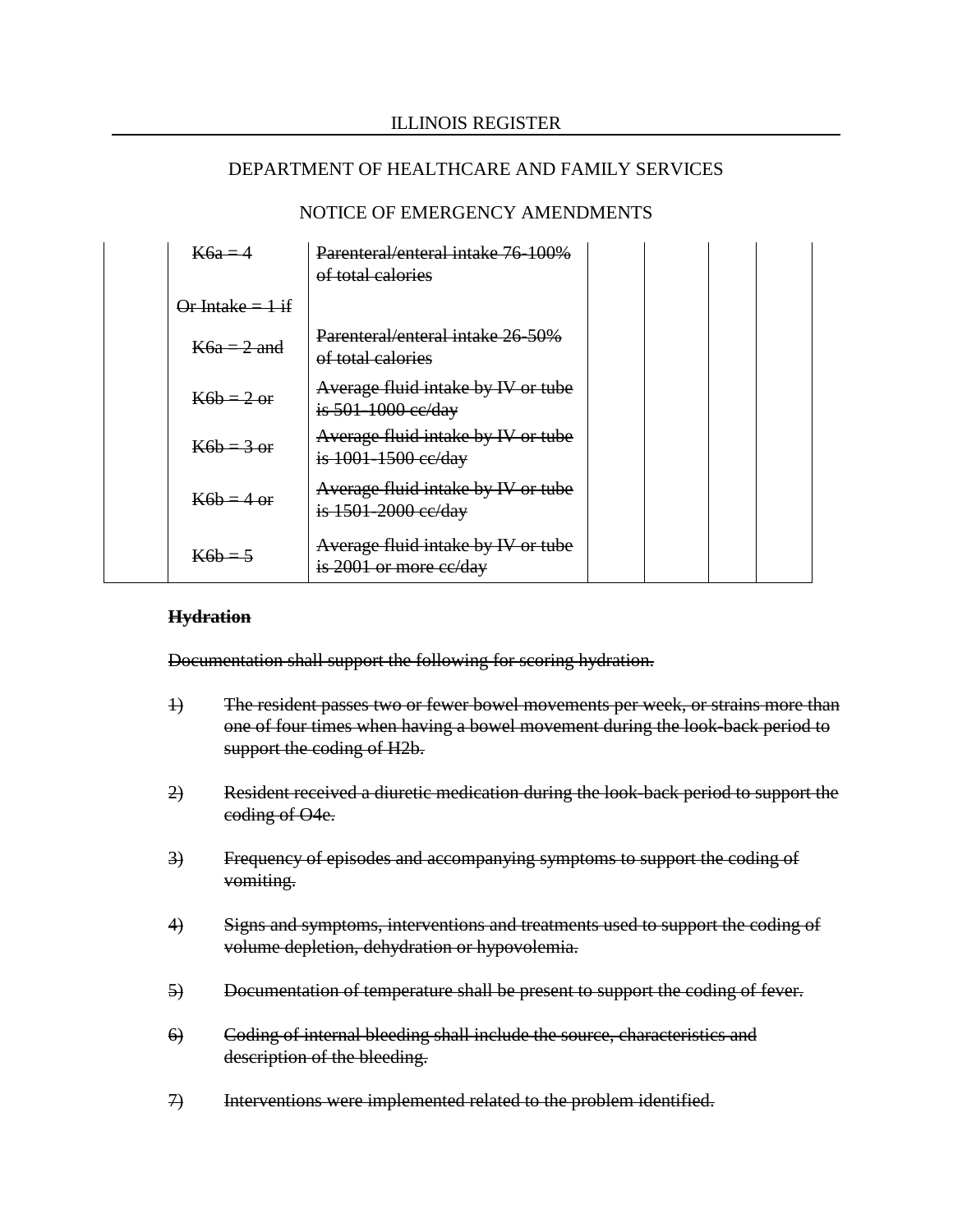# DEPARTMENT OF HEALTHCARE AND FAMILY SERVICES

| Lev         | <b>MDS</b> items                                    | <b>Description</b>                               | Unl             | Lie                                              | <b>SW</b> | Aet        |
|-------------|-----------------------------------------------------|--------------------------------------------------|-----------------|--------------------------------------------------|-----------|------------|
| $\mathbf I$ | $H2b=1$                                             | Constipation                                     | $\overline{10}$ | $2 \, \text{RN}$<br>$\overline{2}$<br><b>LPN</b> |           | $\ddagger$ |
|             | <b>AND</b>                                          |                                                  |                 |                                                  |           |            |
|             | $K5a=0$<br><b>AND</b>                               | No parenteral/IV                                 |                 |                                                  |           |            |
|             | $K5b=0$<br>$\overline{\mathsf{OR}}$                 | No feeding tube                                  |                 |                                                  |           |            |
|             | Any two of the<br>following separate<br>conditions: |                                                  |                 |                                                  |           |            |
|             | $1 \leq$ O4e $\leq$ 7 or                            | Received a diuretic medication<br>in last 7 days |                 |                                                  |           |            |
|             | $H\theta = 1$ or                                    | Vomiting                                         |                 |                                                  |           |            |
|             | $13$ a,b,e,d,e = 276.5<br>$\Theta$ r                | Volume depletion                                 |                 |                                                  |           |            |
|             | $276.52 \text{ or }$                                | Hypovolemia                                      |                 |                                                  |           |            |
|             | $He = 1$ or                                         | <b>Dehydrated</b>                                |                 |                                                  |           |            |
|             | $Hd = 1$ or                                         | Did not consume most fluids<br>provided (3 days) |                 |                                                  |           |            |
|             | $Hh = 1$ or                                         | Fever                                            |                 |                                                  |           |            |
|             | $Hj=1$<br><b>AND</b>                                | Internal bleeding                                |                 |                                                  |           |            |

# NOTICE OF EMERGENCY AMENDMENTS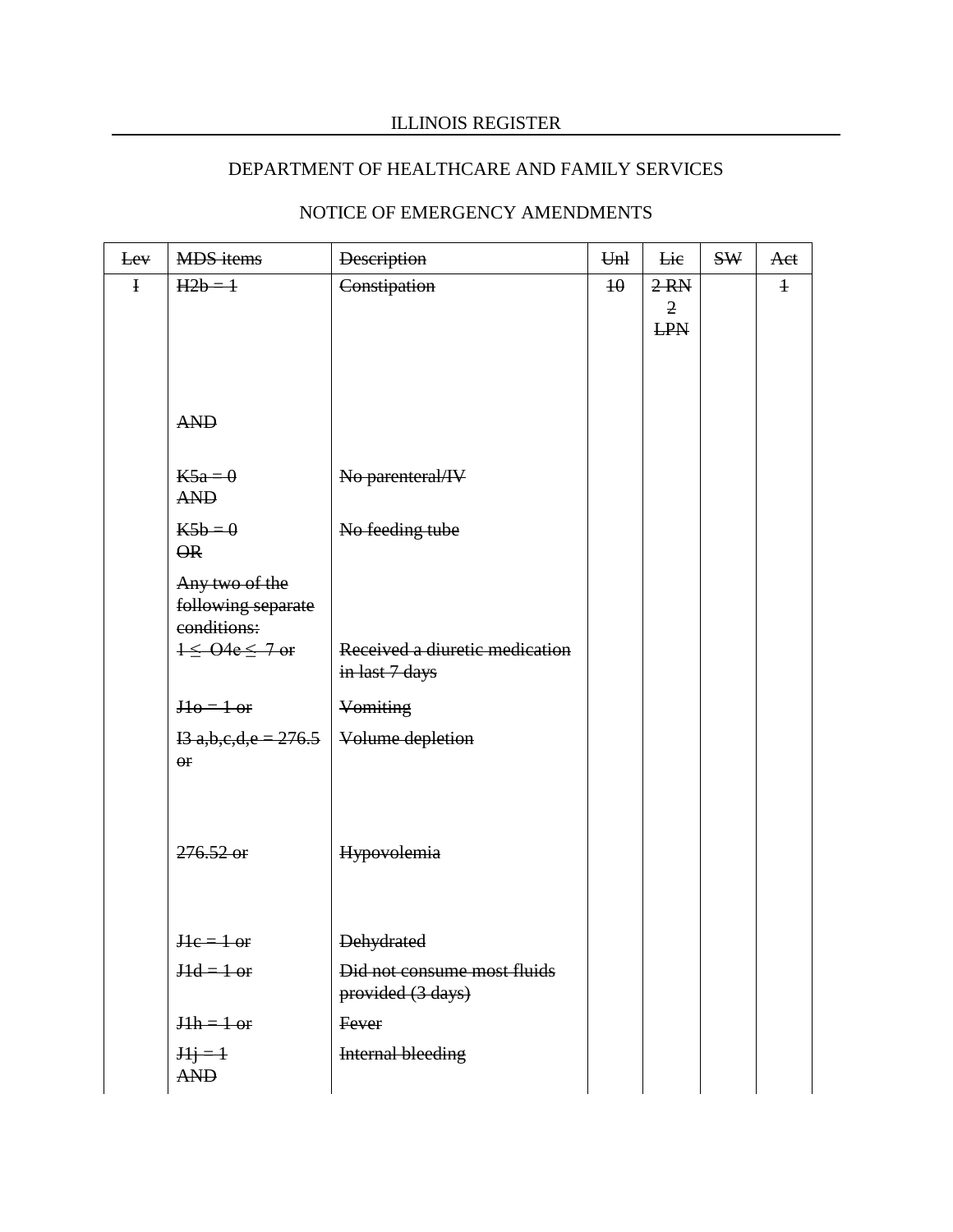#### NOTICE OF EMERGENCY AMENDMENTS

| $K5a=0$                    | Not have parenteral/IV |  |  |
|----------------------------|------------------------|--|--|
| $V$ 5h $-$<br>$\mathbf{L}$ | No feeding tube        |  |  |

#### **5) Mental Health Services**

#### **Psychosocial Adaptation**

Psychosocial adaptation is intended for residents who require a behavioral symptom evaluation program or group therapy to assist them in dealing with a variety of mood or behavioral issues. The criteria for reimbursement in this area require both an intervention program and the identification of mood or behavioral issues. Residents shall be assessed for mood and behavioral issues and interventions shall be implemented to assist the resident in dealing with the identified issues. To qualify for reimbursement in this area, the facility must meet the following criteria:

- 1) Criteria for special behavioral symptom evaluation program.
	- A) There must be documentation to support that the program is an ongoing and comprehensive evaluation of behavioral symptoms.
	- B) Documentation must support the resident's need for the program.
	- C) The documentation must show that the purpose of the program is to attempt to understand the "meaning" behind the resident's identified mood or behavioral issues.
	- D) Interventions related to the identified issues must be documented in the care plan.
	- E) The care plan shall have interventions aimed at reducing the distressing symptoms.
- 2) Criteria for group therapy.
	- A) There is documentation that the resident regularly attends sessions at least weekly.
	- B) Documentation supports that the therapy is aimed at helping reduce loneliness, isolation, and the sense that one's problems are unique and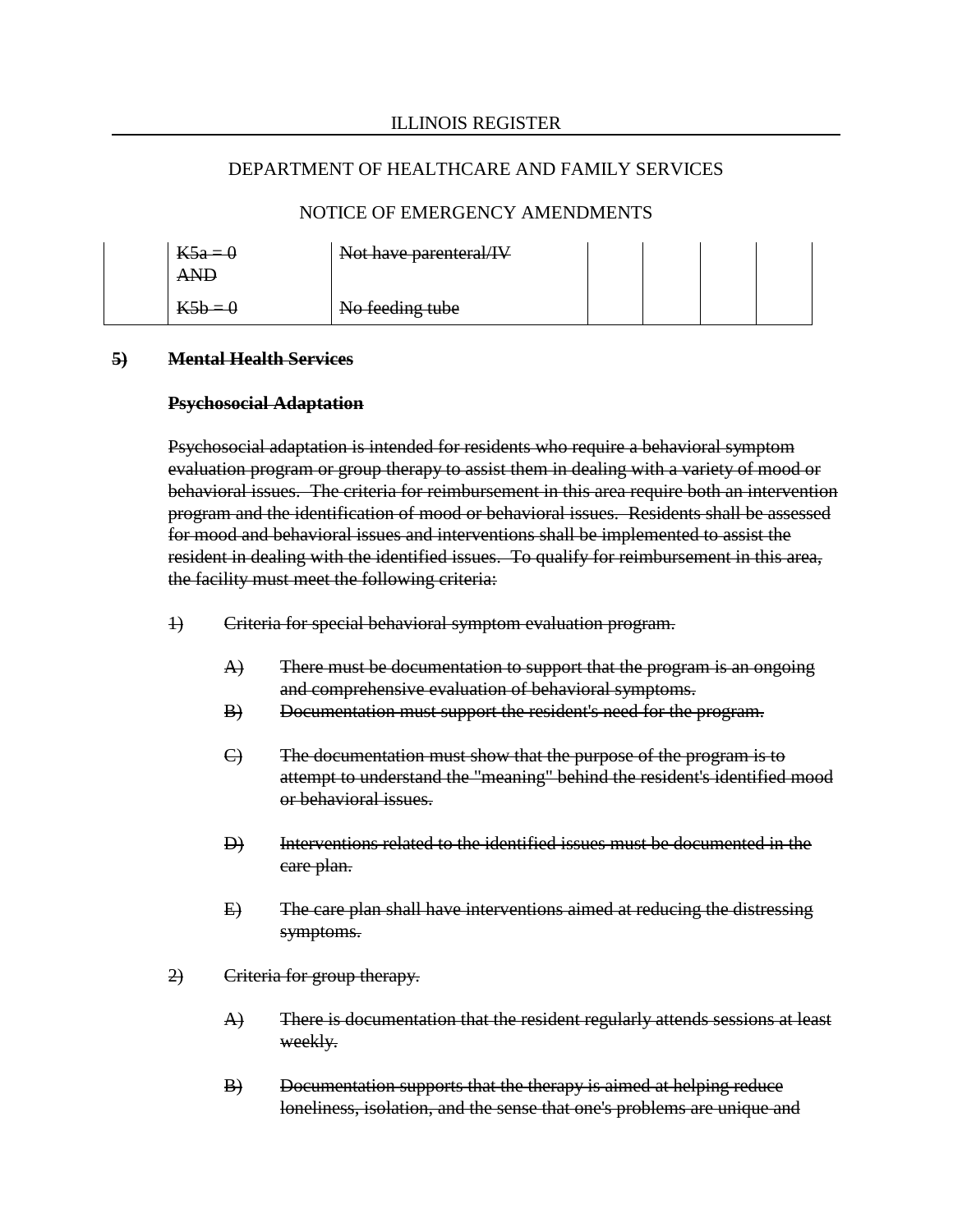#### NOTICE OF EMERGENCY AMENDMENTS

difficult to solve.

- C) This area does not include group recreational or leisure activities.
- D) The therapy and interventions are addressed in the care plan.
- E) This must be a separate session and can not be conducted as part of skills training.
- 3) Criteria for indicators of depression.
	- A) There must be documentation to support identified indicators occurred during the look-back period.
	- B) The documentation shall support the frequency of the indicators as coded during the look-back period.
	- C) There shall be documentation to support that interventions were implemented to assist the resident in dealing with these issues.
- 4) Criteria for sense of initiative/involvement.
	- $\overrightarrow{A}$  There is documentation to support that the resident was not involved or did not appear at ease with others or activities during the look-back period.
	- B) There shall be evidence that interventions were implemented to assist the resident in dealing with these issues.
- 5) Criteria for unsettled relationships/past roles.
	- A) There is documentation to support the issues coded in this area during the look-back period.
	- B) There shall be evidence that interventions were implemented to assist the resident in dealing with the issues identified.
- 6) Criteria for behavioral symptoms.
	- $\overrightarrow{A}$  There is documentation to support that the behaviors occurred during the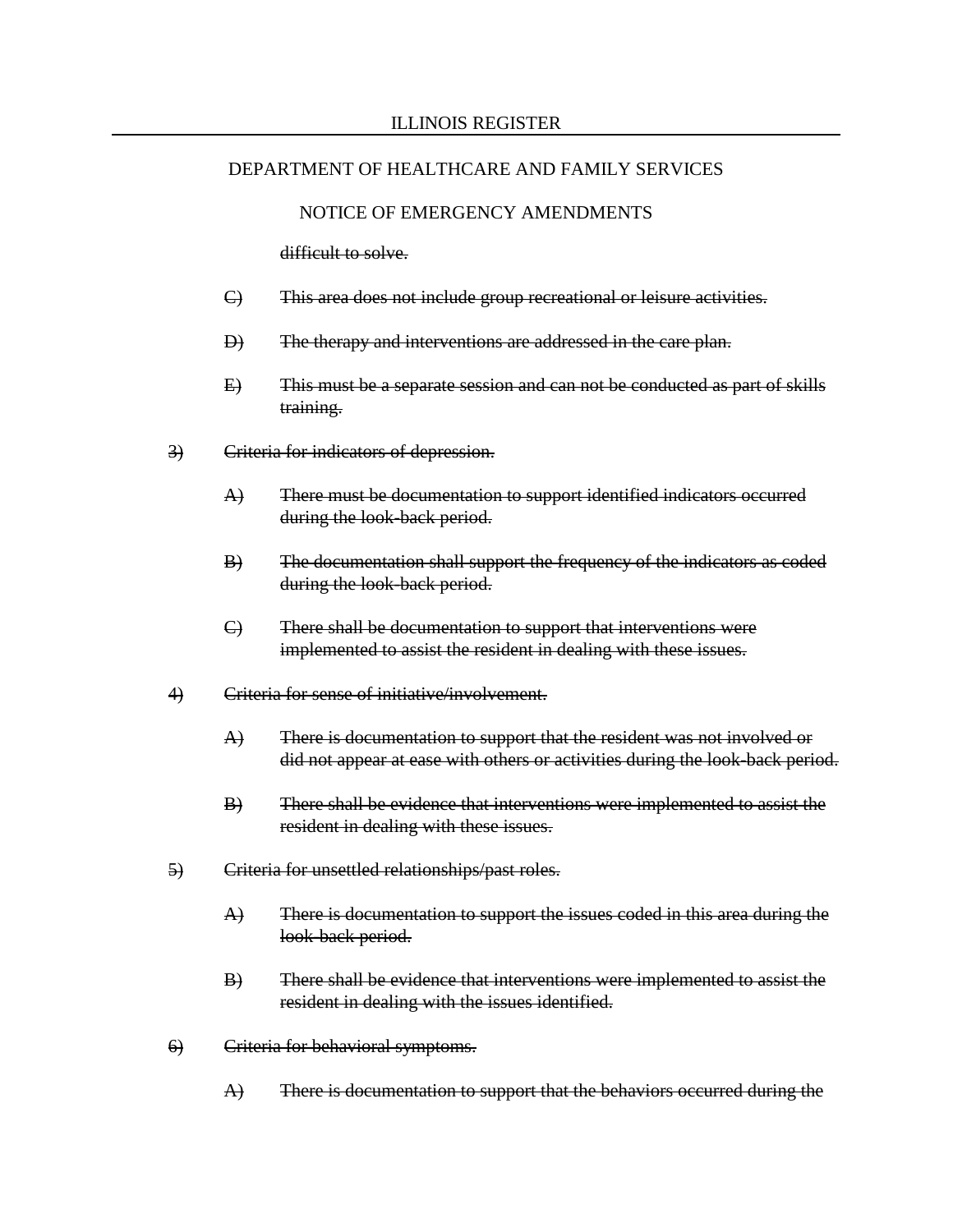#### NOTICE OF EMERGENCY AMENDMENTS

look-back period and the interventions used.

- B) Documentation should reflect the resident's status and response to interventions.
- C) Documentation should include a description of the behavior exhibited and the dates it occurred, as well as staff response to the behaviors.
- D) Documentation supports that the behaviors coded meet the RAI definitions for the identified behavior.
- E) The care plan identifies the behaviors and the interventions to the behaviors.
- 7) Criteria for delusions/hallucinations.
	- A) There is documentation to support that the delusions or hallucinations occurred during the look back period.
	- B) Documentation contains a description of the delusions or hallucinations the resident was experiencing.

| Lev | <b>MDS</b> items                  | <b>Description</b>                                                      | Unl  | Lie                       | <b>SW</b> | Aet            |
|-----|-----------------------------------|-------------------------------------------------------------------------|------|---------------------------|-----------|----------------|
| I   | $(\overline{P2a} = 1 \text{ or }$ | Behavior symptom evaluation                                             | $+2$ | $3-RN$<br>3<br><b>LPN</b> | 8         | $\overline{2}$ |
|     | $P2e = 1$ ) AND                   | Group therapy                                                           |      |                           |           |                |
|     | Any $E1a-p > 0$ or<br>$Hg = 1$ or | Indicators of depression<br>No indicators of psychosocial<br>well-being |      |                           |           |                |
|     | Any $F2a-g = 1$ or                | Any unsettled relationships                                             |      |                           |           |                |

C) There is documentation to support the interventions used.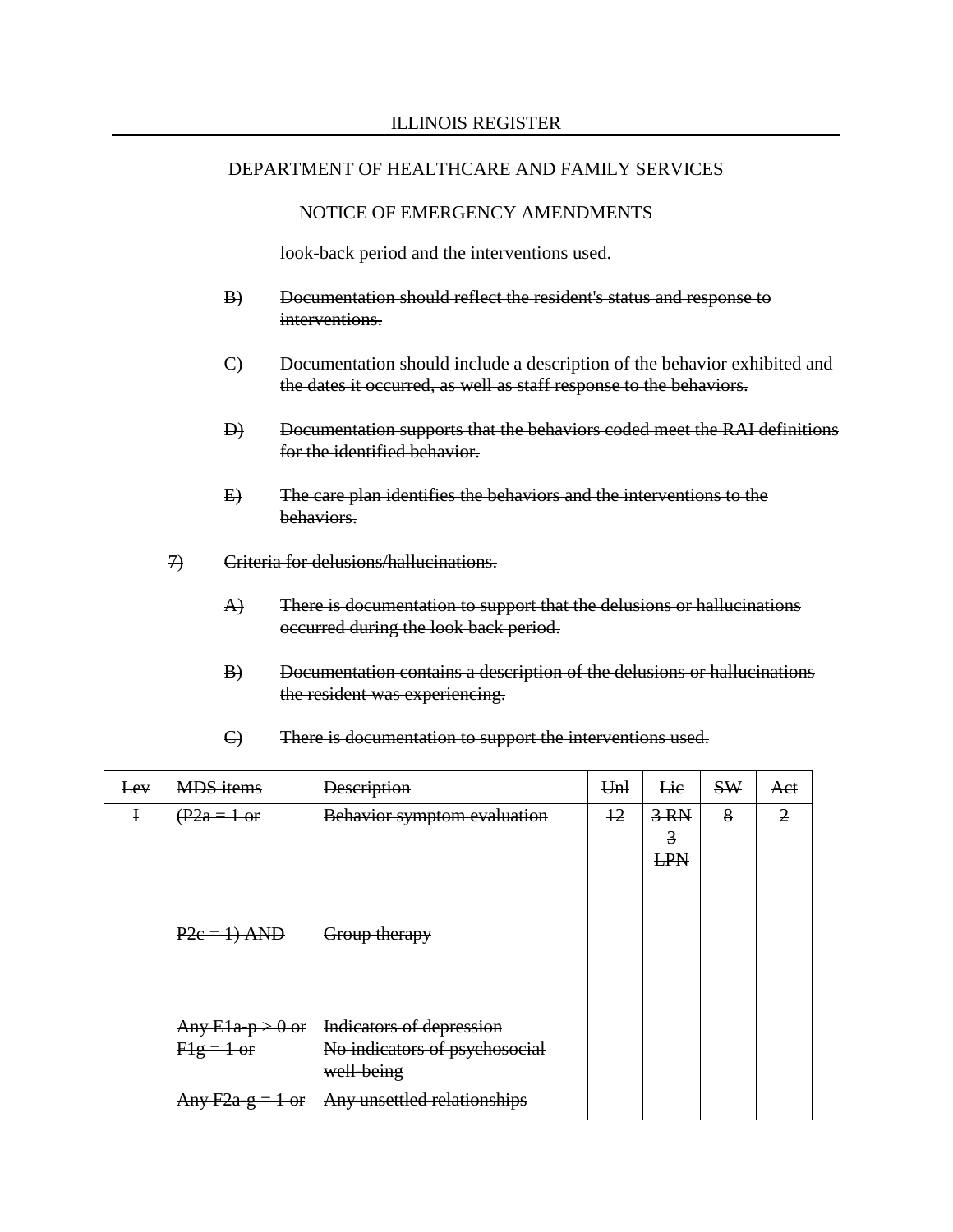## NOTICE OF EMERGENCY AMENDMENTS

|                         | Any $F3a-c = 1$ or   Issues with past roles            |  |  |
|-------------------------|--------------------------------------------------------|--|--|
| $E4aA > 0$ or           | Wandering in last 7 days                               |  |  |
| $E4hA \rightarrow 0$ or | Verbally abusive in last 7 days                        |  |  |
| $E4eA \rightarrow 0$ or | Physically abusive in last 7 days                      |  |  |
| $E4dA > 0$ or           | Inappropriate or disruptive<br>behavior in last 7 days |  |  |
| $E4eA > 0$ or           | Resisted care in last 7 days                           |  |  |
| $He=1$ or               | <b>Delusions</b>                                       |  |  |
| $\frac{111}{2}$         | <b>Hallucinations</b>                                  |  |  |

#### **Psychotropic Medication Monitoring**

Documentation shall support that the facility followed the documentation guidelines as directed by 42 CFR 483.25(l), Unnecessary drugs (State Operations Manual F-tag F329).

| <del>Lev</del> | <b>MDS</b> items   | <b>Description</b>  | Unl | Lie        | <b>SW</b> | Aet |
|----------------|--------------------|---------------------|-----|------------|-----------|-----|
|                | $\Theta$ 4a = 7 or | Antipsychotic meds  | 5   | 2.5        |           |     |
|                |                    |                     |     | <b>RN</b>  |           |     |
|                |                    |                     |     | 2.5        |           |     |
|                |                    |                     |     | <b>LPN</b> |           |     |
|                | $\Theta$ 4b = 7 or | Antianxiety meds    |     |            |           |     |
|                | $\Theta$ 4e = 7 or | Antidepressant meds |     |            |           |     |
|                |                    |                     |     |            |           |     |

#### **Psychiatric Services (Section S)**

Documentation shall support the following for scoring psychiatric services (Section S).

- 1) There shall be evidence the resident met IDPH Subpart S criteria during the lookback period.
- 2) There shall be evidence a pre-admission screening completed by a Department of Human Services-Division of Mental Health screening entity was completed on the resident that identifies the resident as having a serious mental illness (SMI).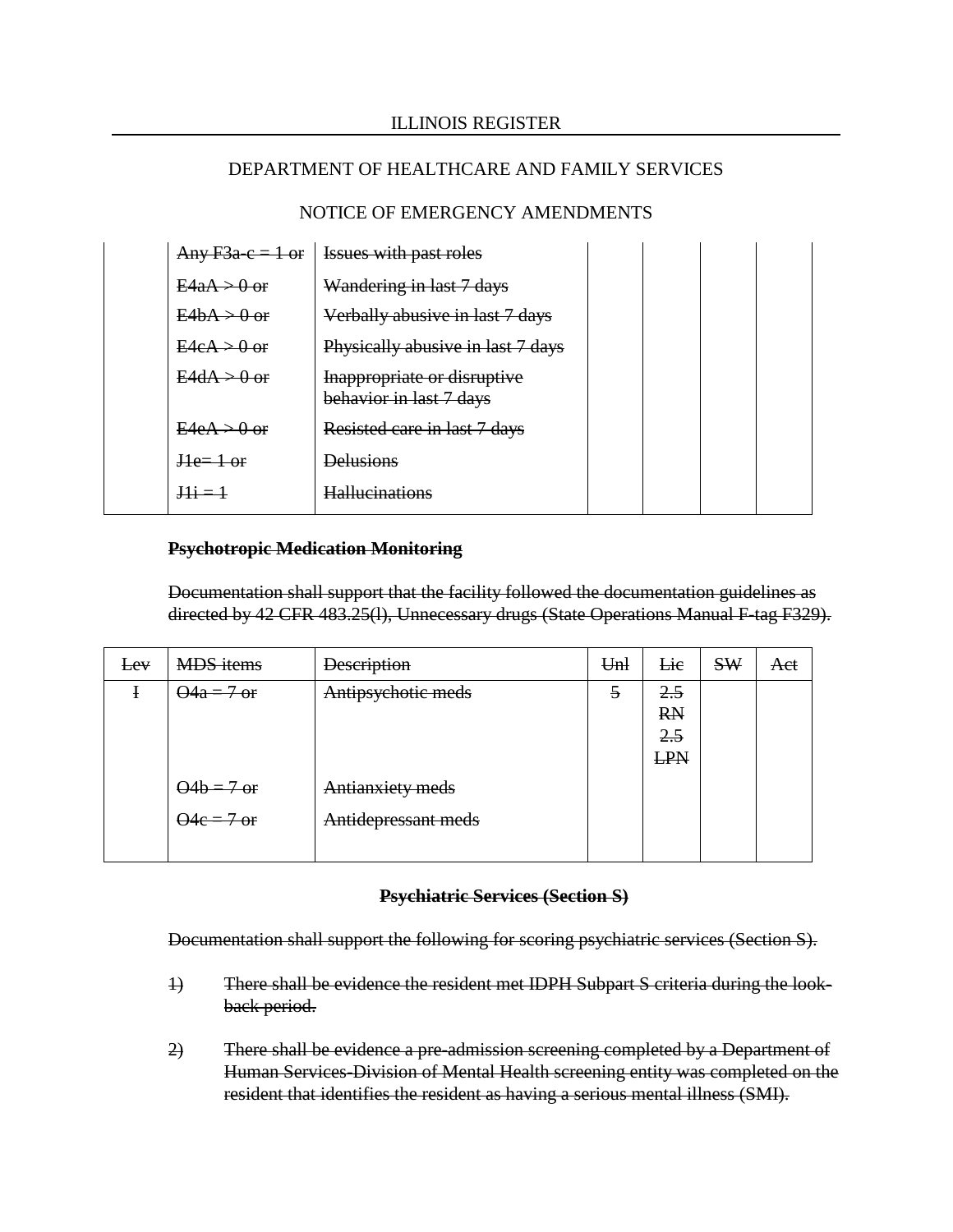## NOTICE OF EMERGENCY AMENDMENTS

The following shall be used in coding ancillary provider services.

- 1) Ancillary provider services are services that are provided by direct non-facility psychiatric service providers in order to meet 77 Ill. Adm. Code 300, Subpart S requirements.
- 2) Psychiatric rehabilitation services that are provided by non-facility providers or an outside entity shall meet the needs of the SMI resident as determined by the resident's individual treatment plan.
- 3) Facilities shall ensure compliance with 77 Ill. Adm. Code 300.4050 when utilizing non-facility or outside ancillary providers.
- 4) Adjustments in the rate for utilization of ancillary providers shall be calculated based upon Department claims data for ancillary provider billing.

| Eev          | <b>MDS</b> items                                                                           | <b>Description</b>                                             | Unl         | <b>Lie</b>                                 | <b>SW</b>       | Aet |
|--------------|--------------------------------------------------------------------------------------------|----------------------------------------------------------------|-------------|--------------------------------------------|-----------------|-----|
| $\mathbf{I}$ | $51 = 1$<br><b>AND</b>                                                                     | Meets IDPH Subpart S criteria                                  | $6^{\circ}$ | $+5$<br><b>RN</b><br>$\pm 5$<br><b>LPN</b> | $\overline{10}$ |     |
|              | $ADL$ Index = 4<br><b>AND</b>                                                              | <b>Activities of Daily Living</b><br>Composite Score = $15-29$ |             |                                            |                 |     |
|              | One or more of the<br>following are<br>eoded M <sub>1</sub> e or Mld<br>$\rightarrow 0$ or | Stage 3 or stage 4 ulcers                                      |             |                                            |                 |     |
|              | $K5b=1$<br>$\Theta$ <b>F</b>                                                               | Feeding tube                                                   |             |                                            |                 |     |
|              | $K5a=1$<br>$_{\rm$ or                                                                      | Parenteral/IV                                                  |             |                                            |                 |     |
|              | $Plab = 1$<br>$_{\rm \Theta f}$                                                            | <b>Dialysis</b>                                                |             |                                            |                 |     |
|              | $J5e = 1$<br>$_{\rm or}$                                                                   | <b>End Stage Disease</b>                                       |             |                                            |                 |     |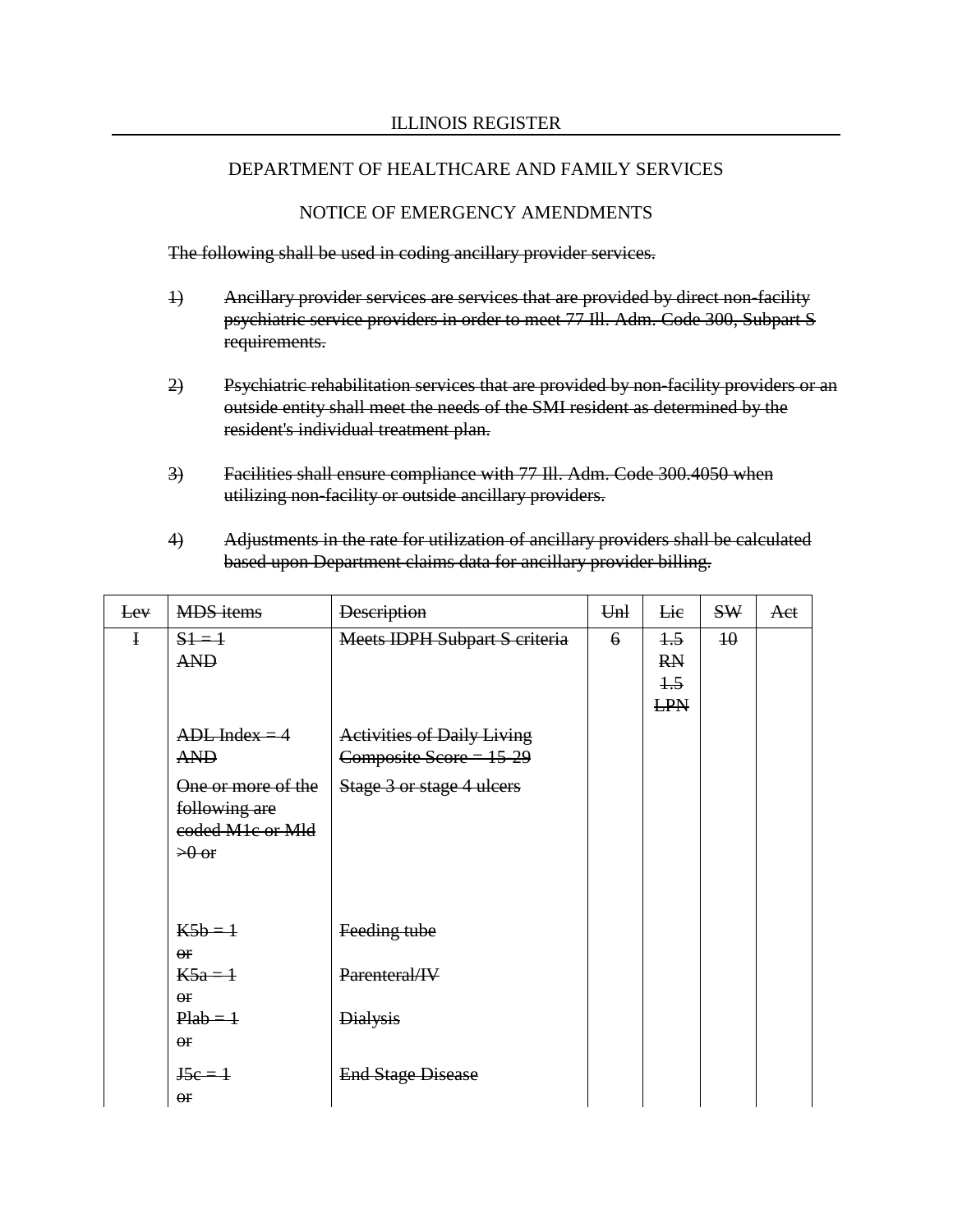# NOTICE OF EMERGENCY AMENDMENTS

|                | $Plaa = 1$          | Chemotherapy                      |                 |            |    |  |
|----------------|---------------------|-----------------------------------|-----------------|------------|----|--|
|                | or                  |                                   |                 |            |    |  |
|                | $Piaj = 1$          | <b>Tracheostomy Care provided</b> |                 |            |    |  |
|                | $\overline{or}$     |                                   |                 |            |    |  |
|                | $P_{\text{tal}}=1$  | Ventilator                        |                 |            |    |  |
|                | <b>AND</b>          |                                   |                 |            |    |  |
|                | Psychiatrie         |                                   |                 |            |    |  |
|                | Services Level II,  |                                   |                 |            |    |  |
|                | Level III, Level IV |                                   |                 |            |    |  |
|                | skills training,    |                                   |                 |            |    |  |
|                | close and constant  |                                   |                 |            |    |  |
|                | observation,        |                                   |                 |            |    |  |
|                | dressing/grooming   |                                   |                 |            |    |  |
|                | and other           |                                   |                 |            |    |  |
|                | restorative,        |                                   |                 |            |    |  |
|                | cognitive           |                                   |                 |            |    |  |
|                | performance,        |                                   |                 |            |    |  |
|                | dementia care unit  |                                   |                 |            |    |  |
|                | and discharge       |                                   |                 |            |    |  |
|                | planning reset to   |                                   |                 |            |    |  |
|                | zero                |                                   |                 |            |    |  |
| $\mathbf H$    | $SI = 1$            | Meets IDPH Subpart S criteria     | $\overline{13}$ | 2.5        | 20 |  |
|                | <b>AND</b>          |                                   |                 | <b>RN</b>  |    |  |
|                |                     |                                   |                 | 2.5        |    |  |
|                |                     |                                   |                 | <b>LPN</b> |    |  |
|                | $58 = 1$            | Ancillary provider services       |                 |            |    |  |
|                | <b>AND</b>          | delivered by non-facility         |                 |            |    |  |
|                |                     | providers                         |                 |            |    |  |
|                | Dressing/grooming   |                                   |                 |            |    |  |
|                | and other           |                                   |                 |            |    |  |
|                | restorative,        |                                   |                 |            |    |  |
|                | eognitive           |                                   |                 |            |    |  |
|                | performance, and    |                                   |                 |            |    |  |
|                | dementia care unit  |                                   |                 |            |    |  |
|                | and discharge       |                                   |                 |            |    |  |
|                | planning reset to   |                                   |                 |            |    |  |
|                | zero                |                                   |                 |            |    |  |
| H <sub>H</sub> | $H = 1$             | Meets IDPH Subpart S criteria     | $+3$            | 4.5        | 20 |  |
|                | <b>AND</b>          |                                   |                 | <b>RN</b>  |    |  |
|                |                     |                                   |                 |            |    |  |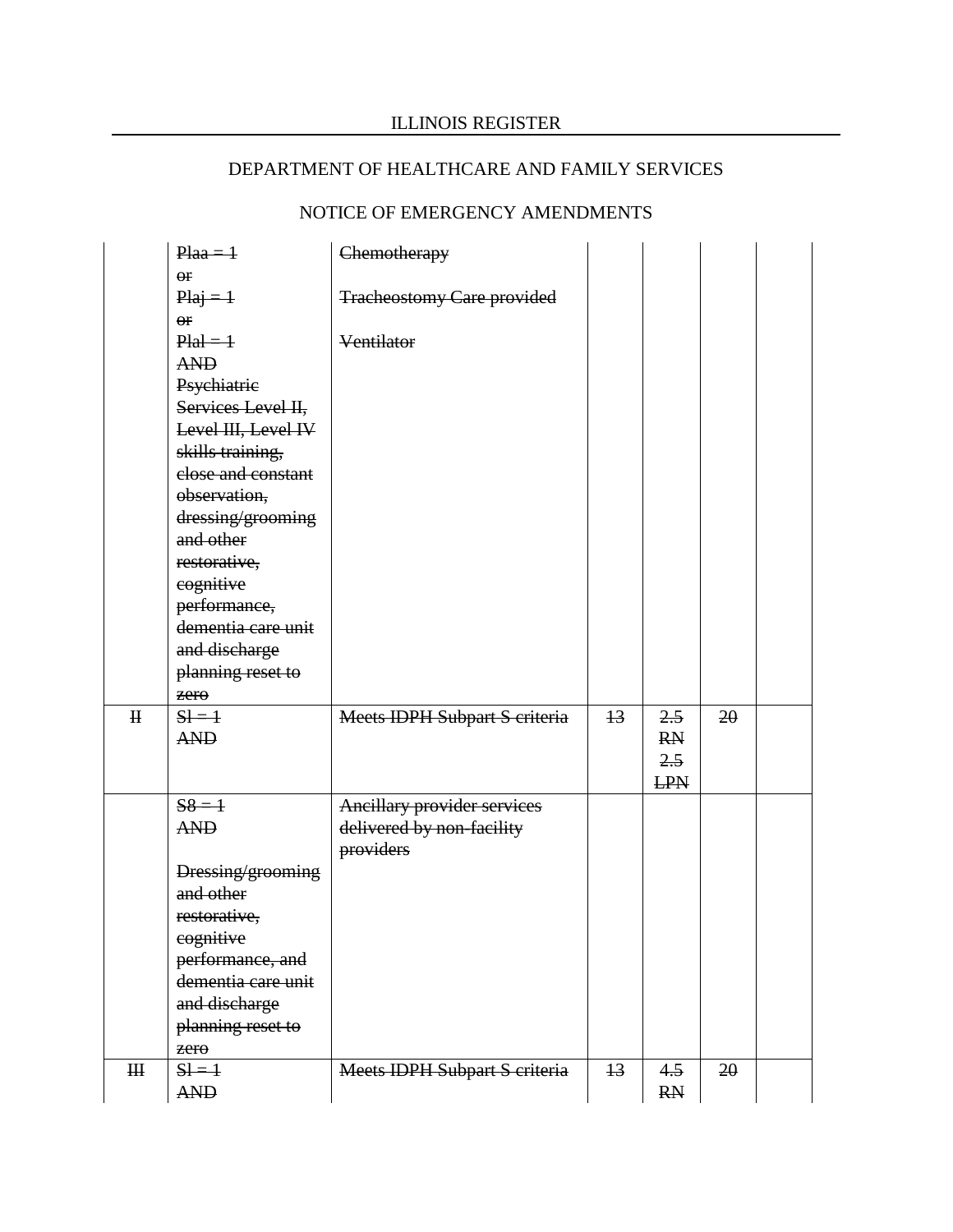## DEPARTMENT OF HEALTHCARE AND FAMILY SERVICES

|   |                       |                                      |                 | 4.5<br><b>LPN</b> |    |  |
|---|-----------------------|--------------------------------------|-----------------|-------------------|----|--|
|   |                       |                                      |                 |                   |    |  |
|   | ADL Index= $3$ or $4$ | ADL composite score between          |                 |                   |    |  |
|   | <b>AND</b>            | $12 - 29$                            |                 |                   |    |  |
|   | $(AA3 - A3a)/365.25$  | Resident is 65 years of age or       |                 |                   |    |  |
|   | $\geq$ 65             | older at time of the assessment      |                 |                   |    |  |
|   | <b>AND</b>            | reference date                       |                 |                   |    |  |
|   | Dressing/grooming     |                                      |                 |                   |    |  |
|   | and other             |                                      |                 |                   |    |  |
|   | restorative,          |                                      |                 |                   |    |  |
|   | cognitive             |                                      |                 |                   |    |  |
|   | performance, and      |                                      |                 |                   |    |  |
|   | dementia care unit    |                                      |                 |                   |    |  |
|   | and discharge         |                                      |                 |                   |    |  |
|   | planning reset to     |                                      |                 |                   |    |  |
|   | $z$ ero               |                                      |                 |                   |    |  |
| W | $S = 1$               | <b>Meets IDPH Subpart S criteria</b> | $\overline{16}$ | $5-RN$            | 25 |  |
|   | <b>AND</b>            |                                      |                 | $\overline{5}$    |    |  |
|   |                       |                                      |                 | <b>LPN</b>        |    |  |
|   | $S_8 = 0$             | <b>Ancillary provider services</b>   |                 |                   |    |  |
|   | <b>AND</b>            | delivered by facility providers      |                 |                   |    |  |
|   | Dressing/grooming     |                                      |                 |                   |    |  |
|   | and other             |                                      |                 |                   |    |  |
|   | restorative,          |                                      |                 |                   |    |  |
|   | eognitive             |                                      |                 |                   |    |  |
|   | performance, and      |                                      |                 |                   |    |  |
|   | dementia care unit    |                                      |                 |                   |    |  |
|   | and discharge         |                                      |                 |                   |    |  |
|   | planning reset to     |                                      |                 |                   |    |  |
|   | zero                  |                                      |                 |                   |    |  |

## NOTICE OF EMERGENCY AMENDMENTS

#### **Skills Training – Section S**

Skills training is specific methods for assisting residents who need, and can benefit from, this training to address identified deficits and reach personal and clinical goals. To qualify for reimbursement, the provision of skills training shall meet all of the following criteria.

1) Skills and capabilities shall be assessed with the use of a standardized skills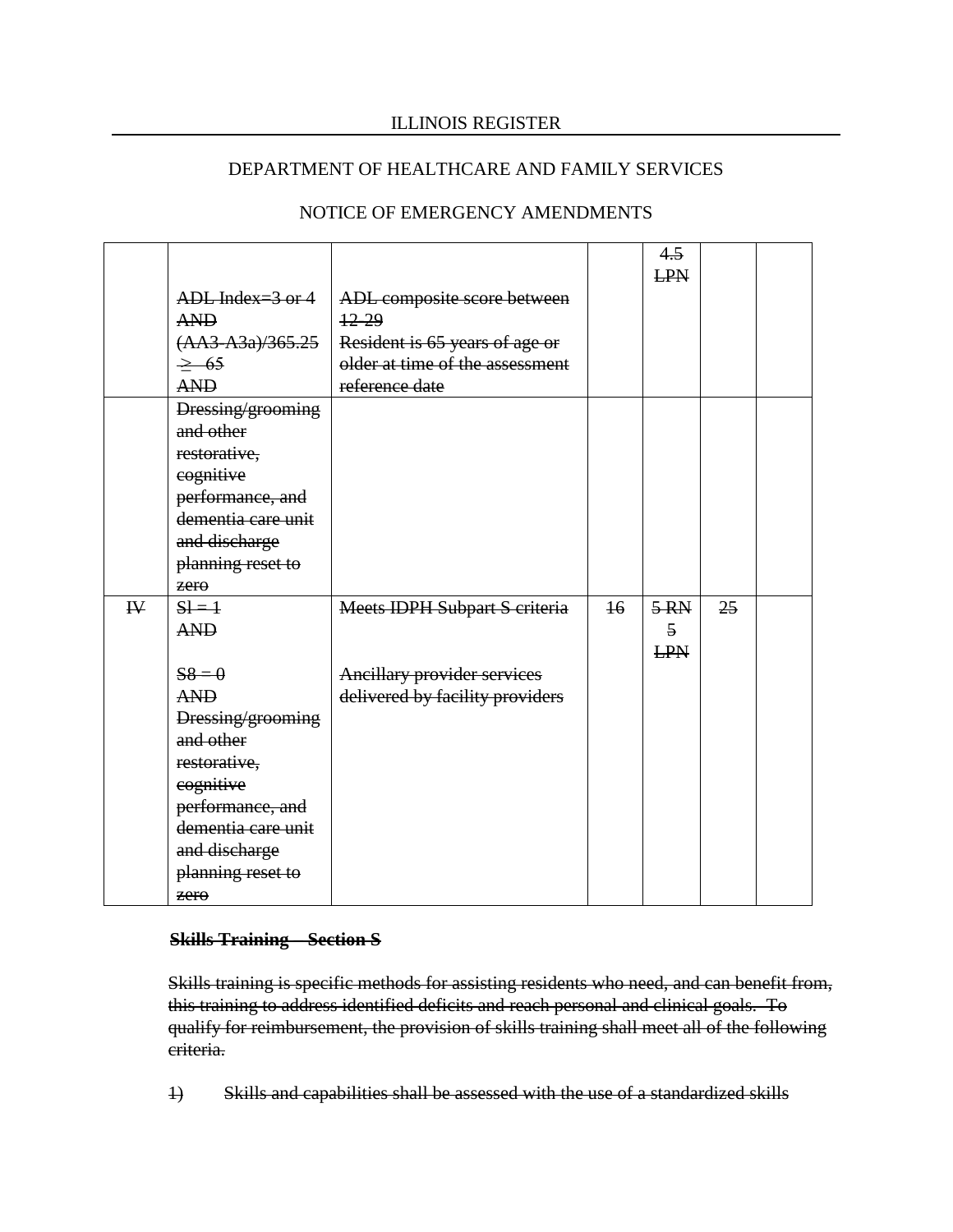#### NOTICE OF EMERGENCY AMENDMENTS

assessment, a cognitive assessment and an assessment of motivational potential. The assessment of motivational potential will assist in determining the type and size of the group in which a resident is capable of learning.

- 2) Addresses identified skill deficits related to goals noted in the treatment plan.
- 3) Skills training shall be provided by staff who are paid by the facility and have been trained in leading skills group by a Department approved trainer.
- 4) Training shall be provided in a private room with no other programs or activities going on at the same time. The environment shall be conducive to learning in terms of comfort, noise and other distractions.
- 5) Training shall be provided in groups no larger than ten, with reduced group size for a resident requiring special attention due to cognitive, motivational or clinical issues, as determined by the skills assessment, cognition and motivational potential. Individual sessions can be provided as appropriate and shall be identified in the care plan.
- 6) Training shall utilize a well-developed, structured curriculum and specific written content developed in advance to guide each of the sessions. (Published skills modules developed for the SMI and Mental Illness/Substance Abuse (MISA) populations are available for use and as models.)
- 7) The curriculum shall address discrete sets of skills competencies, breaking skills down into smaller components or steps in relation to residents' learning needs.
- 8) The specific written content shall provide the rationale for learning, connecting skill acquisition to resident goals.
- 9) Training shall employ skill demonstration/modeling, auditory and visual presentation methods, role-playing and skill practice, immediate positive and corrective feedback, frequent repetition of new material, practice assignments between training sessions (homework), and brief review of material from each previous session.
- 10) There shall be opportunities for cued skill practice and generalization outside session as identified in the care plan and at least weekly documentation relative to skill acquisition.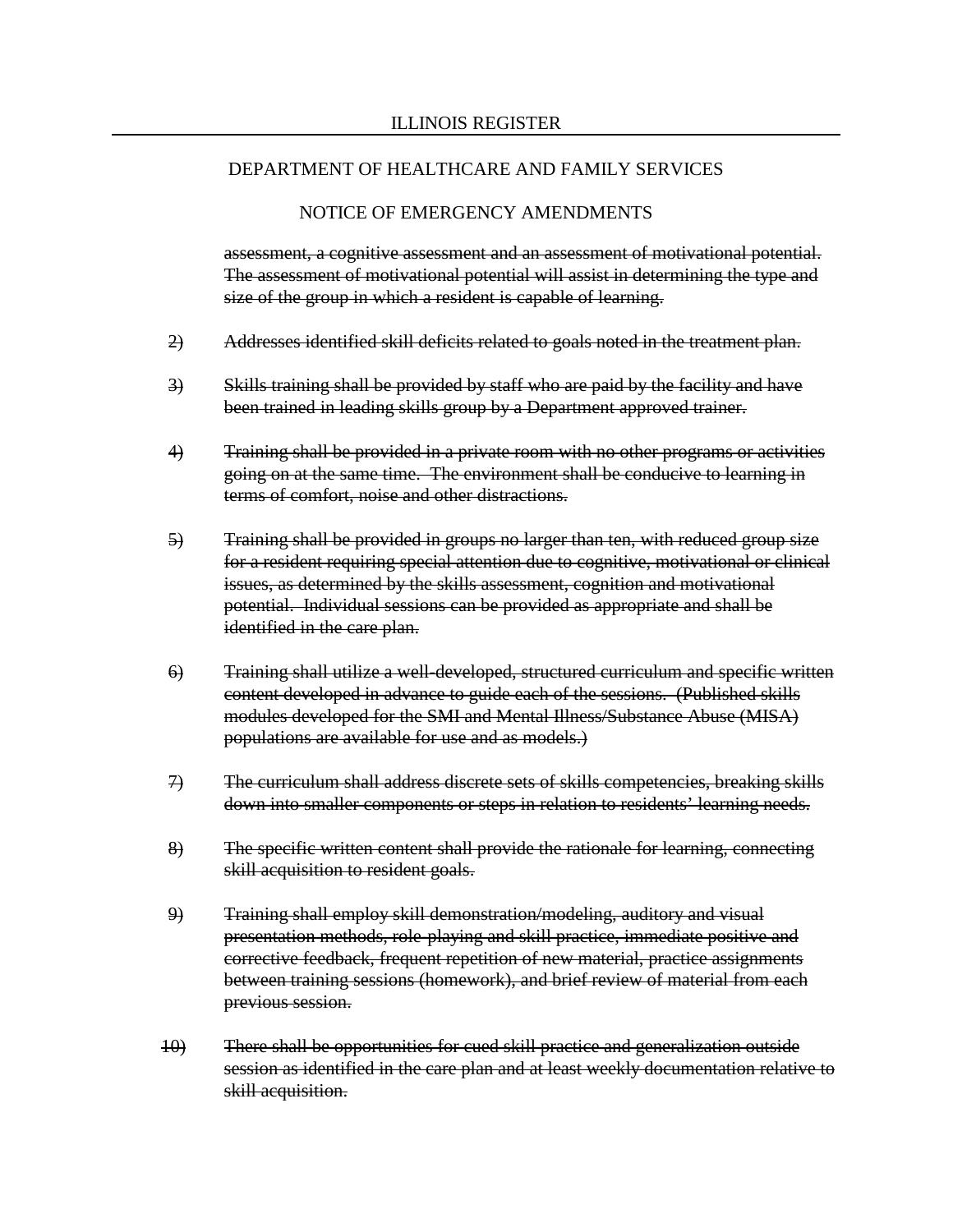### DEPARTMENT OF HEALTHCARE AND FAMILY SERVICES

### NOTICE OF EMERGENCY AMENDMENTS

11) Each training session shall be provided and attended in increments of a minimum of 30 minutes each (not counting time to assemble and settle) at least three times per week. Occasional absences are allowable, with individual coverage of missed material as necessary. However, on-going 1:1 training shall not qualify under this area.

| $E$ <sub>E</sub> $V$ | <b>MDS</b> items        | <b>Description</b>                                              | Unl | Lie | <b>SW</b> | Aet |
|----------------------|-------------------------|-----------------------------------------------------------------|-----|-----|-----------|-----|
|                      | $S7 = 1$                | Cl-ille troining provided<br><del>okins training provided</del> | O   | 6RN | 8         | O   |
|                      | <b>AND</b>              |                                                                 |     | O   |           |     |
|                      |                         |                                                                 |     | LPN |           |     |
|                      | $\overline{\mathbf{u}}$ | <b>Meets IDPH Subpart S criteria</b>                            |     |     |           |     |

#### **Close or Constant Observation − Section S**

The following criteria shall be met for coding close or constant observation.

- 1) Coding of this item is intended only for interventions applied in response to the specific current significant need of an individual resident. This item shall not be coded for observation conducted as standard facility policy for all residents, such as for all new admissions, or as part of routine facility procedures, such as for all returns from the hospital, or as a part of periodic resident headcounts.
- 2) There shall be documentation for the reason for use, confirmation that the procedure was performed as coded, with staff initials at appropriate intervals, brief explanation of the resident's condition and reason for terminating the observation.

| $E$ <sub>E</sub> $V$ | <b>MDS</b> items | <b>Description</b>                   | Unl | Lie                | <b>SW</b> | Aet |
|----------------------|------------------|--------------------------------------|-----|--------------------|-----------|-----|
|                      | $S5a e \ge$      | Close or constant observation        | O   | $2 \, \mathrm{RN}$ | €         |     |
|                      | AND              |                                      |     | 2                  |           |     |
|                      |                  |                                      |     | <b>LPN</b>         |           |     |
|                      |                  | <b>Meets IDPH Subpart S criteria</b> |     |                    |           |     |

If close or constant observation is scored, acute medical conditions is reset to zero.

#### **6) Dementia Services**

**Cognitive Impairment/Memory Assistance Services**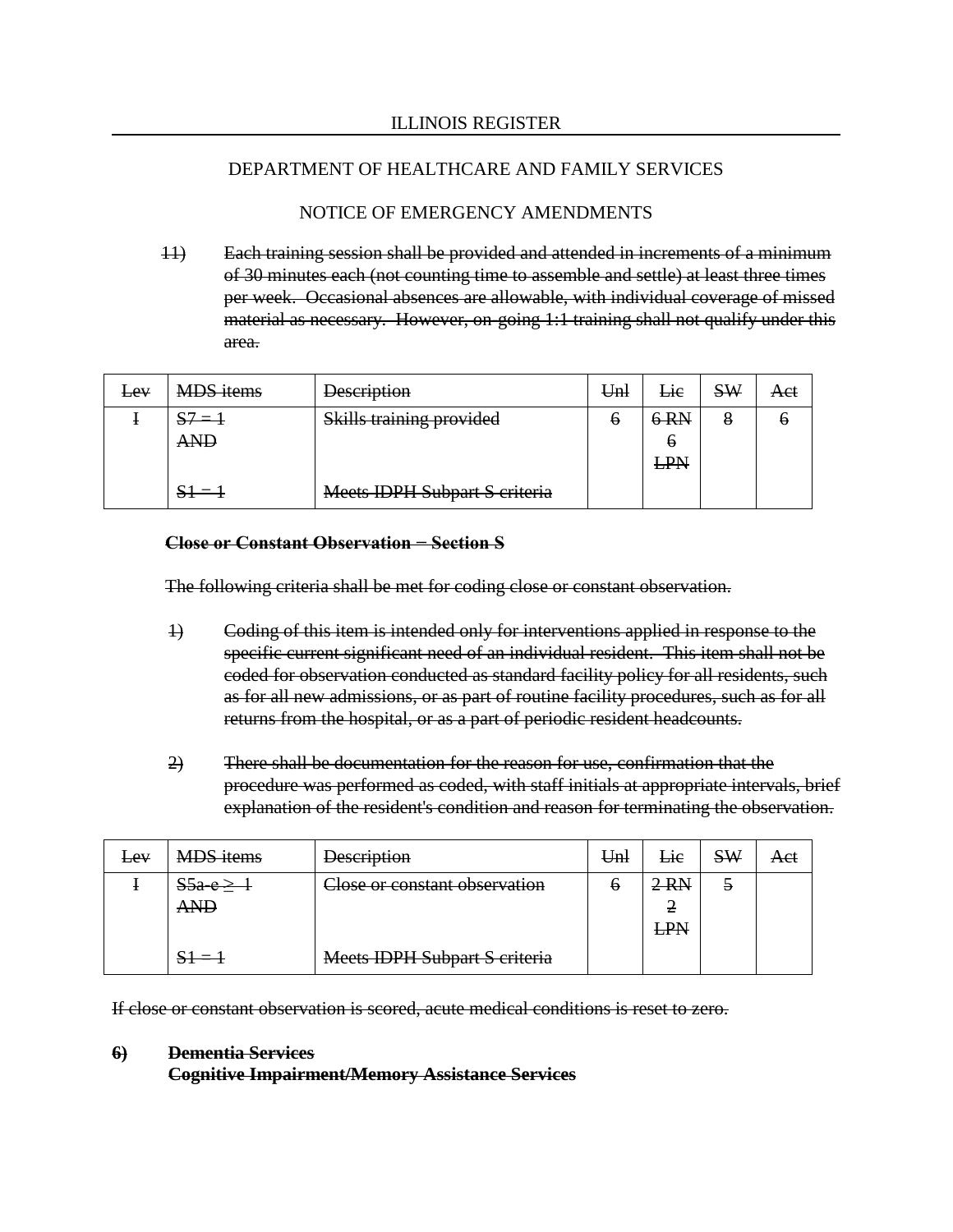#### DEPARTMENT OF HEALTHCARE AND FAMILY SERVICES

#### NOTICE OF EMERGENCY AMENDMENTS

Documentation shall support the following for scoring cognitive impairment/memory assistance services.

- 1) Description of the resident's short-term memory problems.
- 2) Method of assessing and determining the short-term memory problem shall be documented.
- 3) Description of the resident's ability to make everyday decisions about tasks or activities of daily living.

| Eev          | <b>CPS</b> items             | <b>Description</b>                        | Unl             | Lie                            | <b>SW</b>       | Aet             |
|--------------|------------------------------|-------------------------------------------|-----------------|--------------------------------|-----------------|-----------------|
| $\bf{I}$     | $CPS = 2$<br><b>AND</b>      | Cognitive performance scale of 2          | 6               |                                |                 | 4               |
|              | $51 = 0$                     | Does not meet IDPH Subpart S<br>eriteria  |                 |                                |                 |                 |
| $\mathbf{H}$ | $CPS = 3$ or 4<br><b>AND</b> | Cognitive performance scale is 3<br>$-6f$ | $\overline{16}$ | $3-RN$<br>3<br><b>LPN</b>      | H               | $\overline{10}$ |
|              | $51 = 0$                     | Does not meet IDPH Subpart S<br>eriteria  |                 |                                |                 |                 |
| $H\!\!H$     | $CPS = 5$ or 6<br><b>AND</b> | Cognitive performance scale is 5<br>$-6$  | 2 <sub>1</sub>  | 5.5<br><b>RN</b><br>5.5<br>LPN | $\overline{16}$ | $\overline{15}$ |
|              | $51 = 0$                     | Does not meet IDPH Subpart S<br>eriteria  |                 |                                |                 |                 |

4) Description of the resident's ability to make himself or herself understood.

#### **Cognitive Performance Scale Codes**

| Seale    | <b>Description</b>       |
|----------|--------------------------|
| $\theta$ | <b>Intact</b>            |
|          | <b>Borderline Intact</b> |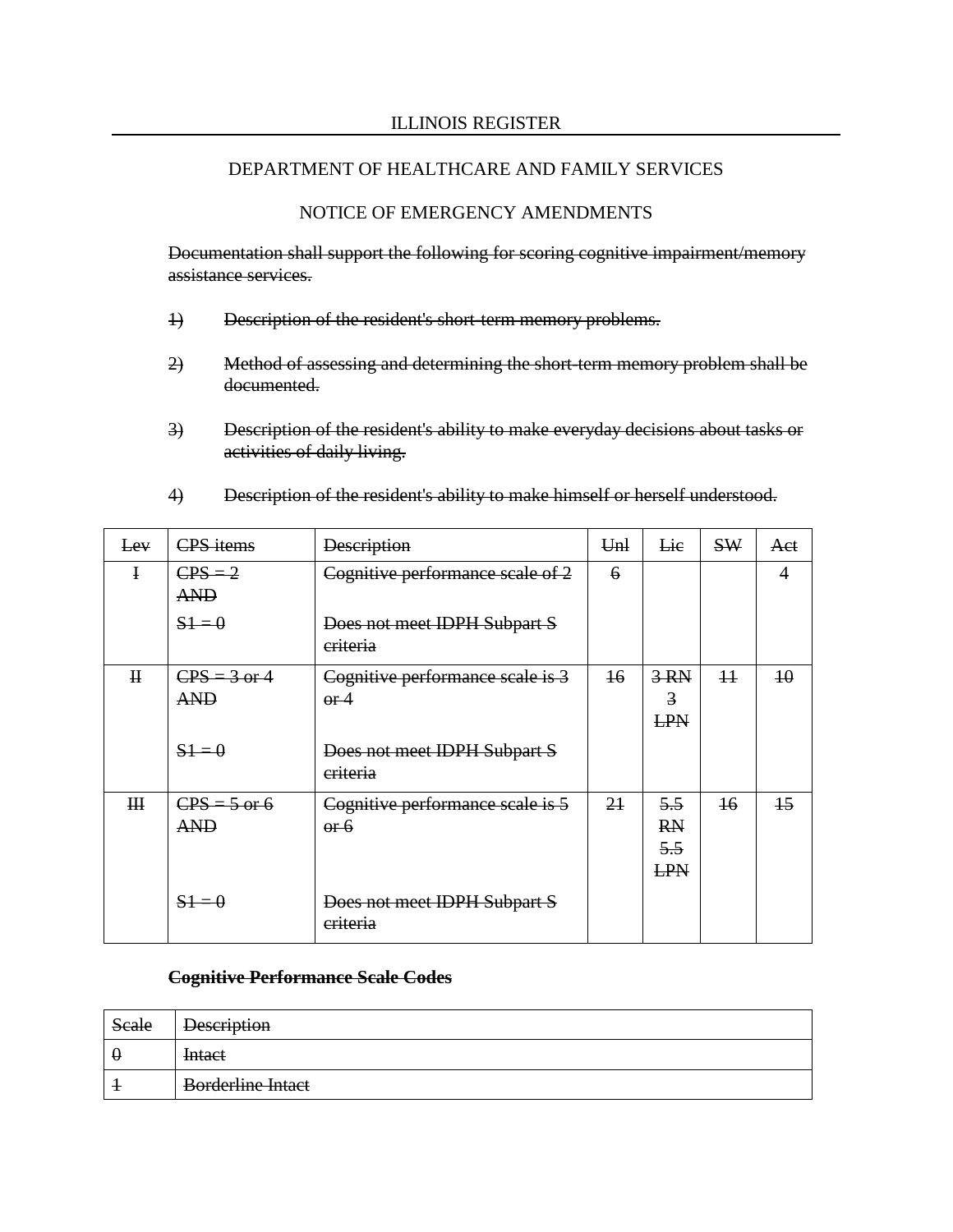# DEPARTMENT OF HEALTHCARE AND FAMILY SERVICES

### NOTICE OF EMERGENCY AMENDMENTS

|   | Mild Impairment                   |
|---|-----------------------------------|
|   | <b>Moderate Impairment</b>        |
|   | <b>Moderate Severe Impairment</b> |
|   | Severe Impairment                 |
| n | <b>Very Severe Impairment</b>     |

## **Impairment Count for the Cognitive Performance Scale**

| <del>I code</del>           | <b>MDS</b> items | <b>Description</b>                               |
|-----------------------------|------------------|--------------------------------------------------|
|                             |                  | Note: None of B2a, B4, or C4 can be missing      |
| $_{\rm IC1}$                | $B2a =$          | Memory problem                                   |
| IC <sub>2</sub>             | $B4 = 1 or 2$    | Some dependence in cognitive skills              |
| $I\left\subset \frac{3}{2}$ |                  | Usually understood to rarely or never understood |

### **Severe Impairment Count for the Cognitive Performance Scale**

| <b>Leode</b>     | <b>MDS</b> items        | <b>Description</b>                                 |
|------------------|-------------------------|----------------------------------------------------|
|                  |                         | Note: None of B2a, B4, or C4 can be missing        |
| SIC <sub>0</sub> | Below not met           |                                                    |
| $SE+$            | $B4 = 2$                | Moderately impaired in cognitive skills            |
| SE <sub>2</sub>  | $C_4 = 2 \text{ or } 3$ | Sometimes understood to rarely or never understood |

### **Cognitive Performance Scale**

| Seale           | <b>MDS</b> items    | <b>Description</b>                                                                  |
|-----------------|---------------------|-------------------------------------------------------------------------------------|
| <del>Coma</del> | $N1a = 0$ and       | Awake all or most of the time in the morning                                        |
|                 | $N1b = 0$ and       | Awake all or most of the time in the afternoon                                      |
|                 | $N1e = 0$ and       | Awake all or most of the time in the evening                                        |
|                 | $B = 1$ and         | <del>Is comatose</del>                                                              |
|                 | $G1aA = 4$ or 8 And | Bed-Mobility Self-Performance = total dependence or did not<br>$0$ <del>CCU</del> F |
|                 | $G1bA = 4$ or 8 And | <b>Transfer Self-Performance = total dependence or did not</b>                      |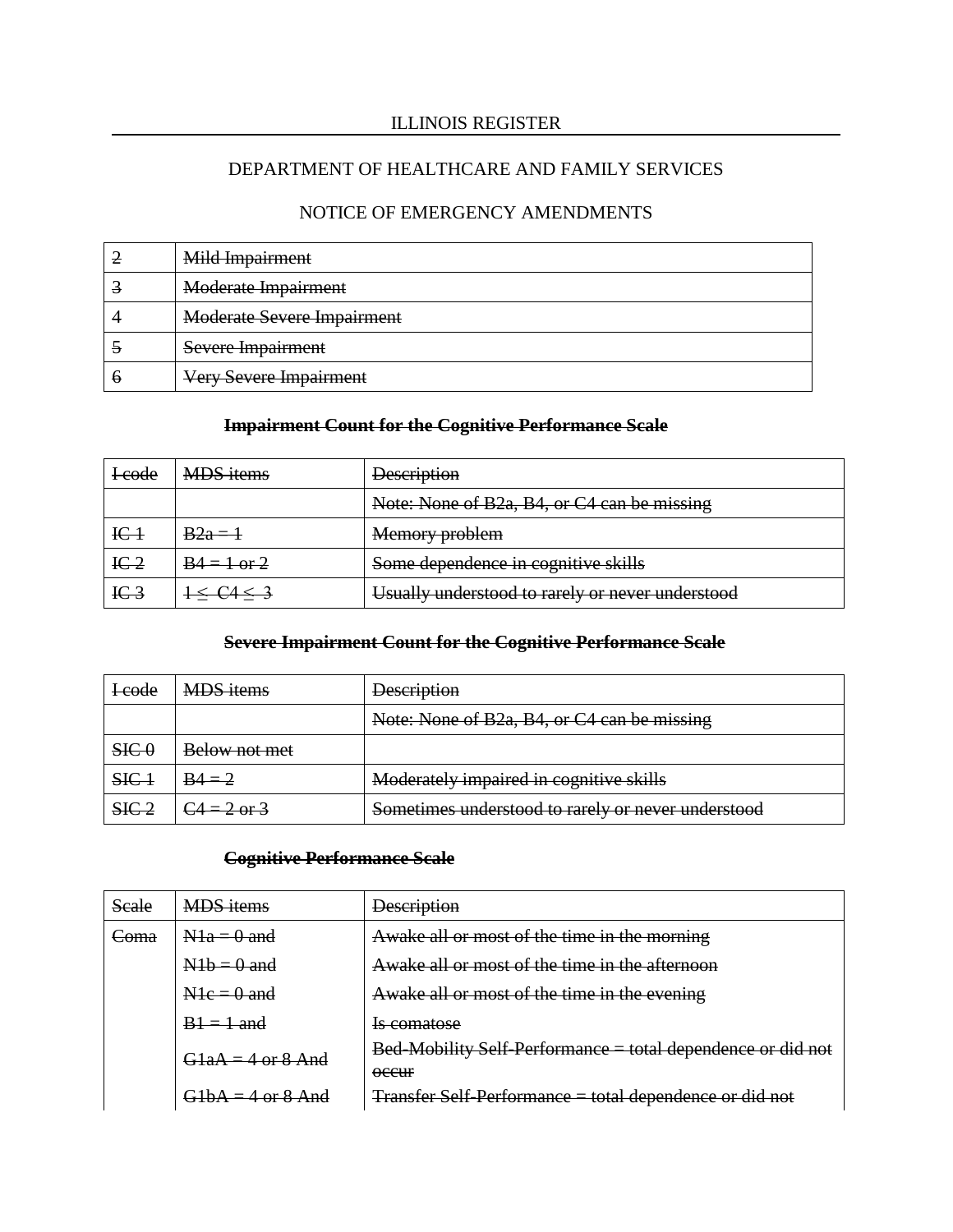#### DEPARTMENT OF HEALTHCARE AND FAMILY SERVICES

#### NOTICE OF EMERGENCY AMENDMENTS

|                |                                | $\alpha$ ceur                                                              |
|----------------|--------------------------------|----------------------------------------------------------------------------|
|                | $G1hA = 4$ or $8$ And          | Eating Self-Performance = total dependence or did not occur                |
|                | $G1iA = 4$ or 8 And            | Toilet Use Self-Performance = total dependence or did not<br>$\alpha$ ceur |
| 6              | Not $(B4 = 0,1, 2)$            | Not have cognitive skills independent to moderately impaired               |
| $\overline{6}$ | $B4 = 3$ And                   | Cognitive skills severely impaired                                         |
|                | $G1hA = 4$ or 8                | Eating Self-Performance = total dependence or did not occur                |
| 5              | $B4 = 3$ And                   | Cognitive skills severely impaired                                         |
|                | G1hA = $-$ or $\leq$ 3         | Eating Self-Performance = missing to extensive assistance                  |
| 4              | If IC code = $2$ or $3$        | Some dependence in cognitive skills                                        |
|                |                                | Usually understood to rarely or never understood                           |
|                | And SIC code $=$ 2             | Sometimes understood to rarely or never understood                         |
| $\overline{3}$ | If IC code = $2$ or $3$        | Some dependence in cognitive skills                                        |
|                |                                | Usually understood to rarely or never understood                           |
|                | And SIC code = $\frac{1}{2}$   | Moderately impaired in cognitive skills                                    |
|                | If IC code = $2 \text{ or } 3$ | Some dependence in cognitive skills                                        |
|                |                                | Usually understood to rarely or never understood                           |
| $\overline{2}$ | And SIC code = $\theta$        | Better than moderate cognition skills and usually can be<br>understood     |
|                | If IC code = $1$               | Memory problem                                                             |

#### **Dementia Care Unit**

Documentation shall support the following for scoring dementia care unit.

- 1) Unit was IDPH certified during the look-back period.
- 2) Resident resided in the unit during the look-back period.

(Source: Emergency Repealed at 38 Ill. Reg. \_\_\_\_\_, effective \_\_\_\_\_\_\_\_\_\_\_\_\_\_\_\_\_\_\_, for a maximum of 150 days)

**Section 147.TABLE B MDS-MH Staff Time (in Minutes) and Allocation by Need Level (Repealed)**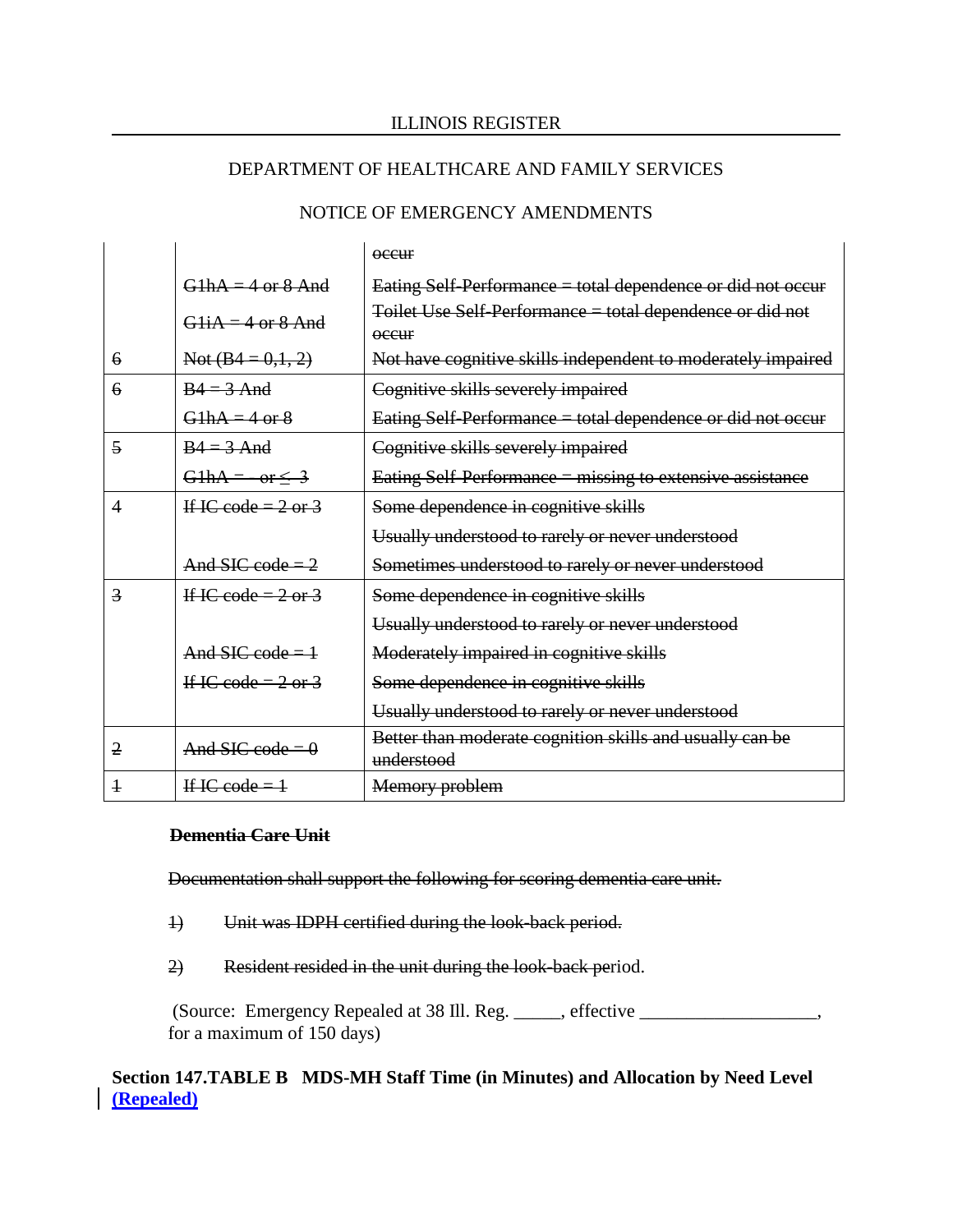### DEPARTMENT OF HEALTHCARE AND FAMILY SERVICES

### NOTICE OF EMERGENCY AMENDMENTS

## **EMERGENCY**

As part of the transition to a new reimbursement system for Class I IMDs, Table B sets forth the initial criteria that may likely be used to incentivize provision of clinically appropriate services to individual residents of these facilities. The Department intends to secure data and begin analyzing this data, including a sample time study, prior to implementation of this payment model.

Each MDS-MH item in Table B includes a description of the item from the MDS-MH, and the variable time assigned to each level represents the type of staff that should be delivering the service (aide, licensed, RN, LPN and social services) and the number of minutes allotted to that service item.

|                         | Description of          |                 |                 |              |                | <b>Social</b>  |
|-------------------------|-------------------------|-----------------|-----------------|--------------|----------------|----------------|
| <b>MDS Item</b>         | <b>Medical Services</b> | <b>Aide</b>     | <b>Licensed</b> | <b>RN</b>    | <b>LPN</b>     | <b>Service</b> |
|                         |                         |                 |                 |              |                |                |
|                         | Program Base            | 25              | $\overline{11}$ | $\ddagger$   | $\ddagger$     | 25             |
|                         |                         |                 |                 |              |                |                |
| $G1a=2$                 | Hygiene 1               | 8               | $\ddagger$      |              | $\ddagger$     | $\overline{3}$ |
| $G1=3$                  | Hygiene <sub>2</sub>    | 12              | $\ddagger$      |              | $\ddagger$     | $\overline{3}$ |
|                         |                         |                 |                 |              |                |                |
| $G1b=3$ or $G1c=3$      | Mobility 1              | $+2$            |                 | $\ddagger$   | $\ddagger$     | $\ddagger$     |
| $G1b=4$ or $G1b=5$ or   | Mobility 2              | 17              |                 | $\mathbf{1}$ | $\overline{1}$ | $\overline{1}$ |
| Gle=4 or Gle=5          |                         |                 |                 |              |                |                |
|                         |                         |                 |                 |              |                |                |
| $G1d=2$                 | Toilet 1                | 40              | $\mathbf{1}$    |              | $+5$           | $\ddagger$     |
| $G1d=3$                 | Toilet 2                | $\overline{14}$ | $\ddagger$      | $\mathbf{1}$ | $\ddagger$     | $\overline{1}$ |
|                         |                         |                 |                 |              |                |                |
| $G1e=2$                 | Eating 1                | 40              | $\ddagger$      |              |                | $\overline{2}$ |
| $Ge=3$                  | Eating <sub>2</sub>     | $\overline{16}$ | $\ddagger$      | $\ddagger$   | $\ddagger$     | $\ddagger$     |
|                         |                         |                 |                 |              |                |                |
| $G1f=2$                 | Bathing 1               | $\overline{40}$ | $\overline{2}$  |              |                | $\overline{3}$ |
| $G1f=3$                 | Bathing 2               | $\overline{14}$ | $\ddagger$      | $\ddagger$   | $\ddagger$     | $\overline{2}$ |
|                         |                         |                 |                 |              |                |                |
| $H1=2 \text{ or } H1=3$ | Hearing 1               | $\overline{3}$  |                 |              | $\ddagger$     | $\overline{3}$ |
|                         |                         |                 |                 |              |                |                |
| $H2=2$                  | Vision 1                | $\overline{3}$  |                 |              | $\mathbf{1}$   | $\overline{3}$ |
| $H2=3$ or $H2=4$        | Vision 2                | $\overline{3}$  | $\mathbf{1}$    |              | $\ddagger$     | $\overline{3}$ |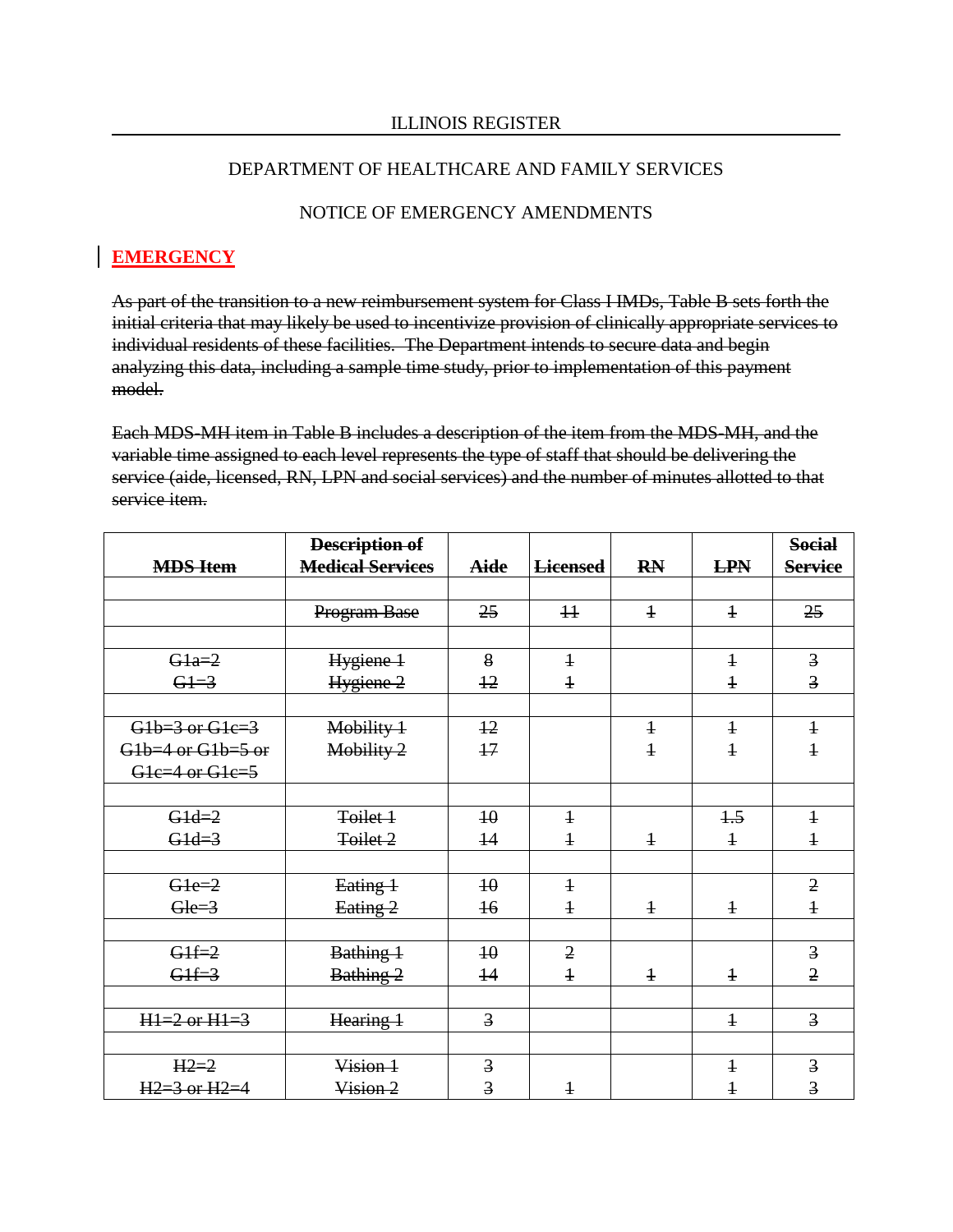# DEPARTMENT OF HEALTHCARE AND FAMILY SERVICES

| $H3=2$ or $H3=3$       | Expression 1                      | $\epsilon$       | $\overline{2}$          |                |                | $\overline{4}$              |
|------------------------|-----------------------------------|------------------|-------------------------|----------------|----------------|-----------------------------|
| $H3=4$                 | Expression 2                      | 8                | $\overline{2}$          |                |                | $\mathcal{I}$               |
|                        |                                   |                  |                         |                |                |                             |
| $H4=2$ or $H4=3$       | Understanding 1                   | $\boldsymbol{6}$ | $\overline{2}$          |                |                | $\overline{4}$              |
| $H4=4$                 | Understanding 2                   | 8                | $\overline{2}$          |                |                | $\mathcal{I}$               |
|                        |                                   |                  |                         |                |                |                             |
| ICD-9=250 to $250.9$   | Diabetes 1                        | 8                |                         | $\overline{2}$ | $\overline{4}$ | $\overline{2}$              |
|                        |                                   |                  |                         |                |                |                             |
| $N2a=1$ or $N2b=1$ or  | Nutrition 1                       | $\overline{5}$   | $\ddagger$              | $\ddagger$     | $\overline{2}$ | $\overline{2}$              |
| $N2e=1$ or $N2d=1$ or  |                                   |                  |                         |                |                |                             |
| Hyperlipidemia (ICD-   |                                   |                  |                         |                |                |                             |
| $9=272.0$ to $272.9$ ) |                                   |                  |                         |                |                |                             |
|                        |                                   |                  |                         |                |                |                             |
| $N3a=1$ or $N3b=1$ or  | Eating Disorders 1                | $\overline{5}$   | $\overline{3}$          | $\ddagger$     | $\overline{2}$ | $\overline{3}$              |
| $N3e=1$ or $N4=1$      |                                   |                  |                         |                |                |                             |
|                        |                                   |                  |                         |                |                |                             |
| $L2a=1$ or $L2b=1$ or  | <b>Nursing</b>                    | $\overline{2}$   |                         | 0.5            | 0.5            |                             |
| $L2e=1$                | Interventions 1                   |                  |                         |                |                |                             |
| $L2a=2$ or $L2b=2$ or  |                                   | 2.5              | $\ddagger$              | 0.5            | 0.5            | $\ddagger$                  |
| $E2e=2$                | <b>Nursing</b><br>Interventions 2 |                  |                         |                |                |                             |
|                        |                                   |                  |                         |                |                |                             |
| $L2a=3$ or $L2b=3$ or  | <b>Nursing</b>                    | 3.5              | $\ddagger$              | $+5$           | $+5$           | $\ddagger$                  |
| $L2e=3$                | Interventions 3                   |                  |                         |                |                |                             |
| $L2a=4$ or $L2b=4$ or  | <b>Nursing</b>                    | 4.5              | $\ddagger$              | $+5$           | $+5$           | $\mathfrak{2}$              |
| $L2e=4$                | Interventions 4                   |                  |                         |                |                |                             |
| $L2a=5$ or $L2b=5$ or  | <b>Nursing</b>                    | 5.5              | $\ddagger$              | $\overline{2}$ | $\overline{2}$ | $\overline{2}$              |
| $L2e=5$                | Interventions 5                   |                  |                         |                |                |                             |
|                        |                                   |                  |                         |                |                |                             |
| $L2a=6$ or $L2b=6$ or  | <b>Nursing</b>                    | $\epsilon$       | $\overline{2}$          | $\overline{2}$ | $\overline{2}$ | $\overline{2}$              |
| $E2e=6$                | Interventions 6                   |                  |                         |                |                |                             |
| $L2a=7$ or $L2b=7$ or  | Nursing                           | $\mathcal I$     | $\overline{2}$          | $\overline{3}$ | $\overline{2}$ | $\mathfrak{2}$              |
| $L2e=7$                | Interventions <sub>7</sub>        |                  |                         |                |                |                             |
|                        |                                   |                  |                         |                |                |                             |
| $CPS = 3$ or 4         | Cognitive                         | $\overline{4}$   | $\overline{2}$          |                |                | $\overline{5}$              |
|                        | Problems 1                        |                  |                         |                |                |                             |
| $CPS = 5$ or 6         | Cognitive                         | $\epsilon$       | $\overline{\mathbf{3}}$ |                |                | $\mathcal{F}_{\mathcal{A}}$ |
|                        | Problems 2                        |                  |                         |                |                |                             |
|                        |                                   |                  |                         |                |                |                             |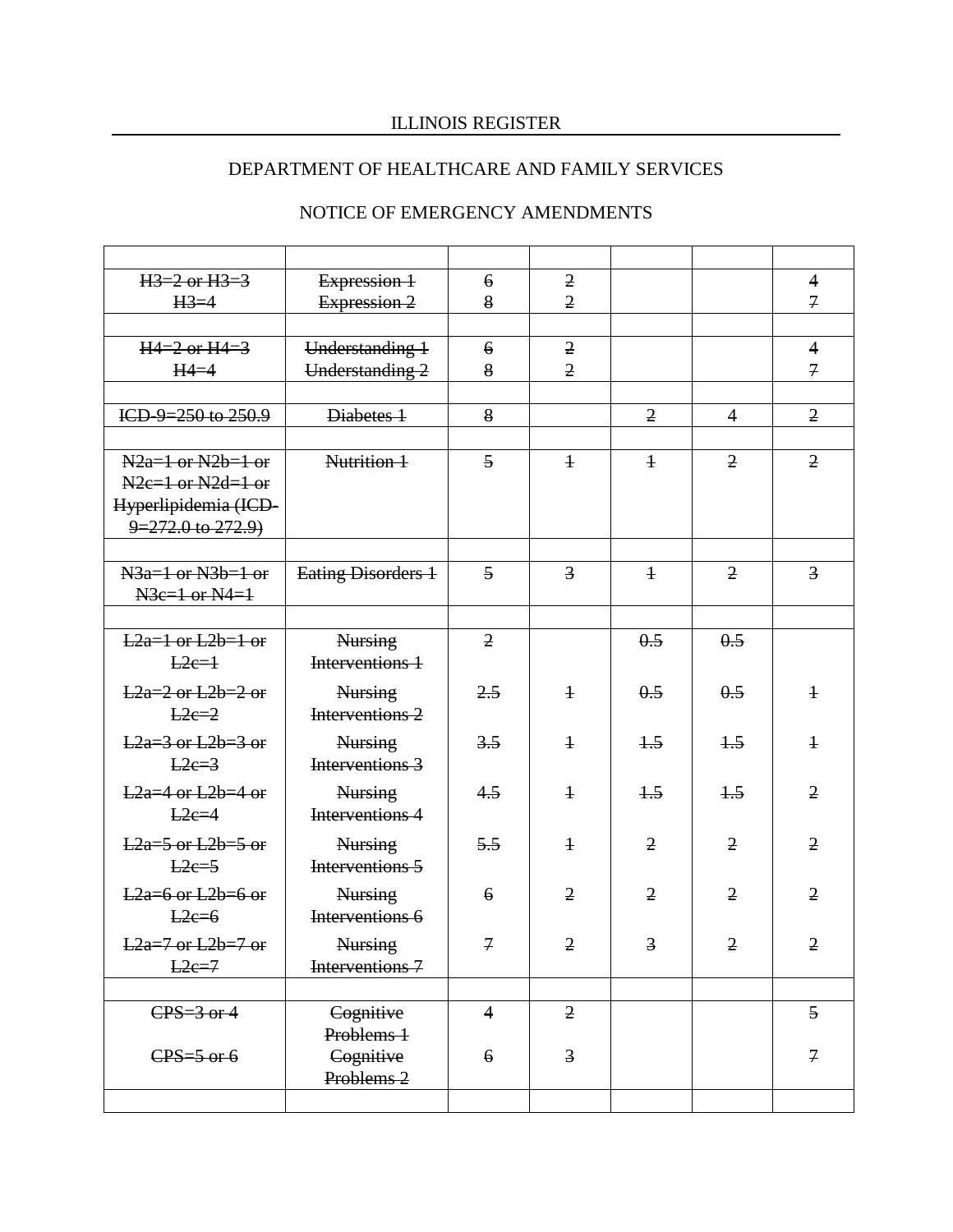# DEPARTMENT OF HEALTHCARE AND FAMILY SERVICES

| Number of E1a to E1g                       | <b>Behavior</b>                            | $\overline{5}$  | $\overline{2}$ |                |                | 5               |
|--------------------------------------------|--------------------------------------------|-----------------|----------------|----------------|----------------|-----------------|
| scoring $>1=1$ or 2                        | Disturbance 1                              |                 |                |                |                |                 |
| Number of E1a to E1g                       | <b>Behavior</b>                            | $\overline{10}$ | $\overline{2}$ |                |                | 8               |
| scoring $>1=3$ or 4                        | Disturbance 2                              |                 |                |                |                |                 |
| Number of E <sub>1a</sub> to               | <b>Behavior</b>                            | $\overline{15}$ | $\overline{3}$ |                |                | 40              |
| E <sub>1</sub> g scoring $\rightarrow$ 1=5 | Disturbance 3                              |                 |                |                |                |                 |
| or more                                    |                                            |                 |                |                |                |                 |
|                                            |                                            |                 |                |                |                |                 |
| $D1a=1$                                    | Self Injury 1                              | $\overline{2}$  |                |                |                | $\overline{2}$  |
| $D1a=2$                                    | Self Injury 2                              | $\overline{3}$  | $\overline{2}$ |                |                | 5               |
| $D1a=3$ or $D1a=4$                         | Self Injury 3                              | $\overline{10}$ | 5              | $\ddagger$     | $\overline{2}$ | $\overline{40}$ |
|                                            |                                            |                 |                |                |                |                 |
| $D1b=1$                                    | Intent to Kill Self 1                      | $\overline{4}$  | $\overline{2}$ |                |                | $\overline{5}$  |
|                                            |                                            |                 |                |                |                |                 |
| $D1a=0$ and $D1c=1$                        | <b>Considered Self</b>                     | $\overline{5}$  | $\overline{2}$ |                |                | $\overline{1}$  |
|                                            | Injurious Act 1                            |                 |                |                |                |                 |
| $D1a=0$ and $D1d=1$                        | At Risk for Self                           | $\overline{2}$  | $\overline{2}$ |                |                | 5               |
|                                            | $I$ njury $1$                              |                 |                |                |                |                 |
|                                            |                                            |                 |                |                |                |                 |
| $D2a=1$                                    | Violence 1                                 | $\overline{2}$  |                |                |                | $\overline{2}$  |
| $D2a=2$                                    | Violence 2                                 | $\overline{3}$  | $\overline{2}$ |                |                | $\overline{5}$  |
| $D2a=3$ or $D2a=4$                         | Violence 3                                 | 40              | $\overline{5}$ | $\ddagger$     | 2              | 40              |
|                                            |                                            |                 |                |                |                |                 |
| $D2b=1$                                    | Intimidation                               | $\overline{2}$  |                |                |                | $\overline{2}$  |
|                                            | Threats to Others 1                        |                 |                |                |                |                 |
| $D2b=2$                                    | <b>Intimidation</b>                        | $\overline{3}$  | $\overline{2}$ |                |                | $\overline{5}$  |
|                                            | Threats to Others 2                        |                 |                |                |                |                 |
| $D2b=3$ or $D2b=4$                         | Intimidation<br><b>Threats to Others 3</b> | 40              | $\overline{5}$ |                |                | 40              |
|                                            |                                            |                 |                |                |                |                 |
| $D2e=2$                                    | Violent Ideation 1                         | $\overline{2}$  |                |                |                | $\ddagger$      |
| $D2e=3$ or $D2e=4$                         | Violent Ideation 2                         | $\overline{4}$  | $\overline{2}$ |                |                | $\overline{7}$  |
|                                            |                                            |                 |                |                |                |                 |
| $K2b=1$                                    | <b>Medication</b>                          | 6               | $\ddagger$     | $\ddagger$     | $\ddagger$     | $\overline{5}$  |
|                                            | Support 1                                  |                 |                |                |                |                 |
|                                            |                                            |                 |                |                |                |                 |
| $K5=0$                                     | <b>Acute Control</b>                       | $\overline{2}$  | $\ddagger$     | $\overline{2}$ | $\overline{2}$ | $\overline{5}$  |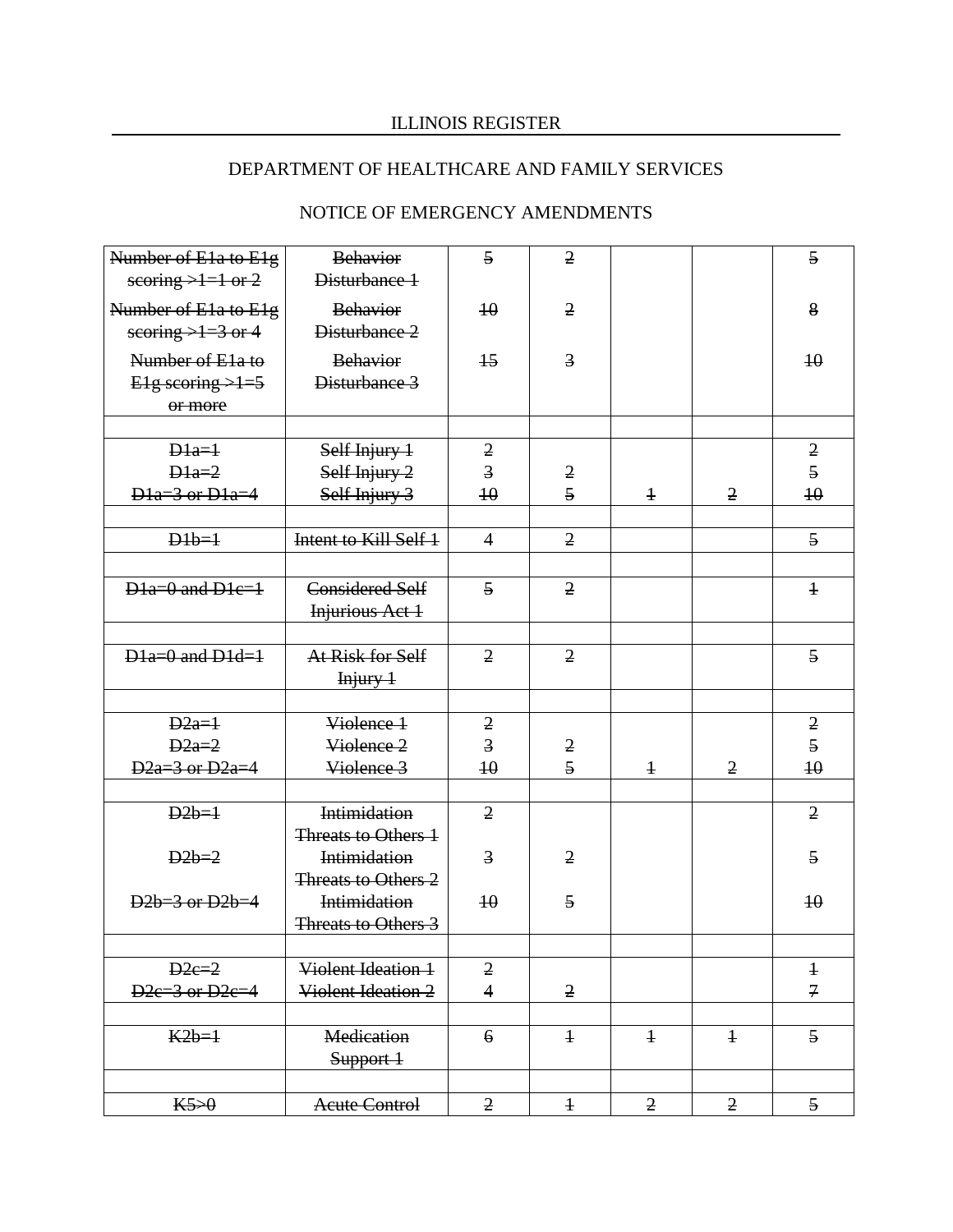# DEPARTMENT OF HEALTHCARE AND FAMILY SERVICES

|                                                               | <b>Medications 1</b>                             |                |                 |  |                 |
|---------------------------------------------------------------|--------------------------------------------------|----------------|-----------------|--|-----------------|
|                                                               |                                                  |                |                 |  |                 |
| M3a>0                                                         | <b>Required Staff</b><br>Accompaniment           | $\overline{5}$ |                 |  | $\overline{2}$  |
|                                                               |                                                  |                |                 |  |                 |
| $A5a=1$ or 2                                                  | <b>Hx Crim Justice</b><br>Viol 1                 |                | $\overline{2}$  |  | 3               |
| $A5a=3$ or 4                                                  | <b>Hx Crim Justice</b><br>$Viol-2$               |                | 4               |  | $\overline{5}$  |
| $A5b=1$ or 2                                                  | <b>Hx Crim Justice</b><br>Nonviol 1              |                | $\overline{1}$  |  | $\overline{2}$  |
| $A5b=3$ or 4                                                  | <b>Hx Crim Justice</b><br>Nonviol 2              |                | $\overline{2}$  |  | 4               |
|                                                               |                                                  |                |                 |  |                 |
| $M2a>0$ or $M2b>0$                                            | <b>Close or Constant</b><br>Observation 1        | $+5$           | $\overline{5}$  |  | 5               |
| $M2e>0$ or $M2d>0$ or                                         | <b>Close or Constant</b>                         | 30             | $\overline{10}$ |  | 40              |
| M2e>0                                                         | Observation 2                                    |                |                 |  |                 |
|                                                               |                                                  |                |                 |  |                 |
| $P3 \le 5$ and $L4a > 1$                                      | <b>Discharge</b><br>Planning 1                   |                | $\overline{10}$ |  | 25              |
| $H i \geq 3$                                                  | PRS Director or                                  |                |                 |  | 5               |
|                                                               | Coordinator<br>Counseling                        |                |                 |  |                 |
|                                                               |                                                  |                |                 |  |                 |
| $L3a$ or $L3b=2$ or 3<br>and $LAaA=2$ or 3 and<br>$P3 \leq 5$ | Community<br>Reintegration                       | $\overline{3}$ | $\overline{3}$  |  | $\overline{5}$  |
|                                                               |                                                  |                |                 |  |                 |
| $L3b=2$ or 3 and<br>$L4bA=2$ or 3                             | Social/Family<br><b>Functioning</b>              | $\overline{3}$ | $\overline{3}$  |  | $\overline{12}$ |
|                                                               |                                                  |                |                 |  |                 |
| $L3b$ or $L3d + 2$ or 3<br>and $L4eA=2$ or 3                  | Psych Rehab/<br>Recover Readiness<br>and Support | $\overline{3}$ | $\overline{4}$  |  | $\overline{15}$ |
|                                                               |                                                  |                |                 |  |                 |
| $L3b=2$ or 3 and<br>$L4dA=2$ or 3                             | <b>Skills Training and</b><br>Generalization     | 5              | 5               |  | 20              |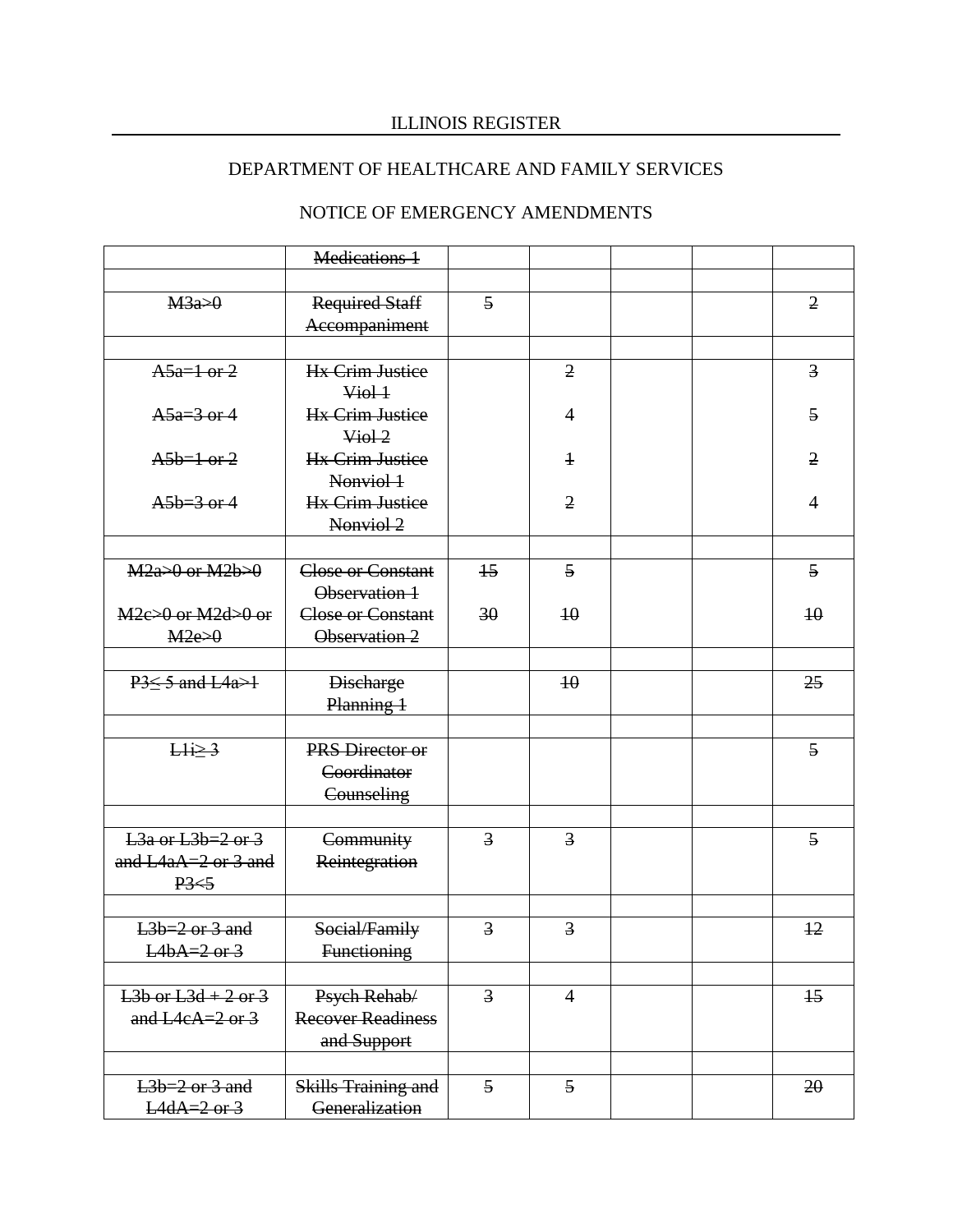# DEPARTMENT OF HEALTHCARE AND FAMILY SERVICES

| $L3a$ , $L3b$ or $L3d=2$ or               | <b>Substance</b>         | $\epsilon$      | $\overline{5}$ |  | $\overline{15}$ |
|-------------------------------------------|--------------------------|-----------------|----------------|--|-----------------|
| $3$ and L4eA= $2$ or $3$                  | Use/Abuse                |                 |                |  |                 |
| and $C1 > 1$ or $C2 = 2$                  | Management               |                 |                |  |                 |
|                                           |                          |                 |                |  |                 |
| $L3a$ or $L3b=2$ or $3$                   | Vocational/              | $\overline{2}$  | $\overline{3}$ |  | $\frac{12}{2}$  |
| and L4fA= $2$ or $3$                      | Academie                 |                 |                |  |                 |
|                                           | <b>Development</b>       |                 |                |  |                 |
|                                           |                          |                 |                |  |                 |
| $\frac{13a}{a}$ or $\frac{13b+2}{a}$ or 3 | <b>Aggression/Anger</b>  |                 | 5              |  | $\overline{15}$ |
| and $L4gA=2$ or 3 and                     | Management               |                 |                |  |                 |
| $D2a=2$ or $D2b=3$ or                     |                          |                 |                |  |                 |
| $D2e=3$ or $E1e>1$                        |                          |                 |                |  |                 |
|                                           |                          |                 |                |  |                 |
| $L3a$ or $L3b=2$ or $3$                   | <b>Behavior</b>          | $\overline{2}$  | $\overline{3}$ |  | $\overline{13}$ |
| and $L4hA=2$ and $E1h$                    | Management               |                 |                |  |                 |
| $or$ Eld or Ele> $\theta$                 |                          |                 |                |  |                 |
|                                           |                          |                 |                |  |                 |
| $L3b=2$ and $L4iA=2$                      | <b>Enhanced Activity</b> | $\overline{5}$  | $\overline{3}$ |  | $+2$            |
|                                           | Program                  |                 |                |  |                 |
|                                           |                          |                 |                |  |                 |
| L <sub>3a</sub> or L <sub>3b</sub> =2 and | Work Program             |                 | 5              |  | 25              |
| $L4A=2$                                   | (Department of           |                 |                |  |                 |
|                                           | Labor Compliant)         |                 |                |  |                 |
|                                           |                          |                 |                |  |                 |
| $L3b=2$ or 3 and                          | Illness Self-            | $\overline{5}$  | 5              |  | 20              |
| $L4kA=2$ or 3                             | Management               |                 |                |  |                 |
|                                           | (SAMHSA Toolkit)         |                 |                |  |                 |
|                                           |                          |                 |                |  |                 |
| $L3a$ and $L3b=2$ or 3                    | Specialized              |                 | $\overline{5}$ |  | 25              |
| and $LA1A=2$ or 3                         | Therapies (DBT)          |                 |                |  |                 |
|                                           |                          |                 |                |  |                 |
| $L5=1$                                    | Adherence with           | $\overline{40}$ | $\overline{4}$ |  | $\overline{10}$ |
|                                           | Programs 1               |                 |                |  |                 |
|                                           |                          |                 |                |  |                 |
| L6 <sub>21</sub>                          | Required staff           | $\overline{10}$ |                |  |                 |
|                                           | accompaniment to         |                 |                |  |                 |
|                                           | medical                  |                 |                |  |                 |